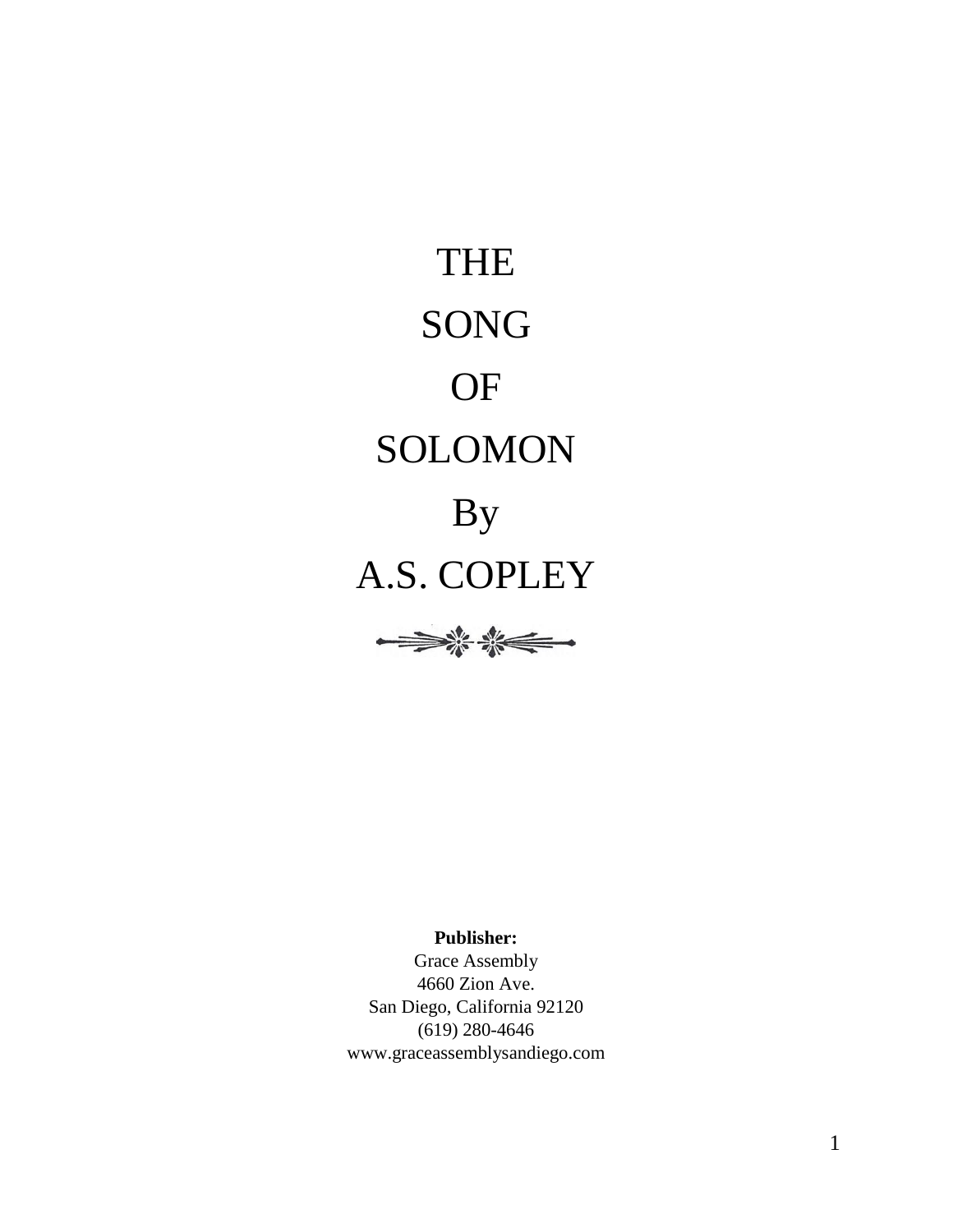#### **Note from Publisher (Grace Assembly):**

Grace Assembly is privileged to publish and post this commentary on our Web Site, www.graceassemblysandiego.com. We believe these commentaries rank among the best for Bible students who desire to learn about the Word of God and the Pauline Revelation. These commentaries were written during the early days of the latter rain outpour of God's Spirit and they continue to provide enlightenment to the reader. These are the original writings of the authors. Grace Assembly has not made any changes or additions to these writings other than format changes for the convenience of the Bible student. In the left hand column we have added the King James Bible version as it applies to the commentary on that page. Where the authors have referred to scripture references without quoting the scripture in the text, we have added the scripture as a footnote. In some places the authors have referred to Bible versions other than the King James. Since Grace Assembly holds to the King James Version as the preserved text, we, therefore, have added in the text the same scripture from the King James Version. We trust these ancillary changes with be helpful to the Bible student.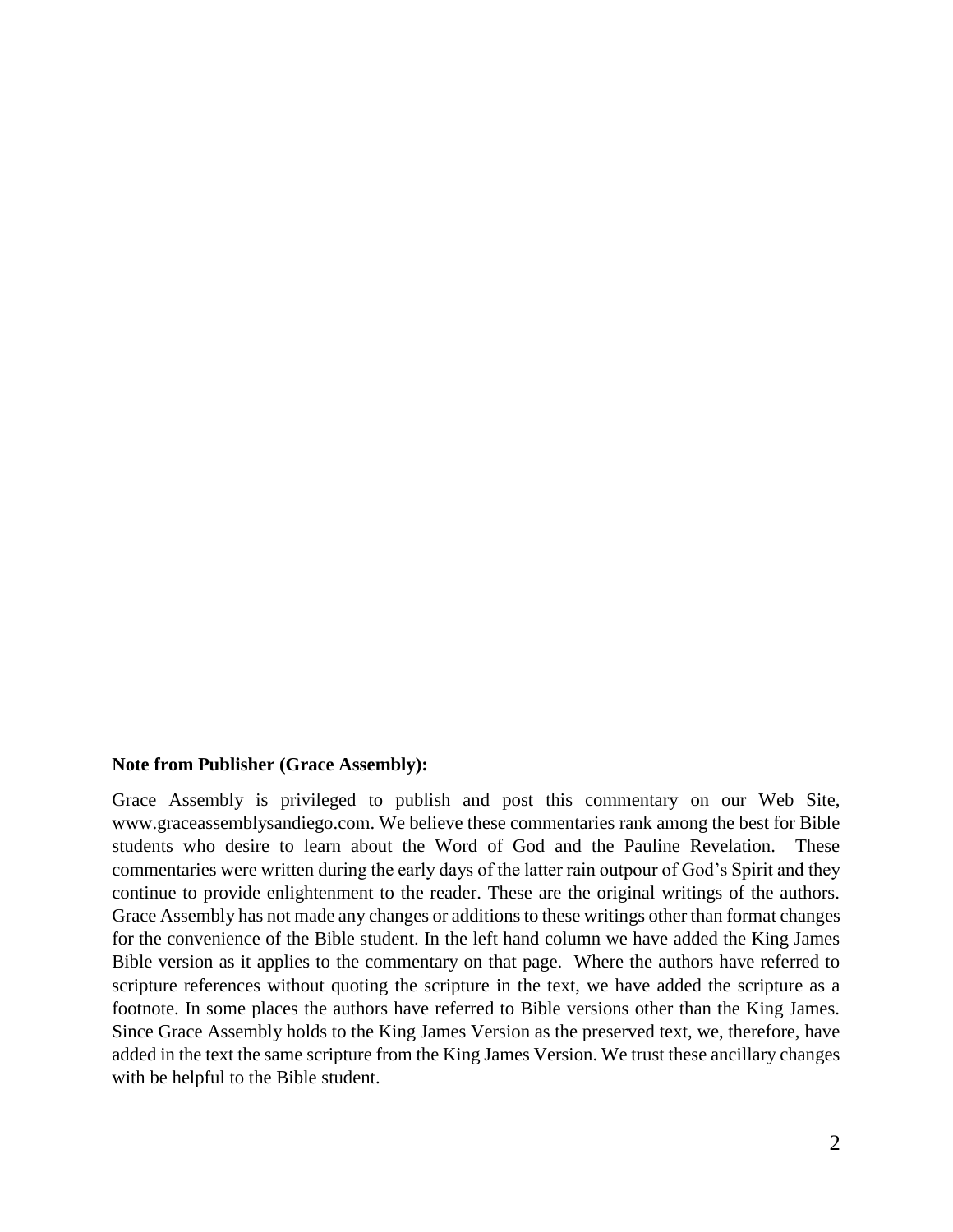# **Introduction**

Solomon had "a thousand and five" songs—I Kings 4:32. But this was his "song of songs," or his chief song. It may be correctly called a "love song." He enjoyed more than one recognized marriage, as indicated by the phrase: "In the day of his espousals, and in the day of the gladness of his heart"—Chap. 3:11. The spiritual meaning and beauty of this fact become evident as we study the song.

When Solomon became king over Israel, he made affinity with the king of Egypt and took his daughter to be his wife and built a house for her— $1$  Kings 3:1; 7:8. But the chief lady of this high song was not Pharaoh's daughter as some have supposed, because she is called a Shulamite and not an Egyptian—Chap. 6:13. The first seven chapters of our song describe the rapturous courtship between the king and the Shulamite; and the eighth chapter records the jealous entreaties of another woman. May we not discover who they were in both cases? And may we not know whom they each typify?

We believe that Abishag is the choice woman in our song— $2I$  Kings 1:3, 4. She was a Shunamite, a descendant of Issachar, whose lot bordered on Shunem—<sup>3</sup>Joshua 19:18. The words "Shunamite" and "Shulamite" are from the same root. The former means "double rest"; the latter means "the perfect, the peaceful." Rest, peace, and perfection are an unbreakable triplet. Each implies the other. Note another identity mark. The Shunamite was a very "fair damsel," the fairest "throughout all the coasts of Israel" (1 Sam. 11:7). The Shulamite is pronounced "fair" in the song nine times, "all fair" once by her beloved, and "the fairest among women" once by him and twice by the daughters of Jerusalem. Adonijah, a type of the anti-Christ, wanted her for his wife. Why did Solomon put him to death for expressing that desire? Because he himself loved her more than he did any other, and had a Divine claim upon her. She was destined to be an essential figure with him in his dominion over Israel. Therefore, he said to his mother who interceded innocently for Adonijah—"And why dost thou ask Abishag the Shunammite for Adonijah? Ask for him the kingdom also"—I Kings 2:22. To take the wife of a king was equivalent to taking his kingdom.

Oh, the beauty and sublimity of all those ancient happenings, when viewed under the typical lens. David's reign was one of conquest. He put down rule and authority and power, and thus prepared the kingdom for Solomon's peaceful reign. Likewise, Jesus must "put down all rule and all authority and power" during the first seven years of His dominion, in preparation for a Millennium of peace—<sup>4</sup>I Corinthians 15:24. Abishag, the fair damsel, cherished King David "and

 $1$  1 Kings 3:1 "And Solomon made affinity with Pharaoh king of Egypt, and took Pharaoh's daughter, and brought her into the city of David, until he had made an end of building his own house, and the house of the LORD, and the wall of Jerusalem round about."

<sup>1</sup> Kings 7:8 "And his house where he dwelt *had* another court within the porch, *which* was of the like work. Solomon made also an house for Pharaoh's daughter, whom he had taken *to wife*, like unto this porch."

 $2\overline{1}$  Kings 1:3, 4 "So they sought for a fair damsel throughout all the coasts of Israel, and found Abishag a Shunammite, and brought her to the king. And the damsel *was* very fair, and cherished the king, and ministered to him: but the king knew her not."

 $3$  Joshua 19:18 "And their border was toward Jezreel, and Chesulloth, and Shunem,"

<sup>4</sup> 1 Corinthians 15:24 "Then *cometh* the end, when he shall have delivered up the kingdom to God, even the Father; when he shall have put down all rule and all authority and power."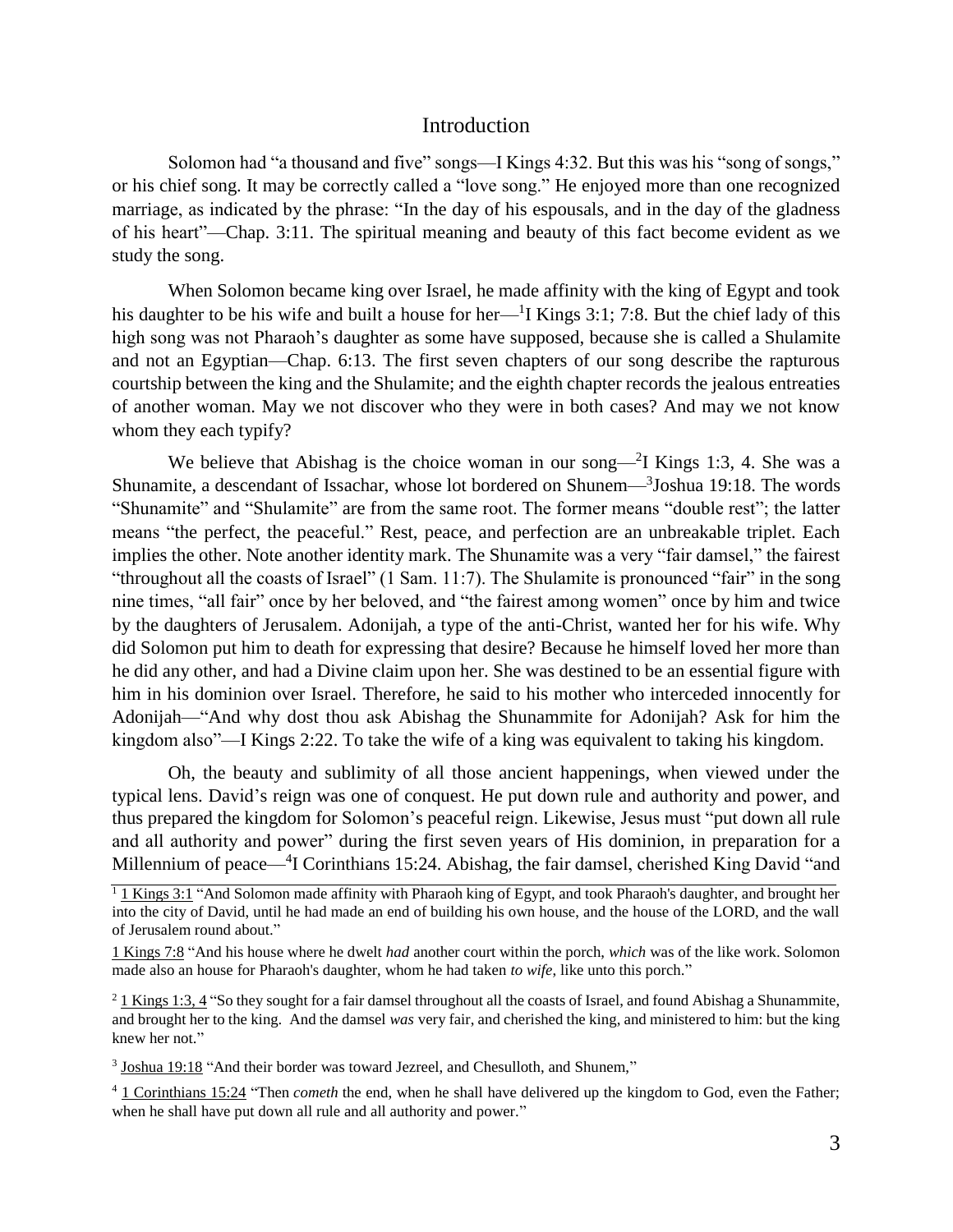ministered to him: but the king knew her not"—I Kings 1:4, 15. She was not known as his wife, but rather as a comforting servant in his old age. During the Lord's seven years of conquering the nations and of spuing out Laodiceanism and of judging Romanism the saints, who afterward constitute His Bride, will cherish Him and minister to Him from the glory.

"I beheld till the thrones were cast down, and the Ancient of days did sit, whose garment was white as snow, and the hair of His head like the pure wool: His throne was like the fiery flame, and His wheels as burning fire. A fiery stream issued and came forth from before Him: thousand thousands ministered unto Him, and ten thousand times ten thousand stood before Him: the judgment was set, and the books were opened"—Daniel 7:9, 10. They will have fellowship with Him as the King, but not yet then as the Bridegroom. How wonderfully the union of Solomon and Abishag foreshadows the wedding in the air of Christ and His Bride.

Solomon's fellowship and marriage of Abishag, as the Shulamite, was apparently hidden. It is nowhere recorded in his biography in the Kings and Chronicles. We would never have learned of it, if the Holy Spirit had not preserved this "song of songs" for us. Likewise, the marriage of the Lamb to a choice company of believers is a deep secret. Did not Paul say, "This mystery is great: but I speak concerning Christ and concerning the assembly"? *("This is a great mystery: but I speak concerning Christ and the church." KJV)*—Ephesians 5:32 Greek. Only those saints who have "doves' eyes" can see this precious truth. Hence, men teach that the whole Church will be the Bride of the Lamb, which is not only improbable but impossible. Just as truly as Solomon loved, chose, and wedded one whom he termed "A fair," and not all the daughters of Jerusalem; so our blessed Lord Jesus will select for His Bride a company of saints whom He will know as "called, and chosen, and faithful"—a rib portion from out of the Body or Church of Christ—Revelation 17:14.

The name Solomon means "peaceable." True to that name, God had promised David, saying, "Behold, a son shall be born to thee, who shall be a man of rest; and I will give him rest from all his enemies round about: for his name shall be Solomon (peaceable), and I will give peace and quietness unto Israel in his days." The verse which immediately follows shows that Jesus Christ was the ultimate Solomon in the mind of God. "He shall build an house for My Name; and He shall be My Son, and I will be His Father; and I will establish the throne of His Kingdom over Israel for ever"—I Chron. 22:9, 10. Hence, we see how accurately the name Shulamite, "the perfect, the peaceful one," corresponds with Solomon's. It is the feminine of Solomon. How expressive this is of the likeness of the Bride of the Lamb to Himself. It is written, "We shall be like Him; for we shall see Him as He is"—I John 3:2. The Bride company indeed must possess "the wisdom that is from above," which "is first pure, then peaceable, gentle, and easy to be intreated, full of mercy and good fruits, without partiality, and without hypocrisy"—James 3:17. A King who shall be called "The Prince of Peace," with a "peaceful" company of saints as His Bride, will insure a reign of one thousand years of righteousness and peace—<sup>1</sup>Isaiah 9:6.

<sup>&</sup>lt;sup>1</sup> Isaiah 9:6 "For unto us a child is born, unto us a son is given: and the government shall be upon his shoulder: and his name shall be called Wonderful, Counsellor, The mighty God, The everlasting Father, The Prince of Peace."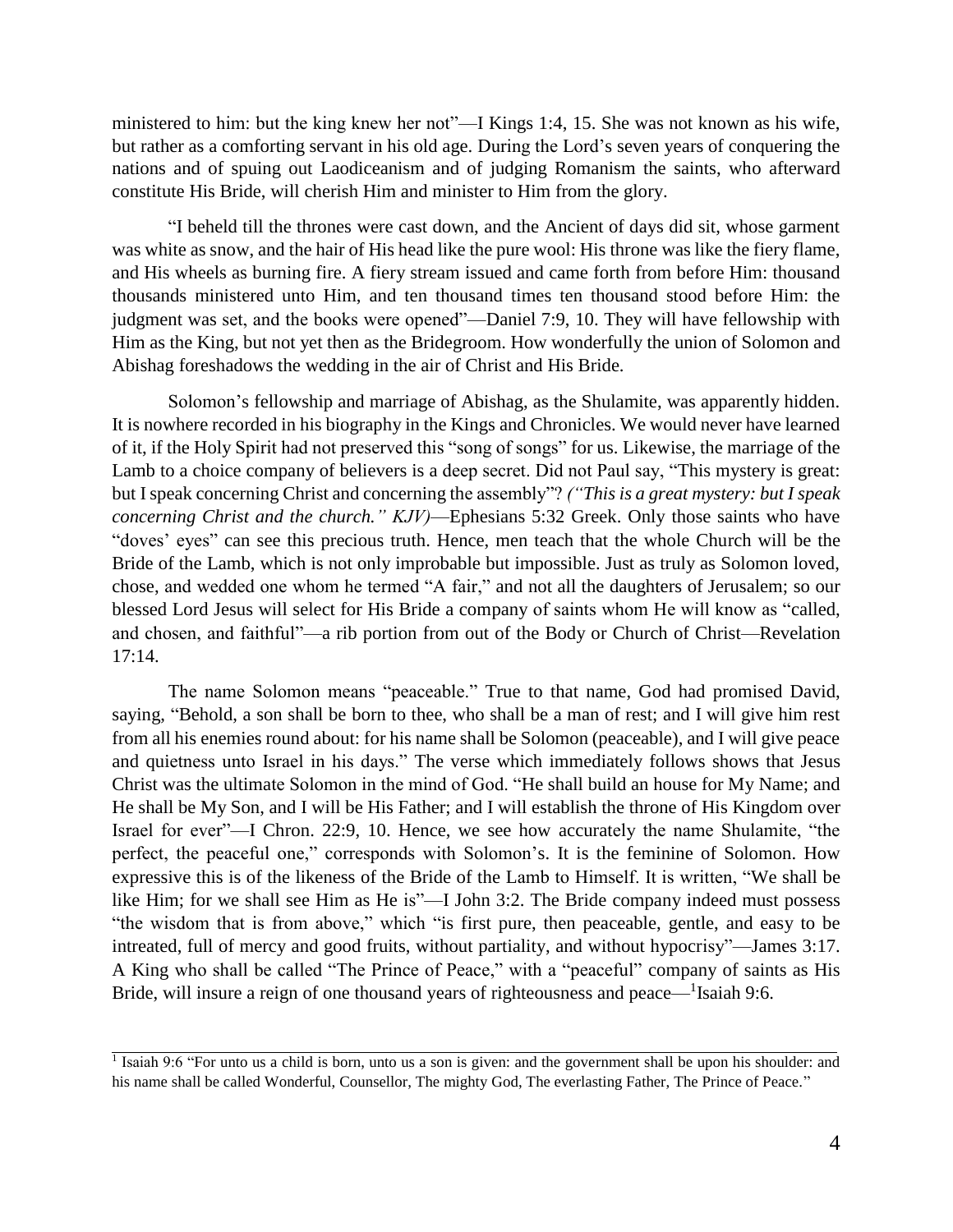Chapter 1

1:1 The song of songs, which *is* Solomon's

1:2 Let him kiss me with the kisses of his mouth: for thy love *is* better than wine.

# **Song of Solomon Commentary**

THE DESIRES OF LOVE

Chapter One

"The song of songs, which is Solomon's"—Chap. 1:1.

There was an actual courtship and marriage between Solomon and a Shulamite woman, as indicated by this song. It stands here in the middle of the Bible, as the Divine pattern of true affection between lover and love. It corresponds beautifully with Ephesians 5:25—"Husbands, love your wives, even as Christ also loved the Church, and gave Himself for it." The spiritual and typical lessons, which the song contains, demand for it a prominent place in the Holy Writings. You will understand the song more readily if you bear in mind continually that the king is addressed as "beloved," and the woman as "love." There are four Hebrew words translated "love" in this poem. The first is "dod" which expresses the nature, attitude, and power of affection. It is used in Chap. 1:2, 4 and 4:10 and 7:12. The second is "aheb" the verb, or affection in action. It occurs seven times; for example, in Chap. 1:3, 4, 7. The third is "rayah." It is affection personified, and means a lady friend. The king addresses his lady friend as "love" nine times in the song; for instance, in Chap. 1:9, 15 and 2:2. The Revised Version and the German render the word "friend" throughout. We prefer the Authorized rendering, because it is more in keeping with the deep devotion of the song. The fourth word for "love" is "ahabah," which is affection as an abstract quality; for example, in Chap. 2:4, 5, 7 and 3:9.

Let us appreciate the deep love that each of these friends had for the other. Then see in Solomon a type of Christ the coming Bridegroom, and in the fair woman a type of the full overcomers in the Church as His Bride; and we shall obtain rich nourishment for the new man.

# The First Strain

"Let him kiss me with the kisses of his mouth: for thy love is better than wine"—1:2. This is the expression of affection that we all understand. The woman seems to be the aggressor in this courtship, but the king's previous attentions are implied. She seeks Him, because he had before sought her. Likewise, we should seek the Lord, that we may know Him and enjoy His fellowship. Indeed, the Bridal saints exclaim, "We love Him, because He first loved us" (1 John 4:19). They run after Him. They do not hide their fervent desire. They say to others, "Let me love Him. He has brought me into His chambers. He entices my attention" (V. 4).

Then turning to Solomon, she says modestly, "Thy love is better than wine." The cup exhilarates, intoxicates, drives away sorrow, and drowns trouble; but real love does all that, and much more. It touches and warms the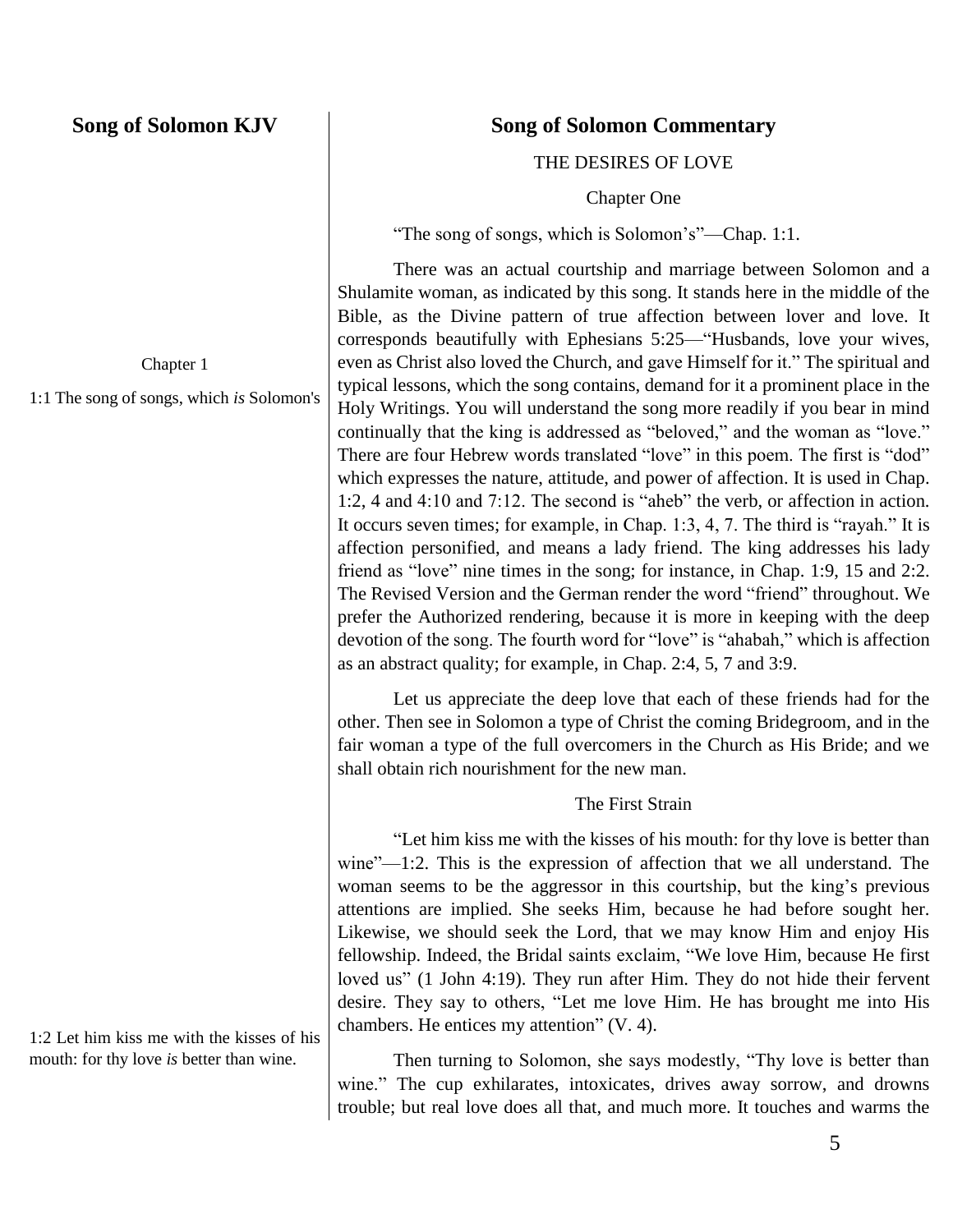1:3 Because of the savour of thy good ointments thy name *is as* ointment poured forth, therefore do the virgins love thee.

heart of the friend, satisfying her desires. Yes, the love of Christ, to those who really know Him, is better than the most intoxicating blessings. It is more than gifts, or answers to prayer, or works done, or miracles wrought. "The love of Christ constraineth us," the apostle declares. This is the "more excellent way" of I Corinthians thirteen. A true bride loves her bridegroom for himself, rather than for what he does in her behalf. "Thine ointments have a goodly fragrance" —Chap. 1:3 Revised Version.

The word for "ointment" is the same as for "oil" in <sup>1</sup>Psalm 45:7 and  $2P$ Salm 92:10. This refers primarily to Jesus' anointing with the Holy Spirit, because of which His Name is "as ointment poured forth" (V. 3). The fragrance, fullness, and power of His Name flow all around on account of His being filled with the Spirit. "There went out a fame of Him through all the region round about," when He came out of the wilderness into Galilee—Luke 4:14. The Shulamite partook of his goodly ointments, as indicated in  ${}^{3}$ Chap. 4:10. If we love and follow Jesus with all the heart we, too, will receive the same anointing with "the oil of gladness" with which He is anointed. When we read the precious Word of the Lord, we feel His good ointments. The Name of Jesus becomes so precious, so sweet, that to bear it mentioned lovingly and tenderly is just like fresh oil poured over us. The heart warms toward Jesus and dances, the soul leaps and the fire burns within us. The place and power of the Name of Jesus, as the Head of the Church, is very little understood. How much less is the fragrance of His Name felt, as the Husband of the coming mystical Bride. "Therefore do the virgins love thee" (V. 3). If the sweet aroma of Jesus' Name does not induce the love of other saints to Him, nothing else will.

# How to Win Others

"Draw me, we will run after thee"—Chap. 1:4.

We would have expected her to say, "Draw us." Believers usually pray, "Lord, draw them, make other saints follow Thee." But the effectual manner to get others enthused over our Lord is to be enthused ourselves. Like begets like. Love awakens love. If we run fervently after the Lord, some others will imitate us. Hence, this typical bride cries, "Draw me." Then "we," the virgins and I, "will run after thee."

Sometimes people are very much concerned about the salvation of souls. They say that men are dying without the Gospel and going to hell, which is very

<sup>&</sup>lt;sup>1</sup> Psalms 45:7 "Thou lovest righteousness, and hatest wickedness: therefore God, thy God, hath anointed thee with the oil of gladness above thy fellows."

<sup>2</sup> Psalms 92:10 "But my horn shalt thou exalt like *the horn of* an unicorn: I shall be anointed with fresh oil."

<sup>3</sup> Song of Solomon 4:10 "How fair is thy love, my sister, *my* spouse! how much better is thy love than wine! and the smell of thine ointments than all spices!"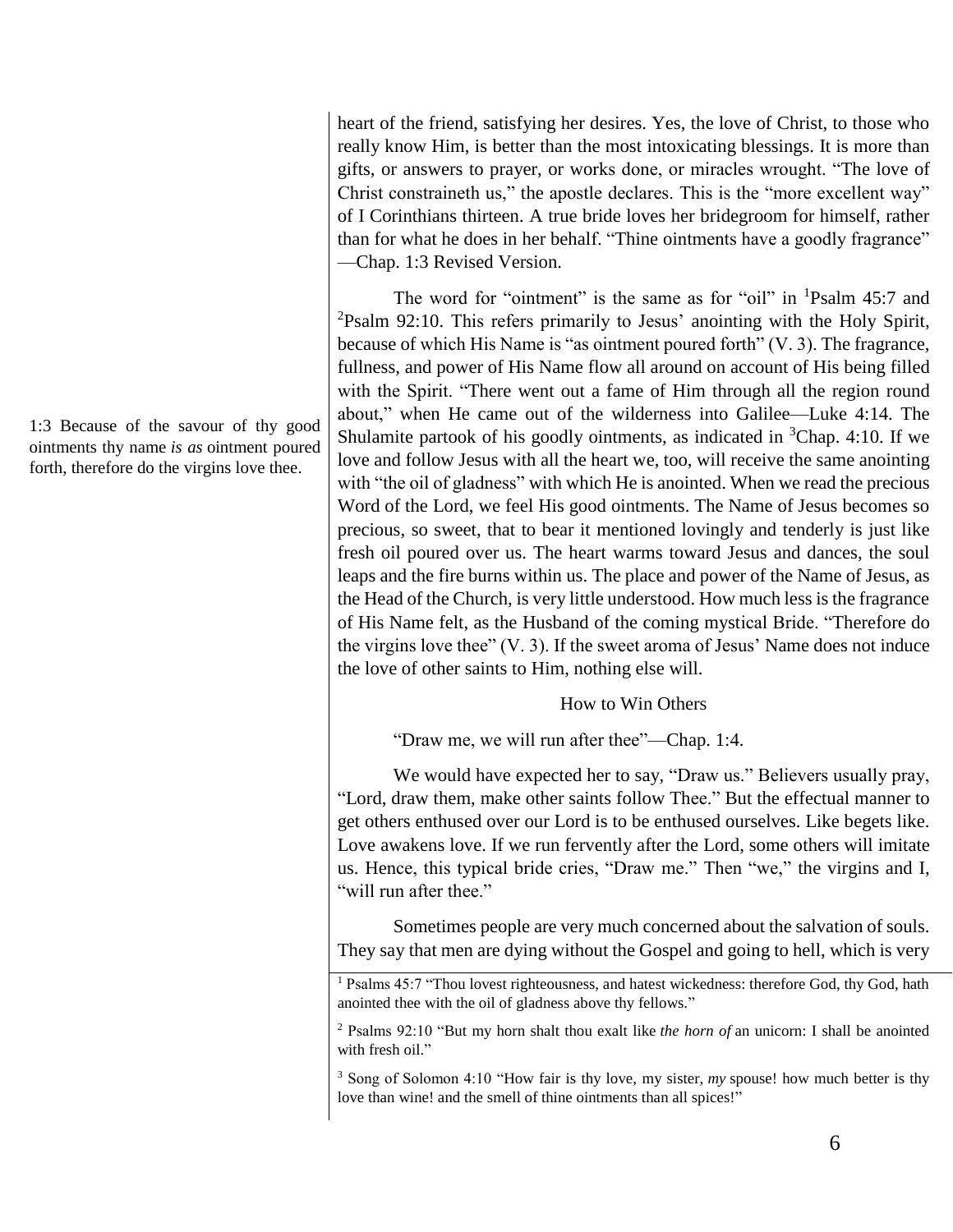true; but they never once speak as if they had any pity for Jesus. They pity the sinner only. They talk of a passion for souls; but never have a passionate love for Christ, the sinner's Savior. Their sympathy all goes out for the people. The heart-felt condition of the Shulamite was not for the virgins or daughters, but for the king himself.

Mary sat at Jesus' feet to learn His Word, and know and love Him for Himself. Hence, her most praiseworthy act was anointing her Lord's body for His burial while He was still alive. Our God wants a people whose first sympathy and whose deepest feelings are for Himself. When He can draw us to Himself, then others will follow in due time and in due measure and in the right way. God will draw them by the Spirit, and not we by the flesh. The cry of the fair maiden was heard, for she shouted immediately:

"The king hath brought me into his chambers"  $(V, 4)$ . What is a chamber but a place of rest? Why did Solomon bring the Shulamite into his chambers? That he might talk to her, that he might perpetuate the courtship in view of a future life of happiness and union together. Why does Jesus bring us into His chambers? For the very same purpose—that He may speak to our hearts, that He may comfort and instruct us, that He may transform us by fellowship with Himself, that we may look like Him, that we may breathe in His very life, that we may be thrilled with His Spirit and nature, that we may shine with the Presence of God in our faces, like Moses did. God help us to yield to His bringing us in. Then when we go out, we will go effectually. Jesus is jealous for His people today. He wants to speak to them, He wants to reveal Himself, He wants to prepare us for the rapture and for the glory which shall follow. He does not want any of us to miss the greatest and best that Calvary has purchased for us as His people.

"We will be glad and rejoice in thee, we will remember thy love more than wine"—Chap. 1:4. All the daughters and virgins will be glad, because the king brings his dearest friend into closest fellowship with himself; for they shall reap benefits therefrom. How true that is. If we are drawn into "the secret place of the Most High" (Psa. 91:1), others will be drawn in also. If we learn to "worship the Lord in the beauty of holiness" (Psa. 96:9), others will learn it too. If we put Christ first, ahead of our own interests, ahead of gifts and blessings and achievements, others will be induced to do the same. Younger and weaker saints will learn to give to Jesus Christ the place which the Father requires.

# The Two Creations Figured

"I am black, but comely, O ye daughters of Jerusalem, as the tents of Kedar, as the curtains of Solomon"—Chap. 1:5.

Those tents and curtains were dark and dingy on the outside, because of exposure to the weather and storm and the scorching sun; but, on the inside, they

1:4 Draw me, we will run after thee: the king hath brought me into his chambers: we will be glad and rejoice in thee, we will remember thy love more than wine: the upright love thee.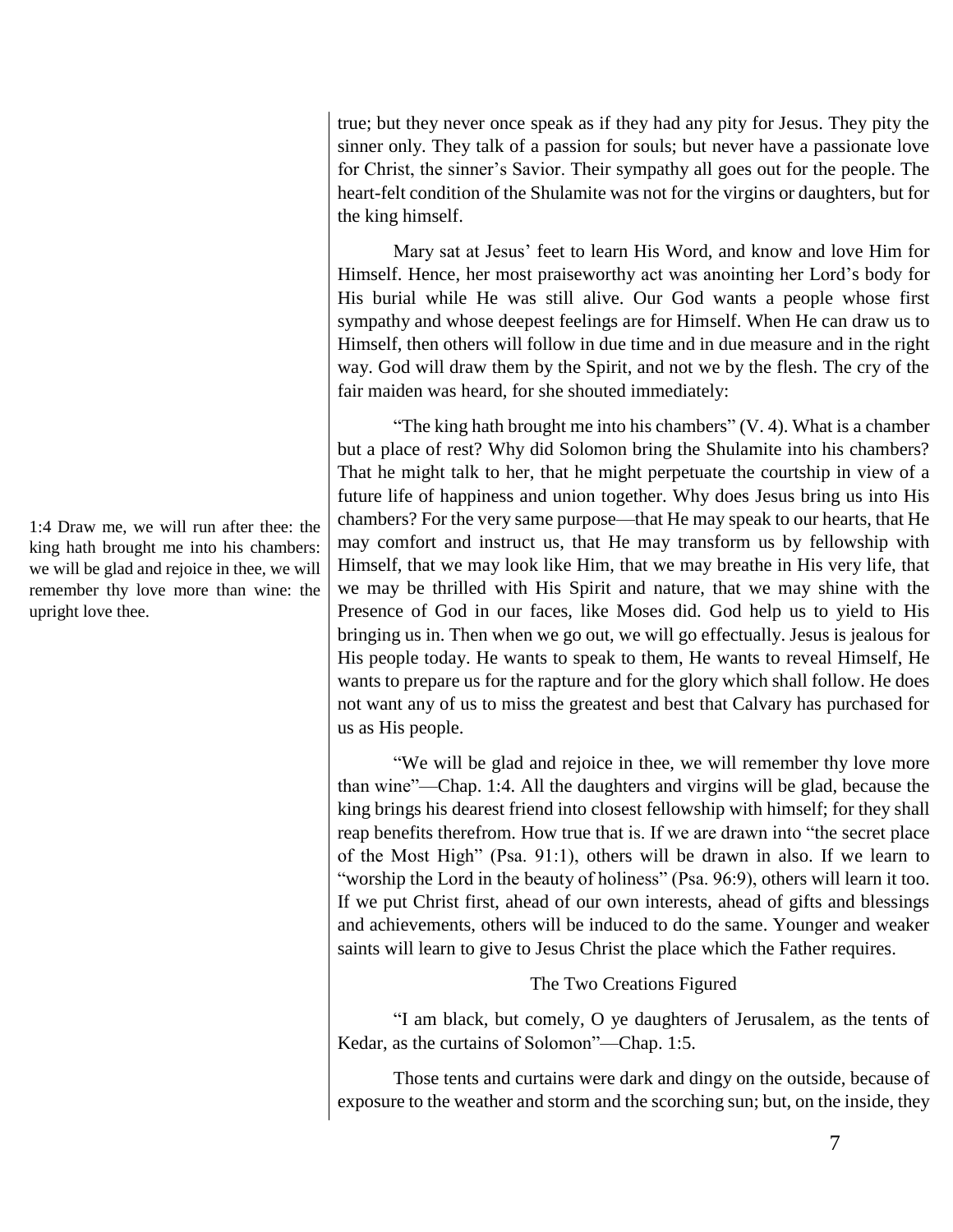1:5 I *am* black, but comely, O ye daughters of Jerusalem, as the tents of Kedar, as the curtains of Solomon.

1:6 Look not upon me, because I *am* black, because the sun hath looked upon me: my mother's children were angry with me; they made me the keeper of the vineyards; *but* mine own vineyard have I not kept.

1:7 Tell me, O thou whom my soul loveth, where thou feedest, where thou makest *thy flock* to rest at noon: for why should I be as one that turneth aside by the flocks of thy companions?

were bright and beautiful. The fair lady attributes her swarthy appearance to the fact that her sisters made her keeper of the vineyards. There she became sunburnt. Yet, she knew that she was comely within, to her beloved.

We now tabernacle in "a body of humiliation" *("our vile body,"— Philippians 3:21 KJV)*. On the exterior, we are black, sunburnt, worn, and weary, because of service in behalf of others. We "die daily" (1 Cor. 15:31). We are in "jeopardy every hour" (1 Cor. 15:30). Sometimes, we feel good for nothing and talk like we feel, because we know how we appear to others. We are conscious of the old creation. A sense of unworthiness sweeps over us, and yet the Spirit reminds us that we are "comely" in the sight of our Lord. We are indeed a new creation in Christ Jesus.

Our undue sunburnt condition may be brought on by yielding to other believers, who lay burdens on us which God has not ordered. We neglect our own vineyard, the service which our Lord has given us, and attempt to look after the vineyards of others. Let us obey God rather than man. A slight stepping aside from the plain path of duty awakens a cry for fellowship with Jesus and rest at His feet, as the next verse shows.

# Rest From Service Sought

"Tell me, O thou whom my soul loveth, where thou feedest, where thou makest thy flock to rest at noon"—Chap. 1:7.

Here the Shulamite is addressing the king. She wants to meet him. She has been so busy in another vineyard that she needs rest. She is longing to know where her friend feeds, not where lie is feeding others. Do you know that the Lord feeds on our affections? There is such a thing as our satisfying the heart of Jesus. Our affections should reciprocate His affections, and thus He will feed on our love.

Yes, we have this illustrated in the Gospels. Jesus saw a fig tree one day. "He came and sought fruit thereon, and found none"—Luke 13:6. He was hungry and wanted figs to eat. Now that fig tree represents the Jewish nation. He looked if, perhaps, He might find some fruit from that source; but there was none. There was no reciprocating of His love, no satisfying of His heart. We are to gladden His heart by our satisfying reciprocal love. Hence, we read that "He feedeth among the lilies"—Chap. 2:16.

"For why should I be as one that turneth aside by the flocks of thy companions?"—Chap. 1:7. Why should I be tending some other vineyard? I want your fellowship and your company. You see she had not continued long enough in the chambers of fellowship with the king. She had gone out before he sent her. Hence, her weariness with the vineyard service, and her cry for his fellowship. Of course, there waited for her the soothing answer.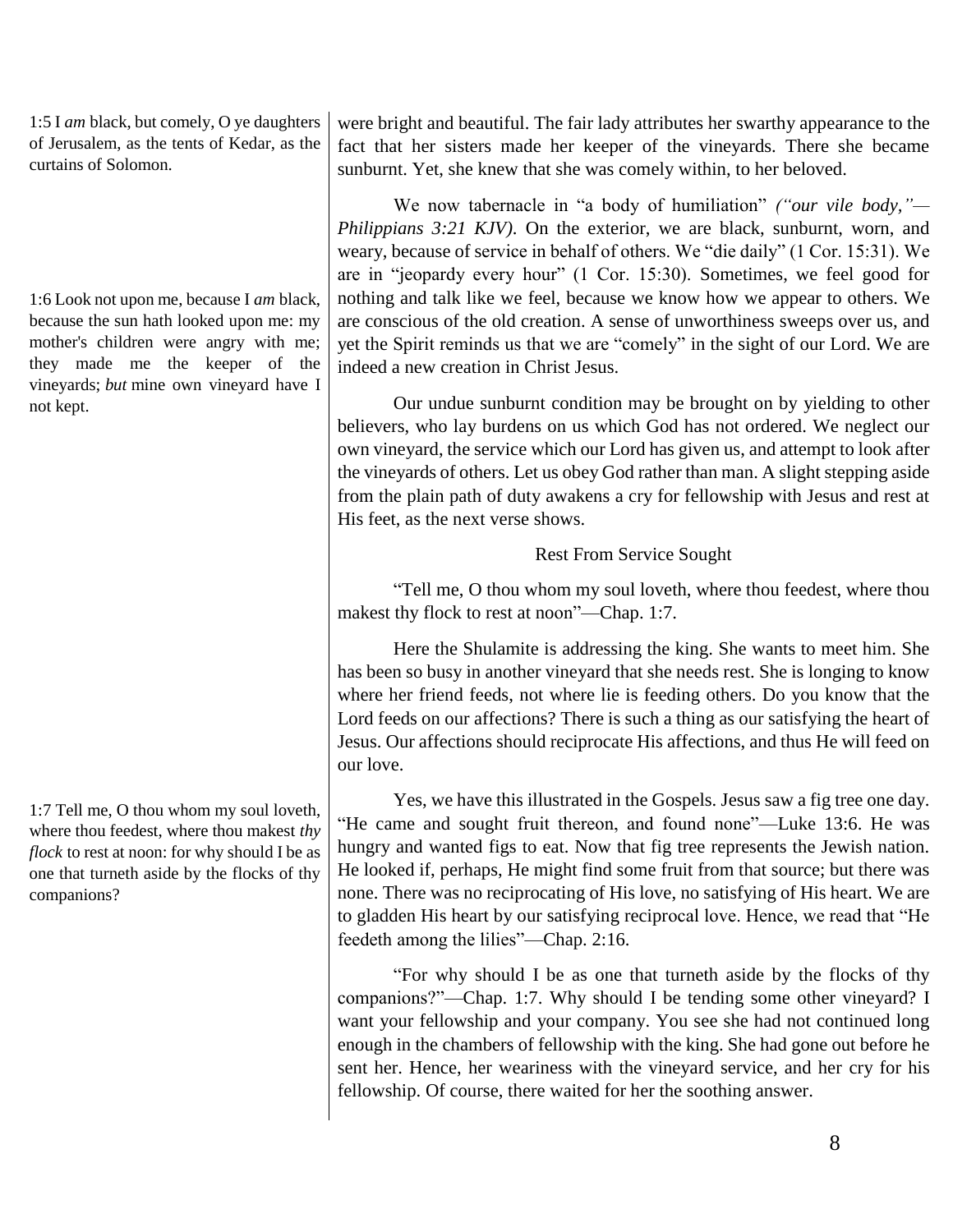1:8 If thou know not, O thou fairest among women, go thy way forth by the footsteps of the flock, and feed thy kids beside the shepherds' tents.

1:9 I have compared thee, O my love, to a company of horses in Pharaoh's chariots.

1:10 Thy cheeks are comely with rows *of jewels*, thy neck with chains *of gold*.

1:11 We will make thee borders of gold with studs of silver.

"O thou fairest among women, go thy way forth by the footsteps of the flock, and feed thy kids beside the shepherds' tents"—Chap. 1:8. Here the king indicates what her vineyard really was. He says: "Feed thy kids." Now, feeding kids may not be desirable service; but, if that is where your Lord bids you minister, there is where you will find Him. There is where you will have the deepest fellowship with Christ and the heartiest cooperation from Him. "He does the very best for those who leave the choice with Him."

"I have compared thee, O my love, to a company of horses in Pharaoh's chariots"—Chap. 1:9. Now think of a spiritual people, not one woman only, and you will see the beauty and grandeur of all this description. For strength, speed, stately carriage, safety, and steady on-going, the Lord compares us to the horses of Pharaoh.

"Thy cheeks are comely with rows of jewels, thy neck with chains of gold"—1:10. The cheeks maintain a healthy color, being full and plump; the lines of depression appear as rows of jewels. The shoulder speaks of strength; but the neck speaks of loving strength, or strength in tenderness. A man went into a home where there was domestic sorrow. The mother met him and fell on his neck and kissed his neck. Why did she do that? She wanted someone to lean on. Her heart was bruised and broken. The shoulder would have supported her, but she sought for tender support. These "chains of gold" suggest the tender loving strength that God only can give. Hence, the admonition—"Bear ye one another's burdens, and so fulfil the law of Christ"—Galatians 6:2. Be a neck to the weak, sorrowing, tempted saint.

"We will make thee borders of gold with studs of silver"—1:11. The Shulamite desires to remunerate her lover for his tender words of comfort to her, on her return from the toil and heat. She purposes to adorn him, by beautifying his garments. She expects, also, that the virgins or other maidens will join her in this glad ministry.

We come to Jesus for rest from toil, for comfort from disappointment, opposition, and criticism, and for deeper communion. We get all we seek, and much more. Then, we long, not only to reciprocate His love; but we wish to remunerate Him. We learn that the best way to do so is by adorning Him. We magnify the Deity of Christ, and worship Him as the Holy Son of God. We glorify the Man Christ Jesus for redeeming us from an awful fall and providing so great a salvation for us. We place on His bosom studs of silver. The song of redemption is our never forgotten paean of praise.

Up to this point, you will observe, she makes promises for her sisters and friends. She says, "We will run ... we will be glad ... we will remember"—Chap. 1:4. But this is the last time that she includes them. Her separation becomes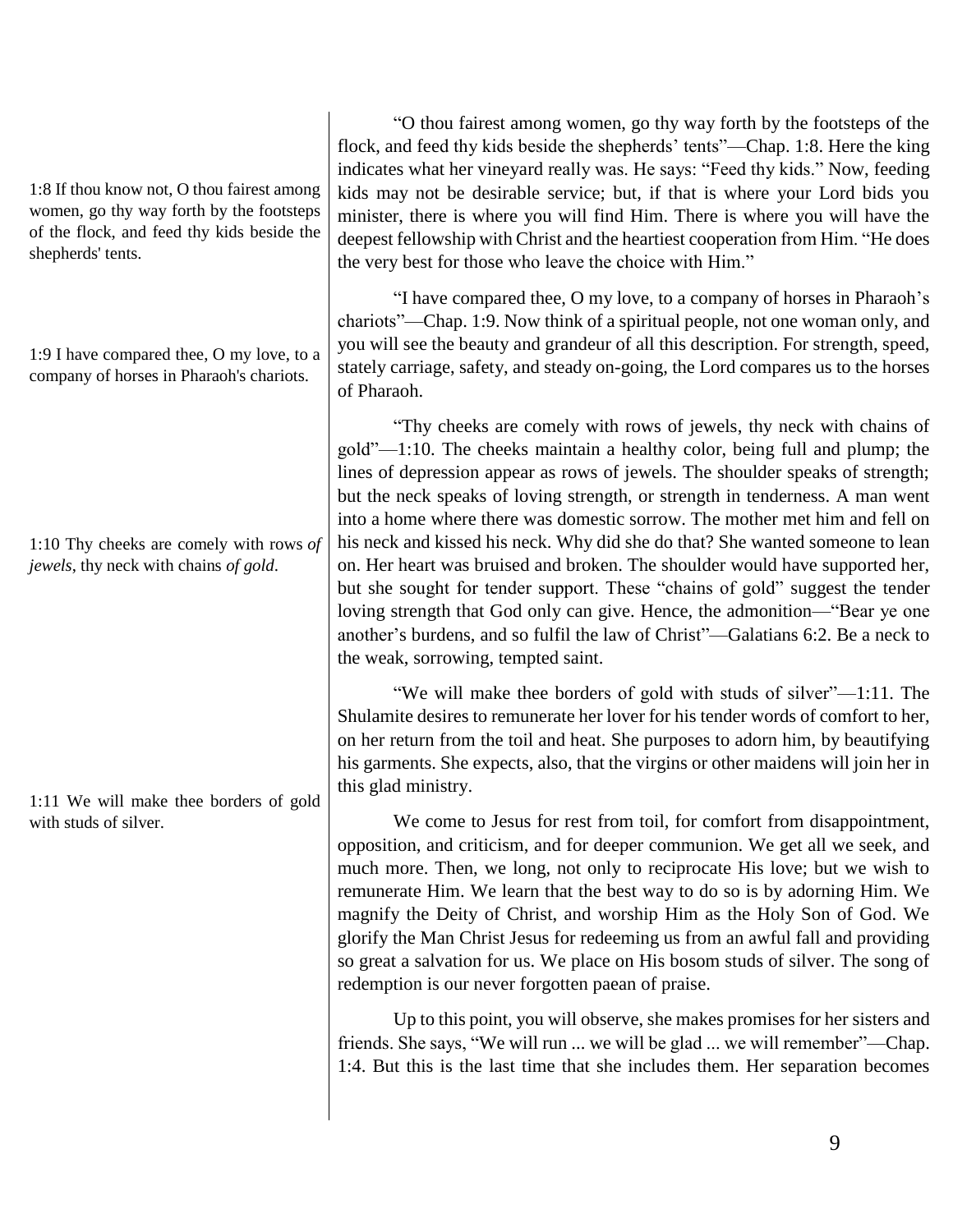marked hereafter. It is "I" and "he" only. Oh, the deep significance of these pen pictures.

This is a very valuable lesson. In our earlier Christian pilgrimage, we think that all believers see Christ and love Him with the same wholeheartedness as we do. When we seek Him and worship Him, we expect that all the saints will do the same. I thought the only way to be a Christian was to be one through and through. To me, there was only one grade—all fully surrendered to God, and out-and-out for Him. Just so with other saints. But we find, even like the Shulamite, that a sharp separation comes. We quit making promises to God for others. We tire of trying to pull them along. We learn that only some will run after Christ, "be glad and rejoice," and remember His "love more than wine." The majority will be indifferent; or will be occupied and satisfied with gifts, service, and results more than with Christ Himself. The few will seek Him to be their Bridegroom.

#### Fellowship Growing Deeper

"While the king sat at his table, my spikenard sent forth its fragrance"— 1:12 Revised Version. In the closing verses of this chapter, love begins her testimony of her beloved. He hears it, and answers in tender tones of appreciation. His table, of course, was in his chambers as shown by verse four. There she sat with him. There she fed upon his abundance, drank of his wine, and reveled in his love. From her warm heart flowed the sweet fragrance of her spikenard. We are reminded of Mary, who took "a pound of ointment of spikenard, very costly, and anointed the feet of Jesus, and wiped His feet with her hair: and the house was filled with the odour of the ointment"—John 12:3.

"There they made Him a supper; and Martha served: but Lazarus was one of them that sat at the table with Him" (John 12:2). But Mary brought the ointment, the fragrance of which filled the house. At the great holy newcovenant banquet in the glory (Revelation 19), there will be those who serve, those who eat, and those whose very presence enveloped with ointment costly will grace those halls and fill them with an aroma of heavenly sweetness, purity and serenity, transcending our highest hopes. They are the Shulamite, Mary, class who spend much time sitting at Jesus' feet, learning His Word, fellowshiping His deep love, entering into profound sympathy with Him in His present patience with His people, His present vital and lesser operations, and His future purposes and hopes of glory and rewards. They drink in Christ now. They cover Him now with their adoration and worship. They lavish upon Him now tears of joy and delightful appreciation. They wipe His wayworn feet with their hair (sign of weakness) which is their glory, by ministering to others. All this is sweet perfume to the Lord and to all in the house. I dare say, there are

1:12 While the king *sitteth* at his table, my spikenard sendeth forth the smell thereof.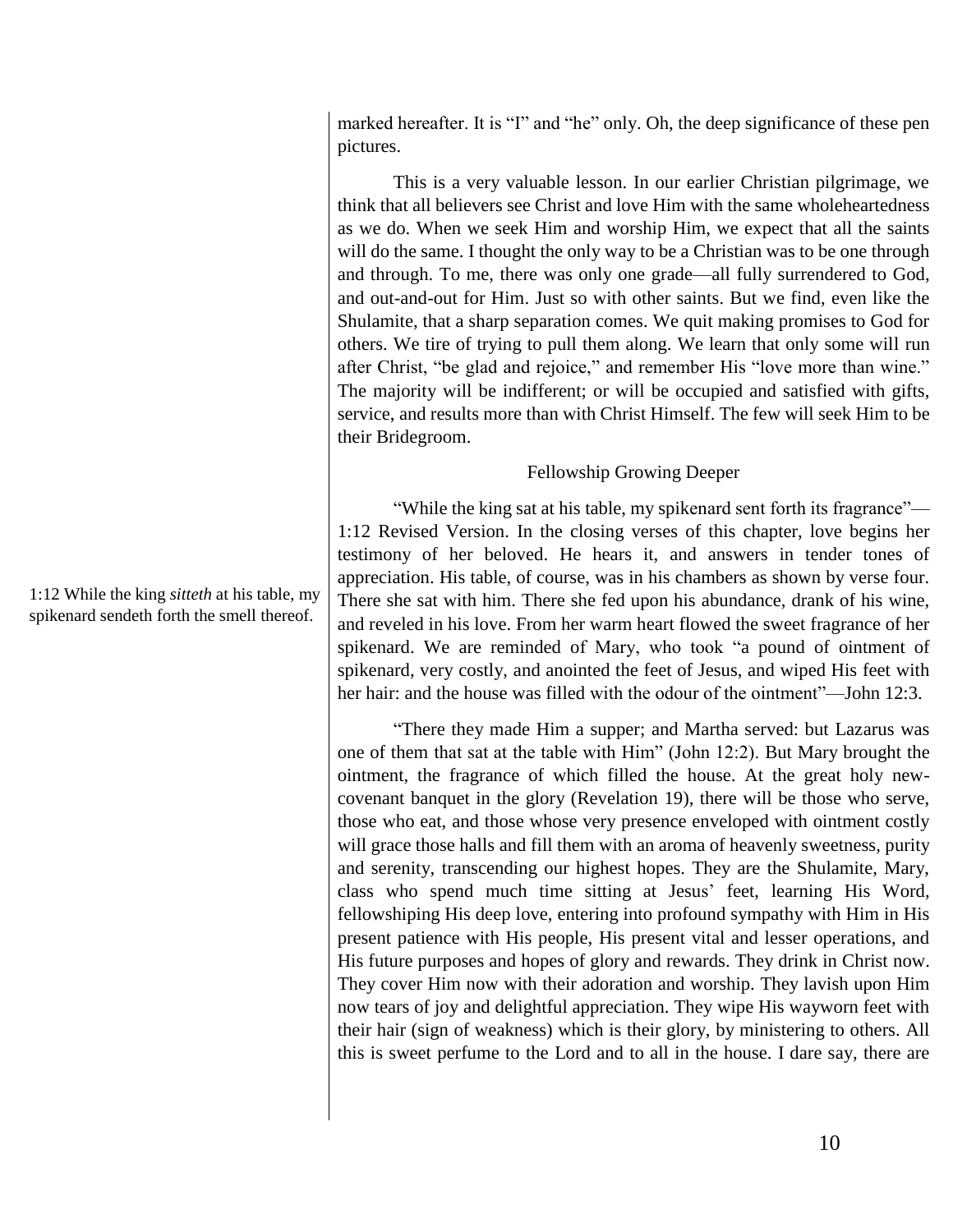many Marthas and some Lazaruses, but comparatively few Marys. Doubtless, the Bridegroom's delay is that the number of Marys may be made full.

"My beloved is unto me as a bundle (or bag) of myrrh, that lieth betwixt my breasts"—Chap. 1:13 Revised Version. No one should shudder at the language of real affection again and again mentioned in this wonderful song. Love, mutual love, is the essence of the song. Take that away and you destroy the song and rob us of the sweet, rich, spiritual lessons which it contains. Husbands and wives may well read this Scripture for personal, mutual, and family profit. They should study alongside it, Proverbs 5:12-21 and Ephesians 5:25-31. There is a cold pharisaical religion abroad, which is the "doctrine of demons" *("doctrines of devils"—1 Tim. 4:1)*—"forbidding to marry, and commanding to abstain from meats"—I Timothy 4:1-3. It forbids married people loving each other. And, of course, it breaks up homes, and breaks hearts, and brings reproach upon the cause of Christ. Did God make a mistake? And is His Word not to be believed and received? "Let God be true, but every man a liar" (Rom. 3:4).

The marriage relation is the sweetest, richest, closest, and most perfect expressive symbol of Christ and His Bride. Husband and wife cannot love each other too intensely, if they put Christ first or set their affections upon Him. If they both walk in the Spirit, they will not know each other after the flesh; and yet their love will be unbounded each for the other. Thus, as a husband is to his wife, "a bundle of myrrh" and "a cluster of camphire"—expressions of sweetest fragrance and affection, for which she longs continually to caress him—so it is with those saints who have found that interior tender fellowship and sympathy with Jesus Christ. They would rather worship than work. They would rather adore Him than announce His power. They would rather read than run. They would rather sit at His feet than serve in His absence. But they do all of these.

They seek His face more than the face of men. They would rather know "the secret of the Lord" than the secret of power. They prefer the company of the "four" who "rest not day and night, saying, Holy, holy, holy, Lord God Almighty, which was, and is, and is to come" (Rev. 4:8), rather than the "voice of much people in Heaven, saying, Alleluia; Salvation, and glory, and honour, and power, unto the Lord our God"—Revelation 19:1. And there will be a due time for the latter also. "My beloved is unto me as a cluster of camphire in the vineyards of Engedi"—Chap. 1:14. This camphire is from a shrub, which has evergreen leaves and small white flowers. It is exceedingly fragrant, a fragrance that affords strength. The word "Engedi" means, "wild goat, or the climber." The presence of the king was to his dearest friend a bunch of ever living purity, fragrance, and vigor. It strengthened her for any necessary steep ascent in her arduous service in behalf of others.

1:13 A bundle of myrrh *is* my wellbeloved unto me; he shall lie all night betwixt my breasts.

1:14 My beloved *is* unto me *as* a cluster of camphire in the vineyards of Engedi.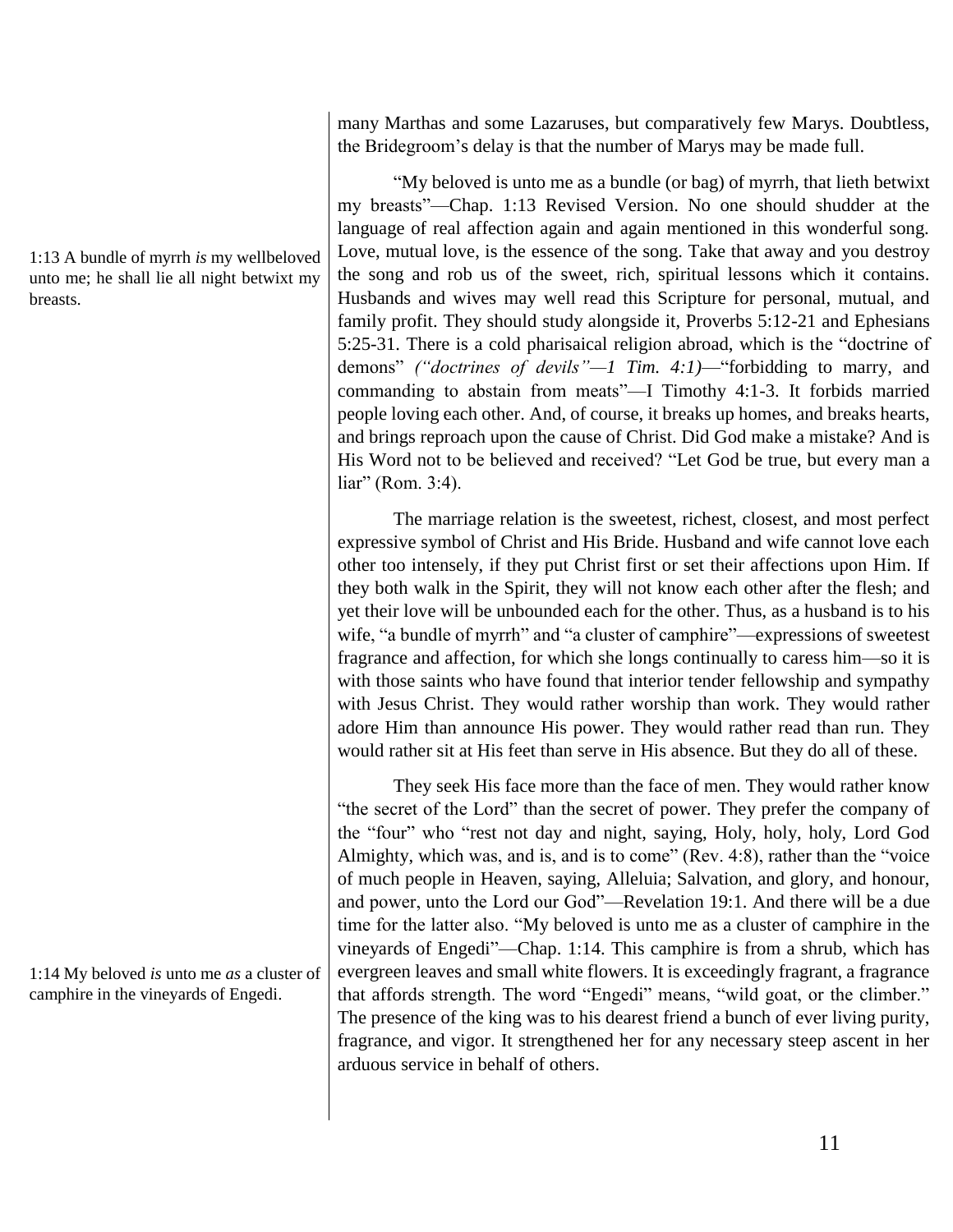What a beautiful picture of Christ. His Presence envelopes us with the rare fragrance of resurrection life, and that life is everlasting. There is also an unsullied purity about His life, which cannot be tainted. It repels and casts off the make-believe sanctity of this religious age. We, who are running for the Prize of the high calling of God in Christ Jesus, must do some ascending; for our toil is in the vineyards of Engedi. We have to overcome things in order to be overcomers. We need special invigorating at times. God be praised, our heavenly Lover is to us a cluster of reviving and strengthening camphire.

The King's Affectionate Answer

"Behold, thou art fair, my love; behold, thou art fair; thou hast doves' eyes"—Chap. 1:15.

The king had before called her the "fairest among women," and now he emphasizes his estimation of her beauty. By doves' eyes, he means that she has a keen and farseeing vision. Carrier pigeons or pigeon messengers are used to carry letters across the land, because of their keen sight. They have been employed thus to bear messages from France to England. My father had secured a dove from my Uncle Emanuel, who lived ten miles away. He brought it home in a tin lantern. One day Miss Dove was missed. Later, we learned that she had returned to my uncle's home. That dove had ascended straight up into the heavens till she scented or saw the direction of her home and went thither speedily.

Jesus calls His Bride by many sweet and tender titles; but the Holy Spirit can address us by them only as fast and far as we are able to appreciate and understand them. Hitherto, the king addressed the Shulamite only as "my love," naming only two descriptive statements; namely, "fair" and "doves' eyes." She had called herself "black" or sunburnt, because of exposure in service. But he called her "fair."

Oh, how cheering—no matter what others think of us, or what we think of ourselves, or how we appear because of keeping vineyards—how cheering to have our loving Lord say to our bleeding hearts, "Thou art fair." Oh, if only we look fair to the searching eyes of our Lord, it does not matter how unfair we appear to on-lookers. They are only on-lookers, not through-lookers. God be praised! "Man looketh on the outward appearance, but the Lord looketh on the heart"—I Samuel 16:7. Hallelujah!

"Doves' eyes." What are they? The first symbol of the Holy Spirit in Scripture is that of a dove. In Genesis 1:2 we read that "the Spirit of God moved (brooded, as a dove) upon the face of the waters." In Genesis 8:8 we read that Noah "sent forth a dove from him, to see if the waters were abated from off the face of the ground." In Luke 3:22 we learn that, when Jesus came up from His

1:15 Behold, thou *art* fair, my love; behold, thou *art* fair; thou *hast* doves' eyes.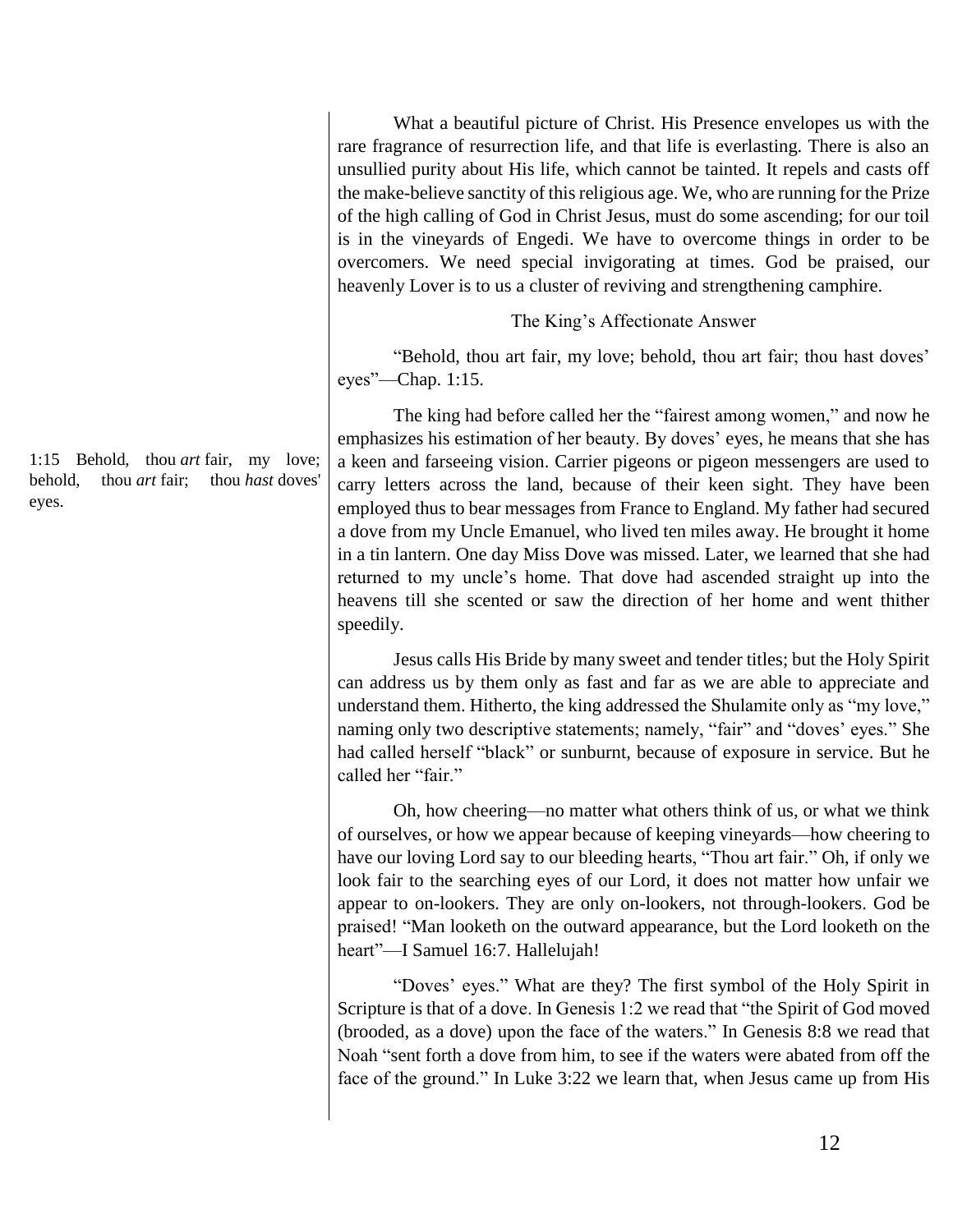baptism in Jordan, "the Holy Ghost descended in a bodily shape like a dove upon Him."

Now wondrously—when we receive the Holy Spirit, and become actually filled with Him, practically walk in Him, constantly yield to Him—we truly have dove or Holy Spirit eyes. Like the dove whose eyes are modest, tender, searching, farseeing and safe guiding, so with the Spiritfilled believer. He sees as God sees.

Oh, glorious truth! Our heavenly Bridegroom delights in us when we, by faith through the Spirit and the Word, ascend up into the Presence of the Father and get the direction of His wondrous movements and move rapidly on therewith. Mary had doves' eyes when she anointed her Master for His burying. She understood something of His sufferings to which others were strangers. Paul had doves' eyes in beholding "the revelation of the mystery hid from ages, but revealed unto His holy apostles and prophets" *("How that by revelation he made known unto me the mystery…as it is now revealed unto his holy apostles and prophets by the Spirit;"—Eph. 3:3, 3:5 KJV)*. We must needs have doves' eyes today, if we would behold the wonders of grace and enjoy the riches thereof.

What impresses me here is this, that the king compliments his love with having doves' eyes. It charms our coming King to observe that we dare to take the Holy Spirit to be what He purports to be; namely, the sevenfold Spirit of the Lord— $<sup>1</sup>$ Isaiah 11:1, 2. Also, the seven eyes of the Lord—"the seven Spirits of</sup> God"—Revelation 4:5; 5:6. God delights greatly in those who really count on the Holy Spirit guiding them "into all truth," and who are not satisfied with what some one else has told them or discovered in the Book; but who have an insatiable hunger to know all that it is their privilege to know for their happiness and usefulness and for God's glory. Reader, do you seek to be one of them?

The Shulamite's Loving Response

"Behold, thou art fair, my beloved, yea, pleasant: also our bed is green. The beams of our house are cedar, and our rafters of fir"—Chap. 1:16, 17.

Of course, she sees more in him than he does in her. He is not only "fair," but "pleasant." We see infinitely more in Christ than we think He can ever see in us. Yet, He declares, "As He is, so are we in this world"—I John 4:17. The time is coming when He shall be glorified in us and we shall be glorified in Him—<sup>2</sup> II Thessalonians 1:12.

<sup>1</sup> Isaiah 11:1, 2 "And there shall come forth a rod out of the stem of Jesse, and a Branch shall grow out of his roots: And the spirit of the LORD shall rest upon him, the spirit of wisdom and understanding, the spirit of counsel and might, the spirit of knowledge and of the fear of the LORD;"

<sup>2</sup> 2 Thessalonians 1:12 "That the name of our Lord Jesus Christ may be glorified in you, and ye in him, according to the grace of our God and the Lord Jesus Christ."

1:16 Behold, thou *art* fair, my beloved, yea, pleasant: also our bed *is* green.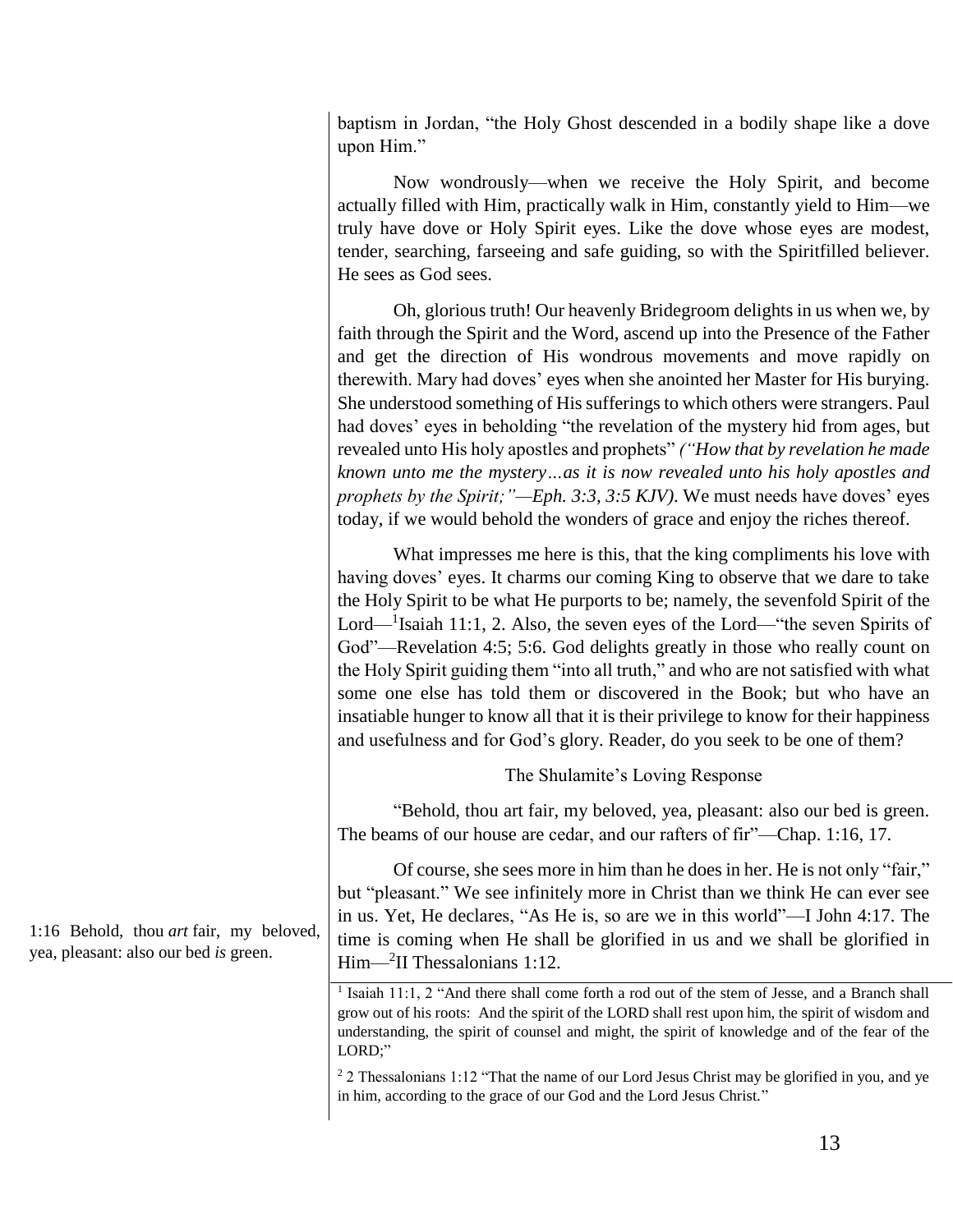out upon a vast field of green in springtime. There has been a resurrection from the cold, bleak, freezing winter. Life has come out of death; and then growth, freshness, and fruitfulness. Our mutual devotion with our heavenly Bridegroom is not simply productive of pleasure, but of evergreen and evergrowing profit. Being risen "in the likeness of His resurrection, we walk in newness of life" *("even so we also should walk in newness of life. For if we have been planted together in the likeness of his death, we shall be also in the likeness of his resurrection:"—Rom. 6:4, 5 KJV)*; we bring forth "fruit unto holiness, and the end everlasting life"—Romans 6:4, 5, 22.

"Also our bed is green." This speaks of resurrection fruitfulness. Look

Finally, in Christ, "all the building fitly framed together groweth unto an holy temple in the Lord" (Eph. 2:21)—being constructed with strong "beams of ... cedar" and great "rafters of fir" or cypress. The Bride speaks of the Bridegroom's house as if it were hers as well as His; and so it is—"all are yours" in Christ—I Corinthians 3:22.

I heard the Voice of Jesus say,

"Behold, I freely give

The living water, thirsty one–

Stoop down, and drink, and live."

I came to Jesus and I drank

Of that life-giving stream.

My thirst was quenched,

My soul revived, And now I live in Him.

1:17 The beams of our house *are* cedar, *and* our rafters of fir.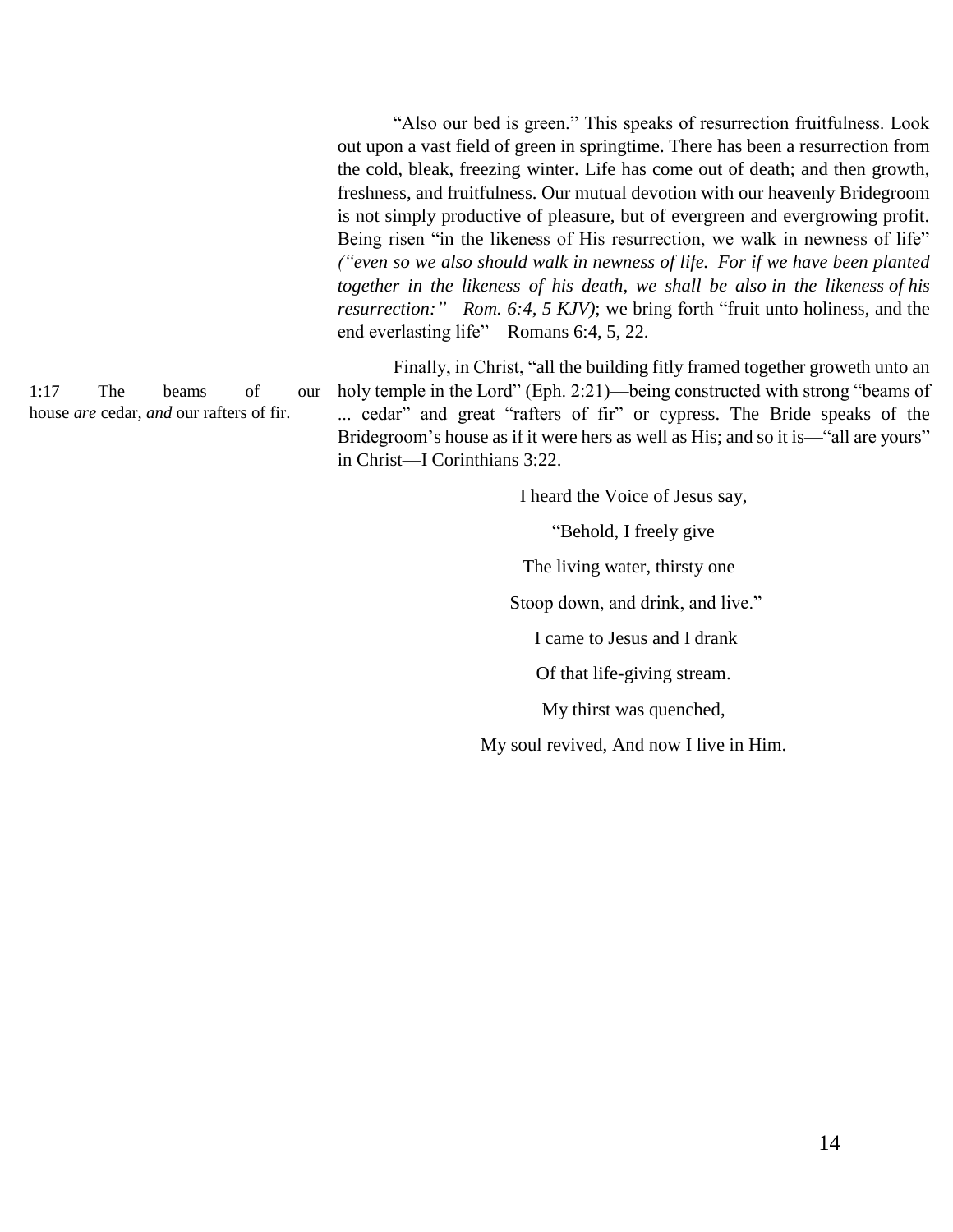# THE LONGINGS OF LOVE

#### Chapter Two

"I am the rose of Sharon, and the lily of the valleys"—Chap. 2:1.

In chapter one, we saw that the essence of this song is love. We saw also the mutual fellowship of the king and his friend, and her cry for his companionship. In this chapter, we behold her love greatly increased for him, which is expressed in words of appreciation of what he is and what he has done and said. Let us ever bear in mind that the king addresses the woman as "love" and she addresses him as "beloved." This will avoid confusion in the interpretation and application of the song, and in arriving at the deep spiritual teaching which it contains.

It is quite common for people to call our Lord the "Rose of Sharon" and the "Lily of the valley." It is very illogical and unnatural to speak of a man as a rose or a toy. How strange that these figures should ever have been used of Christ. The rose and lily are the most beautiful, most fragrant, and most attractive flowers of the Judean plains and valleys. They figure the beauty and tender glory of the Bride of Christ, whether in the place of honor and prominence or in the lowly places of isolation and pain for the sake of Jesus. The rose speaks especially of the former, because it grows on the plains or somewhat elevated lands, while the lily speaks of the latter, because it grows in the lowlands. Saints are trained in both localities for the Bridal throne. Then because the fair lady did not yield to false modesty, but took the place accorded to her by her lover, he publicly announced her to be even more, saying—

"As the lily among thorns, so is my love among the daughters"—2:2.

What a lesson this should be for us. It is hypocrisy to say more of ourselves than the Lord says; but it is most unworthy of Him for us to say less of ourselves than He says, or to accept a lower place than He gives us. Has He not redeemed and saved us? Are we not a new creation, when born again? Does Christ call us "sons" and "free"? Then we should accept the title and state, and praise Him for them. Does He mark the Bride as distinct from other believers, even as He does the lilies among thorns? Then let us not refuse a separation because it brings pain; but let us rather take grace to bear it. The king's deep compliment of his friend called forth from her a full and rich.

# Testimony of Her Lover

"As the apple tree among the trees of the wood, so is my beloved among the sons"—2:3. All believers are born the children of God through faith in Jesus, His Son. Though they thus become sons provisionally, they do not all grow up into sonship in actual experience. Therefore, they do not all afford shade for the weary sun-scorched daughter. Their fruit, if they bear any, has not always the

Chapter 2

2:1 I *am* the rose of Sharon, *and* the lily of the valleys.

2:2 As the lily among thorns, so *is* my love among the daughters.

2:3 As the apple tree among the trees of the wood, so *is* my beloved among the sons. I sat down under his shadow with great delight, and his fruit *was* sweet to my taste.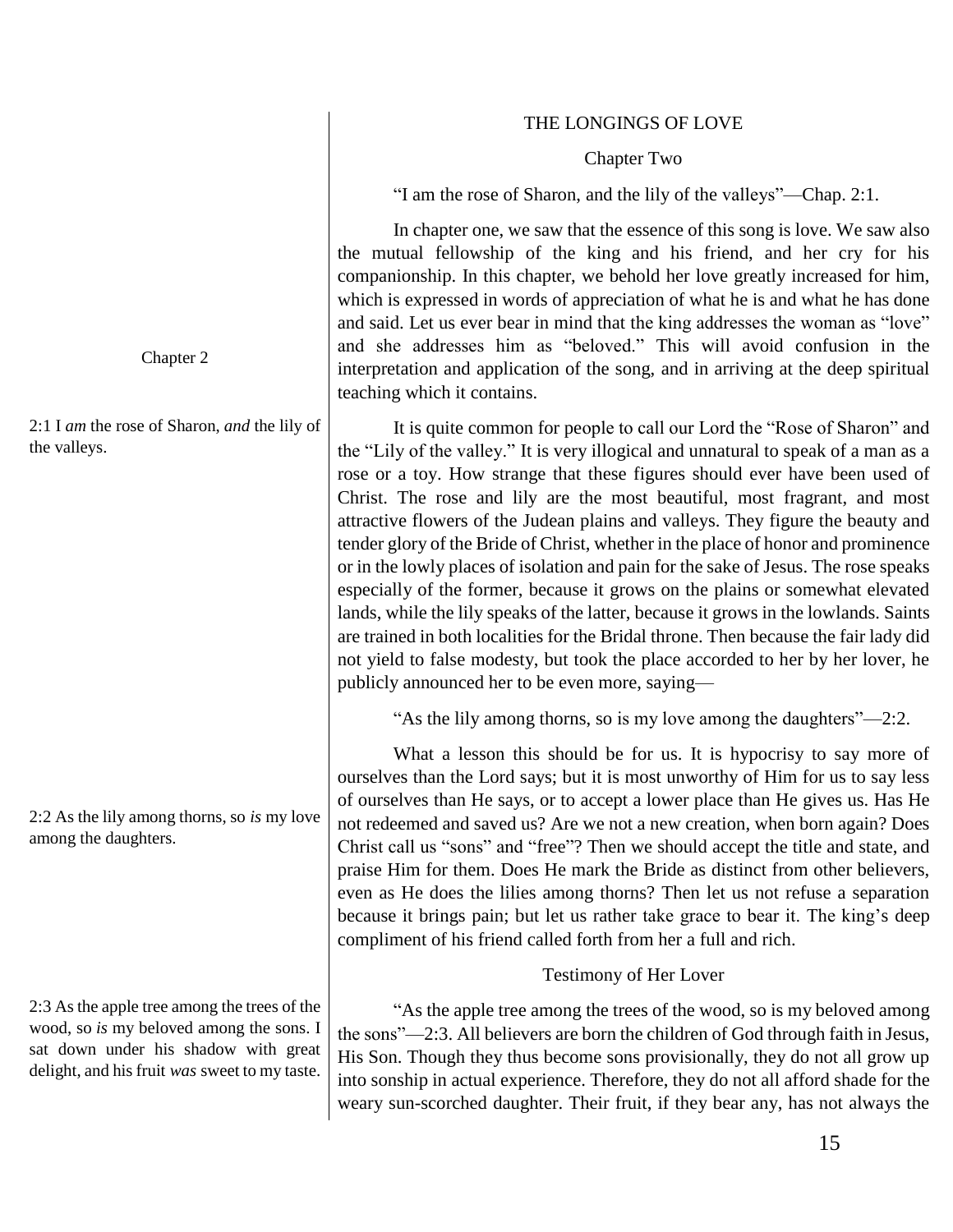2:4 He brought me to the banqueting house, and his banner over me *was* love.

2:5 Stay me with flagons, comfort me with apples: for I *am* sick of love.

2:6 His left hand *is* under my head, and his right hand doth embrace me.

2:7 I charge you, O ye daughters of Jerusalem, by the roes, and by the hinds of the field, that ye stir not up, nor awake *my* love, till he please.

best taste. At the feet of Jesus Christ, the Son and the well-beloved of the Father, we find delightful rest and shade and sweet and luscious fruit. Yes, He is more than simply shade and fruit to us. Observe what she said further—

"He brought me to the banqueting house, and his banner over me was love"—2:4. The Name of the Lord is a shelter from the storm. He is a house of wine to the one who takes His shade and fruit and rest. We become intoxicated with His very Presence. His banner over us, spangled with grace, peace, and kindness, is love. A fear may arise that we must leave this place of holy revelry; hence, the cry: "Stay me with flagons, comfort me with apples: for I am sick of love"—2:5. This is the true Bridal spirit—"sick of love." How few saints are really love-sick for Jesus Christ? How few seek Him and Him only for Himself alone, or for what He is in Himself! How few are experiencing the deep, loving, holy, hilarity—that sweet, tender, mellow, soothing, satisfying fellowship with the Lord! When we become thus really sick at heart for the love of Jesus, He quickly responds; so that we can say as did the Shulamite, "His left hand is under my head, and His right hand doth embrace me"—2:6. Praise God for this sweet fellowship! He soothes the feverish brow and puzzled brain. He stills the throbbing heart, and lavishly fills the bosom with His love, and covers us with His most affectionate caresses. It is God's mysterious appointment that lover and love should be lost in each other's devotion, fervently cherishing each other. "Marriage is honourable in all, and the bed undefiled"—Hebrews 13:4. But such Divinely ordained devotion most expressly symbolizes that profounder union and affection which Christ and His Bride sustain to each other.

The solemn adjuration of verse seven is the natural outgrowth of intimate companionship with the king. We learn not to push things. "I charge you, O ye daughters of Jerusalem, by the roes, and by the hinds of the field, that ye stir not up, nor awake love, till it please"—2:7 Revised Version. These words are also found in chapters three and eight.

The Hebrew word for "love" in this charge is not "dod," as in 1:2, nor "rayah," the lady friend, as in 2:10, but it is "ahaba," as in verse four above. It is love as an abstract quality. Study it in 3:10. The meaning is evidently that the lady does not want the daughters to interfere with her love, nor with the love of her friend. Love should be allowed to be spontaneous in both parties. "Stir not up, nor awake love, till it please." His banner over her was love, and she was responding to it fervently. Let the daughters keep their ladle out. Observe that the charge is "by the roes, and by the hinds of the field." She means for them not to disturb love any more than they would the animals when they rest. Love should not be feverish or go beyond all reason, so as to rob its channels of needed rest and quiet. No doubt, this refers to her rather than to him.

What is the spiritual lesson? The attitude of some believers never gives the Lord any time of rest. They would stir up His love for the lost in a spirit of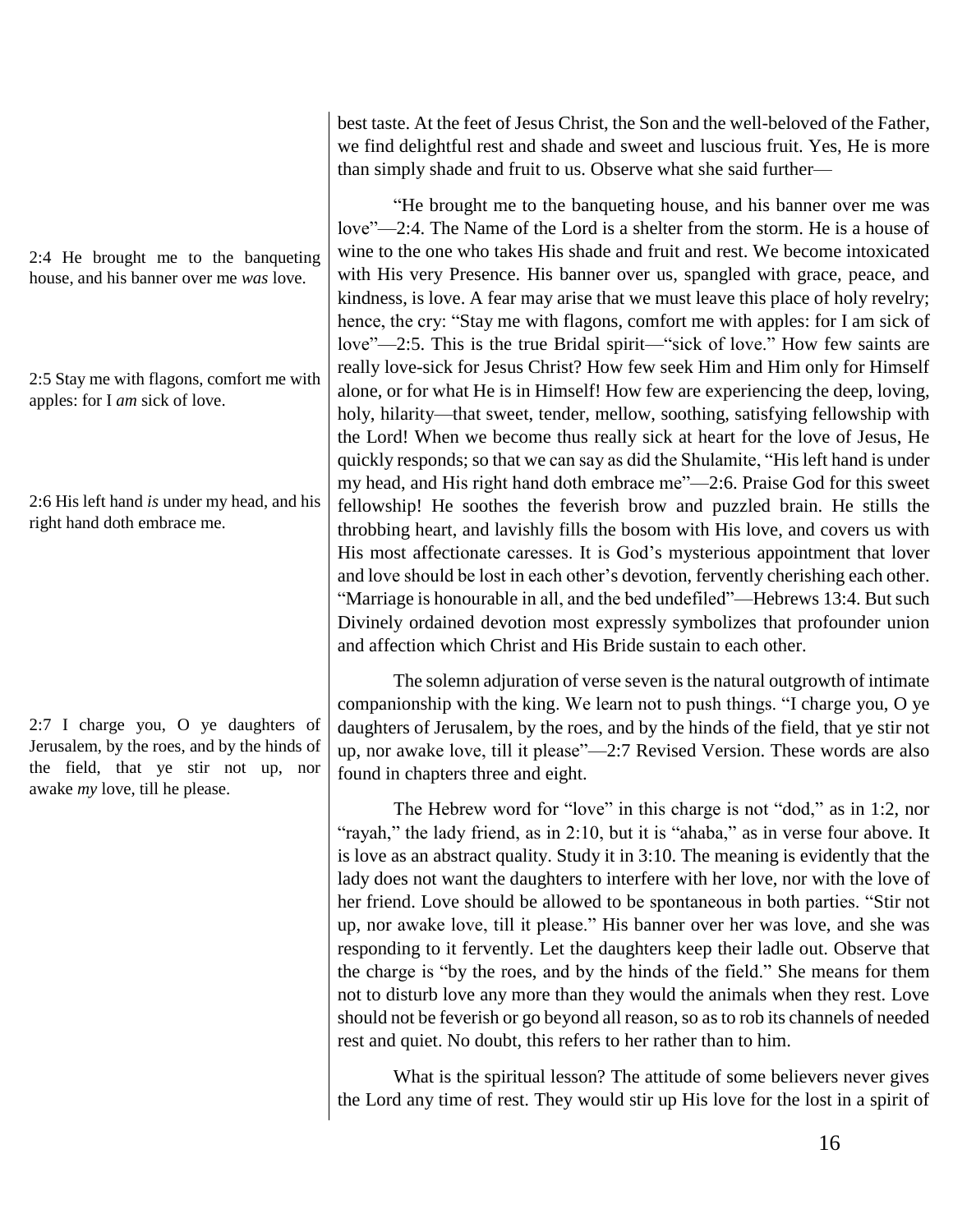unbelief. They pray for their friends in a manner that seems to criticize the Lord. "Why does He not bring my people in?" They are not yielded to the tender dying love of Christ; but seek to arouse it selfishly. Such saints treat other saints the same way. They have "a zeal of God, but not according to knowledge"— Romans 10:2. It appears that they love Jesus more than real spiritual believers, and speak to them and of them as if they were indifferent.

True love for Christ cannot be awakened by any carnal ladle. Love begets love. His love to us, made known through His Word, stirs up our love to Him. Our love flows out to Jesus with a warm and buoyant spontaneity when we read or hear of His fervent love to us. Some people would stir us up, but let the religious gazelles and Gospel hinds take it easy. Oh, let us learn the deep sweet truth of a fervent love that abides and glides on unruffled and needs no daughters to arouse it to action. There is no reason why the ladylove should be awakened by others. The progress of her affection forbids it. In chapter one, she spoke of her lover as "king" and twice as "my beloved." In this second chapter, she no longer calls him by the distant though honored title of "king"; but, five times, she bravely speaks of him by the endearing title "my beloved." She concludes her warm testimony by exclaiming, "My beloved is mine, and I am his: he feedeth among the lilies"—2:16. Never again does she call him the king.

"The Voice of My Beloved!"

"The voice of my beloved! Behold, he cometh leaping upon the mountains, skipping upon the hills. My beloved is like a roe or a young hart: behold, he standeth behind our wall, he looketh forth at the windows, shewing himself through the lattice"—2:8, 9.

How expressive are these words concerning our heavenly Bridegroom. His Voice is heard in the distance. His real activities are beheld in the heavenlies or holy heights. His real activities are youthful and bounding. This is manifest in the renewal of the youth of those who drink His resurrection life into their bodies. His approaches to men are modest and retiring, even standing "behind our wall," and looking "forth at the windows, shewing Himself through the lattice" (V. 9). Once "He made as though He would have gone further"—Luke 24:28. He does not crowd Himself upon our affections and attentions. He standeth, looketh, showeth Himself; but hiddenly, modestly. Who will recognize and welcome Him?

Ah, there is one, the choice one of her mother. She especially hears His Voice. On this mountain-leaping, hill-skipping, window-staring, latticeshowing visit, He is especially seeking an interview with His Bride; for she declares, "My Beloved spake, and said unto me"—Chap. 2:10.

Happy and fortunate the saints who appreciate this "me," and who have the faith to take their place as a part of this wondrous "me"—the Bride of Christ.

2:8 The voice of my beloved! behold, he cometh leaping upon the mountains, skipping upon the hills.

2:9 My beloved is like a roe or a young hart: behold, he standeth behind our wall, he looketh forth at the windows, shewing himself through the lattice.

2:10 My beloved spake, and said unto me, Rise up, my love, my fair one, and come away.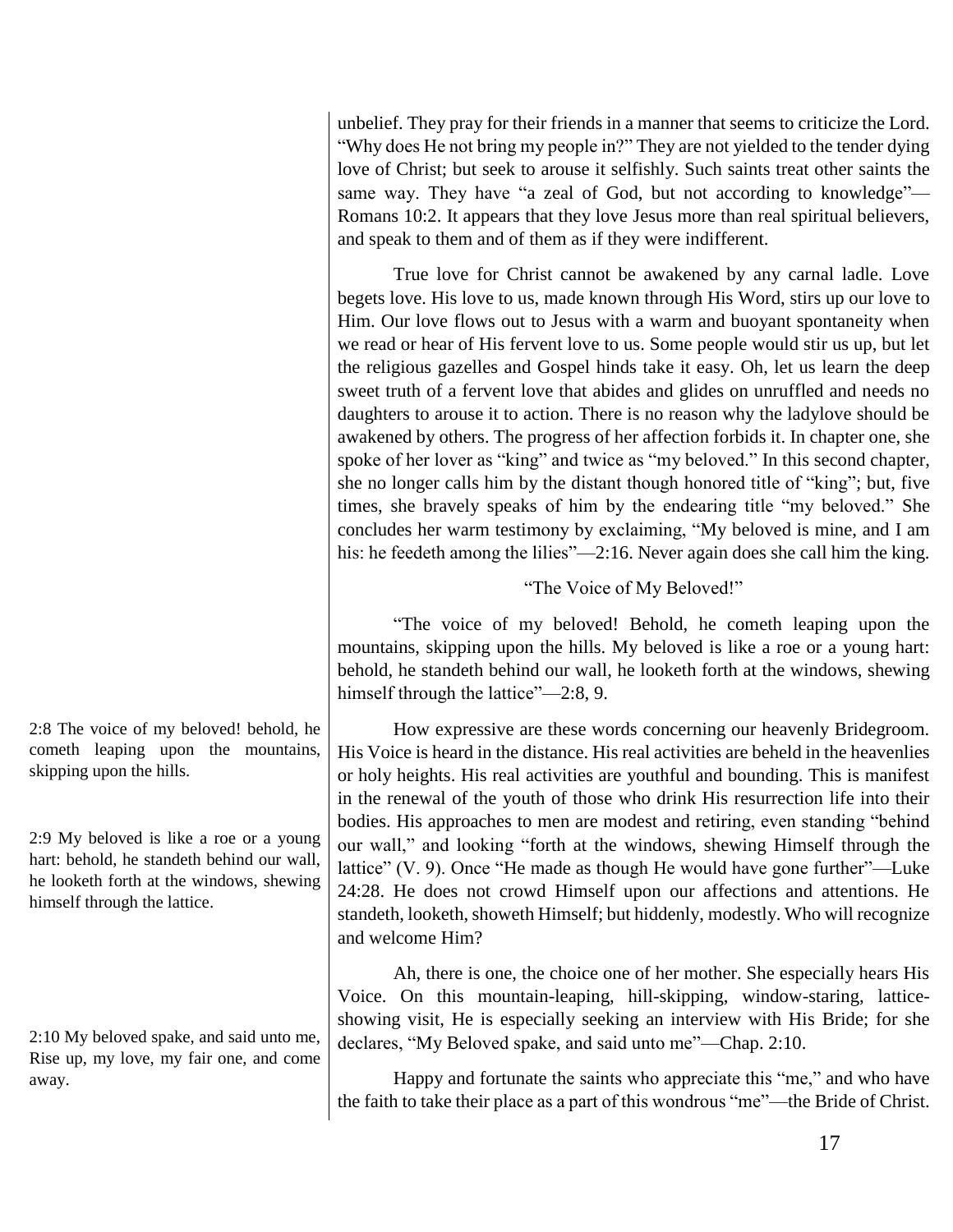Oh, who dares to say with the Shulamite, "My Beloved spake, and said unto me"? Notice what the Beloved said, "Rise up, My love, My fair one, and come away" (V. 10). Aye, this is the latter-day summons for the Bride to rise in faith and spirit to meet her approaching Bridegroom. She is His "love," His "fair one." He longs for her. He cries, "Come away from all your toil, and trial, and pain."

"For, lo, the winter is past" (V. 11)—the cold bleak winter of the past centuries of the Church's barrenness, through her departure from the faith of the Gospel, is past. "The rain is over and gone": that is, the great outpouring in the early years of this century. The rain is truly over. We have no warrant to look for another or greater outpouring of the Spirit. There is no Scripture for it. The Holy Spirit is here, giving moisture, life, beauty, growth, and fruitage, wherever He is accorded His place and prerogatives. Hence, in our parable, we read further. "The flowers appear on the earth; the time of the singing of birds is come, and the voice of the turtle is heard in our land"—2:12. This is being literally fulfilled in Israel today, the "our land" to which the verse especially refers. But this also is most gloriously true spiritually. The flowers of the land of Beulah, God's rose and lily saints, are manifest. The time of singing is come; for when was the Lord praised more since apostolic days than now? There was "the voice of the turtle" or turtledove, as this particular bird is everywhere else called in Scripture. For example, see  $^1$ Leviticus 12:6, 8 where the two words "turtledove" and "turtle" are used interchangeably.

There is a contrast here between singing birds and cooing birds. The turtle coos. How expressive of the sweetest, tenderest, mellowest Voice of the Holy Spirit in the Bride. Only those who yield to the finer touches of the Spirit can know this by hallowed experience. Evidently, the Bride is called Christ's "turtledove" in <sup>2</sup>Psalm 74:19, because she is so subdued by and imbued with the dove-like Holy Spirit who is figured by the turtle. It is evident that only those saints who are actually and practically filled with the Holy Spirit will constitute the Bride of Christ. They are turtledove saints and have doves' eyes.

"The fig tree putteth forth her green figs"—2:13. The fig tree typifies the Jewish nation, on which Jesus looked for fruit and found none. But they are returning to their native land in expectation of their Messiah. "And the vines

<sup>1</sup> Leviticus 12:6, 8 "And when the days of her purifying are fulfilled, for a son, or for a daughter, she shall bring a lamb of the first year for a burnt offering, and a young pigeon, or a turtledove, for a sin offering, unto the door of the tabernacle of the congregation, unto the priest: And if she be not able to bring a lamb, then she shall bring two turtles, or two young pigeons; the one for the burnt offering, and the other for a sin offering: and the priest shall make an atonement for her, and she shall be clean."

<sup>2</sup> Psalms 74:19 "O deliver not the soul of thy turtledove unto the multitude *of the wicked*: forget not the congregation of thy poor for ever."

2:11 For, lo, the winter is past, the rain is over *and* gone;

2:12 The flowers appear on the earth; the time of the singing *of birds* is come, and the voice of the turtle is heard in our land;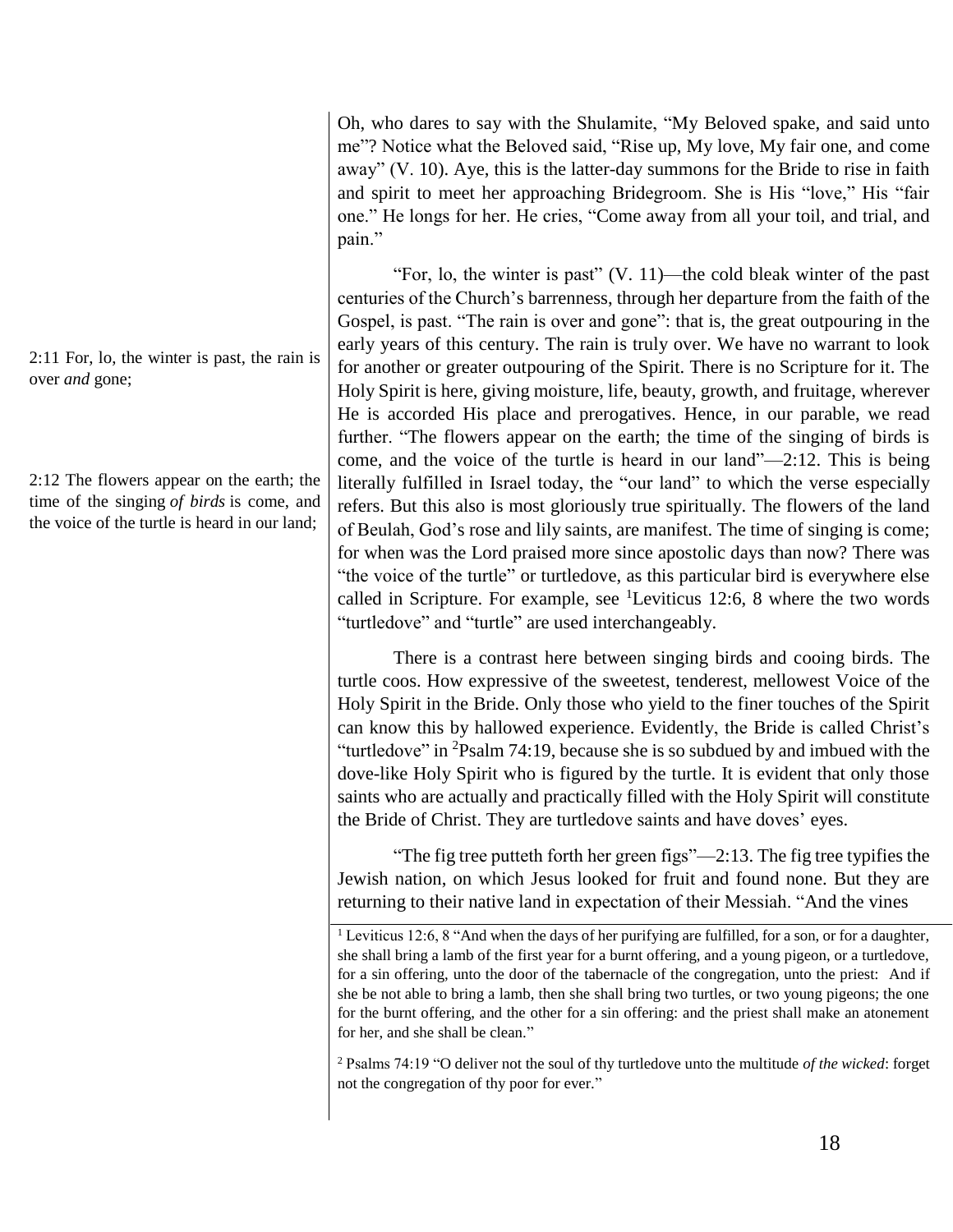2:13 The fig tree putteth forth her green figs, and the vines *with* the tender grape give a *good* smell. Arise, my love, my fair one, and come away.

2:14 O my dove, *that art* in the clefts of the rock, in the secret *places* of the stairs, let me see thy countenance, let me hear thy voice; for sweet *is* thy voice, and thy countenance *is* comely.

2:15 Take us the foxes, the little foxes, that spoil the vines: for our vines *have* tender grapes.

with the tender grape give a good smell"—2:13. The vine symbolizes the ten tribes. "For the vineyard of the Lord of hosts is the house of Israel, and the men of Judah His pleasant plant" (the fig tree)—Isaiah 5:7. This is the way the Lord sees the Church—"The Israel of God"—Galatians 6:16; and His future earthly Israel of whom it is written, "The Lord will have mercy on Jacob, and will yet choose Israel, and set them in their own land"—Isaiah 14:1.

Hence, again He calls to His Bride, "Arise, My love, My fair one, and come away"—2:13. But the Bride is not yet ready. She is not yet wholly possessed with the Bridal spirit and ravished with rapture glory. Listen to the Bridegroom's plaintive words—"O My dove, that art in the clefts of the rock, in the secret places of the stairs"—2:14. Her appreciation of her security and of the intimacy of the secret stairs is not fully worthy of the "Rock of Ages" and of Him whose Name is "Secret" or "Wonderful"—<sup>1</sup>Judges 13:18. Hence, He calls for a deeper closer communion. "Let Me see thy countenance, let Me hear thy voice; for sweet is thy voice, and thy countenance is comely" (V. 14). Oh, how He looks for her constant companionship! How He looks for the upturned face and the open mouth toward Him!

This is why the Lord cannot come for His own. His Bride is not yet fully prepared. She is still occupied with her blessings, her faithfulness, and her labors. She is not wholly occupied with her Bridegoom Himself. She is still saying, "My Beloved is mine," putting herself first; "and I am His," putting Him last. She declares also His interest in others rather than in her, saying, "He feedeth among the lilies"—2:16. But we find in chapter six a great progress. The Bride there puts the Bridgreoom first, saying, "I am my Beloved's, and my Beloved is mine" (Chap. 6:3). Yet she is still not lost to Him and in Him, for she adds again, "He feedeth among the lilies." But, finally and gloriously, she sees only Him and she exclaims in translation rapture—"I am my Beloved's, and His desire is toward me"—Chap. 7:10.

"Take us the foxes, the little foxes, that spoil the vineyards: for our vineyards are in blossom"—2:15. The enemies of Israel are likened to wild beasts that destroy the vineyards. See  ${}^{2}$ Psalm 80:8-15. Foolish prophets, who

<sup>1</sup> Judges 13:18 "And the angel of the LORD said unto him, Why askest thou thus after my name, seeing it *is* secret?"

<sup>2</sup> Psalms 80:8-15 "Thou hast brought a vine out of Egypt: thou hast cast out the heathen, and planted it. Thou preparedst *room* before it, and didst cause it to take deep root, and it filled the land. The hills were covered with the shadow of it, and the boughs thereof *were like* the goodly cedars. She sent out her boughs unto the sea, and her branches unto the river. Why hast thou *then* broken down her hedges, so that all they which pass by the way do pluck her? The boar out of the wood doth waste it, and the wild beast of the field doth devour it. Return, we beseech thee, O God of hosts: look down from heaven, and behold, and visit this vine; And the vineyard which thy right hand hath planted, and the branch *that* thou madest strong for thyself."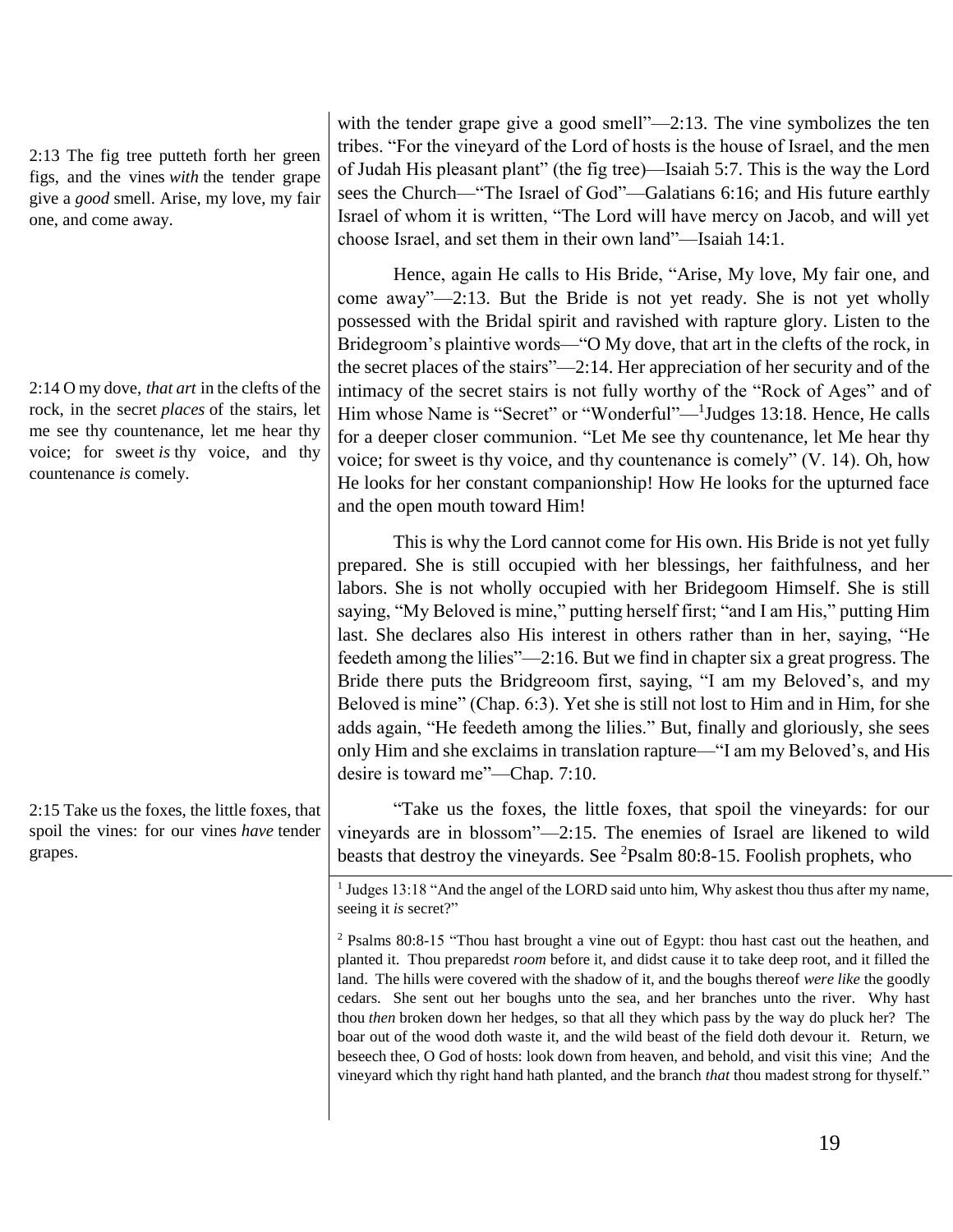follow their own spirits and have seen nothing, are compared to "foxes in the deserts"—Ezekiel 13:4.

While the Bridal company is being perfected and the Body of Christ is being prepared for translation, Israel is blossoming in view of the Millennium. But, some self-appointed prophets are misguiding and beclouding the people, that they may not be prepared for the revelation of Christ. The above is the cry of the Shulamite, and typifies the Bride praying for Israel and also for herself. She desires that every hindrance to her growth and perfection be removed, and that she may be ready for the rapture.

"My beloved is mine, and I am his: he feedeth among the lilies"—2:16. This is the attitude of the fair woman toward her beloved. As noted previously, she does not yet give him the highest place. She expresses a claim on him. She does not allow herself to fill his heart; hence, he still feeds among the lilies. Do not some saints pray and talk as if they owned the Lord? Do they not try to use Him? We have not bought Him; but He has bought us with a dear price. Let us not only call Christ our Beloved, when speaking to others; but let us actually lean on His arm, cling to His heart, lavish our love upon Him, and worship Him in spirit and truth as indeed our Beloved. Let us fill up His bosom with real affection, that He will have no need of feeding among other lilies. The one lily, the choice one, should satisfy His heart even as afterward the Shulamite did Solomon— ${}^1$ Chap. 4:9.

# A Foolish Entreaty

"Until the day break, and the shadows flee away, turn, my beloved, and be thou like a roe or a young hart upon the mountains of Bether"—2:17. The fair one expresses her feeling of ownership. The virgins and daughters are not running after her beloved as speedily as she had hoped. They are lagging behind. "Bether" means "depth, division, separation." Her depth of love for him has caused a breach between her and all others. It is very painful to her. Knowing his wisdom and influence she still hopes that he may be able by a fleet visit among the inhabitants to quell all friction, and bring about full fellowship among all and induce them to love and fellowship him even as she does.

Is this not our photograph? Have we not cried to the Lord against separation? Have we not done our best to prevent it, by even compromising in a way? Have we not sought "to keep the unity of the Spirit in the bond of peace"? —Ephesians 4:3. How many of us have almost ordered the Lord to put an end to divisions? We well nigh felt cross at Him for blessing those who were not going on with Him with all their heart. But, beloved, we cannot right the wrongs in Christendom. We cannot put down strife among God's people, nor hinder

2:16 My beloved *is* mine, and I *am* his: he feedeth among the lilies.

2:17 Until the day break, and the shadows flee away, turn, my beloved, and be thou like a roe or a young hart upon the mountains of Bether.

<sup>&</sup>lt;sup>1</sup> Song of Solomon 4:9 "Thou hast ravished my heart, my sister, my spouse; thou hast ravished my heart with one of thine eyes, with one chain of thy neck."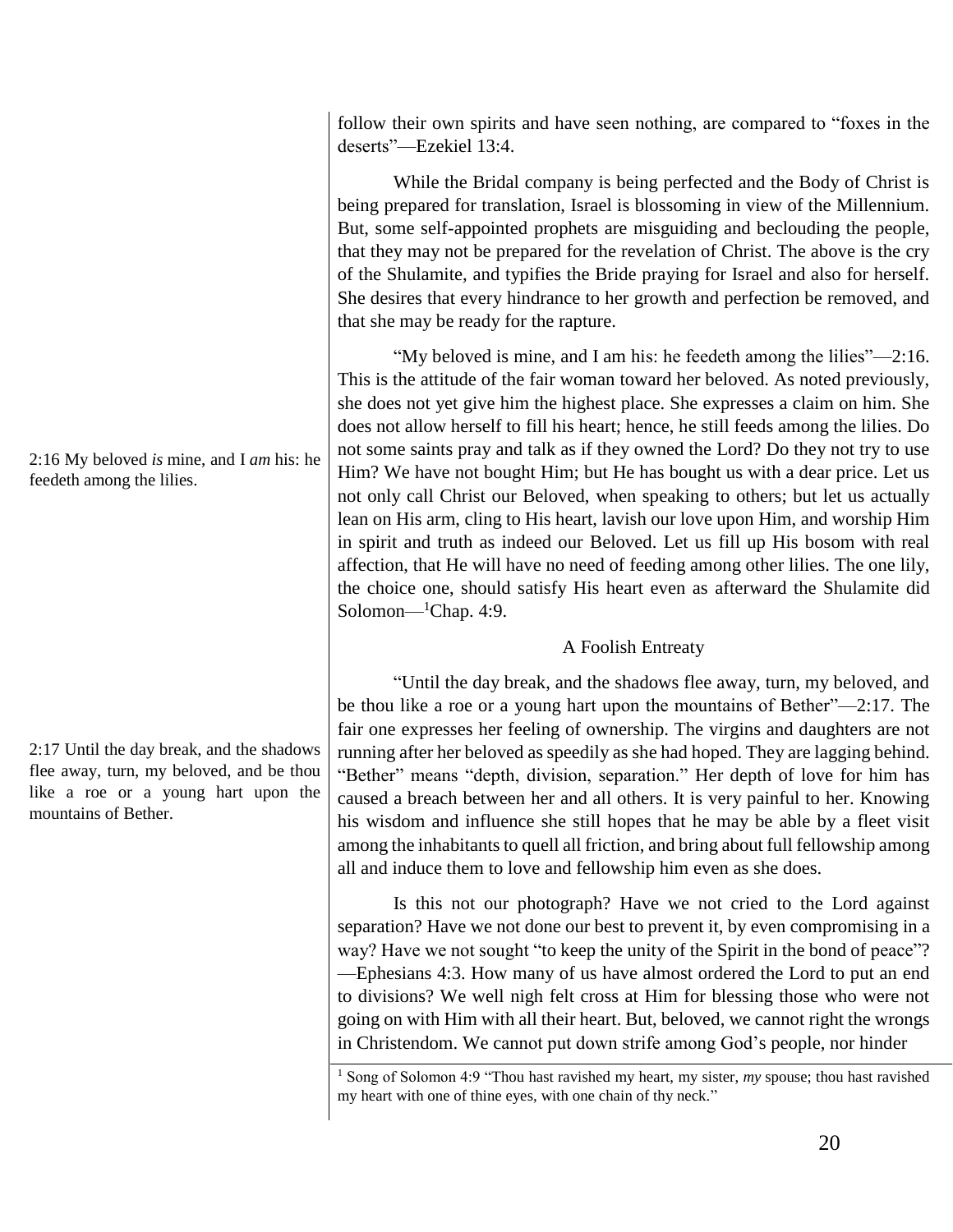divisions, no matter how nimbly we leap upon the mountains of Bether. The deeper we delve into the Truth and become rooted in Divine love, the wider the breach becomes between us and other saints; and the more manifest to us become the subtlety and power and shame of sectarianism. These conditions are here and will be here until our Beloved comes in Person and puts "down all rule and all authority and power"—both national and religious—I Corinthians 15:24. We must learn to be content to say and mean it with all the heart—"I am my Beloved's, and His desire is toward me"—Chap. 7:10.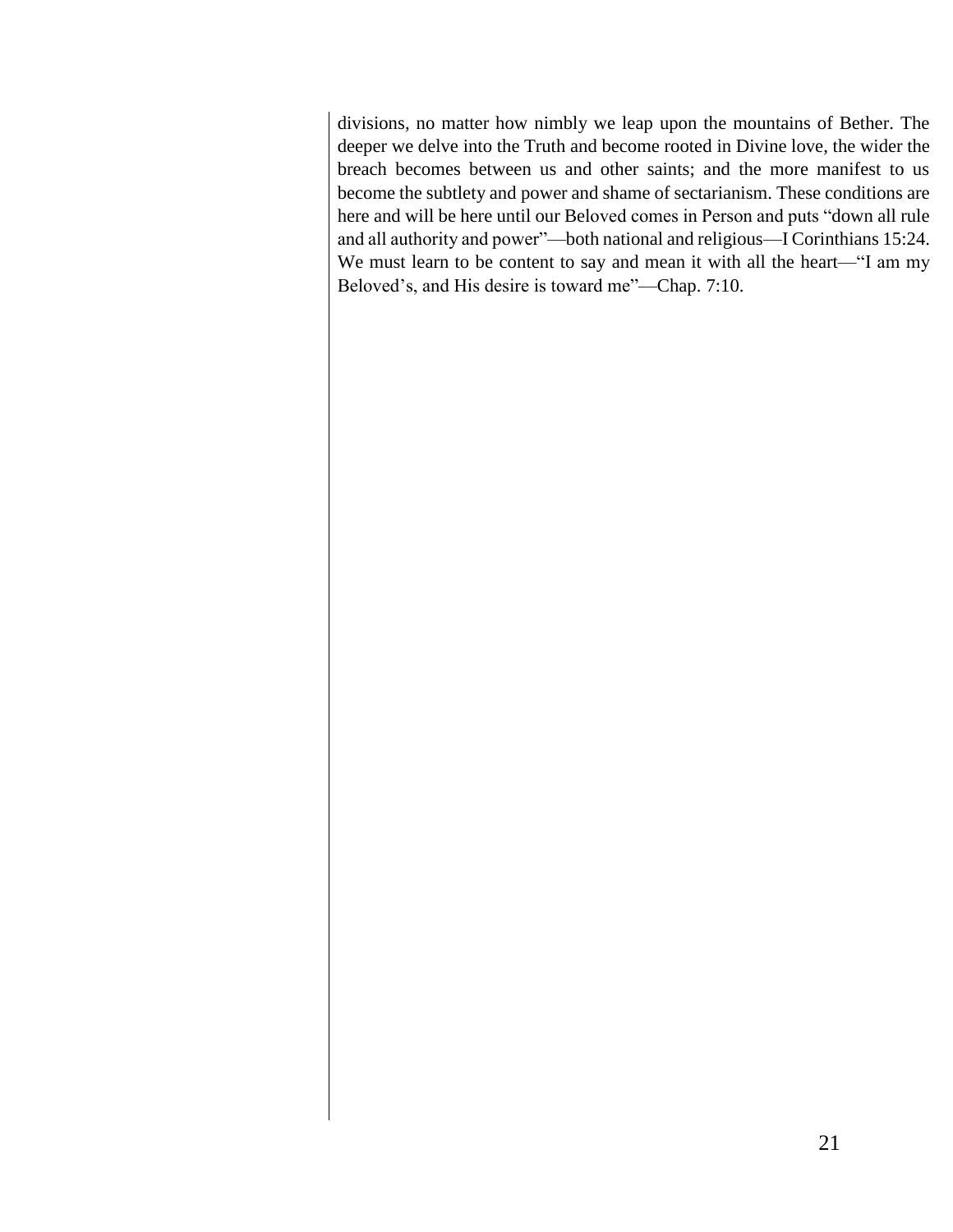# THE INSISTENCE OF LOVE

Chapter Three

Weaker but Wiser

"By night on my bed I sought him whom my soul loveth: I sought him, but I found him not. I will rise now, and go about the city in the streets, and in the broad ways I will seek him whom my soul loveth: I sought him, but I found him not. The watchmen that go about the city found me: to whom I said, Saw ye him whom my soul loveth?"—3:1-3.

Do you wonder why the Shulamite sought the king? The reason is plain. We saw in 2:17 that she advised him to—"Turn, my beloved, and be thou like a roe or a young hart upon the mountains of Bether" (division). He took her advice, not willingly; but because she thought she could get along without him in a measure.

This is just the way we treat the Lord. He can but let us have it so. For only by being separated from Him will we learn our deepest need of His abiding Presence and fellowship. He lets us have our way, that we may learn by bitter experience not to want our way. He lets us be alone, that we may learn painfully that we cannot be alone. We learn that our deepest concern is to be always in His Presence, to have our Bridegroom's constant fellowship, and choose constantly to sit "down under His shadow with great delight" and be brought "to the banqueting house"—2:3, 4.

Any degree of the absence of Jesus brings a sense of night. How truly, when we feel such a sense of the Divine absence, we seek Him in service somewhere. We will hold a street meeting. We will foolishly give ourselves away by mentioning our loneliness to others. What a shameful admission. We must hunt for our heavenly Lover. Oh! Let us never again tell the Lord to "turn" and look after the divisions. Let us never again hint to Him that He should be busy bringing about harmony among His people. Fox-chasing and schisms should never again so engage us as to cause the absence of our heavenly Lover.

# Her Quest Awarded

"It was but a little that I passed from them, but I found him whom my soul loveth"—Chap. 3:4.

How our Lord longs for the company and fellowship of His people. As soon as He beholds our regret, even before we have time to ask His pardon for entertaining a little feeling of independence, He appears on the scene. How He covets to be with us. So we find Jesus again and again saying, "Come ye yourselves apart…and rest a while"—Mark 6:31. "Jesus taketh Peter, James, and John his brother, and bringeth them up into an high mountain apart"—

#### Chapter 3

3:1 By night on my bed I sought him whom my soul loveth: I sought him, but I found him not.

3:2 I will rise now, and go about the city in the streets, and in the broad ways I will seek him whom my soul loveth: I sought him, but I found him not.

3:3 The watchmen that go about the city found me: *to whom I said*, Saw ye him whom my soul loveth?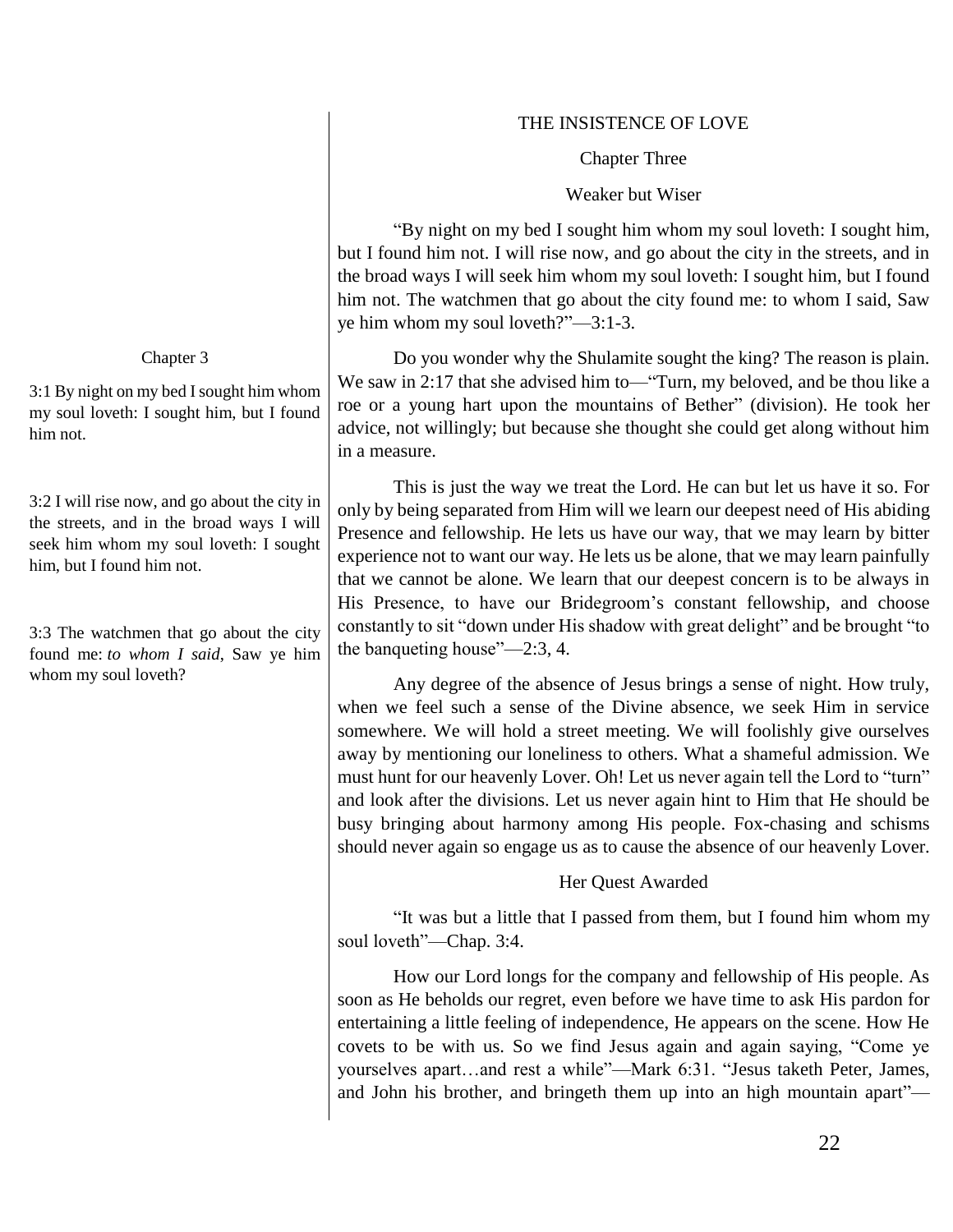3:4 *It was* but a little that I passed from them, but I found him whom my soul loveth: I held him, and would not let him go, until I had brought him into my mother's house, and into the chamber of her that conceived me.

3:5 I charge you, O ye daughters of Jerusalem, by the roes, and by the hinds of the field, that ye stir not up, nor awake *my* love, till he please.

Matthew 17:1. He frequented the home of Martha, Mary, and Lazarus. And, in His last hours, our blessed Lord pitifully exclaimed, "Could ye not watch with Me one hour?"—Matthew 26:40.

Do you see the further lesson here? It was when the Shulamite had passed from the watchmen that she found her lover. It is when we are alone that we meet the Lord. People think that, if they can only get to a camp meeting or a convention where there are a great lot of great people, they will surely see God and receive a blessing. Well, that may be true. But, it is only when we lose sight of the convention and the conventioners and are shut up alone with God, that we receive the fullness of His blessing. We get occupied with Him even if there were no crowd. She said, "It was but a little that I passed from them" (V. 4); that is, the watchmen in the street. Yes, but a little separation from others, then we begin to meet our heavenly Guest. Glory! Someone has truly said that people are afraid to be alone. But not so when we are in vital fellowship with Christ Jesus. For then we are in very deed not alone.

"I held him, and would not let him go, until I had brought him into my mother's house, and into the chamber of her that conceived me"—3:4. Yes, the Shulamite is learning her lesson. She is becoming tenacious in her desire for the presence and fellowship of Solomon. Still her tenacity is not for himself alone, for his own intrinsic merit, and for what he is to her. She is still too much occupied with herself and her activities. Observe that in the first five verses of this chapter the pronoun "I" occurs twelve times, all referring to herself: "I sought him," "I found him," "I will rise," "I will seek him," "I sought him," "I found him," "I said," "I passed from them," "I found him," "I held him," "I had brought him," "I charge you." She insists on his activities running in her set groove. Her own people must meet him and hear his voice.

Surely we see here the picture of most of God's dear people. They are so occupied with themselves, with their activities, with their grave responsibilities, with their arduous duties presumably for the good of others. They have so much to say about their praying and travail for others. Before they are aware of it, there comes a distance between them and the Lord. They wonder why. Then, when they do meet the Lord again in deep fellowship, they insist that He shall engage with them in their arduous tasks. They already have a plan mapped out for Him. "You must come and see my mother. You must save my family." How many times we have gone at some one's beck to pray for a friend or a neighbor, only to find them not only not ready for prayer, but not even willing to listen to the Word of God. Human sympathy and fleshly zeal are too often the call to service. We need to hear the Voice of our Beloved.

The Enthronement of Solomon

"Who is this that cometh out of the wilderness like pillars of smoke,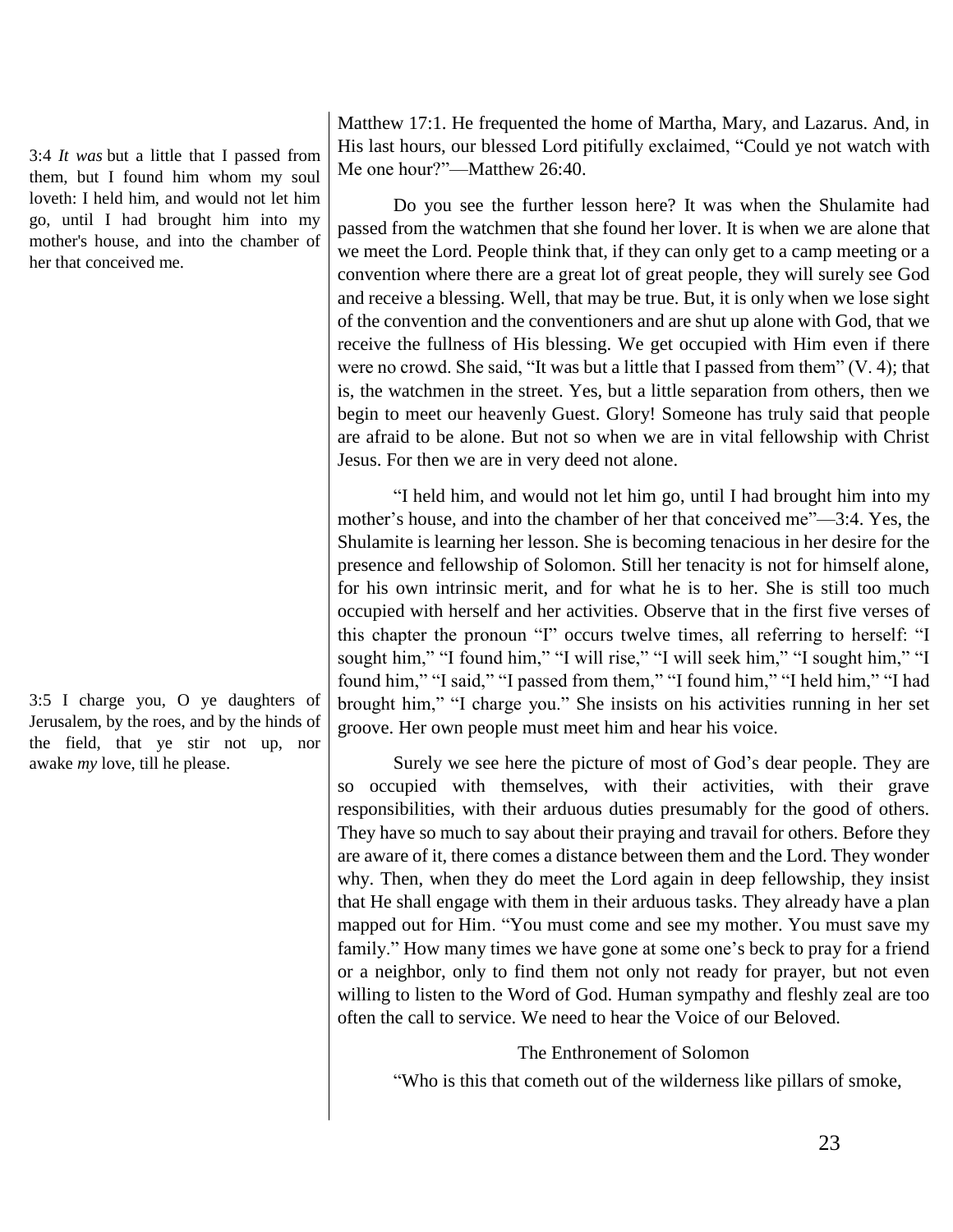3:6 Who *is* this that cometh out of the wilderness like pillars of smoke, perfumed with myrrh and frankincense, with all powders of the merchant?

3:7 Behold his bed, which *is* Solomon's; threescore valiant men *are* about it, of the valiant of Israel.

perfumed with myrrh and frankincense, with all powders of the merchant?"— 3:6.

The six closing verses of this chapter are an abrupt change in the sublime anthem. A strong bass voice apparently interrupts the melodious soprano of the Shulamite and the seraphic tenor of Solomon. It is a bold blast, at first like a surprise, then a sudden proclamation of the crowning of Solomon as king over Israel. Compare I Kings one and two. Solomon, whose name means "peaceable," was apparently hidden in the wilderness. He was kept little and unknown in quiet and modest preparation for the throne of his father David. Adonijah, an older brother, claimed heirship to the throne and tried to usurp it; but, he could not get it, because it was Solomon's from the Lord—<sup>1</sup>I Kings 2:15. The typical teaching is wonderful. For nineteen hundred years, Jesus Christ has been hidden as it were, being in Heaven. He has been insignificant to the Jews as the coming King, and little known to the Church. He has been thought of as a Savior only. Now, in later years especially, His return is being announced. A company of saints is being awakened to be ready for His coming, and they are seeking to be His Bride. Suddenly, the nations will declare "peace and safety," thereby announcing a counterfeit millennium. Adonijah is a figure of this usurpation. At that very moment, our blessed Lord Jesus will be crowned King on His own throne in the air—Revelation 4 He will burst forth unexpectedly as from long retirement, in majesty and might, as a lion roars for his prey.

Pillars speak of strength and greatness, and smoke speaks of glory and majesty. Imagine huge pillars of perfumed fiery smoke, the sweet fragrance of myrrh and frankincense, pervading and scenting the atmosphere; as if all the druggists had hurled the contents of their perfumery boxes into the sky. That pictured the honor and glory of Solomon's crowning day. That is a faint forecast of the intertwining pillars and billows of glory and dazzling splendor, which will envelop our King when He shall be crowned in Heaven. "And out of the throne proceeded lightnings and thunderings and voices"—Revelation 4:5. "And another angel came and stood at the altar, having a golden censer; and there was given unto him much incense, that he should offer it with the prayers of all saints upon the golden altar which was before the throne. And the smoke of the incense, which came with the prayers of the saints, ascended up before God out of the angel's hand"—Revelation 8: 3, 4.

"Behold his bed, which is Solomon's"—3:7. This is the answer to the exclamatory question above. The Hebrew word "mittah" is here rendered "bed" or "litter." It means anything spread out, a place of reclining or comfort. In verse nine, the same object is called a "chariot" or "palanquin" or "car of state," from

<sup>1</sup> 1 Kings 2:15 "And he said, Thou knowest that the kingdom was mine, and *that* all Israel set their faces on me, that I should reign: howbeit the kingdom is turned about, and is become my brother's: for it was his from the LORD."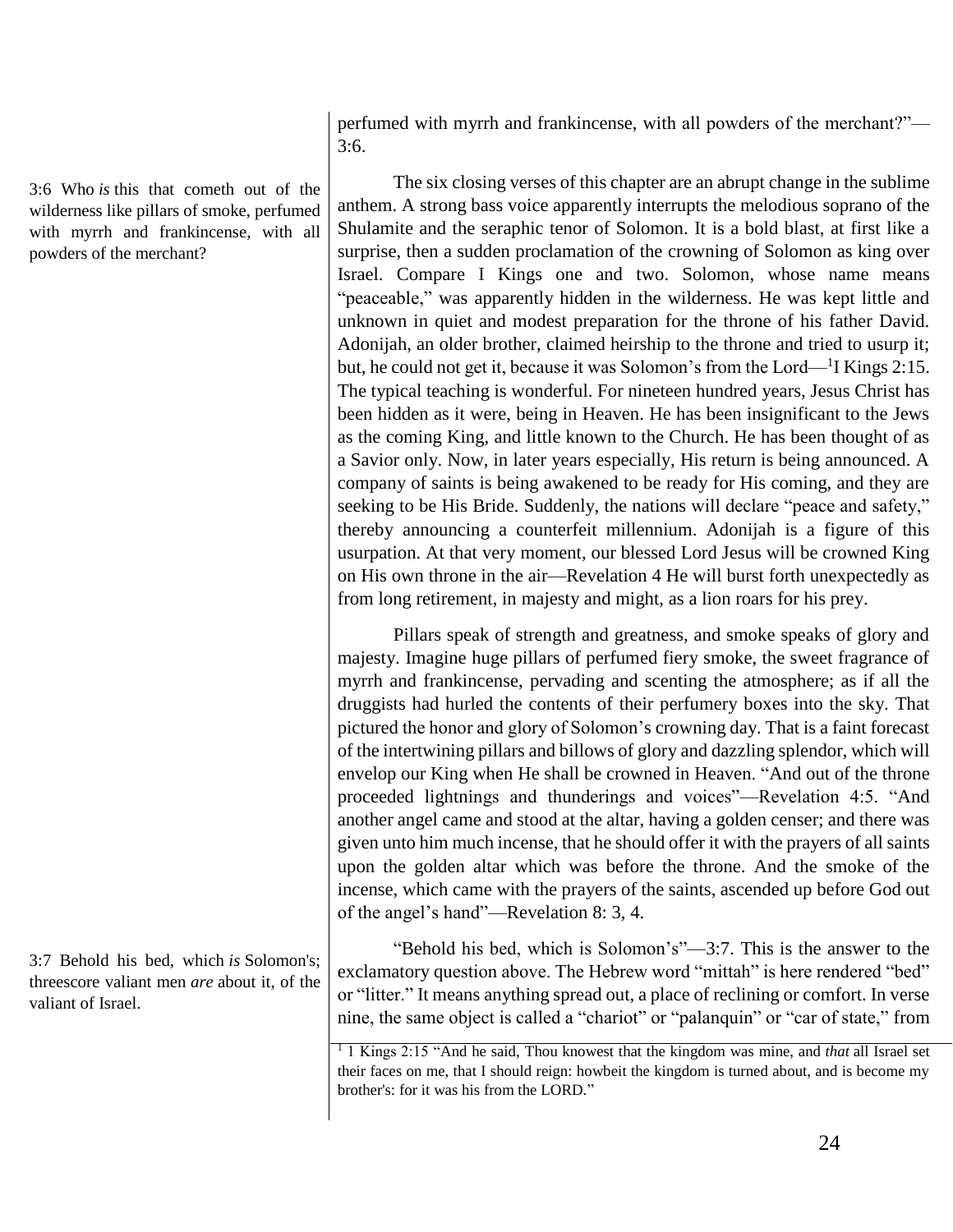3:8 They all hold swords, *being* expert in war: every man *hath* his sword upon his thigh because of fear in the night.

3:9 King Solomon made himself a chariot of the wood of Lebanon.

3:10 He made the pillars thereof *of* silver, the bottom thereof *of* gold, the covering of it *of* purple, the midst thereof being paved *with* love, for the daughters of Jerusalem.

the Hebrew word "appiryon." In eastern countries, such a vehicle was four feet wide and four feet high and eight feet long and borne by four men. "The wood of Lebanon," of which Solomon's chariot was built, was fir and cedar or of evergreen and strength. "The fir trees rejoice at thee, and the cedars of Lebanon" —Isaiah 14:8. "The Voice of the Lord breaketh the cedars; yea, the Lord breaketh the cedars of Lebanon"—Psalm 29:5.

Description of the Chariot

"He made the pillars thereof of silver, the bottom thereof of gold, the covering of it of purple, the midst thereof being paved with love, for the daughters of Jerusalem"—3:10.

This is a graphic foregleam of the throne of Christ in the air:

First: Our eyes behold the massive pillars which proclaim redemption, for silver figures redemption which is the foundation of Jesus' throne on high. He would never have a throne of His own if He had not redeemed the world through His death. He would have remained with the Father, as the eternal Word—<sup>1</sup>John 1:1. No man would ever have the high honor of sitting as Jehovah on a throne in Heaven if Jesus had not died to save men. Oh, what Christ's redemption has brought to Himself as well as to humanity.

Second: The gold bottom of Solomon's palanquin suggests that Deity is beneath and back of redemption. The God-Man wrought redemption. In the tabernacle of Moses in the wilderness, most everything was overlaid with gold, and some things were beaten out of gold. The holy city and its streets in Heaven will be pure gold. Gold speaks of God, who is the Creator of all things. There is "one God and Father of all, who is above all, and through all, and in you all"— Ephesians 4:6. Finally, the Son shall be subject to the Father, "that God may be all in all"—I Corinthians 15:28.

Third: The seat of the chariot he made of purple, which color always figures royalty. That was a kingly seat, and proves that his litter was a car of state. Of course, it typifies the royal seat of our glorious King of peace.

Fourth: In the middle of the floor was a paved or inlaid work, as an expression of the love of the daughters of Jerusalem. Just so, other saints besides the Bride company will contribute their portion to the honor and glory of Jesus Christ and help crown Him Lord of all.

"Behold his bed, which is Solomon's; threescore valiant men are about it, of the valiant of Israel"—3:7. Those sixty expert warriors were Solomon's bodyguard as he was enjoying the days of coronation. While Adonijah was still

<sup>&</sup>lt;sup>1</sup> John 1:1 "In the beginning was the Word, and the Word was with God, and the Word was God."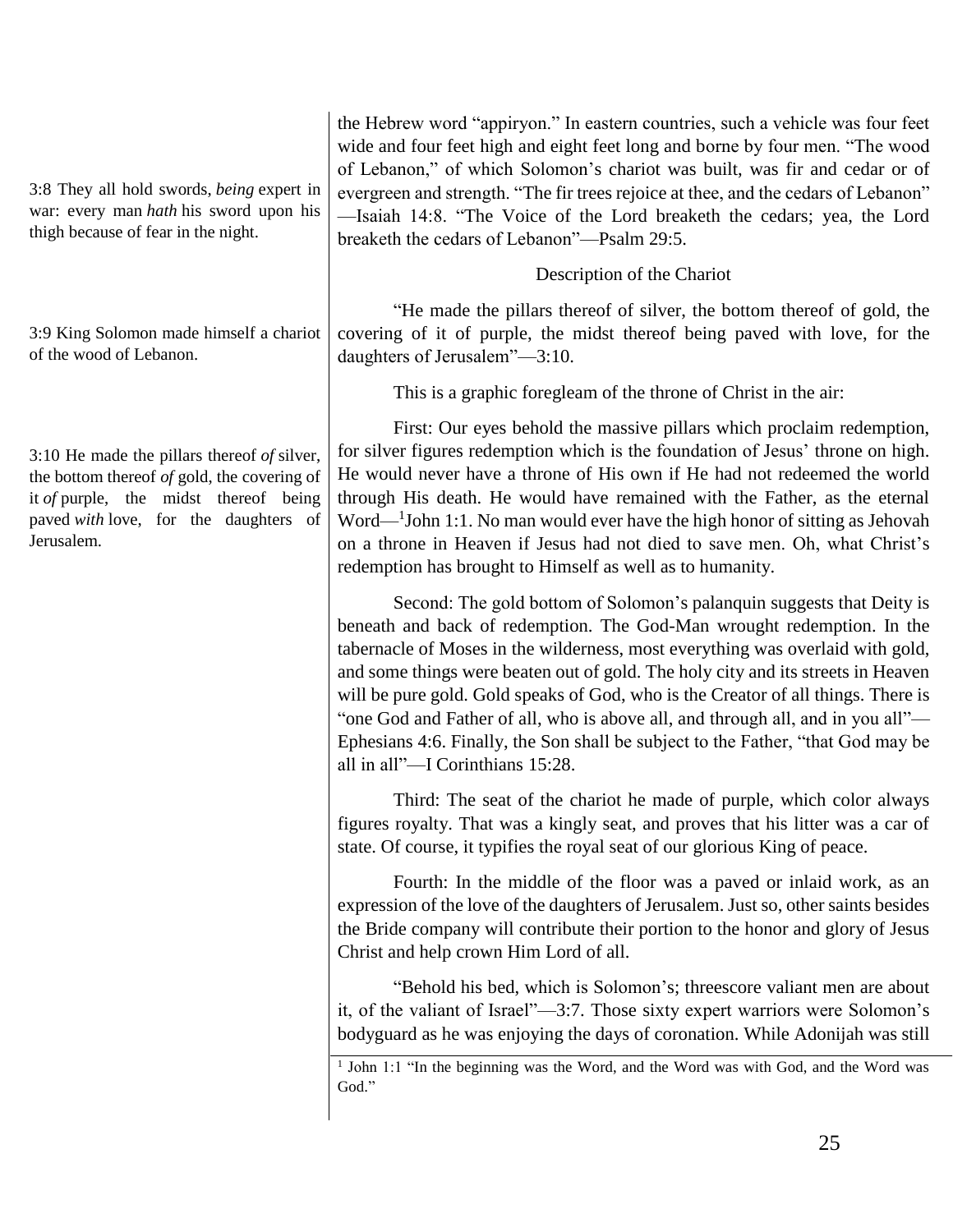alive, there was some possibility that he might rise up against Solomon. Therefore, everyone of his sixty mighty men had "his sword upon his thigh because of fear in the night"—3:8.

The first years of Christ's reign will be a period of "night" and "darkness," because of the rebellion of church and state. But, there will be with Him in glory some valiant warriors, who will judge the world together with Him. As they are now "set for the defence of the Gospel" (Philip. 1:17), so will they then be firm in the defence of their Lord. At His Word, they will pour out bowls of judgment upon their foes—Revelation 15 and 16. Jesus also will have a Zadok, a Nathan, a Benaiah, and Cherethites and Pelethites, who will execute His will upon His enemies. Amen!

"Go forth, O ye daughters of Zion, and behold King Solomon with the crown wherewith his mother crowned him in the day of his espousals, and in the day of the gladness of his heart"—3:11.

Bathsheba, Solomon's mother, informed David that Adonijah was taking the throne; but insisted that her son should be the king. Therefore, she is counted as having crowned him—I Kings 1. "The day of his espousals, and…gladness of his heart" (V. 11) was the time of the beginning of his reign and when, some years later, his marriage took place. Solomon typifies Christ. Bathsheba typifies the true Israel, who will crown Christ by refusing to yield to anti-Christ. Abishag, who afterward became Solomon's choice bride, typifies the Bride of the Lamb. He will reign in Heaven for about six years. After His wedding takes place in the air, which will consummate "the day of His espousals" and "the gladness of His heart," He will execute judgment on the usurpers. Glory to God! Then a voice out of the throne will exclaim, "Praise our God, all ye His servants, and ye that fear Him, both small and great"—Revelation 19:5.

3:11 Go forth, O ye daughters of Zion, and behold king Solomon with the crown wherewith his mother crowned him in the day of his espousals, and in the day of the gladness of his heart.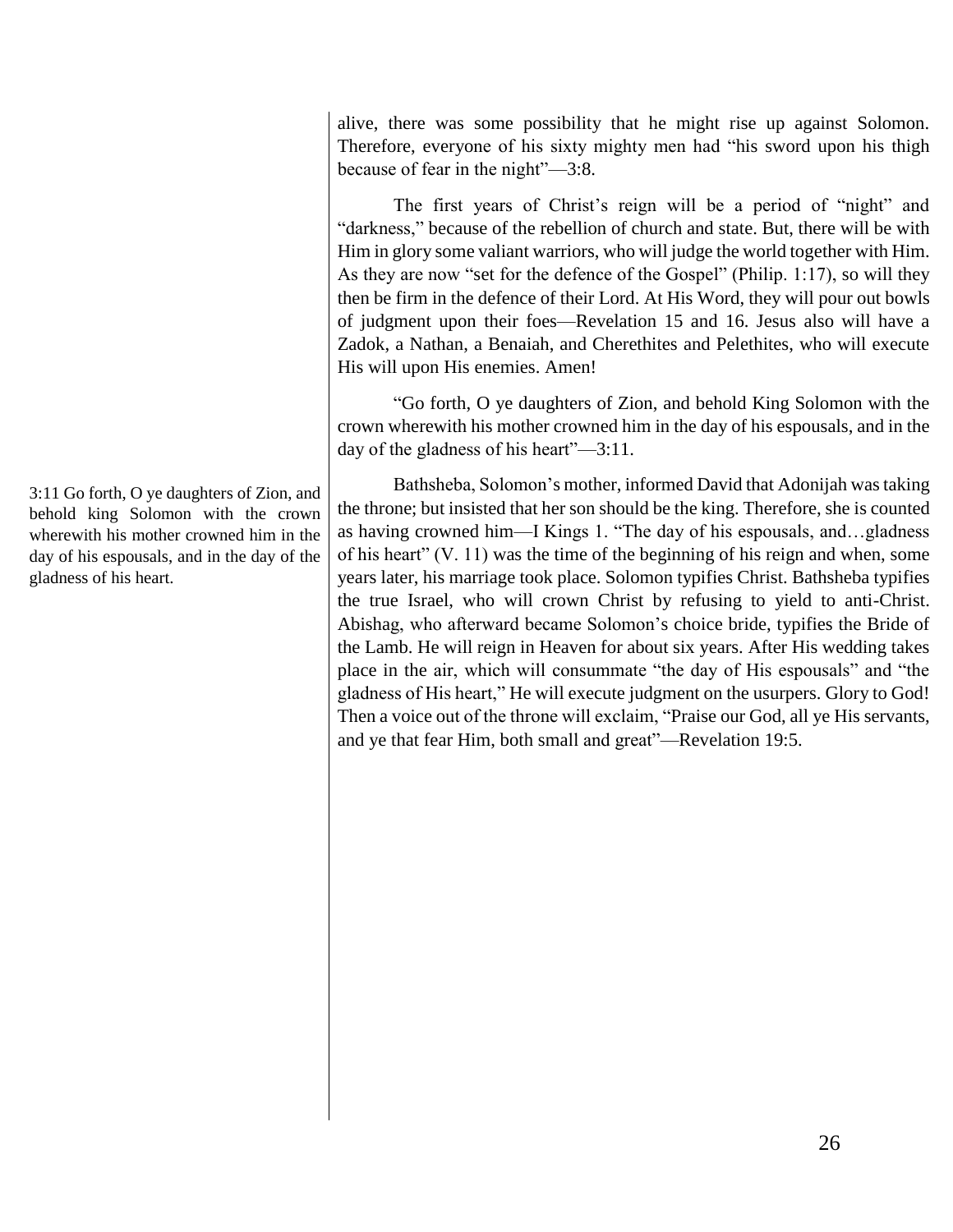#### DESCRIPTION OF THE BRIDE

#### Chapter Four

"Behold, thou art fair, my love, Behold thou art fair; thou hast doves' eyes within thy locks."—4:1. We marvel at the tender grace of God as set forth in this type. Solomon does not chide the Shulamite. Instead, he heaps upon her the most flattering blandishments, as expressed in this chapter. In the first five verses of this chapter, there is a remarkable and beautiful correspondence between Solomon's heartview of the Shulamite and the Divine description of the Spirit-moved members of the Body or Church of Christ—I Cor. 12, wherein we see gifts of the Spirit.

"Thou hast doves' eyes within thy locks"  $(V, 1)$ . The dove always refers to the Holy Spirit. To have doves' eyes is to see as the Spirit sees. These typify those members of the Body of Christ who have the gift of discernment. They see as God sees, because He makes them to see thus. They readily discern the spiritual state of other people and the condition of a meeting. Often they see exactly what is lacking and what is the cause of that lack; and, hence, know the remedy. So they know how to pray.

The dove sees a great way off; also those saint, who are the Divinely appointed eyes to the assembly, are made to see far in the distance. Therefore, other saints often think that they are wild or fanatical or claiming too much. God has chosen some for eyes to the Church.

"Thy hair is as a flock of goats that appear from mount Gilead" (V. 1). Her hair is full and long. In the natural, "if a woman have long hair, it is a glory to her: for her hair is given her for a covering," in deference to her husband who is her head. "The head of the woman is the man" (1 Cor. 11:3). Woman acknowledges the headship of man and her subjection to him by wearing her hair long. This is her glory, her strength. What a crown of beauty to a woman is her long hair. The hair symbolizes those in the Church who most lovingly and emphatically and constantly acknowledge the Headship of Christ, and maintain most fervently the attitude of absolute dependence upon Him. This is their strength, their beauty, and their glory. These are the "goats' hair" of the assembly. "Gilead" means "heap of witness, rolling forever." Therefore, the testimony of such entire subjection to Christ, figured by the waving hair, rolls on forever. It acknowledges Christ to have been the sin offering, by whose death their intimate place as His Bride was purchased. They hold that they are not their own, but "are bought with a price" (1 Cor. 6:20).

"Thy teeth are like a flock shorn, which come up from the washing; whereof every one bear twins, and none is barren among them" (V. 2). Such teeth are clean, white, even, and fully developed. Every tooth is in its proper place in the mouth and fully serviceable. The teeth represent those saints who

#### Chapter 4

4:1 Behold, thou *art* fair, my love; behold, thou *art* fair; thou *hast* doves' eyes within thy locks: thy hair *is* as a flock of goats, that appear from mount Gilead.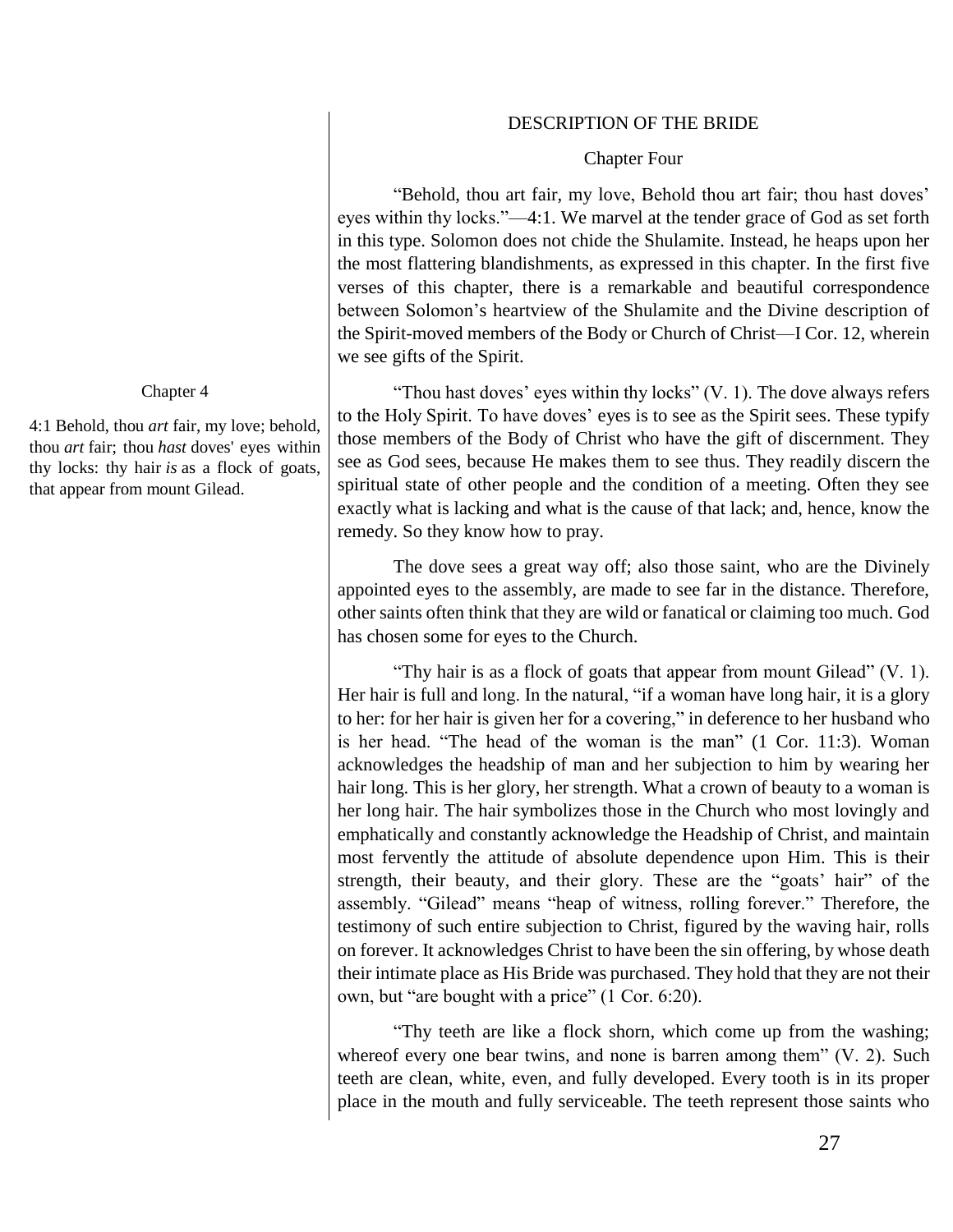4:2 Thy teeth *are* like a flock *of sheep that are even* shorn, which came up from the washing; whereof every one bear twins, and none *is* barren among them.

4:3 Thy lips *are* like a thread of scarlet, and thy speech *is* comely: thy temples *are* like a piece of a pomegranate within thy locks.

receive the Word of God as it reads, "rightly divide it," or "straightly cut it," for the whole Body. The front teeth bite off the food. The larger teeth, the molars, which are more hidden, grind the food for mastication. Thus, some preachers give out chunks of the Truth to the audience. Others, less prominent but necessarily stronger, so divide and subdivide and arrange and compare truth with truth as to make it most palatable and nourishing to the whole assembly. Wondrous ways of wisdom, words of weight and wealth! "God hath set the members in the body as it hath pleased Him." *("But now hath God set the members every one of them in the body, as it hath pleased him." KJV)*—I Corinthians 12:18.

"Thy lips are like a thread of scarlet"  $(V, 3)$ . A woman's lips indicate the depth of her affection. The Shulamite appears to be very affectionate. Some saints are lips to the assembly. They love Jesus with a depth and intensity indescribable. They are carried away with the love of God that provided such a wondrous redemption. They are melted and subdued with the love of Jesus, who died such a shameful and painful death for them. So, they exclaim, "We love Him, because He first loved us" (1 John 4:19). These are the blazing index of the love that flames in the assembly. In close conjunction with this is the next portion.

"Thy speech is comely" (V. 3). In the antitype, we read, "For to one is given by the Spirit a word of wisdom, and to another a word of knowledge by the same Spirit; to another prophecy" *("For to one is given by the Spirit the word of wisdom; to another the word of knowledge by the same Spirit;"—1 Cor. 12:8 KJV)*. Such speech is, of course, comely. It comforts, it instructs, it builds up, it establishes. But note that the comeliness is apparent to the Bridegroom. He beholds the fervent love indicated by the scarlet lips, and appreciates the comely words as the glowing outflow of a heart of love—the wholesome praiseful "fruit of our lips" (Heb. 13:15). "Though I speak with the tongue of men and of angels, and have not love, it profiteth me nothing" *("Though I speak with the tongues of men and of angels, and have not charity…it profiteth me nothing."—1 Cor. 13:1, 3 KJV)*. Who would not covet the loving approbation of the heavenly Solomon?

"Thy temples are like a piece of pomegranate within thy locks" *("As a piece of a pomegranate are thy temples within thy locks."—Chap. 6:7 KJV)*. The temples here include the checks, happy, blooming flush of health. These pinkish temples symbolize those members of the assembly who especially index the happy healthiness of the mind of Christ. It is significant that this state is seen between the locks. That is, the strong saints are a backbone and strength to the happy and healthy ones; and the healthy ones grace and adorn the strong ones, even as doves' eyes are sight to the strong.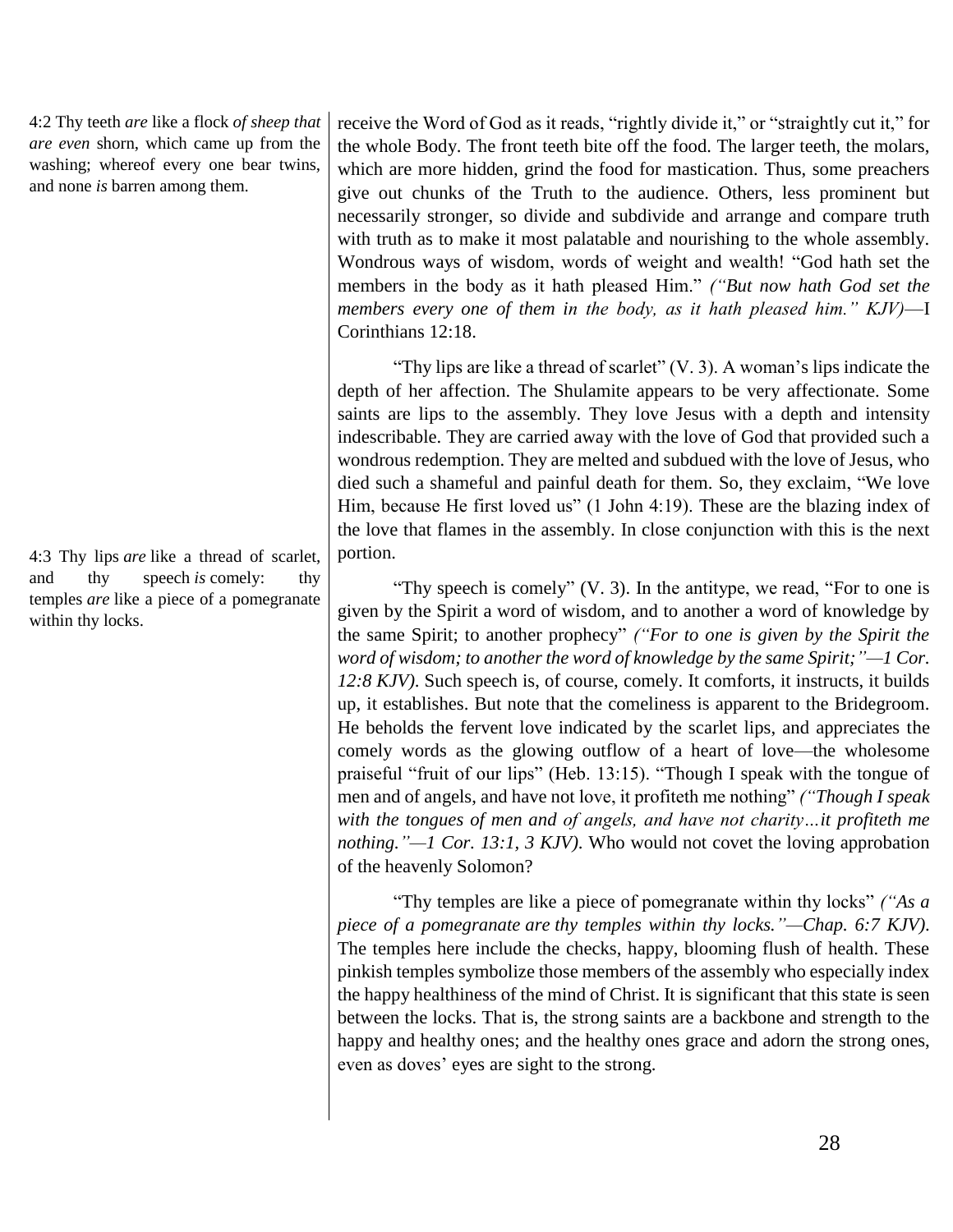4:4 Thy neck *is* like the tower of David builded for an armoury, whereon there hang a thousand bucklers, all shields of mighty men.

4:5 Thy two breasts *are* like two young roes that are twins, which feed among the lilies.

"Thy neck is like the tower of David, builded for an armory, whereon there hang a thousand bucklers; all shields of mighty men" (V. 4). The neck speaks of tender support. Here it prefigures the "helps" of the Body of Christ— <sup>1</sup>I Cor. 12:28. There are those believers who are a neck, or a kind and pitying support to weaker saints. They are always seen running lovingly to grab and hold up the structure of the meeting when it would seem to topple over. Tempted discouraged believers are constantly running to them and seeking comfort and encouragement. They have unbounded charity for and patience with others. They are a place of refuge for the storm-driven. They furnish armor for the warriors.

"Thy two breasts are like two young roes that are twins, which feed among the lilies" (V. 5). Here is suggested the possibility of fruitfulness and the necessary ability to give nourishment. The saints, who are developed in faith and love and Truth, furnish "the sincere milk of the Word" (1 Pet. 2:2) for babes in Christ. The roes feeding among the lilies indicate the growing condition of such believers; that is, they themselves are nourished by the living Word whereby they are enabled to minister to others. But what pity that, to so many, God must say, "For when for the time ye ought to be teachers, ye have need that one teach you again which be the first principles of the oracles of God, and are become such as have need of milk, and not of strong meat."—Hebrews 5:12.

Glancing back over this eightfold eulogy of the Shulamite, what a perfect picture we have of the pure virgin which the Holy Spirit espoused to Christ. This is God's view of what Christ's Body the Church should be, because we are "in Christ" provisionally "sanctified in Christ Jesus"  $(^{2}I$  Cor. 4:2), and "in Him we are complete" *("And ye are complete in him"—Col. 2:10 KJV)* or "made full" (Col. 2:10); though in actual experience we may not be so. The Bridehood is no doubt, the "prize of our high calling in Christ Jesus." *("prize of the high calling of God in Christ Jesus." KJV)*—Phil. 3:14. Is not this what Paul means in saying, "I count all things loss...that I may win Christ and be found in Him" *("I count all things but loss for the excellency of the knowledge of Christ Jesus my Lord: for whom I have suffered the loss of all things, and do count them but dung, that I may win Christ, And be found in him,"—Philip. 3:8, 9 KJV)*? For this we are "apprehended of Christ" (Philip. 3:12). But who of us will "lay hold on the hope set before us" *("lay hold upon the hope set before us:"—Heb. 6:18 KJV)*—this particular hope? All we enjoy from God is by His grace. Who of us will be imitators of Paul and he thus minded to "follow after" if that we "may apprehend" that for which we are "apprehended of Christ"? Who will fully

<sup>1</sup> 1 Corinthians 12:28 "And God hath set some in the church, first apostles, secondarily prophets, thirdly teachers, after that miracles, then gifts of healings, helps, governments, diversities of tongues."

<sup>2</sup> 1 Corinthians 4:2 "Moreover it is required in stewards, that a man be found faithful."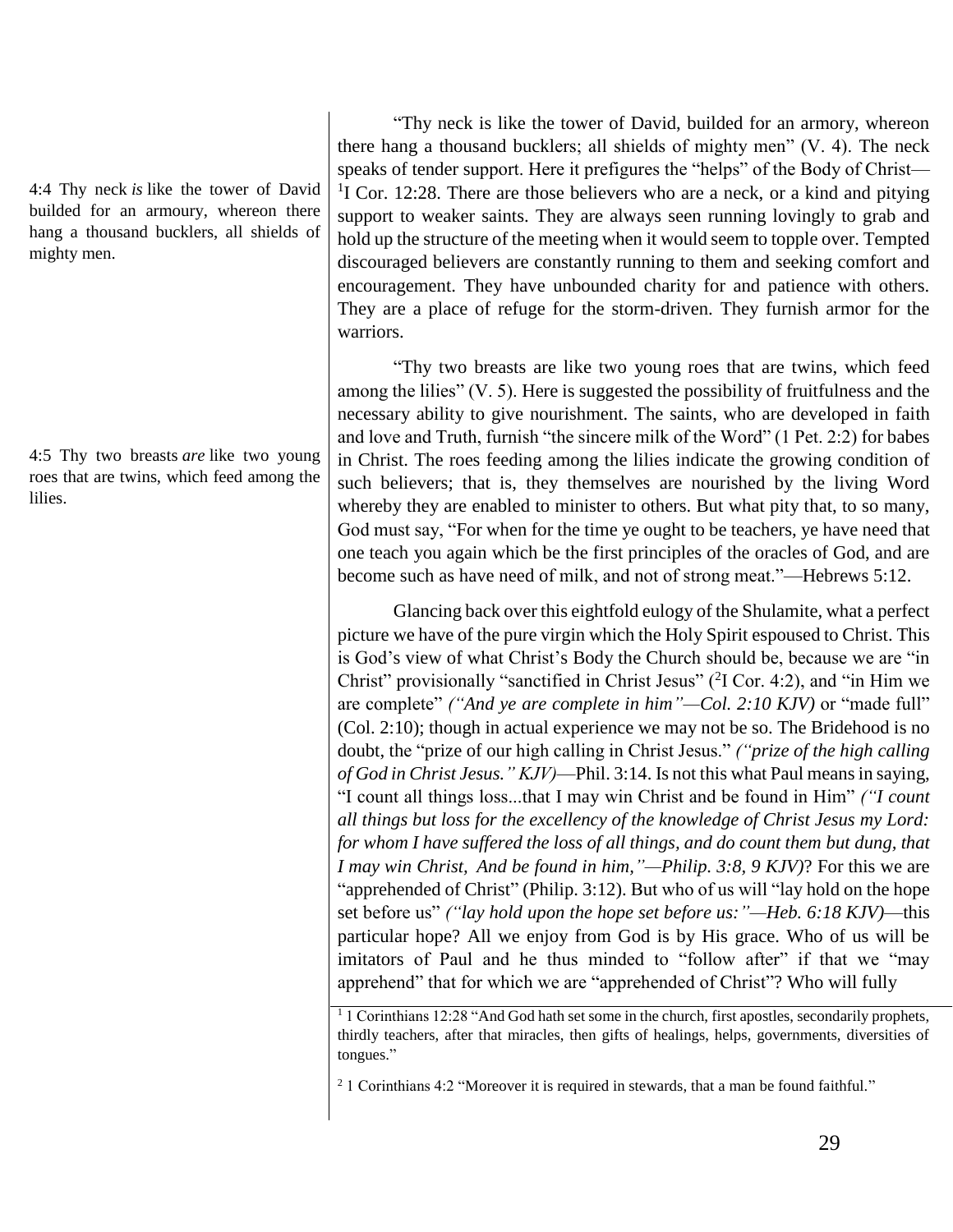4:6 Until the day break, and the shadows flee away, I will get me to the mountain of myrrh, and to the hill of frankincense.

4:7 Thou *art* all fair, my love; *there is* no spot in thee.

4:8 Come with me from Lebanon, *my* spouse, with me from Lebanon: look from the top of Amana, from the top of Shenir and Hermon, from the lions' dens, from the mountains of the leopards.

abandon all and so run in the victory, joy, and strength of the Lord as to ravish Him with the eyes and with one chain of the neck?

# Especially comforting

"Until the day break and the shadows flee away, I will get me to the mountain of myrrh and to the hill of frankincense"—4:6.

Christ encourages His Bride to make her calling and election sure, for He is praying for her on the mount of myrrh and frankincense. Until the shadows of unbelief flee away and the day of glory breaks, our heavenly Lover is in the secret place of intercession. While we are here in the world, yielding to God and walking in the light and helping others, Jesus is praying for us that we may overcome every obstacle. The mountain of myrrh speaks of Christ's suffering, which is the basis of the fragrance and effectiveness of every petition of His, as well as ours.

"Thou art all fair, my Love; there is no spot in thee. Come with me from Lebanon, my Spouse"—4:7, 8. This entire chapter is a deep appreciative description of the Shulamite by Solomon. The former lesson closed with verse five. He addressed her as "my fair One," "my dove," and repeatedly as "my love." But in our present study, he speaks of her six times as "spouse." This indicates a much deeper mutual attachment and suggests betrothal. Therefore, the king invites the Shulamite to look at all things from his point of view. Lebanon means "very white," because its eastern ridge is covered with perpetual snow. "Amana" means "integrity and truth." Shenir signifies "coat of mail, or armor." Hermon means "destruction" or "let him be accursed"—(Galatians 1:8). Now that she is to be his bride, he wants her no longer to be concerned chiefly about her complexion and service (Ch. 1:5, 6), nor about his activities (ch. 2:9- 17). He wants her to view every thing and everybody from the standpoint of whiteness or purity, integrity and truth; and herself as being armored or equipped and as freed from every curse.

Just so our heavenly Lover deals with us. He shows His deep love, and seeks our close fellowship; but we act a little indifferent to it. We are too busy quelling quarrels, or writing articles. We are occupied with others, while He is wanting our worship. So He tries us. Jesus makes as if He would leave us. He does not answer prayer. Heaven's door seems closed. Then we realize the reason, and begin to worship Him and magnify His grace; and presently we feel His nearness and love again.

# Conquering Devotion

"Thou hast ravished my heart, my sister, my spouse; thou hast ravished my heart with one of thine eyes, with one chain of thy neck"—4:9.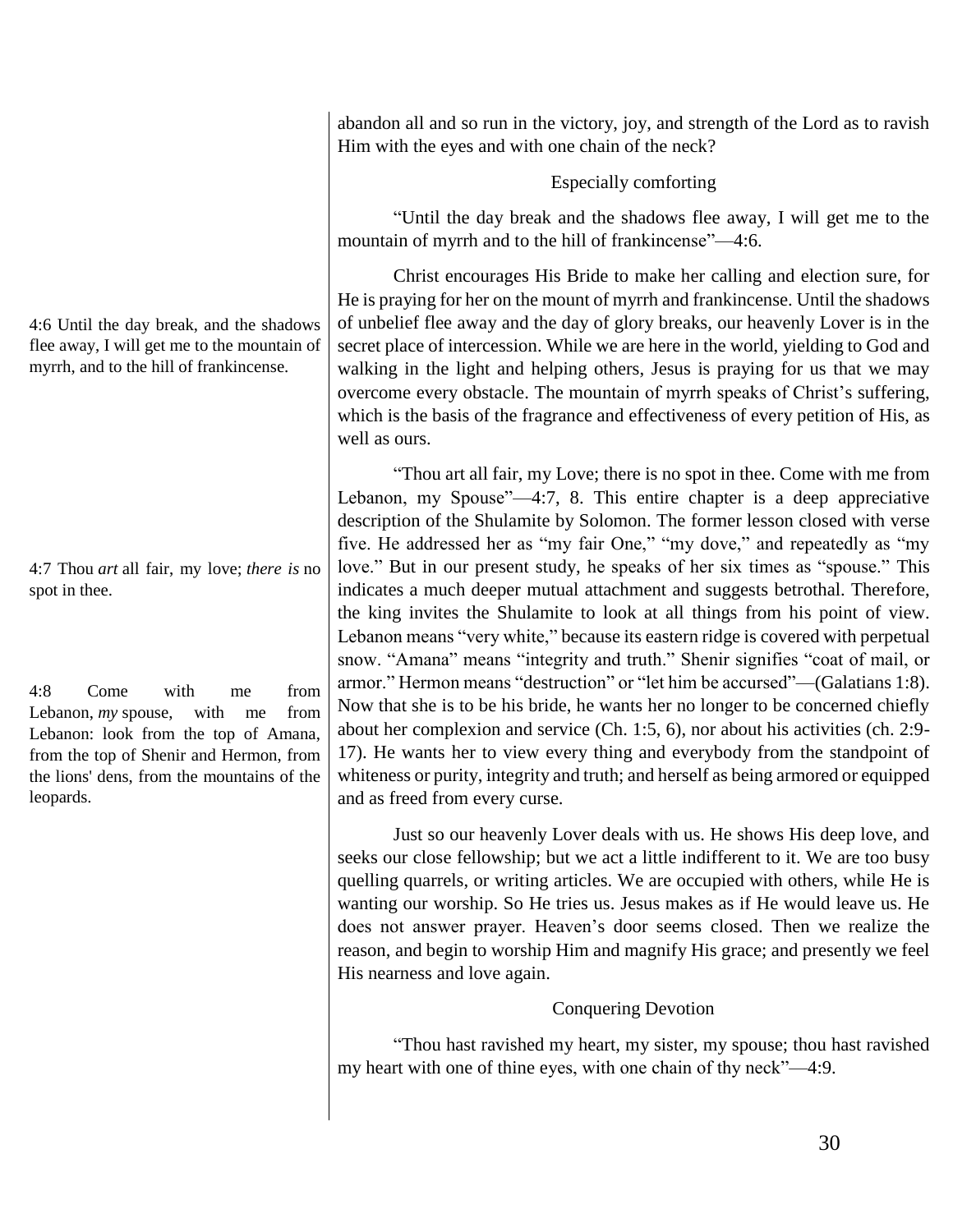4:9 Thou hast ravished my heart, my sister, *my* spouse; thou hast ravished my heart with one of thine eyes, with one chain of thy neck.

4:10 How fair is thy love, my sister, *my* spouse! how much better is thy love than wine! and the smell of thine ointments than all spices!

What a forceful and true picture this is of the love Christ has for His people! He is ever calling them apart from their own feelings of unworthiness to behold their worthiness in Him. He invites them from their activities, even tho' they are for Him, to be alone with Him. We have our view of people, of events, of movements, of times, because we look from too low a standpoint. Christ wants us to see as He sees. He wants us to see ourselves as He sees us, even in Himself. Hence, He exclaims, "Thou art all fair, my Love; there is no spot in thee" (V. 7). As His fair, lovely, spotless one, He invites us to behold all things from the Divine viewpoint of heavenly purity and revealed truth, counting ourselves equipped with heavenly armor and free forever from every "curse of the law", namely, from sin, sickness, and death.

Then, as we yield to and believe Him, we hear His more lavish words of endearment. If we gaze upon Him steadfastly, He answers back, "Thou hast ravised or taken away, my heart with one of thine eyes, with one chain of thy neck" (V. 9), of loving strength. It seems hard for saints to believe that Jesus so deeply loves His people. They cannot comprehend such lavish personal affection from the Son of God. They seem to forget that He is also "the Son of Man," with a human heart and affections and desires. He is a real Man, though now a glorified Man.

If we will believe that Jesus loves us so deeply and wishes to draw us to Himself for fellowship and companionship and personal enjoyment, and begin, like John, to lean on His bosom, we shall soon experience His profound love for us. Many, very many, of God's dear children are frettedly occupied with service, unscripturally burdened with work for Him; and know little, or nothing about the real personal love of the Lord for them. The growing sense of His love for me creates in me an increasing longing for my brethren also to experience this love.

"How fair is thy love, my sister, my spouse. How much better is thy love than wine, and the smell of thine ointments than all spices"—4:10. The beloved continues his blandishments. He has not yet fled to the mountains of myrrh. He never will as long as his friend responds to his devotions. In 1:3, she eulogized his name, comparing it to "good ointments poured forth" *("Because of the savour of thy good ointments thy name is as ointment poured forth,"—Chap. 1:3 KJV)*. By being with him, she became like him and partook of those good ointments. Her love to him was the root of the fragrance which was far more to him than all manner of spices.

In the antitype this love is, of course, the love of the new creation. We count our own life dead. "Christ liveth in me" (Gal. 2:20). Wine exhilarates but love satiates. Wine is only for the moment, but love abides. There is much religious exhilaration that does not satisfy the heart of God. There is the deep hidden, quiet affection of the yielded heart that charms the heart of the heavenly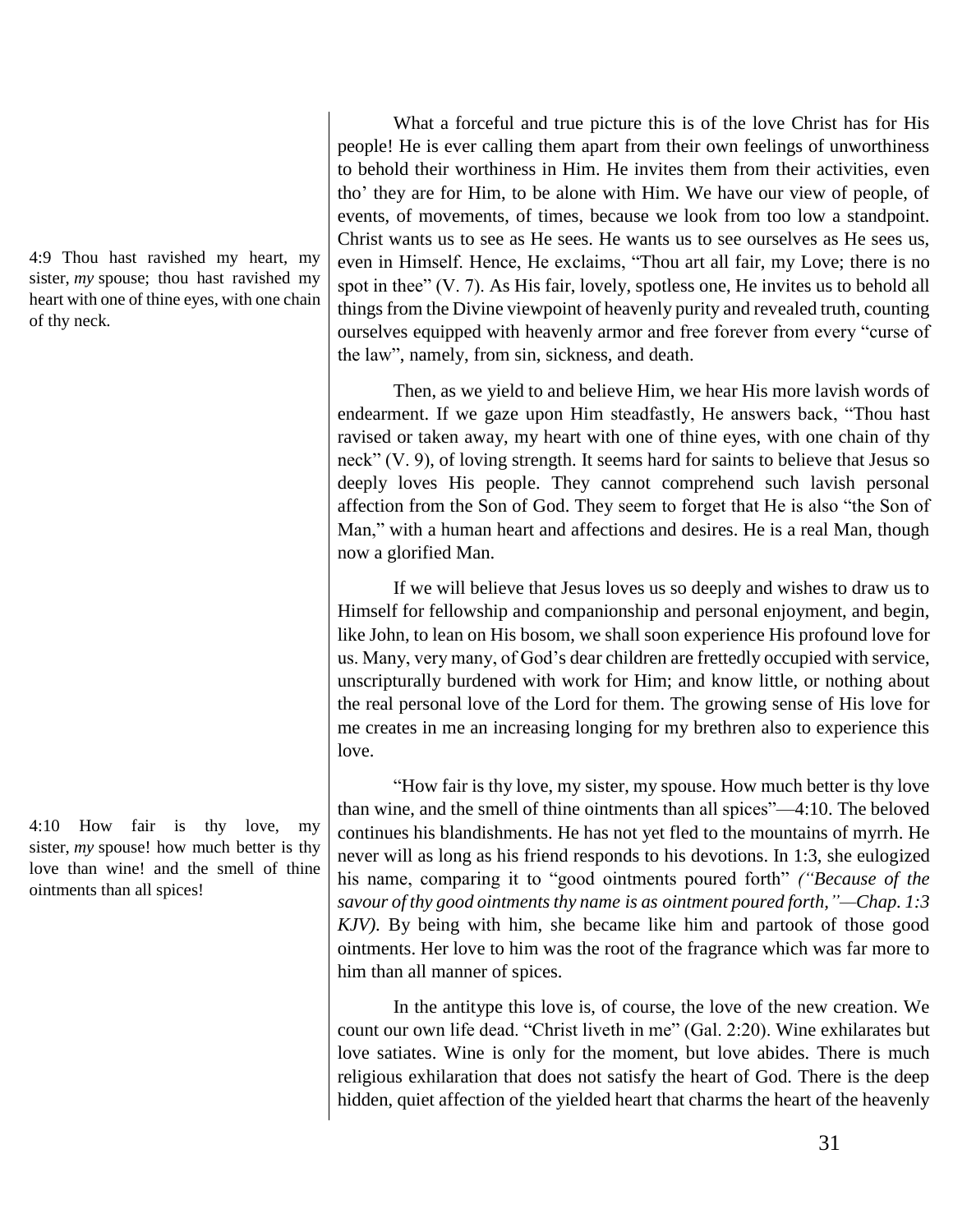Bridegroom. "Thine ointments" (v. 10) here suggest the anointing with the Spirit as do the spices of veres 13 and 14. When saints are filled and clothed with the Spirit and walk in the Spirit, they emit a pleasing odor to the Lord—"for of Christ a sweet perfume we are to God in those being saved and in those perishing" *("For we are unto God a sweet savour of Christ, in them that are saved, and in them that perish:" KJV)*—II Corinthians 2:15.

"Thy lips, O my spouse, drop as the honeycomb. Honey and milk are under thy tongue"—4:11. Nothing is sweeter than honey. No food is purer than milk and honey. The words of the Shulamite were sweet and pure beyond all comparison. Is it possible that the words of our mouths can be sweet to Jesus? David said to the Lord, "Thy words are sweeter than honey, or the drippings of the honeycomb" *("the judgments of the LORD are true and righteous altogether. More to be desired are they than gold, yea, than much fine gold: sweeter also than honey and the honeycomb.—Psalms 19:9, 10 KJV)* (Psalm 19). But oh, how wonderful that we may be so given up to the Lord and so walk in the Spirit that our language will be sweetness and comfort to Him. Yes, He can behold a deeper devotion than we can express, even that which is under the tongue.

"And the smell of thy garments is like the smell of Lebanon" (V. 11). The bride expressed her warm affection for her beloved by her attire. She dressed to please him. Pine, oak, and cedar trees grew on mount Lebanon. It also abounded in figs, olives, vines, mulberries, and flowers. The sweet odor of the attire of the fair one was like the incomparable fragrance from that mountain. The righteousness of faith is the raiment of saints, which is the imputed righteousness of Christ Himself. Bridal saints repudiate all self-righteousness or that of the law, but insist on being clothed with "the righteousness, which is of God by faith"—Phil. 3:9. We find the Bridal wardrobe in Col. 3:12-14—"Put on therefore, as the elect of God, holy and beloved, bowels of mercies, kindness, humbleness of mind, meekness, long-suffering; forbearing one another, and forgiving one another, if any man have a quarrel against any; even as Christ forgave you, so also do ye. And above (over) all these things, put on charity, which is the bond of perfectness." This kind of clothing attracts the heavenly Bridegroom.

# Garden of the Lord

"A garden enclosed is my Sister, my Spouse; a spring shut up, a fountain sealed."—4:12.

This verse with the three following are a marvelous description of the Shulamite as she appears to the king in her entire separation from all others and her devotion to him. It was written to convey to us deep and precious typical

4:11 Thy lips, O *my* spouse, drop *as* the honeycomb: honey and milk *are* under thy tongue; and the smell of thy garments *is* like the smell of Lebanon.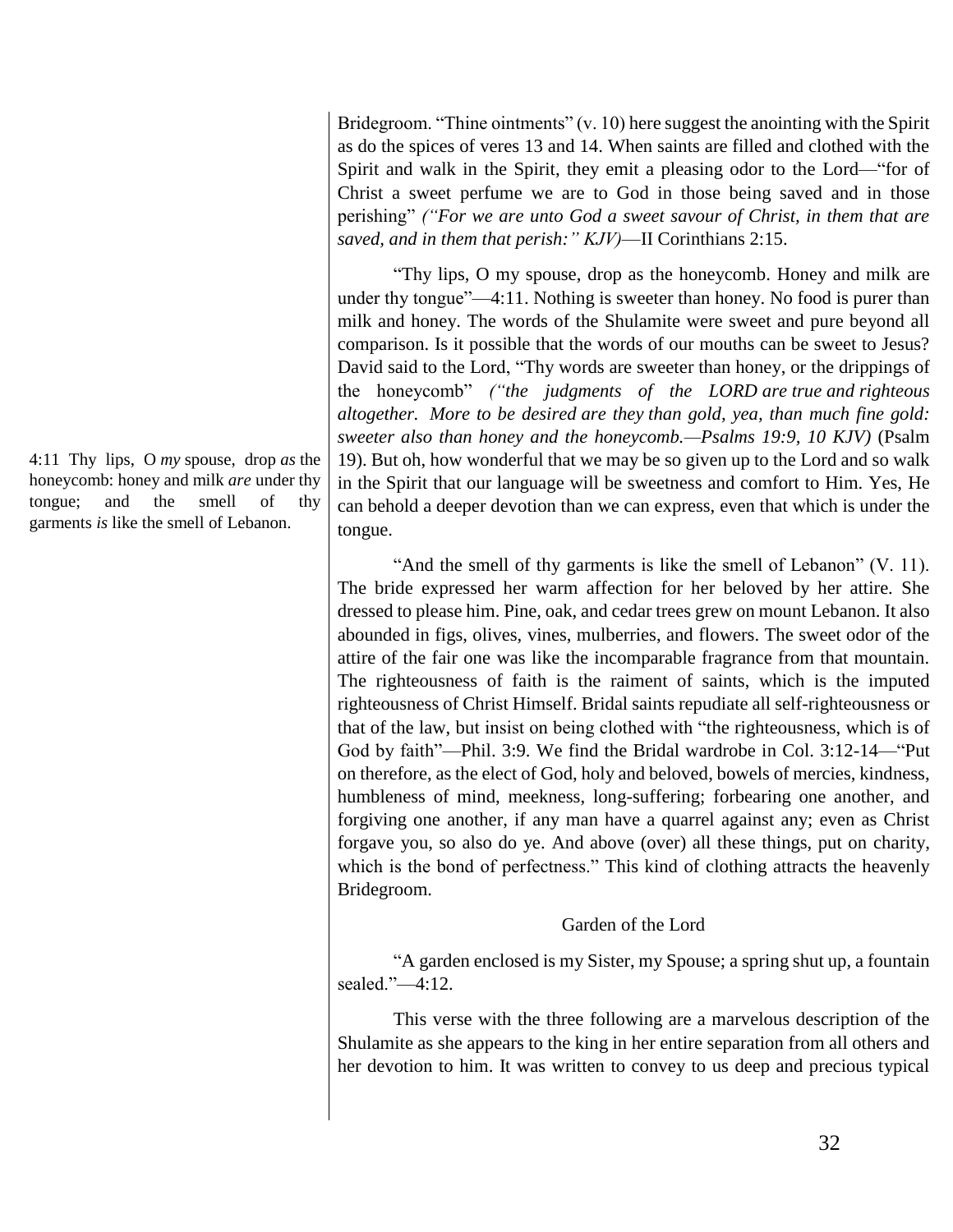4:12 A garden inclosed *is* my sister, *my* spouse; a spring shut up, a fountain sealed.

4:13 Thy plants *are* an orchard of pomegranates, with pleasant fruits; camphire, with spikenard,

4:14 Spikenard and saffron; calamus and cinnamon, with all trees of frankincense; myrrh and aloes, with all the chief spices:

teaching. It is evident that the garden of the Lord speaks of a choice company of believers.

The Bridal saints are a "garden" of beauty, of aroma, and fruitfulness; but she is "enclosed," that is, she is for Christ alone. She is as "a spring" which brings to Him continual refreshing by satisfying His deep thirst for love. She is "shut up;" that is, Christ is her only Lover. All her stream of affection is poured out on Him. If she loves others, it is only an expression of her deep love for Him.

Oh, what a deep heart estimate Christ holds of His Bride. As she beholds Him and becomes changed from glory to glory and more and more partakes of His nature and takes Him as her life, she becomes "a fountain," abundantly satisfying the profoundest longings of His tender Bridegroom heart. Who of us is so appropriating Christ and so utterly depending upon Him and so wholly occupied with Him that we thus satisfy His loving heart? The Bride company will be a rare company indeed. How can anyone expect to be a part of it without a thorough and suitable preparation?

"Thy plants are an orchard of pomegranates with pleasant fruits; camphire with spikenard, spikenard and saffron, etc."—4:13, 14. These verses explain the character, fullness, and richness of the garden. It seems to enlarge into an orchard of paradise. Solomon saw in his choice one, all the noblest traits and qualities which a woman can possess. There was no lack in her whatever. What a picture of the perfection of the Bride of Christ. There is also a strong implication of the anointing with the Holy Spirit. In Ex. 30:22-32, we find the ingredients of the holy anointing oil with which Moses anointed Aaron and his sons and the tabernacle and its furniture. Three principle spices—"pure myrrh, sweet cinnamon, and sweet calamus," which are mentioned in our present study are named there; and together with "cassia" and "oil olive", constituted that which God said should be a holy anointing oil unto Him throughout their generations. That was not to be counterfeited nor its effects imitated; and it could be poured on the new creation only. "Upon man's flesh shall it not be poured; neither shall ye make any like it" *("Upon man's flesh shall it not be poured, neither shall ye make any other like it," KJV)* not even to smell thereto—Ex. 30:32, 38. The lesson is this:

We cannot possess the sweet, aromatic, soothing, gentle, healing qualities which these spices indicate except we be anointed with the Holy Spirit and constantly drink in Christ by His gentle and mighty enablings. How can we exhibit "the fruit of the Spirit" (Gal. 5:22)—love, joy, peace, and the rest of the fruit of the Spirit, except we are filled with the Holy Spirit? We never can! Our own natural sweetness, gentleness, patience, and goodness, however amiable we may be, are of no avail to God. Flesh is flesh, and "all flesh is grass" *("for all flesh is as grass"—1 Pet. 1:24 KJV)*, whether it be good or bad. Only the aromatics diffused into us by the Presence and power of the heavenly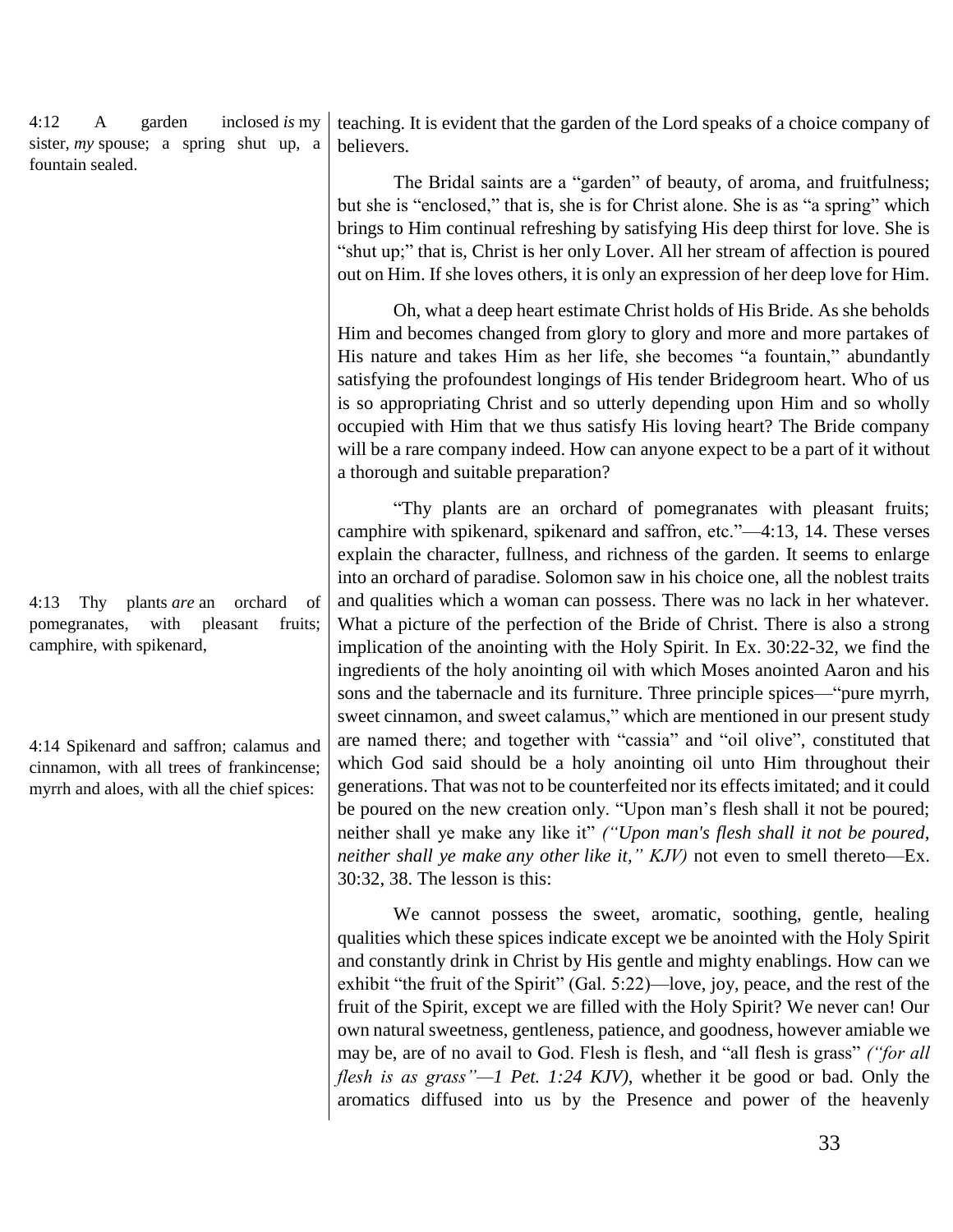Apothecary  $(^1Ex. 30:25)$  can adorn the Bride and make her acceptable to the Bridegroom. The Divine standard is "the righteousness which is of God by faith" and "the fruit of the Spirit," also by faith.—Philippians 3:9; Galatians 5:22, 23.

# Usefulness of the Garden

"A fountain of gardens, a well of living waters, and streams from Lebanon"—4:15.

Verse 12 expressed Solomon's view of his fair one as separated from all others and devoted to him and living for him alone—"inclosed, shut up, and sealed." In this verse, he beholds her in relation to others by being united to him. She was destined to be a great channel of special blessing and comfort to the people of his realm. Jesus said, "Behold the lilies, how they grow" *("Consider the lilies of the field, how they grow;"—Matt. 6:28 KJV)*. Saints who keep yielding to the Lord and fill up on His Word develop from "a garden inclosed" for Him to enjoy, into "a fountain of gardens" to feed others for His glory. They swell from a "spring shut up" for Christ's refreshing, into "a well of living waters" to quench the burning thirst of other saints to His praise. They, as "a fountain sealed," become gushing "streams from Lebanon"—pure, cool, refreshing, invigorating to all the land. Spirit filled, full overcomers, or growing saints are identified with the "rivers of living water" (John 7:38) or the Holy Spirit, with which they are anointed. Oh, how wonderful is the Word of God!

"Awake, O north wind, and come, thou south. Blow upon my garden, that the spices thereof may flow out"—4:16. This verse agrees with the preceding one. The king desires that the aroma and charm of his dearest friend may become manifest throughout his kingdom. He challenges the envy and criticism from the daughters and virgins against his spouse, as well as invites the compliments of her friends. These two opposing conditions would give notoriety to what he saw in her, as pictured by the fountain of gardens.

Our heavenly Bridegroom uses similar providence to make halfhearted believers know the real worth of His choice saints. In the natural, the hot south winds would burn up the garden, and the cold north winds would freeze it out. Both are needed to complement each other. Likewise, the warm winds of commendation, compensation and comfort would ruin us by themselves. No one can stand flattery nor unbroken prosperity. On the other hand, unlessened trial and persecution would destroy us. Who can endure unceasing hardship, or defeat, or discouragement? Yet, all these vicissitudes are necessary to our symmetrical growth in the things of God.

"Tribulation worketh patience" (Rom. 5:3), which is the way to the

<sup>1</sup> Exodus 30:25 "And thou shalt make it an oil of holy ointment, an ointment compound after the art of the apothecary: it shall be an holy anointing oil."

4:15 A fountain of gardens, a well of living waters, and streams from Lebanon.

4:16 Awake, O north wind; and come, thou south; blow upon my garden, *that* the spices thereof may flow out. Let my beloved come into his garden, and eat his pleasant fruits.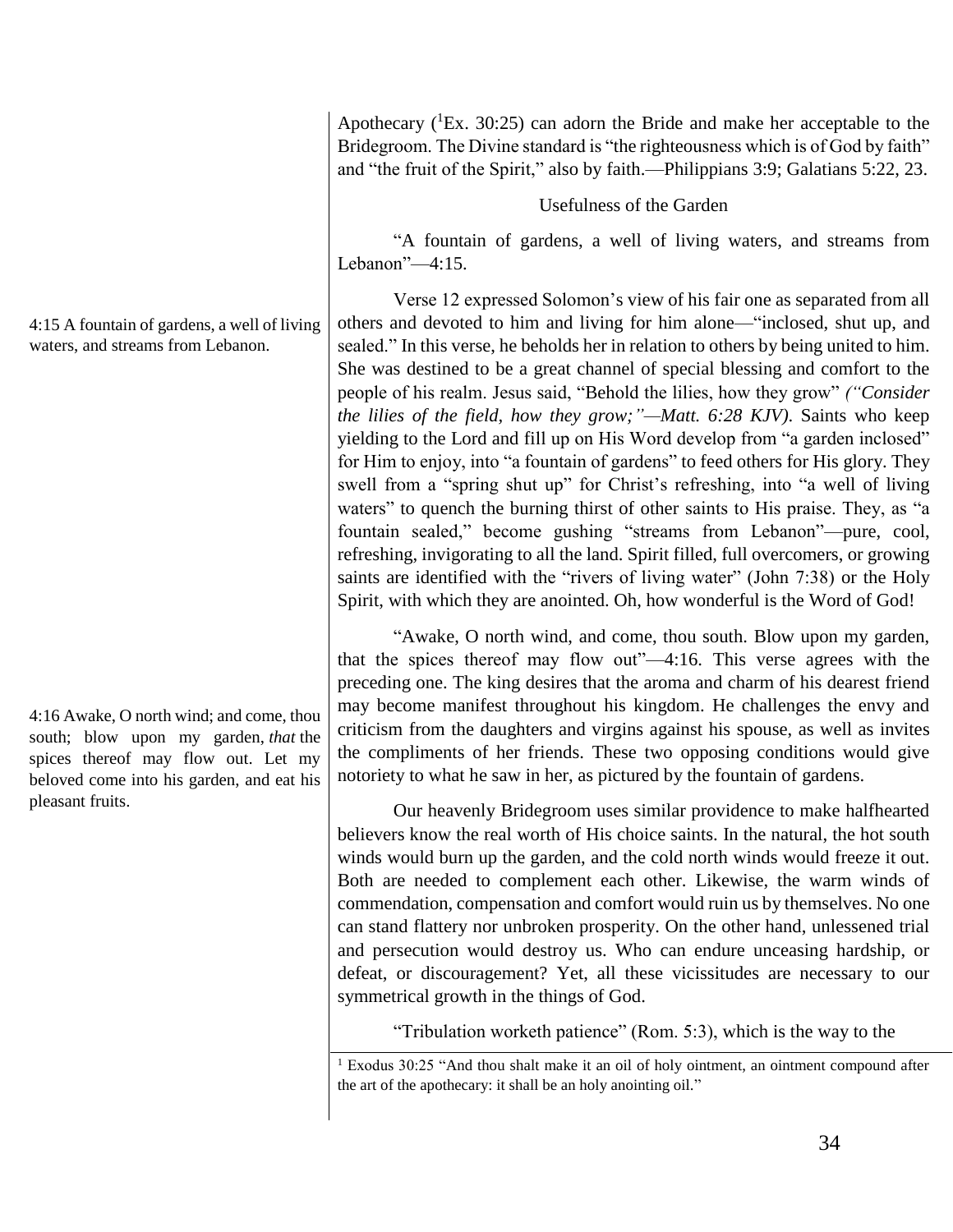throne. As Jesus did, so we learn obedience by the things which we suffer. The north winds of adversity prepare us for the warm south breath of our Father's care and comfort, which we would never learn otherwise.

Paul said, "Ye are our epistle, written in our hearts, known and read of all men" (2 Cor. 3:2). By these varying experiences, the fruit of the Spirit in its ninefold beauty and fullness is exemplified in us and flows out from us like "all chief spices" (V. 14) from a perfectly planned and cultivated garden. Then our heavenly Gardener comes into His garden and eats of His "pleasant fruits" (V. 13) and is satisfied. As we yield to the inward wooings, promptings, and workings of the Holy Spirit —as we hearken diligently to God's Voice in the written Word and take every providence as from His tender hand for us—we become increasingly pleasing to Him and make His heart rejoice to the uttermost. Thus, we are being prepared for the glorious wedding in the air; and, at the same time are bearing the fullest witness of Christ to mankind.

# CHRIST'S FIRST ADVENT

Not to condemn the sons of men Did Christ, the Son of God, appear. No weapons in His hands are seen, No flaming sword nor thunder there.

Such was the pity of our God, He loved the race of man so well, He sent His Son to bear our load Of sin and save our souls from hell. Sinners, believe the Saviour's Word; Trust in His mighty Name and live.

A thousand joys His lips afford, His hands a thousand blessings give.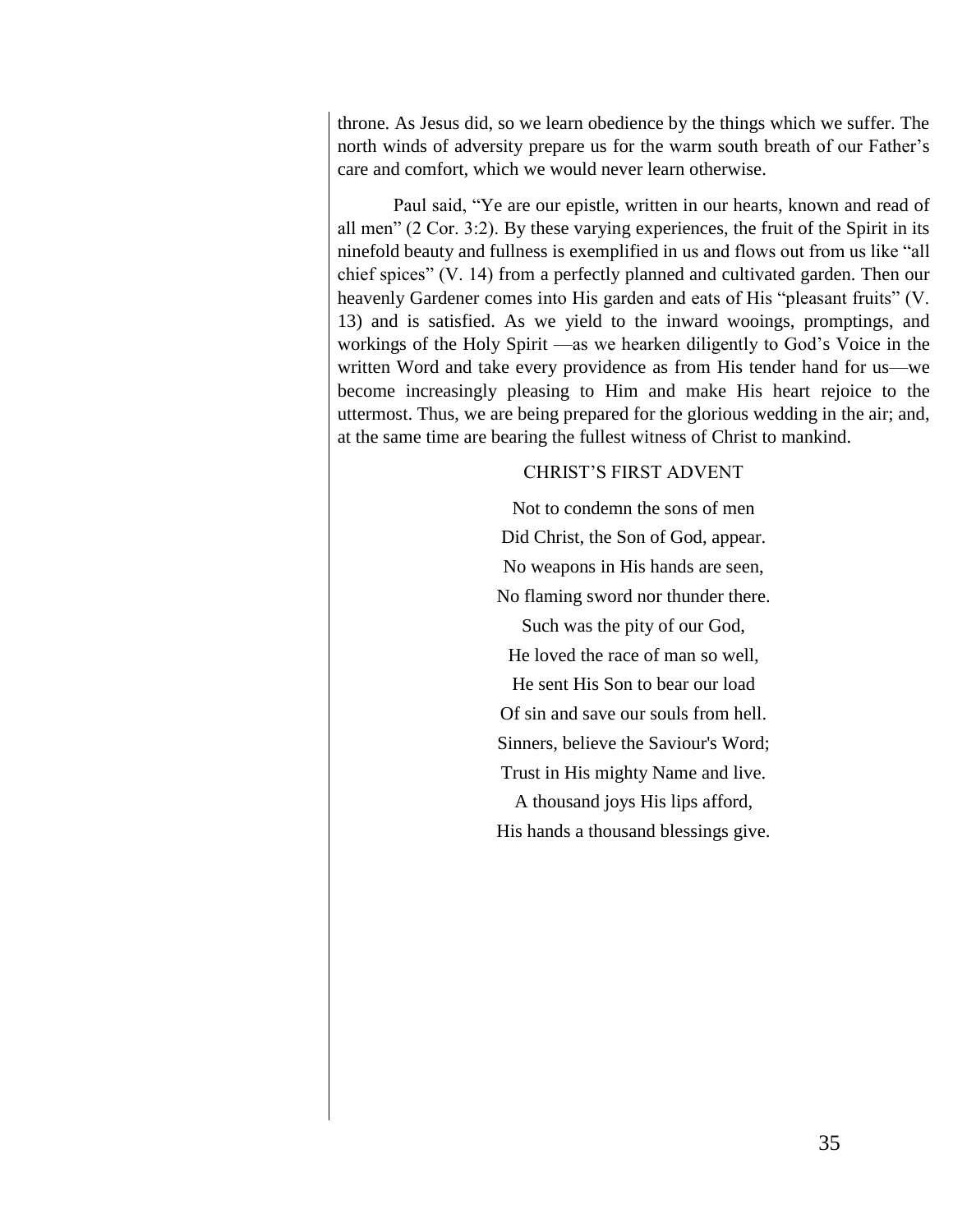#### THE LAST LOVE

#### Chapter Five

#### Satisfied with Affection

"I am come into my garden, my Sister, my Spouse. I have gathered my myrrh with my spice. I have eaten my honeycomb with my honey. I have drunk my wine with my milk"—Chap. 5:1.

These words are Solomon's reply to the request of his friend to "come into his garden," as expressed in chapter 4:16. They show the continuation of two facts; namely, that she has a warm admiration for him, but he has the profoundest love for her. She speaks many words of approbation and admiration to others about him; but he addresses to her the sweetest and most endearing words of loving appreciation and satisfaction. He wants her, but she does not yet wholly want him. His desire for her is unchanging; her desire for him is somewhat intermittent. She has had much to say about her suffering and toil, and about his activities; but he has spoken only of what she is herself, not a word about her toil.

How this should speak to us that our Lord's desire is for us rather than for our labors! Jesus wants us. He seeks constantly our companionship. Why did Enoch walk with God? Because God wanted his companionship, and he was pleased to have fellowship with God. There is nothing said about his service for God. Abraham believed God's promises to him. Several times he is called "the friend of God" (James 2:21). He is the "father of us all," a "father of many nations" (Gen. 17:4). Several chapters in Genesis and elsewhere are devoted to his biography, but where do we read of him serving God? We do read of him that he spent many hours of communication and fellowship with God. And, of course, he served God with his whole being. All we who are "the children of Abraham" by faith in Jesus, should walk in his footsteps, seeking first of all friendship and fellowship with the Lord.

Solomon's enjoyment of his friend seemed perfect. He gathered and ate and drank of her affection to his utter satisfaction. Oh, how the Lord must enjoy our worship of Him, our adoration of His Name, and our praises of His grace! The pain of persecution and the bitterness of His death (spice and myrrh) are more than offset by the sweetness of our joyous fellowship and the intoxication of the fullness of Pentecost and our feeding on His Word. He loves to be intoxicated with "the sacrifice of praise" (Heb. 13:15), even "the fruit of our lips" (Heb. 13:15). O, let us "worship the Lord in the beauty of holiness" (Psa. 96:9)!

"Eat, O friends; drink, yea, drink abundantly, O Beloved" (V. 1). His spouse calls upon others to enjoy her fellowship. That seems like a little

Chapter 5

5:1 I am come into my garden, my sister, *my* spouse: I have gathered my myrrh with my spice; I have eaten my honeycomb with my honey; I have drunk my wine with my milk: eat, O friends; drink, yea, drink abundantly, O beloved.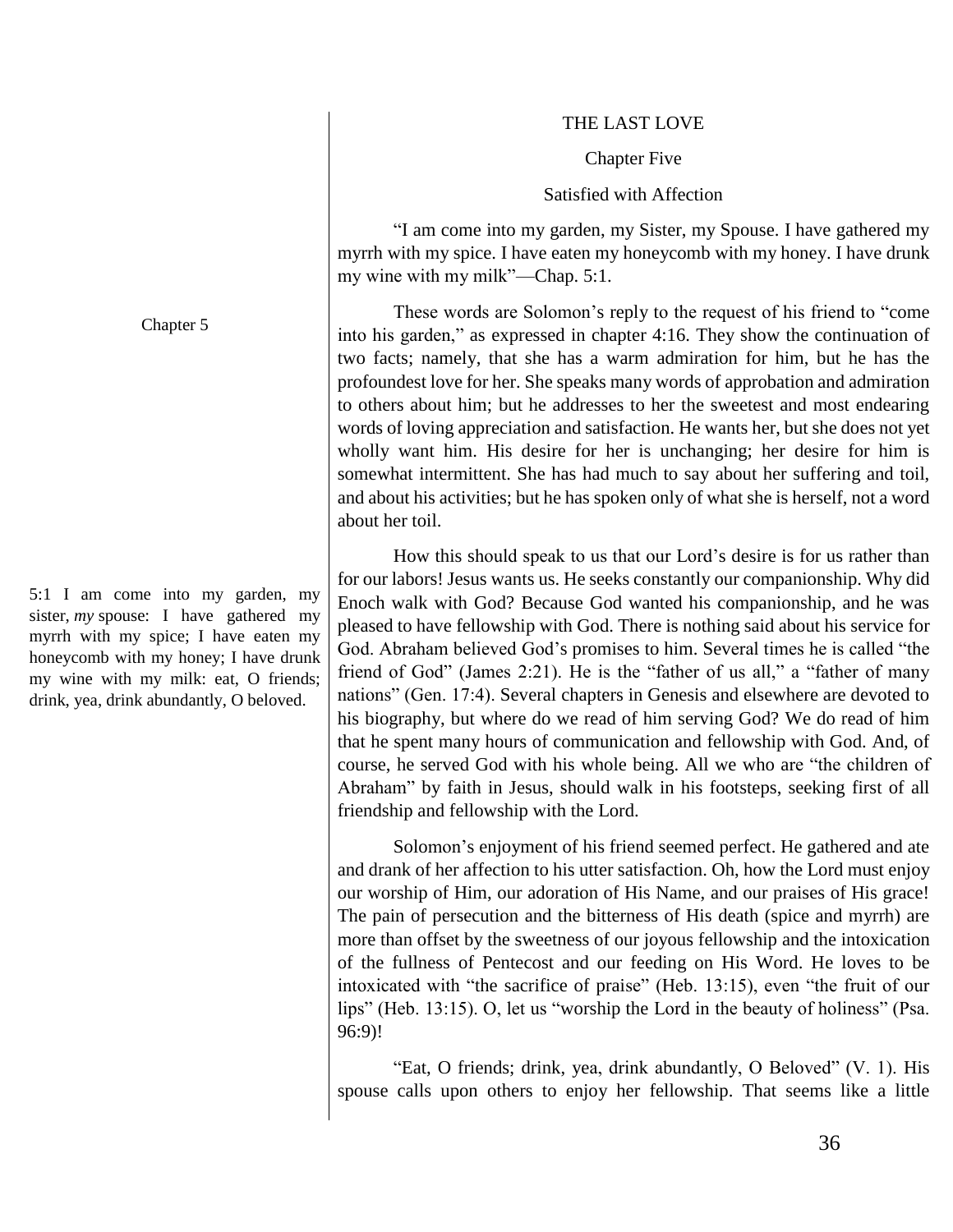interference in her fellowship with her beloved. She is not quite entirely taken up with him. Why should she be concerned with friends? Is not her beloved everything to her? Then she quickly sees her mistake; hence, in the same breath, she turns to him and with double emphasis exclaims, "Drink, yea, drink abundantly, O beloved" (V. 1). A look of surprise and slight disappointment checked her invitation to the friends. Oh, how jealous is our heavenly Bridegroom. It hurts His heart when He shows us such profound love and intricate concern, and assures us of His enjoyment of our worship, and then we suddenly become occupied with other friends.

### Affection Slumbering

"I sleep, but my heart waketh; it is the voice of my beloved that knocketh"—5:2.

The aforementioned jangle in their courtship seemed to send Solomon away. She became weary and sought rest. However, he desired her company so greatly that he returned quickly and sought entrance into their courtship parlor. His rap at the door and his pleading voice aroused her sufficiently to make her dream of him—"my heart waketh." And marvel at the tender titles of endearment—"Open to me, my Sister, my Love, my Dove, my Undefiled; for my head is filled with dew, my locks with the drops of the night" (V. 2). The king did not go home that night. He wandered around, sad and sick at heart. He seems to have forgotten his hat, because he left her so suddenly.

Certainly this is a photograph of some believers' frequent treatment of the Lord. They yield to indifference even to sleepiness; though His wooings awaken them to daydream about Him. We should be so wide awake to the love of Jesus, and so sensitive to His whisperings, that He need never call loudly and knock at our hearts. Indeed, we should dwell constantly in His presence, counting by faith that "the Lord is at hand" (Philip. 4:5). We should blush with shame that we ever make our heavenly Lover feel any measure of coldness or distance, or the absence of love from us—even by being occupied with our work for Him.

But it seems difficult to believe that He calls us by such endearing titles as those above. We will not believe that we are indeed Christ's "Sister," though we know that we are begotten of the same Father; nor that we are truly His "Love," though we have the "love of the Father in us." We cannot grasp it that we are Christ's Dove, though we have been anointed with the Holy Spirit who is symbolized by the dove. Who dare believe that we are the Lord's "Undefiled," and actually "sanctified in Christ Jesus"? Why not?

Listen to the thrilling words of the New Covenant prophet, Paul—"I am jealous over you with the jealousy of God; for I have espoused you to one Husband, that I may present a chaste virgin to Christ" *("For I am jealous over* 

5:2 I sleep, but my heart waketh: *it is* the voice of my beloved that knocketh, *saying*, Open to me, my sister, my love, my dove, my undefiled: for my head is filled with dew, *and* my locks with the drops of the night.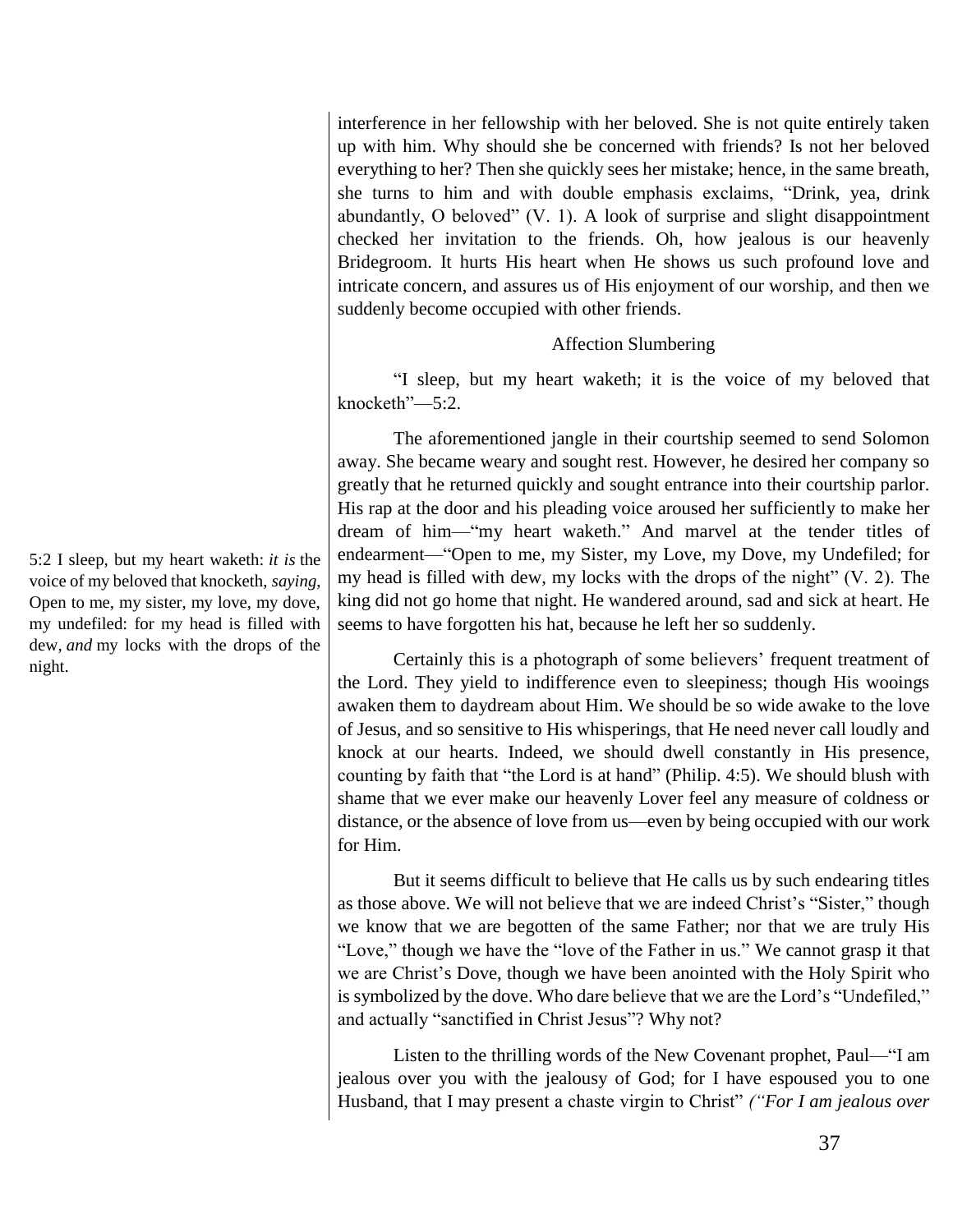*you with godly jealousy: for I have espoused you to one husband, that I may present you as a chaste virgin to Christ." KJV)*—II Cor. 11:2. Some are beguiled by the subtlety of Satan, even as was Eve, and become "corrupted from the simplicity that is in Christ" (2 Cor. 11:3). That is, they draw away from dependence upon His strong and loving arm. They become independent toward our new Head, Christ. They do not feel deserving of such sweet names as sister and love and dove and undefiled. These are the saints who will miss the Bridehood of Christ. Oh, let us fervently receive the above comfort and caution of the apostle, and profit by the Shulamite's drowsiness toward Solomon.

"I have put off my coat; how shall I put it on? I have washed my feet; how shall I defile them?"—5:3. This is no doubt the king speaking. The word "coat" is a man's outer garment. It is from the Hebrew word "kethoneth," a tunic, or a long coat. Joseph's "coat of many colors" is from the same Hebrew word. The priests' coats in Moses' time were also the same—Exodus 28. It is employed twenty times as a man garment. Only once is it said to be worn by a woman—<sup>1</sup> II Samuel 13:18, 19. In this place, it is also translated "robe" and the same also in  $2$ Isaiah 22:21. The word "garments" in 4:11, is "salmah" in Hebrew.

Solomon expected an immediate entrance to his friend's quarters. He was worthy of it. If she loved him as he did her, she would be awake and looking for him. Hence, he had put off his robe or outer garment, and had washed his dusty feet. He had even put his hand through the opening in the door; but he received no response. Again his tender heart was pained. She was too slow. Her love for him did not yet find him absolutely necessary to her. Therefore, when he was absent, she became a little indifferent. She was half asleep when he knocked. She hesitated to answer when he spoke. He supposed he was not wanted; so he quickly withdrew. She afterward confessed, "My soul failed when he spake"  $(V. 6)$ .

This is the attitude of Jesus toward His people always. He constantly expects from us the warmest welcome to His deepest heart of love. And though we let Him depart temporarily, yet He supposes that we are waiting and watching for His return. And He hopes that there will be no hesitancy to grant Him entrance when He does come. His temporary withdrawal does sometimes cause indifference. We should long for His continued presence, and covet His companionship. Let us follow the example of Mary, who "sat at Jesus' feet and heard His Word." You need not fear that her crowd will be too great. Mary does

<sup>1</sup> 2 Samuel 13: 18:19 "And *she had* a garment of divers colours upon her: for with such robes were the king's daughters *that were* virgins apparelled. Then his servant brought her out, and bolted the door after her. And Tamar put ashes on her head, and rent her garment of divers colours that *was* on her, and laid her hand on her head, and went on crying."

<sup>2</sup> Isaiah 22:21 "And I will clothe him with thy robe, and strengthen him with thy girdle, and I will commit thy government into his hand: and he shall be a father to the inhabitants of Jerusalem, and to the house of Judah."

5:3 I have put off my coat; how shall I put it on? I have washed my feet; how shall I defile them?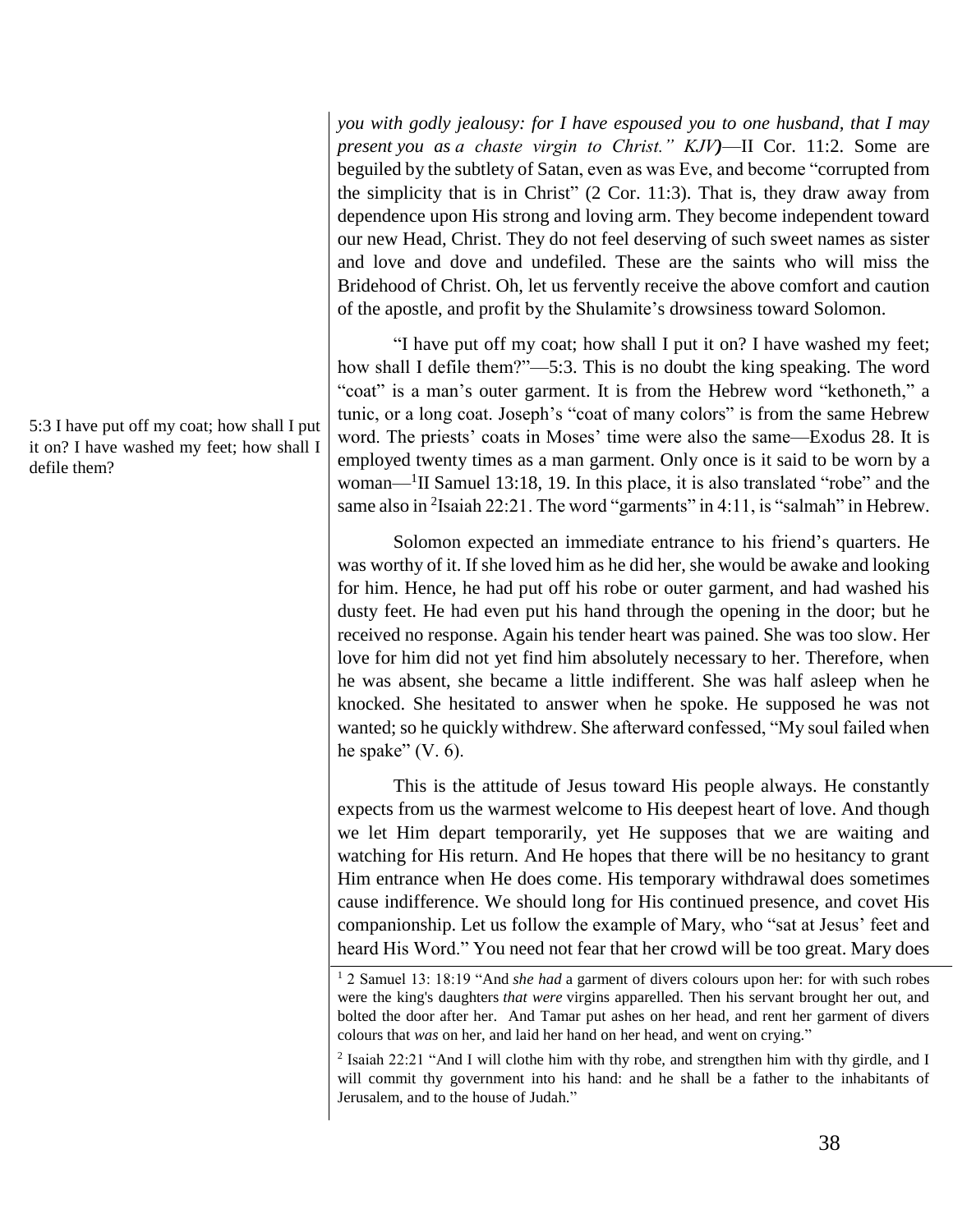not have many rivals. She is not very well known. There is room for you and me. Peter is far better known than Mary. Nevertheless, she was the one who anointed the Lord for His burial. Later, she filled the banquet hall with the odor of her precious ointment, which typifies the Bride at the wedding in the air. <sup>1</sup>John 12:3. Personal attention to the Lord greatly delights His heart. Let us delight Him more. Let us not disappoint Him. Let neither labor in His vineyard, nor laziness of affection hinder our relationship with Him. Let us seek to please Him by our love rather than by our labor. Let us seek to "win Christ," rather than, to win some laurels here. It is far better to be indifferent to everything and everybody than to be indifferent in any measure to Christ. It is better to seem cool to people than cold to the love of Jesus.

# A Tardy Response

"I rose up to open to my Beloved; and my hands dropped myrrh, and my fingers with sweet smelling myrrh, upon the handles of the lock"—5:5. The fair lady had no doubt been preparing for bed and had finished her manicuring before retiring. On waking out of her daydreams at the sound of her friend's voice, she was still admiring her beautiful hands and her dainty fingers, thinking how attractive they would be to her friend. Instead of hastening to answer the call, she gazed into the mirror and was stroking her hands, while moving indifferently with complacent delight toward the bolted door. When she reached the door, he had gone.

Self-occupation grieves the Lord. He does not want us to ever be condemning ourselves. If we have failed, let us confess it to Him, and pass right on in victory, believing that He does forgive us and forgets our mistake. We also need to forgive ourselves and forget. Neither does He want us to sit in admiration of our gifts or our service for Him. We may have natural gifts and acquired abilities with which to toil and glorify our dear Lord. For these we are to be always grateful to God; but we must keep our eyes on the Giver instead of the gift, and on the Blesser instead of the blessing.

We dare not even become occupied with our future place and rewards, at the expense of our devotion to Jesus Christ. It is not what we are in Him, nor what He has made us, that should absorb our attention, but Christ Himself. If we become fascinated with our own beauty instead of His, He will seem to be absent. We wonder what has caused a sense of distance between us and Him. It is all because we were taken up with something about ourselves, instead of looking steadfastly unto Jesus and keeping in communion with Him.

"I opened to my Beloved; but my Beloved had withdrawn himself, and

5:4 My beloved put in his hand by the hole *of the door*, and my bowels were moved for him.

5:5 I rose up to open to my beloved; and my hands dropped *with* myrrh, and my fingers *with* sweet smelling myrrh, upon the handles of the lock.

<sup>&</sup>lt;sup>1</sup> John 12:3 "Then took Mary a pound of ointment of spikenard, very costly, and anointed the feet of Jesus, and wiped his feet with her hair: and the house was filled with the odour of the ointment."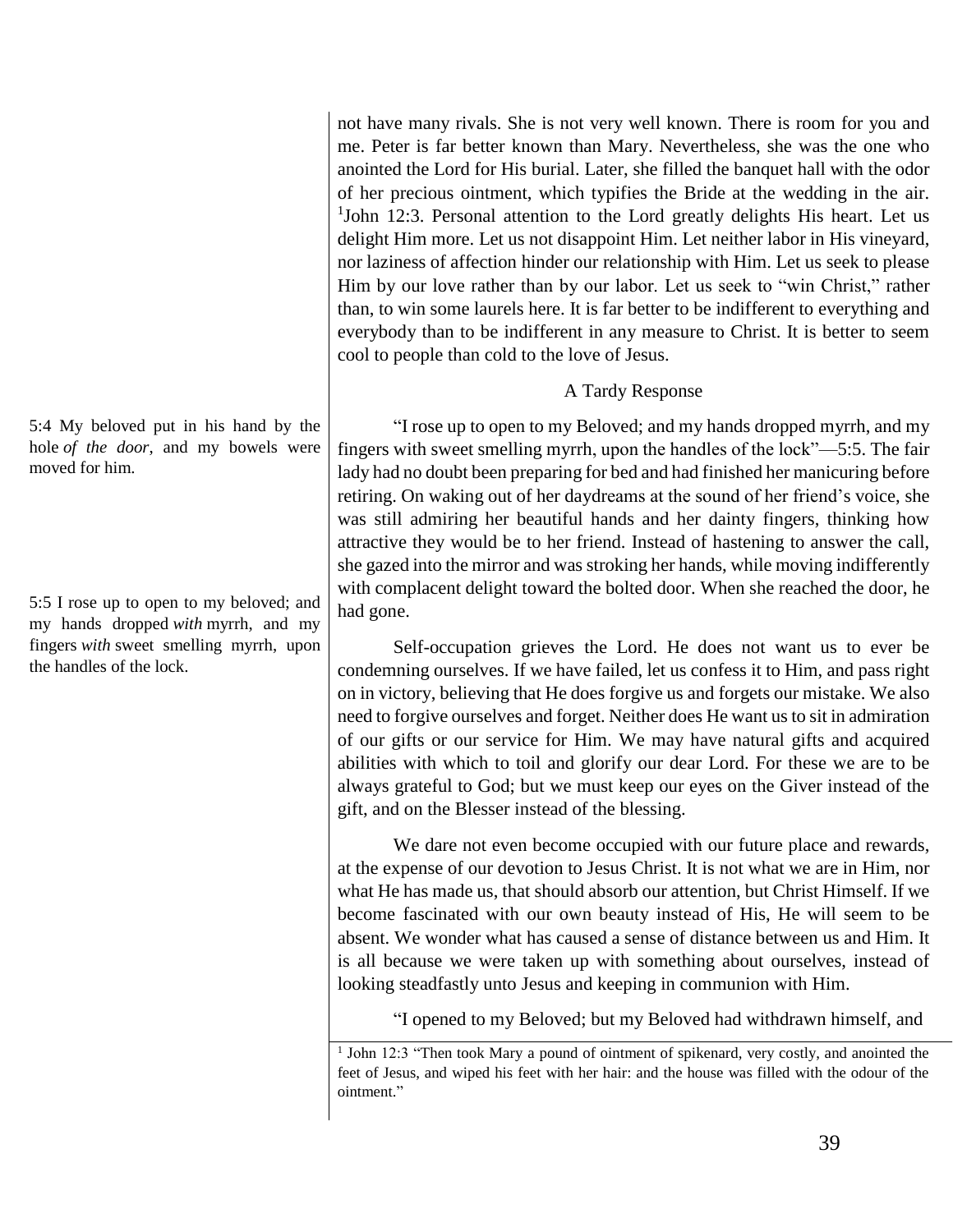5:6 I opened to my beloved; but my beloved had withdrawn himself, *and* was gone: my soul failed when he spake: I sought him, but I could not find him; I called him, but he gave me no answer.

5:7 The watchmen that went about the city found me, they smote me, they wounded me; the keepers of the walls took away my veil from me.

was gone: my soul failed when he spake; I sought him, but I could not find him; I called him, but he gave me no answer"—5:6. The withdrawal of Solomon was because his lady was more concerned about herself than about him. He had stood outside the door quite long enough for her to arise and dress to receive him. He did not care for the myrrh falling on the door knob. He wanted her to open the door and shower him with the perfume of her fervent love. Disheartened with her self-occupation, he fled. His heart was hurt.

This is sad enough. And what wound is deeper than wounded love? What grief is greater than disappointed affection? What sadness is heavier than that caused by indifference to expected attention and devotion? Physical pain and mental agony are not to be compared with the pangs of a heart of lacerated love. And this is the way some of us are treating the Lord Jesus Christ. We may shout His praises, tell of His mighty power, relate some wonderful thrilling events, but we find little time to wait with Him and really listen to Him and pour our heart's love upon him. We do not find time to ponder over His precious Word until we become saturated with His very Spirit, and filled with a deep, sweet, subduing, melting, unspeakable sense of His loving presence. We do not wait on Him until we experience a profound inexplicable assurance of His love and concern for us. Perhaps some of us have even become cold towards His mighty works and the progress of His purposes in the earth.

I tell you, my friend, when you are finding it difficult to get the ear of God, it may be because you have deeply grieved the Spirit. Your carnal zeal or your lethargy has cut a deep gash in the heart of the Lord Jesus. He will let you alone until you simply cannot get along without Him. You may have dozed while He sought you in the dark, damp night of the world and soiled His hallowed feet passing through its filthy streets.

"The watchmen that went about the city found me; they smote me; they wounded me; the keepers of the walls took away my veil from me"—5:7. The Shulamite ran out into the night after her Lover. She forgot about her beautiful hands and delicate fingers; but it was not time for her to be going about the city. She had been out one other night—<sup>1</sup>Chap. 3:3. The watchmen had warned her that time to stay indoors at night. Now that she was out again, they chastised her. The keepers of the walls took away her veil of modesty and purity, which left her apparently like a "street walker." She should have stayed at home until her Beloved called again.

Whenever saints become preoccupied with their gifts, or toil, or sufferings, they are apt to mingle with others who are not spiritual. Some times they tell their feelings to those who are considered spiritual watchmen, and ask

<sup>1</sup> Song of Solomon "The watchmen that go about the city found me: *to whom I said*, Saw ye him whom my soul loveth?"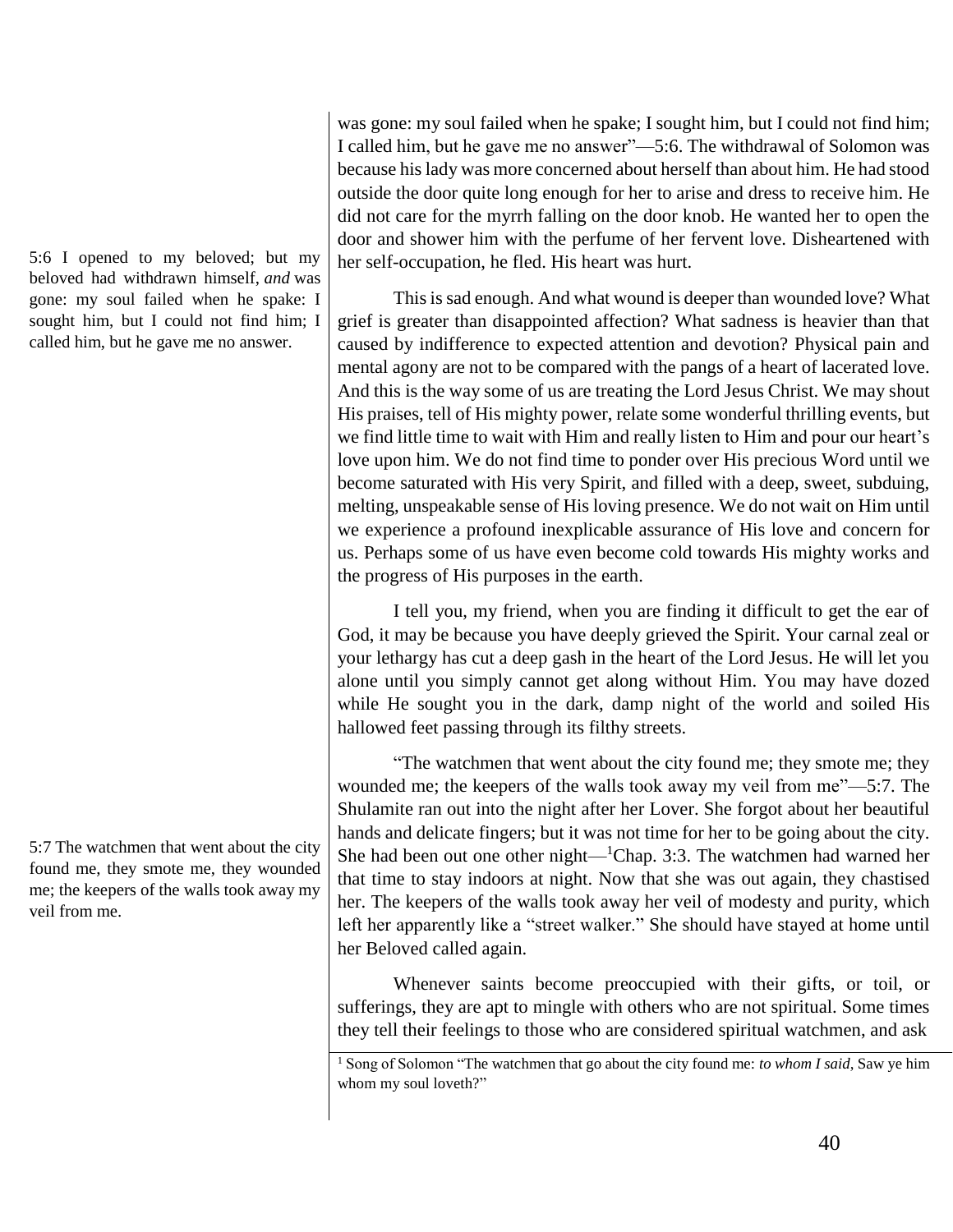counsel of them. Being slightly out of fellowship with the Lord, they hope to find their way back through the supposed spiritual advisors. But, instead of being comforted by the religious watchmen, they are smitten by them. Instead of being healed of their troubles, they are wounded more deeply. They are criticized for taking up with the deeper things of God. They are accused of being overmuch righteous, and told that it is not necessary to live such a separated, self-denying, self-sacrificing life. Or they take away their veil of chastity.

The veil speaks of complete separation from the world. It also speaks of the betrothal to Christ as the One Head, or Husband. Rebekah put a veil over herself when she saw Isaac approaching. She outwardly acknowledged by this sign that she was willing to become his wife. See  ${}^{1}$ Gen. 24:65. We also read that the woman praying or prophesying with her head covered (I Cor. 11) has the same deep meaning.

The Church was espoused by Paul to one Husband, even Christ—<sup>2</sup>II Cor. 11:2. Jesus wants our closest fellowship, our warmest devotion, even bridal affection. Now, if we lose the sense of His presence, through occupation with our service, or our sufferings, and seek counsel from unspiritual guides, they will take away our veils, because we treat them as heads. We give to them the place that belongs to our Beloved Lord. We act as if we were seeking the fellowship of another man. We become guilty of spiritual adultery. What a sorry plight. If we feel a sense of distance from the Lord, let us wait for Him at home.

"I charge you, O daughters of Jerusalem, if ye find my Beloved, that ye tell him that I am sick of, (or from) love."—5:8. At night, the Shulamite went in search of her friend, but was buffeted by city officials. By day, she inquired after him among her lady friends. One would think that she would not humiliate herself so, but her deep love when awakened to its folly and neglect, overrode all thoughts and reflections of others. People who are seriously ill want the doctor immediately. Only her Beloved could heal her torn heart.

Is it possible that a believer can be so carried away with personal attainments, ministries, or grievances, as to slight the worship of God? Is it possible that such a one will run to those less spiritual for help? Yes, that actually happens. How unwise is such a course. How unworthy of our Beloved Lord. The Shulamite should have stayed indoors and waited for the return of her friend. Likewise, when saints become fretted with a feeling of separation from Jesus, they should give themselves to prayer and reading of the Word. He is not

5:8 I charge you, O daughters of Jerusalem, if ye find my beloved, that ye tell him, that I *am* sick of love.

<sup>1</sup> Genesis 24:65 "For she *had* said unto the servant, What man *is* this that walketh in the field to meet us? And the servant *had* said, It *is* my master: therefore she took a vail, and covered herself."

<sup>&</sup>lt;sup>2</sup> 2 Corinthians 11:2 "For I am jealous over you with godly jealousy: for I have espoused you to one husband, that I may present *you as* a chaste virgin to Christ."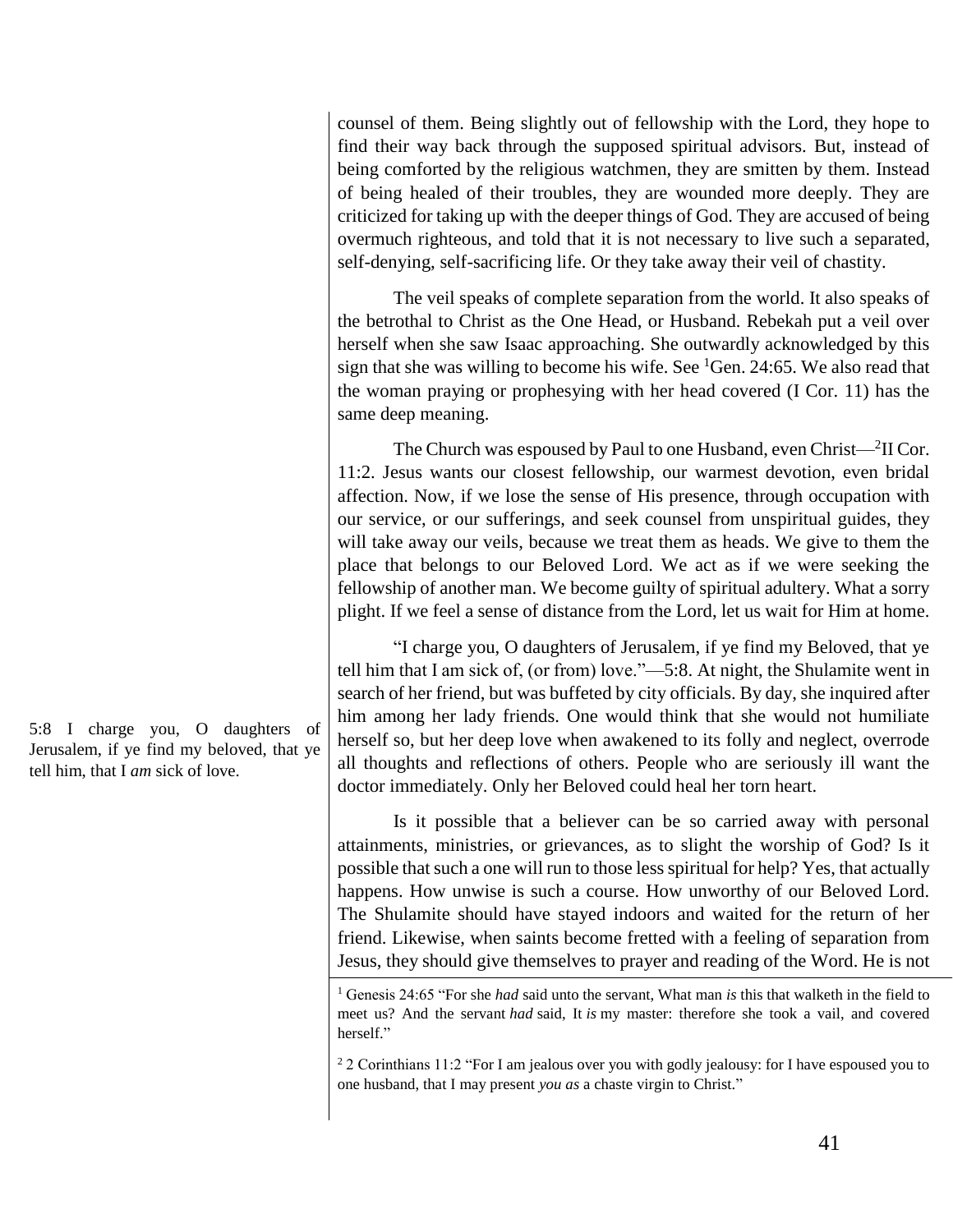as far away as He may seem to be. Hunting for Him in meetings, other than your home meeting (if your assembly is Scriptural), only widens the breach. Christ is not here and there, on the street, or among the daughters. He is at home. He is not lost. You need not hunt for Him. "Wait on the Lord" (Psa. 27:14) are the prophet's words to us. Also, wait for the Lord. Give Him time to reappear.

### Affection Questioned

"What is thy Beloved more than another beloved, O thou fairest among women? What is thy Beloved more than another beloved, that thou dost so adjure us?"—5:9, R. V.

This question was put to the Shulamite by the daughters of Jerusalem, because she was in search of her Friend. She had given them a charge twice before, but of a different character. See  $^1$ chapters 2:7 and 3:5. In the former charges, she cautioned them not to disturb either her love, nor the love of the King. In this one, she begs them to inform the King of her breaking heart for him. Now the daughters inquire as to what she sees in Solomon more than in other men, or other rulers. Observe a remarkable admission—they regard her the "fairest among women." They are impressed by her beauty, as being superexcellent. They wonder that such a woman as she would be sick from love for Solomon.

Our first lesson is this: the Holy Spirit overrules any indifference in us toward the Lord, or any neglect of devotion. He convicts us and awakens in our hearts a deeper longing for Him than before. "My heart and my flesh crieth out for the living God," David wrote—Psalm 84:2. And He answers that cry. If we profit by our mistakes, they become stepping stones to progress. If we learn our lesson from bitter experience, our Beloved comforts us and presses us closer than ever to His bosom. However, He expects that we will sometime, and that soon, become steadfast in our devotion to Him without any measure of indifference, or preoccupation with other things. Christ must become first in all things in our lives.

Note the second lesson. As this lady in our story stands paramount in beauty, so there is a company of saints, who are paramount in piety. Other saints admit that they are more spiritual, more advanced in Divine things, and know the Scriptures better than they do.

This company is known to believe God in simplicity and to be in full sympathy with all His will and workings. They live unselfishly for the good of

5:9 What *is* thy beloved more than *another* beloved, O thou fairest among women? what *is* thy beloved more than *another* beloved, that thou dost so charge us?

<sup>&</sup>lt;sup>1</sup> Song of Solomon 2:7 "I charge you, O ye daughters of Jerusalem, by the roes, and by the hinds of the field, that ye stir not up, nor awake *my* love, till he please."

Song of Solomon 3:5 "I charge you, O ye daughters of Jerusalem, by the roes, and by the hinds of the field, that ye stir not up, nor awake *my* love, till he please."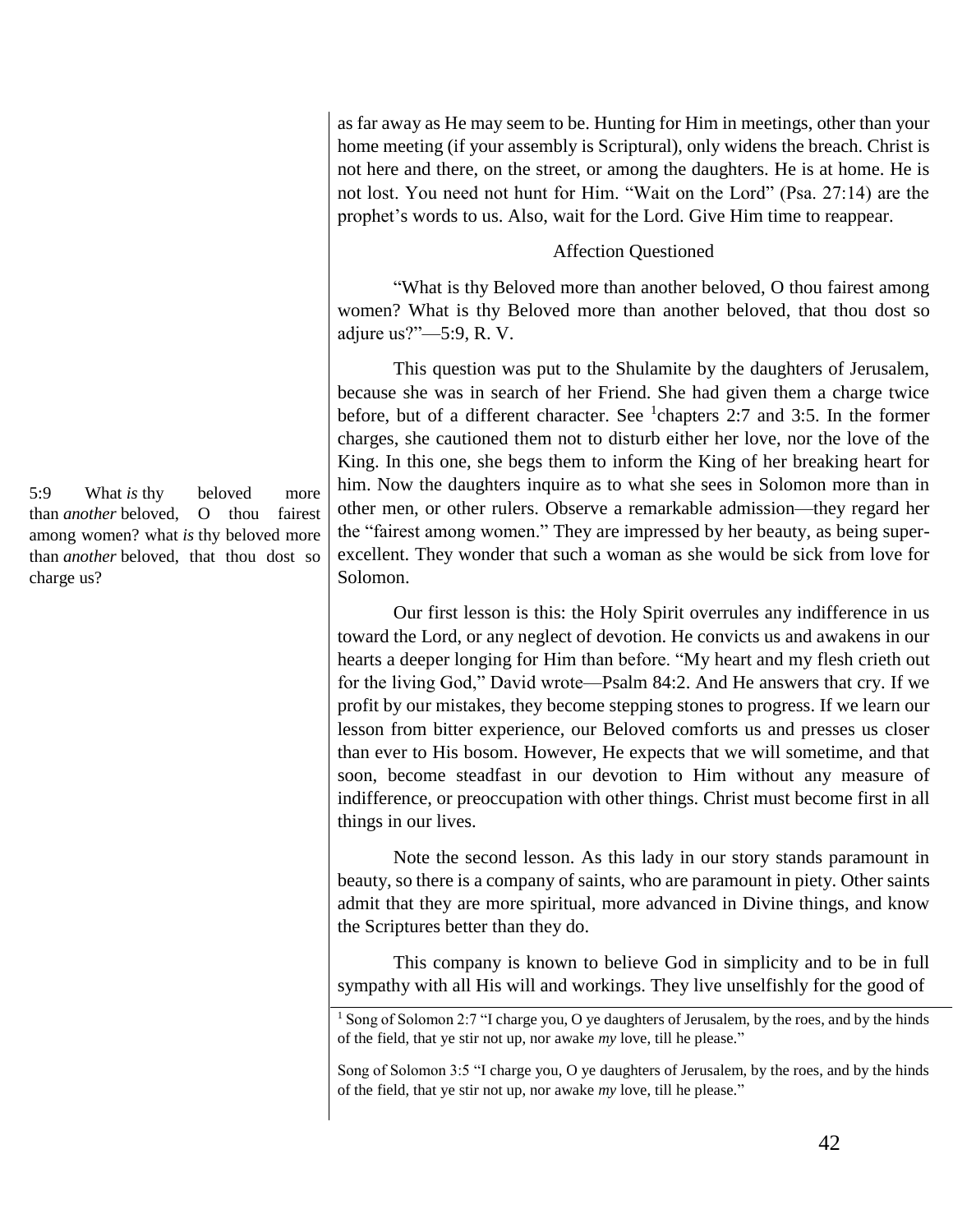others; and what is especially marked about them is that they are devoted to Christ Himself. Their devotion to Him is not chiefly for service, but for their love for what He is Himself and for His tender and deep attention to them personally. Out of the depths of their hearts, they exclaim, "We love Him because He first loved us" (1 John. 4:19). They do not speak or sing this way by habit nor because others do, but it is a profound reality to them. Their yieldedness to God and their fellowship with Christ may not be perfect in His sight; yet they are so far beyond other believers, that they are counted "the fairest among women." Dear Reader, are you in this class? If not, why not?

The Shulamite's charge aroused the curiosity of the daughters. Hence, their question, "What is thy Beloved more than another beloved?" (V.9). What do you see in Solomon that we do not see? If we run after Christ, lured by His love, captured by His care, enamored by His endearments; others will also be stirred to run after Him. Some will accuse such believers as being overly righteous, or fanatical. Others, out of envy, will seek a blemish in us. But God be thanked! others will be drawn Christward by an irresistible, unseen cord until they, too, are swallowed up with Him. The effectual way to win others to Christ is to keep occupied with Him and strive to win Him as the "Prize of the high calling" (Philip. 3:14) at the end of the race.

The third lesson is that the question of the daughters sound like a slam at Solomon. Was he indeed different from other men? Was he a better man, a wiser king? Or was the Shulamite so charmed by him that her love blinded her to the real man? Perhaps there was a little envy back of the question. The fact is, the daughters did not know Solomon as she did. God had chosen him to be king over Israel, and had bestowed upon him special wisdom for the office.

The Shulamite woman became acquainted with him quite intimately by being in his company often. She learned to appreciate him deeply, and she loved him dearly. Likewise, some saints wonder why others make so much ado about our Lord Jesus Christ. They cannot understand the heart-melting, will-subduing, all-absorbing devotion manifested in some believers. "Come down out of the clouds," they exclaim. "You talk like you were one of the Lord's pets." Mary of Bethany was one of those "pets", and her sister upbraided her for seeking the Master's presence continually.

Why is it? It is because some believers really learn the super excellencies of Christ by being much in His presence through prayer and study of His Word. They believe what He has to say to them and of them. Salvation from sin is all that the majority of saints experience. Others go a step further and experience an anointing with the Spirit and perhaps a touch of healing. They know Him as the Savior, and look upon Him as the mighty miracle Worker; but they have not learned Him as a warm and devoted Friend, a bosom companion, a tender,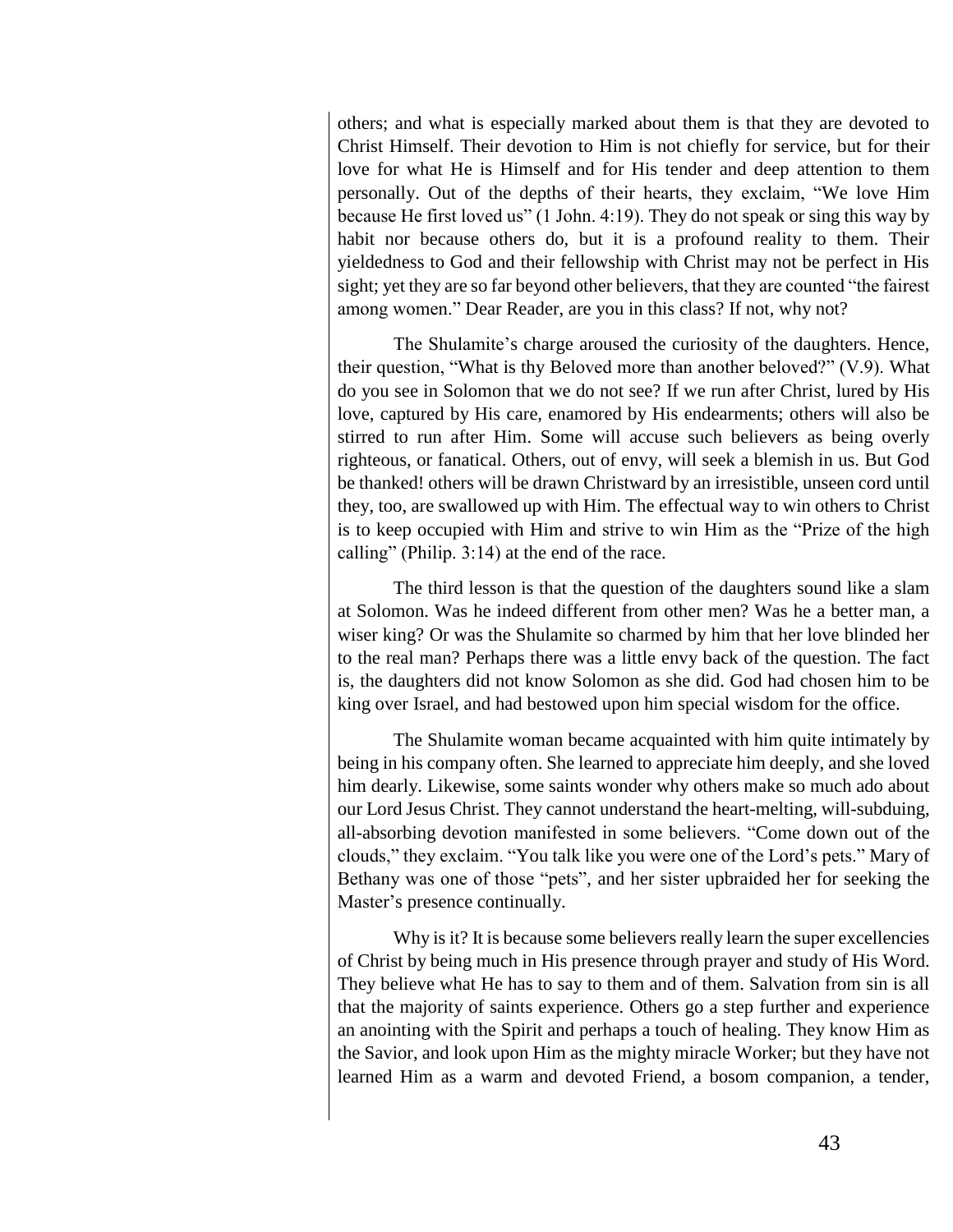loving, everpresent Arm of comfort and strength. And, the idea of Him as Bridegroom is far from their thoughts.

And why? Because they do not seek Him with all their heart, and because, when He seeks them to bring them close to Himself to reveal His innermost self to them and His will and purpose for them, they draw back. They fear it will cost them too much. They begin to smell the fire of hot persecution. The flesh shrinks from sharp separation. They do not abide long enough in His presence and fellowship to be overwhelmed with His super excellencies. They do not experience His ardent love for them. It seems that they have never heard Christ say, "My Darling," to them, "My only one." <sup>1</sup>Psalm 22:20 and 35:17. Beloved Reader, how is it with you?

# Portrait of Her Beloved

"My Beloved is white and ruddy, the chiefest among ten thousand."— 5:10.

The slight indifference, or preoccupation of the fair lady worked good for her. She learned to appreciate her Friend so much more. Therefore, when interrogated by the daughters about her love for him, she was moved to give a nine-fold heart-description of her Beloved. This is found in the remaining verses of chapter five.

First, the Shulamite described the beautiful complexion of Solomon. He is "white." Then she spoke of his health and vigor. He is "ruddy," of red, vibrant health. We may thus know the Lord. White speaks of holiness, which is Christ's beauty. David longed to dwell in God's house and "behold the beauty of the Lord, and to enquire in His temple" (Psa. 27:4). He prayed also, saying, "Let the beauty (or pleasantness) of the Lord our God be upon us"—Psalm 27:4; 90:17. He declared the Lord to be "the health of his countenance" (Psalm 42:11) and "the saving strength of His anointed"—Psalm 28:8. How precious to know Christ as indeed the Holy and Strong One.

Holiness is His chief charm. It radiates from Him and captures bridal saints. Then the Shulamite compared her Friend with others. He is "the chiefest among ten thousand." The R.V. says "Marked out by a banner." The number "ten thousand" was a common number of great comparison or of contrast. Thus David exceeded Saul in warfare—<sup>2</sup>I Samuel 21:11. Paul thus magnified his

<sup>1</sup> Psalms 22:20 "Deliver my soul from the sword; my darling from the power of the dog."

5:10 My beloved *is* white and ruddy, the chiefest among ten thousand.

Psalms 35:17 "Lord, how long wilt thou look on? rescue my soul from their destructions, my darling from the lions."

<sup>2</sup> 1 Samuel 21:11 "And the servants of Achish said unto him, *Is* not this David the king of the land? did they not sing one to another of him in dances, saying, Saul hath slain his thousands, and David his ten thousands?"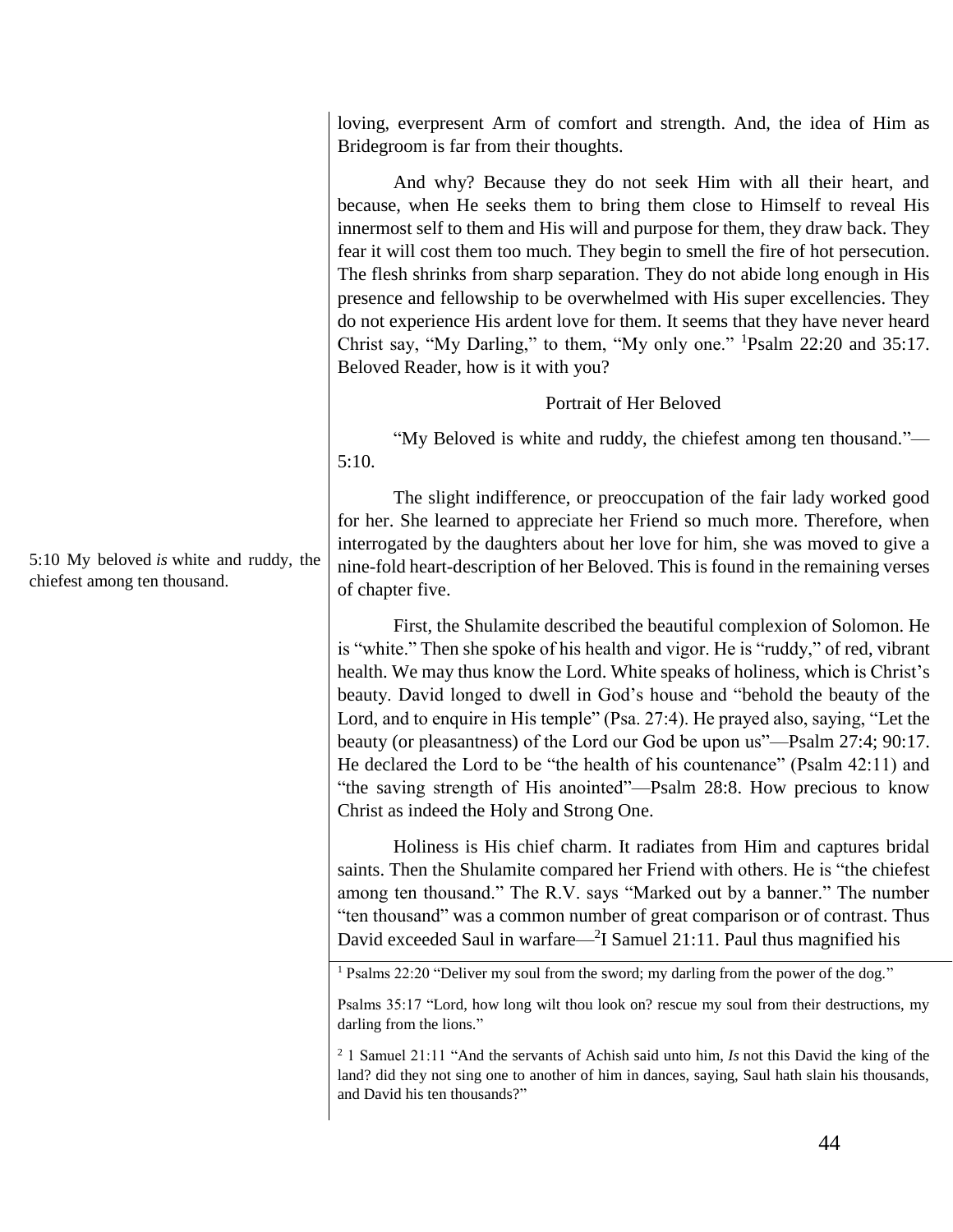fatherly care and the value of God's Word— $1$ I Cor. 4:15; 14:19. Hence, in the Shulamite's eye, there was none to compare with her Beloved. None could carry the nation's banner like Solomon. What an imposing picture of our Lord Jesus Christ. Beloved Reader, is Jesus the Chiefest One to you? Has He the warmest place in your affections? Does He occupy the throne room of your counsels? Is He all in all to you?

### The Portrait Detailed

"His head is as the most fine gold; his locks are bushy and black as a raven"—5:11. The head speaks of intelligence, nobility, lore, position, and authority. Being of gold it indicates the deity of our Lord. It suggests His holy intelligence and wisdom, and is prophetic of His reign over the nations. The reign of Nebuchadnezzar was only transient. The glitter of his reign was brief, and perished shortly. But the golden rod of the Son of Man will never lose its luster, nor pass away. The bushy black hair speaks of beautiful, vigorous manhood. Jesus was all this when He laid down His life for the redemption of the human race. It was not while He was of yet a tender age; nor did He wait until He became wearied with years of toil. In the bloom of His vigorous manhood, Jesus put away our sins and brought forth a new creation from the grave. He will never change from that vigorous, healthy, splendid state. He will bear the matured bloom of manhood and never grow old.

"His eyes are as of doves by the rivers of waters, washed with milk and fitly set"—5:12. The doves' eyes are very keen and far-seeing. If she is away from home and in a strange place, she ascends and gazes until she locates the direction of her home, and then swiftly flies in that direction. Solomon's sight was keen. He could see his foes afar off. The dove is a symbol of the Holy Spirit. "Dove's eyes" indicate that Jesus searched and saw by the enablings of the Spirit. His discoveries were from above. He read nothing, probed nothing, saw nothing with a fleshly eye. He beheld as His Father did. He looked at every object and providence in the light of the Scripture. They were "washed with milk," the pure milk of the Word. They were clean and clear and sparkling. Yes, His eyes were fitly set, or "set in fulness." He possessed a full vision of every object and a full understanding of all things. Jesus' eyes were in the right place in His head, fitly set. That speaks of His rightly dividing the Word of truth. He also discerned His friends and foes, reading the love of the one and the treachery of the other.

"His cheeks are as a bed of spices, as sweet flowers . . . ."—5:13. They

<sup>1</sup> 1 Corinthians 4:15 "For though ye have ten thousand instructors in Christ, yet *have ye* not many fathers: for in Christ Jesus I have begotten you through the gospel."

<sup>2</sup> 1 Corinthians 14:19 "Yet in the church I had rather speak five words with my understanding, that *by my voice* I might teach others also, than ten thousand words in an *unknown* tongue."

5:11 His head *is as* the most fine gold, his locks *are* bushy, *and* black as a raven.

5:12 His eyes *are* as *the eyes* of doves by the rivers of waters, washed with milk, *and* fitly set.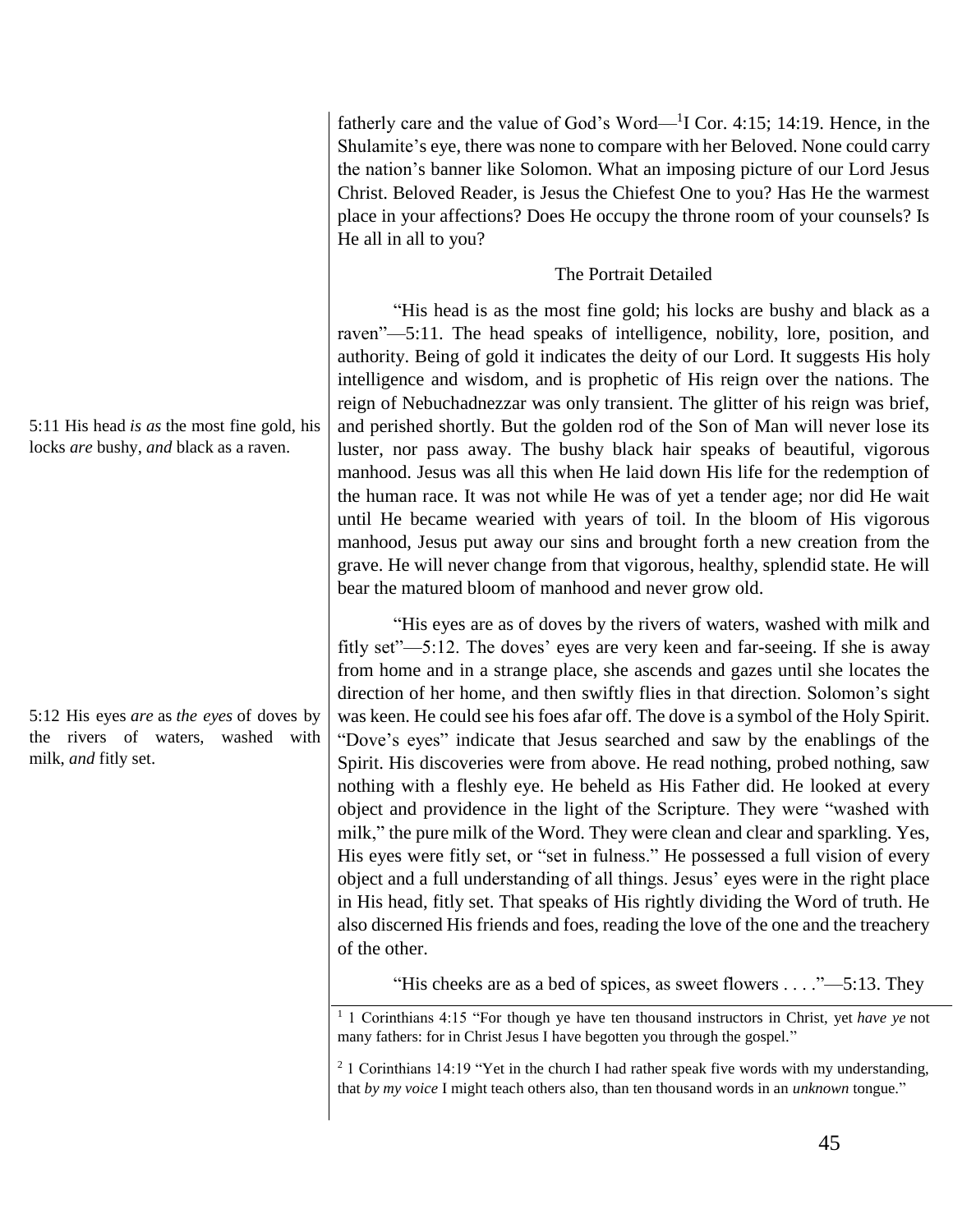5:13 His cheeks *are* as a bed of spices, *as* sweet flowers: his lips *like* lilies, dropping sweet smelling myrrh.

5:14 His hands *are as* gold rings set with the beryl: his belly *is as* bright ivory overlaid *with* sapphires.

stand out full and flush. This implies life and health. Their appearance is beautiful. They emit a fragrance, or perfume. In the margin they are regarded as "towers of perfume," or "banks of sweet herbs." R.V. It was said of Jesus in the natural, "He hath no form, nor comliness; and when we shall see Him, there is no beauty that we should desire Him."—Isaiah 53:2. But, to faith, in the Spirit, He is most attractive. The perfume of His face makes one feel as though he were in the presence of flowers of the sweetest odors. Let us stay in His presence until we become so saturated with this Divine aroma that we shall subconsciously cast it upon others. The flowers suggest the fragrance of Christ's holiness, which appeals to the scent of spiritual people.

"His lips are as lilies, dropping sweet smelling myrrh"—5:13. She had kissed her Beloved. That is how she knew about his lips. (chapter 1:2). There is a peculiar richness, softness and sweetness to a lily. This makes it charmingly beautiful. The myrrh-like odor of a lily is exquisitely sweet. The very appearance of lily-like lips must therefore be exceedingly attractive and expressive. They are the outward expression of inward affection. They are also the communicative members of such affection, as it is written, "So will we render the calves of our lips."—Hosea 14:2. We will offer to the Lord fervent praise and adoration for graciously pardoning our sins and receiving us to Himself. How much sweeter to us are the words of Christ, when we know Him as our Bridegroom!

"His hands are as gold rings set with the beryl. . . ."—5:14. The Shulamite has forgotten about her own myrrh-dropping hands. The Revised Version says, "cylinders of gold," or wide bands of gold. The Hebrew word "galil" is translated "ring" in only one other place—<sup>1</sup>Esther 1:6. The hangings in the Shushan palace were fastened to "silver rings and pillars of marble." This use of the word and the fact that the word also means "cylinder" indicate that they speak of strength. The hand figures power, either to work, or to war. It is also the instrument of authority and also of comfort. The beryl or topaz is the arrow stone, the hardest substance for cutting that was known to the ancients. Solomon's hands appeared to his fair lady like strong, wide golden bands, beautified with a setting of sparkling beryl, topaz, or chrysolite. In chapter 2:6, we heard her say, "His left hand is under my head, and his right hand doth embrace me." She is held by the strength of his mighty hand. She is eternally secure.

What pen pictures these are of our heavenly Bridegroom! In His Head, we behold holy, divine wisdom, verse 11. In His eyes, we see divine discernment, verse 12. By His cheeks, we are awed with the fragrance and

<sup>1</sup> Esther 1:6 "*Where were* white, green, and blue, *hangings*, fastened with cords of fine linen and purple to silver rings and pillars of marble: the beds *were of* gold and silver, upon a pavement of red, and blue, and white, and black, marble."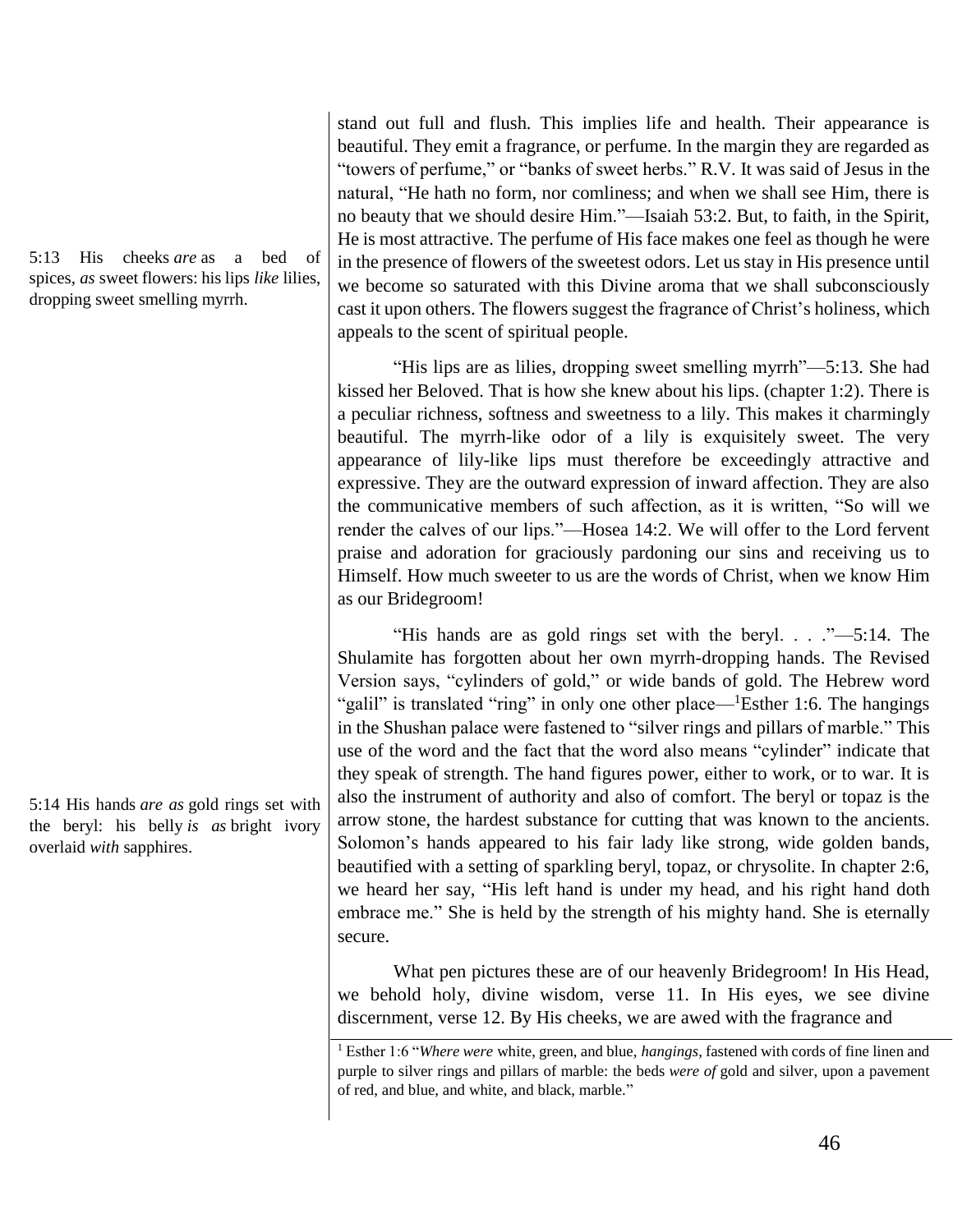sweetness of His holy character, verse 13. Then from His lips of love, drop words of myrrh-like tenderness. Now our eyes fall upon His hands, the instruments of never failing comfort, strength, ministry, and defense. The gold speaks to us of Christ's unchangeable deity and glory. The cylinders speak of His all-sufficient power. Its ring-like appearance declares the eternity of that power; for a ring has no ending. Then the beryl announces the flinty endurance of Christ's service and the unwearying care and comfort for His own. Symmetrical, beautiful, powerful, wonderful, and glorious are His hands. So many precious things are said of the Lord's hands in the Bible. For example: "Thou hast a mighty arm; strong is thy hand, and high is thy right hand."— Psalm 89:13. "For He is our God, and we are the people of His pasture and the sheep of His hand."—Psalm 95:7. "His body is as bright ivory work, overlaid (or encrusted) with sapphires" *("his belly is as bright ivory overlaid with sapphires."—KJV)*—5:14, R.V. Certainly the lady of our song has lost sight of her own attractiveness, being charmed by the grandeur of her Beloved. Ivory is a hard, white, bony substance. Sapphire is a very beautiful stone, sky blue, or red and blue and yellow mixed; and exquisite blend. It is incomparably precious.  $1$ Job 28:16. What a beautiful description the Shulamite gave of the king's body!

This is a marvelous picture of the body of our glorified Lord. Paul calls it "His glorious body," or "the body of His glory"—<sup>2</sup>Philippians 3:21. How wonderfully glorious He will be. His entire body will appear like the brightest ivory, polished and firm, encrusted, not simply set with one sapphire stone, but overlaid with variegated sapphires of the most charming beauty. It will seem like a huge form of exquisite beauty and dazzling light. People think that it is wonderful to receive a small diamond; but our heavenly Bridegroom will be covered with gems, sparkling bright and glorious. This all speaks of the unchangeableness of the character and glory of our Lord and of the fixedness of His eternal purposes. His grandeur will abide.

"His legs are as pillars of marble, set upon sockets of fine gold ...."— 5:15, R.V. We can hardly understand how a woman could give such a graphic description of her friend. It shows that the writing of this song was Divinely inspired. The spiritual lessons are the important features. The pillars of marble speak of our Lord's firm standing. The sockets of gold suggest His holy, Divine life. He is the holy Son of God. His Divine life is the basis of His standing. His eternal Deity is the absolute foundation for His eternal humanity. All that He is now stands on the basis of what He was. His perfection is His standing. Strong,

5:15 His legs *are as* pillars of marble, set upon sockets of fine gold: his countenance *is* as Lebanon, excellent as the cedars.

<sup>&</sup>lt;sup>1</sup> Job 28:16 "It cannot be valued with the gold of Ophir, with the precious onyx, or the sapphire."

<sup>2</sup> Philippians 3:21 "Who shall change our vile body, that it may be fashioned like unto his glorious body, according to the working whereby he is able even to subdue all things unto himself."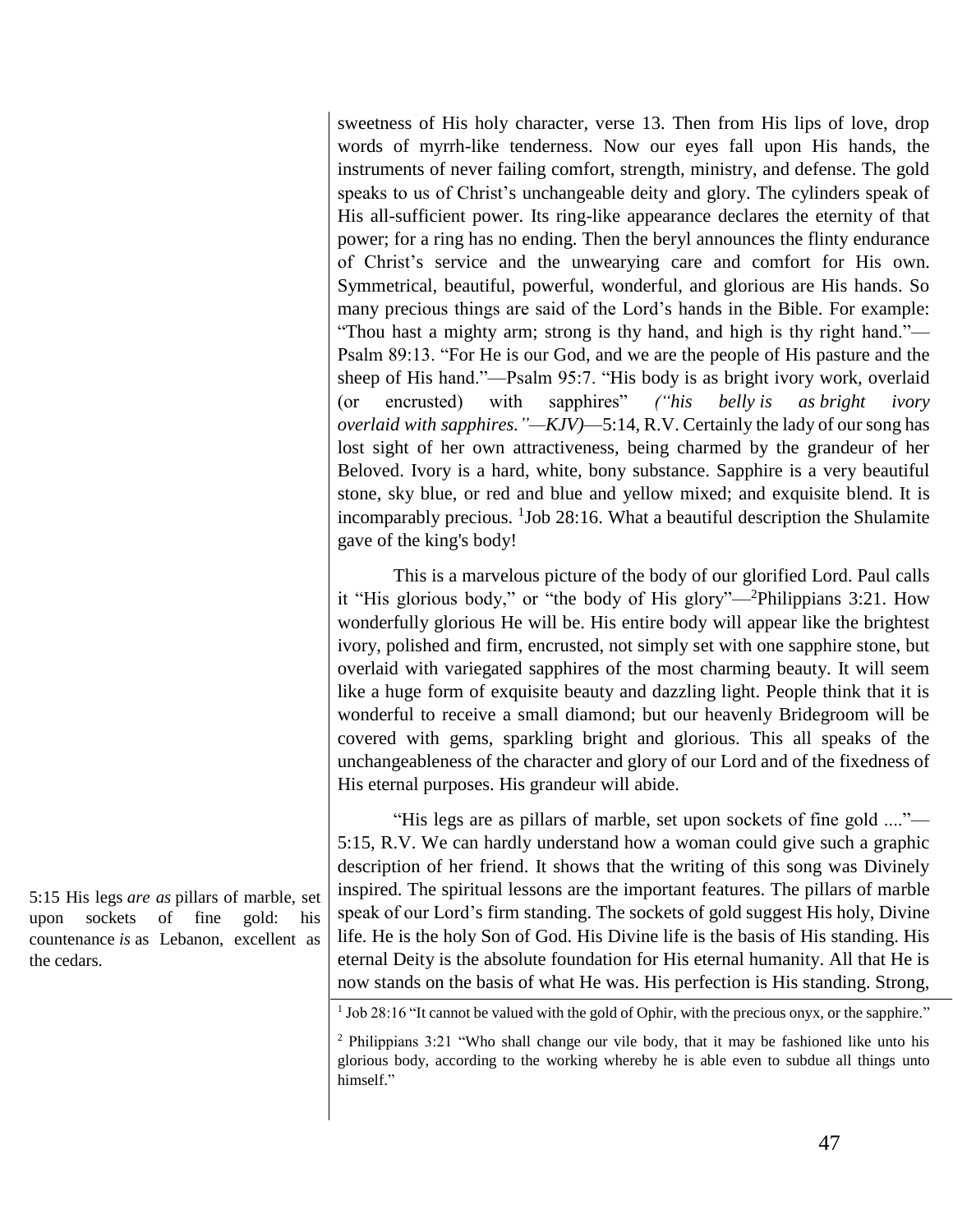firm, immoveable, grand and glorious will be our heavenly Bridegroom, and the Bride will be safe and glorious with Him.

"His countenance is as Lebanon, excellent as the cedars"—5:15. Solomon's charming, broad Jewish face shone with love for his fair one. She had entreated him, saying, "Let me see thy countenance."—2:14. Now her desire is granted, and she cannot find adequate words to describe him. She calls on nature to help her. The mountains of Lebanon were the most picturesque and sublime, the highest and grandest of any in Palestine. They always speak of the majesty, greatness and unchangeableness of Jehovah. Their perpetual snowcovered crowns speak of His eternal existence, and purity and incomparable glory. Hence, we read that "His head and hairs are white like wool, as white as snow, and His countenance as the sun that shineth in his strength; and the earth was lightened with His glory." *("His head and his hairs were white like wool, as white as snow…and his countenance was as the sun shineth in his strength…and the earth was lightened with his glory." KJV)*—Rev. 1:14, 16; 18:1. The tall cedars which graced the mountains of Lebanon, declare the superexcellence of the effulgent face of our Lord as the Son of Man, our coming Bridegroom. Lebanon speaks especially of Christ's Deity; but the cedars speak of His vigorous humanity. Those towering trees with their waving branches are the monarchs of the Judean forests. Likewise, Jesus Christ is destined to be the rightful Monarch of the heavens and the earth.

"His mouth is most sweet; yea, he is altogether lovely"—5:16. This is the last stroke of the artist's brush of this wonderful ninefold picture of King Solomon. The Shulamite began with his head, compassed his whole body with its different members and returned whence she started. As the lips are the expression of affection and the confirmation thereof by its utterances, so she was not content with only the touch of love. She must hear him speak.

Just so it is with us and the Lord. We first admire His spiritual understanding. We are stilled by the discernment of His lovely, but piercing eyes. Then we are carried away with His kind comfort and strong ministries, the greatness and sublimity of His Person and the steadiness and fixedness of His eternal standing. We are awed by His countenance of glory and splendor.

Finally, His mouth conquers us completely. He speaks tenderly, deeply, gently, soothing words of warmest comfort. It is enough. Like the Shulamite said of her Lover—"He is altogether lovely." There is no imperfection in Christ. He is perfect from the crown of His head to the soles of His feet. The old creation is full of blemishes; but there are none in our Beloved. There is not one unattractive or ugly thing in Him.

"This is my Beloved, and this is my Friend, O daughters of Jerusalem." The Shulamite's answer to the question of the daughters was full and complete.

5:16 His mouth *is* most sweet: yea, he *is* altogether lovely. This *is* my beloved, and this *is* my friend, O daughters of Jerusalem.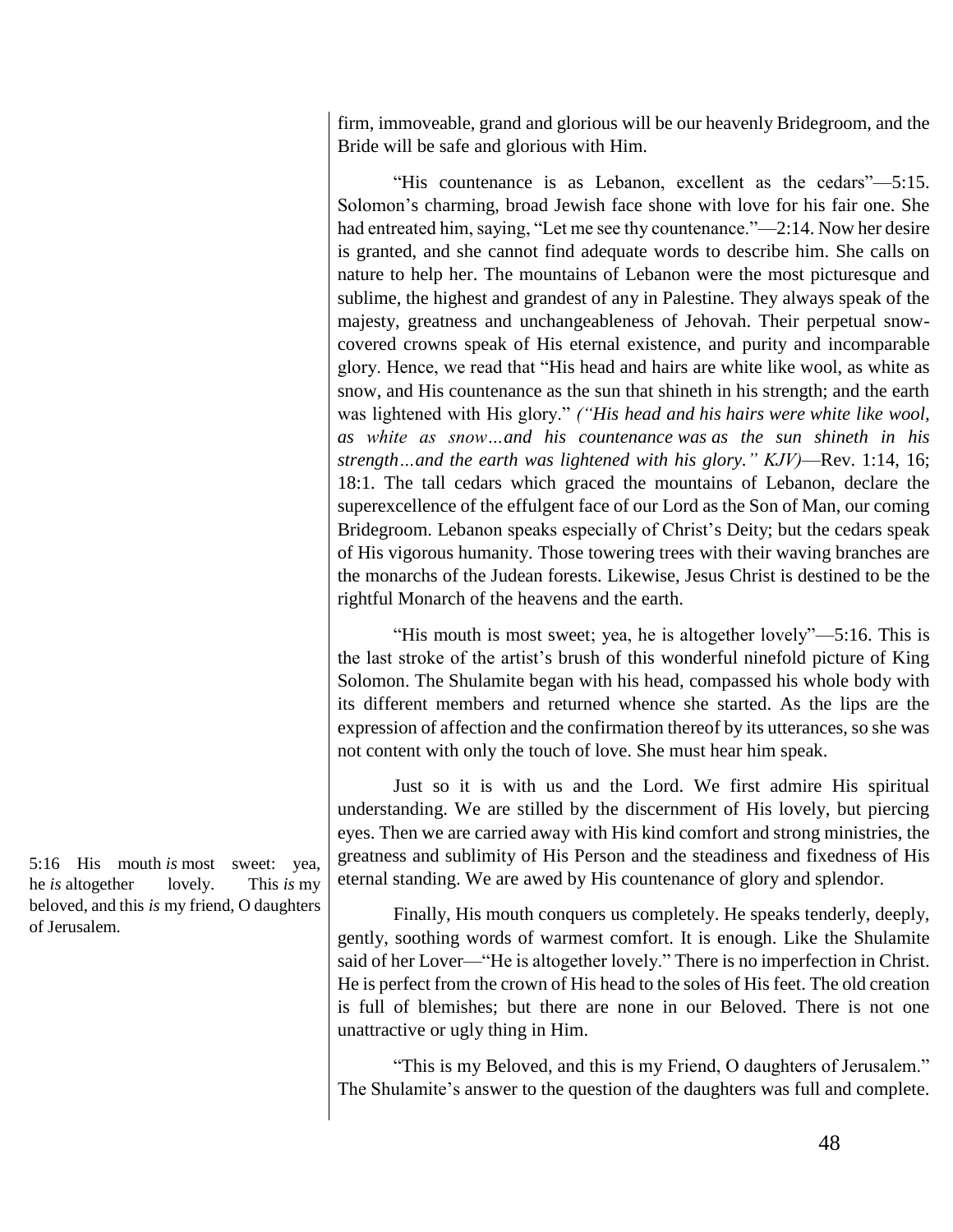They learned more than they expected. She showed them how her beloved was more than any other beloved. Then she sealed her witness of him by exclaiming enthusiastically, "This man is my beloved; this man is my friend. He satisfies me to the uttermost." Yes, at last she became wholly taken up with the King himself. She was no longer occupied with what he did, or where he went. She sang about Him.

That is what Christ yearns after in His people. Our heavenly Bridegroom longs for us to behold His excellencies and be swallowed up with His perfection and beauty. He wants our love, undivided and unchanging. Our fervent love for Him is far more to Him than our most strenuous labor. Our worship of Him is much more to Him than our warring for Him. A longing for the personal presence of Christ is far sweeter to His heart than a longing for His power. To sit at the Master's feet and learn the Word is better than to sit as chairman of a convention, or commander of a camp meeting. Indeed he that does not do the former is not qualified to do the latter. "He that winneth souls is wise," but he that winneth Christ is wiser. He who aims to gain Christ is sure to win souls. Such a one will receive the greatest reward, even "the Prize of the high calling of God in Christ Jesus."—Phil. 3:14. Beloved Reader, what is your testimony today? Is it about your toil, or sacrifice, or holiness, or walk? Are you taken up in any measure with your beautiful myrrhdropping fingers? Or are you all absorbed with Christ's personal character and loveliness? Is your testimony wholly of Him?

"Husbands, love your wives, even as Christ also loved the church, and gave himself for it; That he might sanctify and cleanse it with the washing of water by the word, That he might present it to himself a glorious church, not having spot, or wrinkle, or any such thing; but that it should be holy and without blemish. So ought men to love their wives as their own bodies. He that loveth his wife loveth himself. For no man ever yet hated his own flesh; but nourisheth and cherisheth it, even as the Lord the church: For we are members of his body, of his flesh, and of his bones."—Eph. 5:25-30 KJV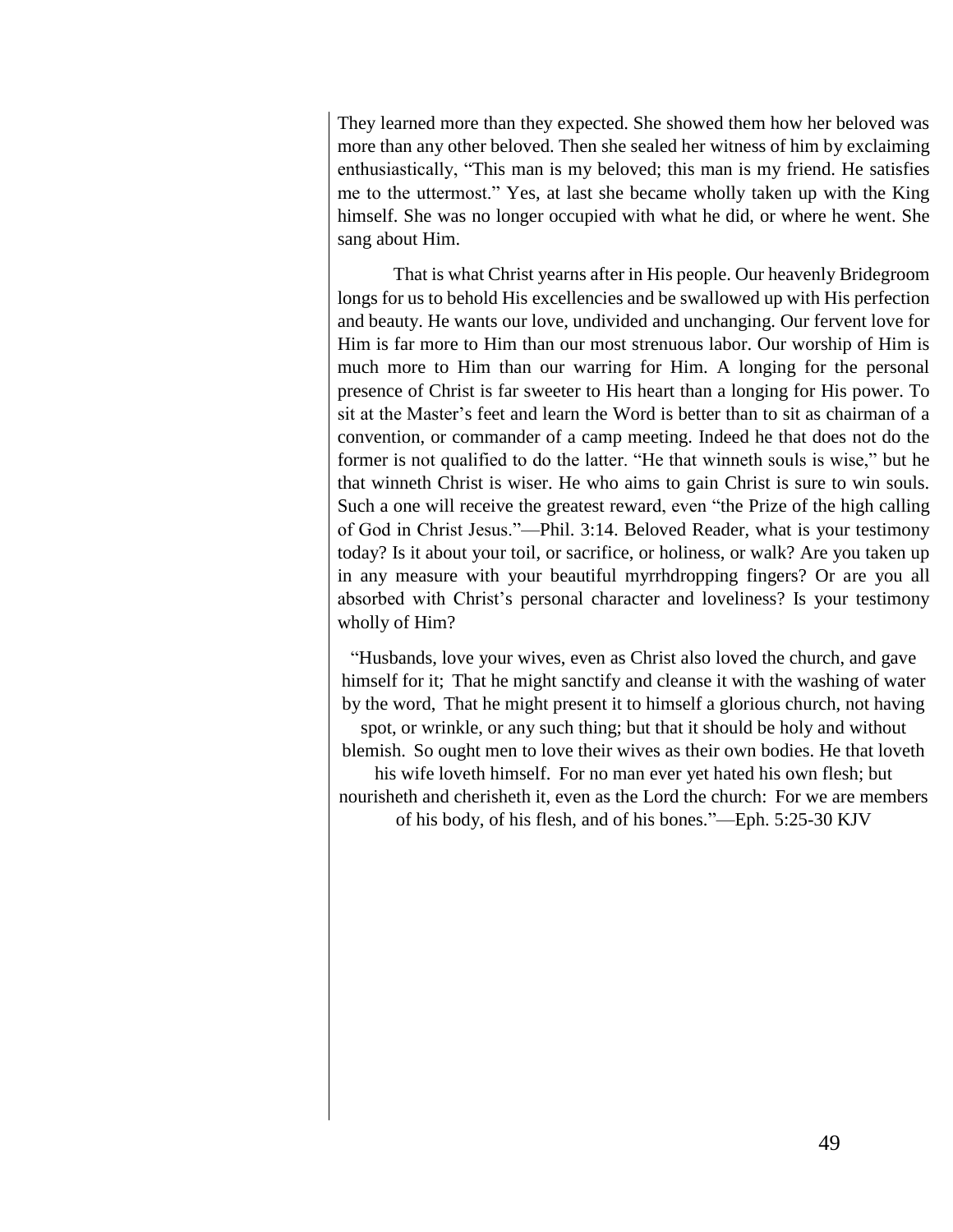#### THE PORTRAIT OF LOVE

#### Chapter Six

#### Another Query Awakened

"Whither is thy beloved gone, O thou fairest among women? Whither is thy beloved turned aside, that we may seek him with thee?"—Chap. 6:1.

In the preceding chapter, we saw that the daughters wondered what the fair maiden found so attractive in Solomon. Her rich, descriptive answer was effectual. It aroused in them a second question, even as to his whereabouts. They desired to become better acquainted with him. It is always so. When we wholeheartedly describe our Beloved Lord, and tell what He is to us, others are attracted to Him. Others will seek after Him. It is noticeable that when people tell what they have done and suffered for the Lord, how far and with what difficulties they have traveled, and how coldly they have been received, and what wise things they have said to others; a heaviness and dryness comes over the meeting. All that may entertain the fleshly; but it never edifies the spiritual ones. It may superficially interest some and attract them to the speaker, but it is edifying to no one, and draws no one to Christ. How very different when one arises full of love for Jesus, and speaks only of Him. Immediately there comes a lifting, a refreshing, a happy delight, a wave of glory. Christ seems to stand in the midst. The power of the Spirit is manifest. Saints are helped. The lukewarm are awakened. Sinners are convicted. God is glorified. Every heart says, "Brother, come back and speak again." It reminds us of the words of John, "Then were the disciples glad when they saw the Lord" (John 20:20).

That is just what we find here. The daughters have the utmost confidence in the Shulamite, calling her "the fairest among women;" and because of her devotion to her friend, and her warm, frank and full expressions of praise of him, they seek his company also. Furthermore, she is able to tell them where he is. Then immediately, her testimony about her Friend brings him to her side, with the deepest and most tender words of love. Your warm testimony of Jesus brings Him to your side at once with a warmer sense of His good pleasure. You will see Him.

"My beloved is gone down into his garden, to the beds of spices, to feed in the gardens and to gather lilies"—6:2. Solomon termed his fair one his garden, even a fountain of gardens—Chapter 3:14. Observe three things which the Shulamite states about the king in her answer to the daughters: Where he went, What he was doing, and his Relation to her. Study these points. They are for our practical good. You will not find our heavenly Bridegroom roving with the world's crowd. He is not present at the religious throng as many think Him to be. He could not be there and be consistent with His own character and teaching. Nay! You will find Him in His garden, by the beds of spices. He hungers, and

### Chapter 6

6:1 Whither is thy beloved gone, O thou fairest among women? whither is thy beloved turned aside? that we may seek him with thee.

6:2 My beloved is gone down into his garden, to the beds of spices, to feed in the gardens, and to gather lilies.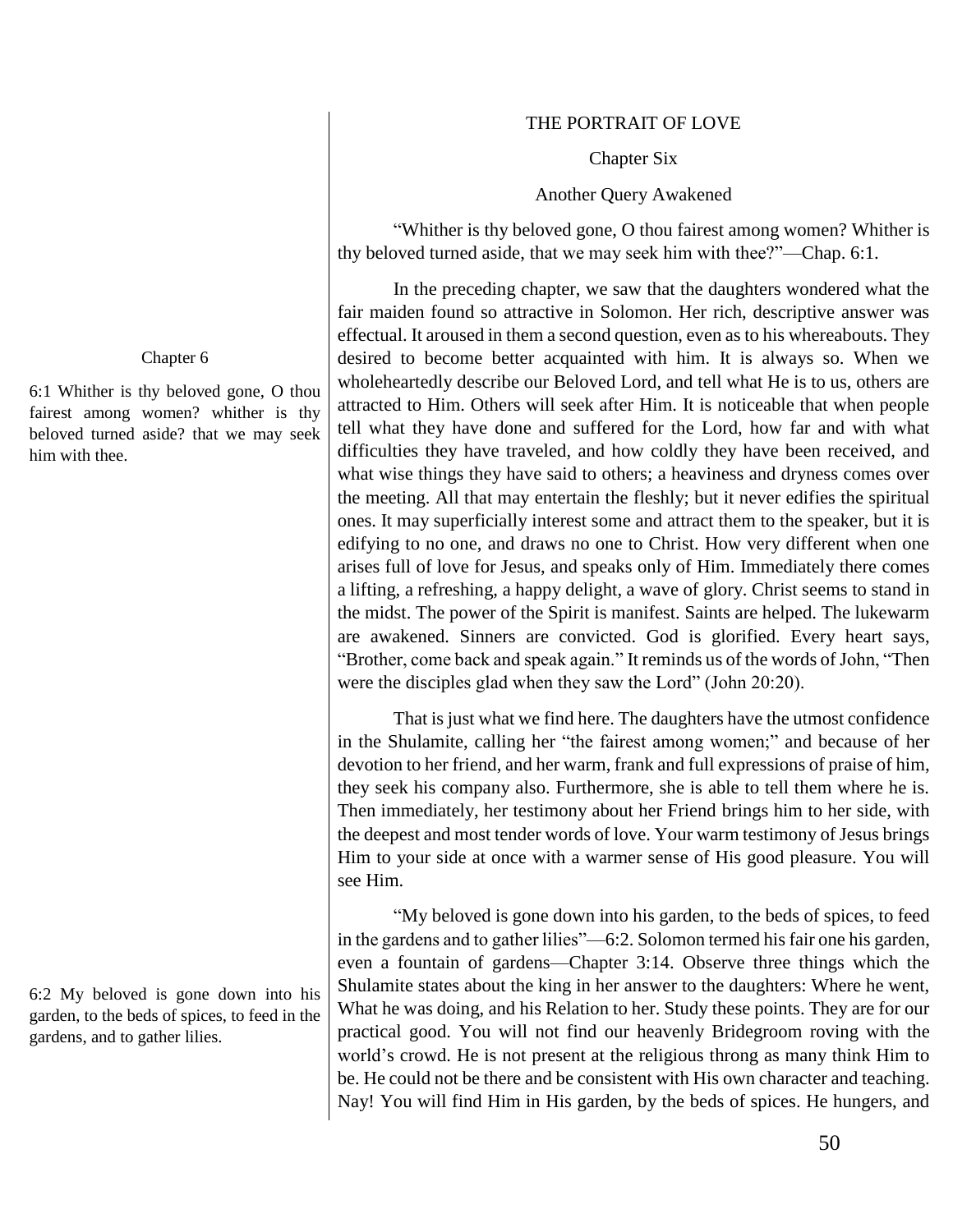can only find satisfaction in the garden. He feeds on the fruit of the Spirit in His people—"love, joy, peace, longsuffering, gentleness, goodness, faith, meekness, temperance"—Gal. 5:22, 23.

Reader, are you satisfying the hunger of the Lord, and quenching His thirst? Do you really love Jesus and express that love to Him? Do you really gladden His heart by your fervent praises to Him? Does your heart "make melody unto the Lord" *("making melody in your heart to the Lord;"— Ephesians 5:19 KJV)*? Do you really patiently suffer with Christ and let no one know about it? May it be so with us more and more.

And you will still find Christ in the garden. He is there to gather lilies. And what are the lilies? They are the richest, softest, deeply white flowers of Palestine. Jesus said of them: "Consider the lilies, how they grow; they toil not, neither do they spin; and yet Solomon in all his glory was not arrayed like one of these" *("Consider the lilies how they grow: they toil not, they spin not; and yet I say unto you, that Solomon in all his glory was not arrayed like one of these."—Luke 12:27 KJV)*. Will you let Him gather you as a lily, without your toiling and spinning? Will you trust Him and love and worship Him? Where was the Shulamite? Why was she not gathering lilies? Ah, that is the work of the King. Here we are to love Him and wait on Him and make His character known to others. He does the gathering. So it should always be with us and our Bridegroom. We should witness of Him, and He gathers. He is pleased to use us in gathering the lilies, when we are pleased to abide with Him as faithful, fervent gathered ones. He desires to say of His people, "Behold the lilies, how they grow." They can grow, however, only in His presence and by His care and fellowship.

"I am my beloved's, and my beloved is mine. He feedeth among the lilies"— 6:3. These words indicate a marked degree of the increase of the love of the fair lady. Formerly she said, "My beloved is mine, and I am his"—2:16. Her possession of him was paramount. His claim on her secondary. She loved him; but her love was not perfect, not unselfish, not without reservation then. Now, she puts him first—"I am my beloved's." But there is still some selfrecognition, if not reservation. She adds, "And my beloved is mine." We shall see another and final step of full devotedness in the next chapter. Though she has lost sight of her own activities, yet she is still exercised about his activities— "He feedeth among the lilies." She wanted the daughters to know, not only the beautiful, attractive features and handsomeness of the person of her friend; but also that he was satisfied. He was living on love. The beauty of the lilies filled his vision. He would be a pattern husband. Any wonder after such an all-around eulogy, that the daughters desired to meet king Solomon?

Dear Reader, we begin to see who will make up the Bride Company of the Lamb. First, they who know Christ as "The Beloved One," even as the Father

6:3 I *am* my beloved's, and my beloved *is* mine: he feedeth among the lilies.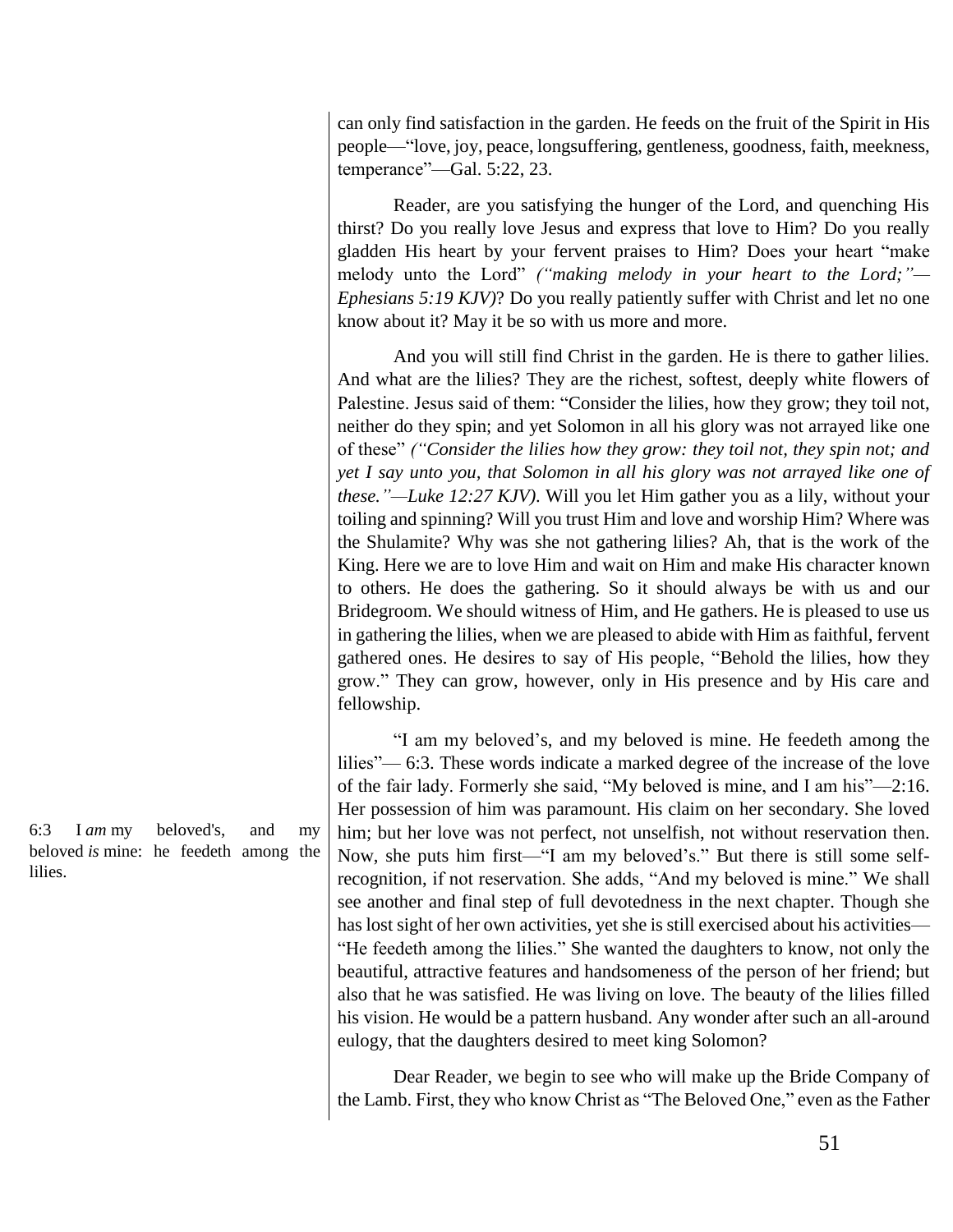said, "This is My beloved Son; hear ye Him" *("This is my beloved Son: hear him."—Mark 9:7 & Luke 9:35 KJV)*. That is far beyond knowing Jesus as Savior, or Healer, or Baptizer with the Spirit. The Bride Company are not admirers only of His gifts and achievements. Neither is He only one of many beloveds, as the daughters seem to think. He is Chief. And that is not all. Each of us must regard Him as "My Beloved," as if no one else called Him that. It is not enough to call Christ "the King," and say to Him, "the upright love thee"— Ch. 1:4. The Shulamite soon advanced from that distant attitude; and so must we. Three times she pronounced Solomon her beloved in the first part of the song. Otherwise this would not have been a love song, and it would not have typified Christ and His Bride. "My Beloved" is the keynote of the bridal anthem to be sung in glory.

Another step, and the espoused one shouts, "I am My Beloved's!" In essence, she is saying, "I belong to no other. No man, however handsome and promising, shares my affection. I love only ONE, the only One. For His return I wait, and for the wedding in the air I am longing."

### The Beloved's Pencilings

"Thou art beautiful, O my Love, as Tirzah, comely as Jerusalem, terrible as an army with banners"—6:4. The profuse eulogy of the Shulamite concerning Solomon called forth from him a profuse eulogy of her. He would not be outdone. It is even so with our Lord. Our high praises and lofty terms of heart adoration concerning Him bring Him on the scene with the warmest and sweetest sense of appreciation. "They that honor me, I will honor" *("for them that honour me I will honour—1 Sam. 2:30 KJV)*, saith the Lord.

Tirzah was the fifth daughter of a great grandson of Joseph. Tirzah was also an ancient city in Canaan, which later became the residence of Jeroboam and his successors—<sup>1</sup> I Kings 14:17, 18. The word means "delight," or "she will delight." Those two cities, Tirzah and Jerusalem, were famous for their beauty and grandeur. It is said of Jerusalem, "beautiful for situation, the joy of the whole earth."—Psalm 48:2. The King likened his fair lady to those cities. She would delight him to the uttermost; for no one could be compared to her. The word "terrible" means awe-inspiring. It is used frequently in speaking of Jehovah and rendered "reverend"—"holy and reverend is His name"—Psalm 111:9.

Again, we are overwhelmed with the wonder of God's Word. Our heavenly Bridegroom calls the full-overcoming saints His "LOVE". He compares them to royal cities for beauty and grandeur. Kings dwelt and reigned

6:4 Thou *art* beautiful, O my love, as Tirzah, comely as Jerusalem, terrible as *an army* with banners.

<sup>&</sup>lt;sup>1</sup> 1 Kings 14:17, 18 "And Jeroboam's wife arose, and departed, and came to Tirzah: *and* when she came to the threshold of the door, the child died; And they buried him; and all Israel mourned for him, according to the word of the LORD, which he spake by the hand of his servant Ahijah the prophet."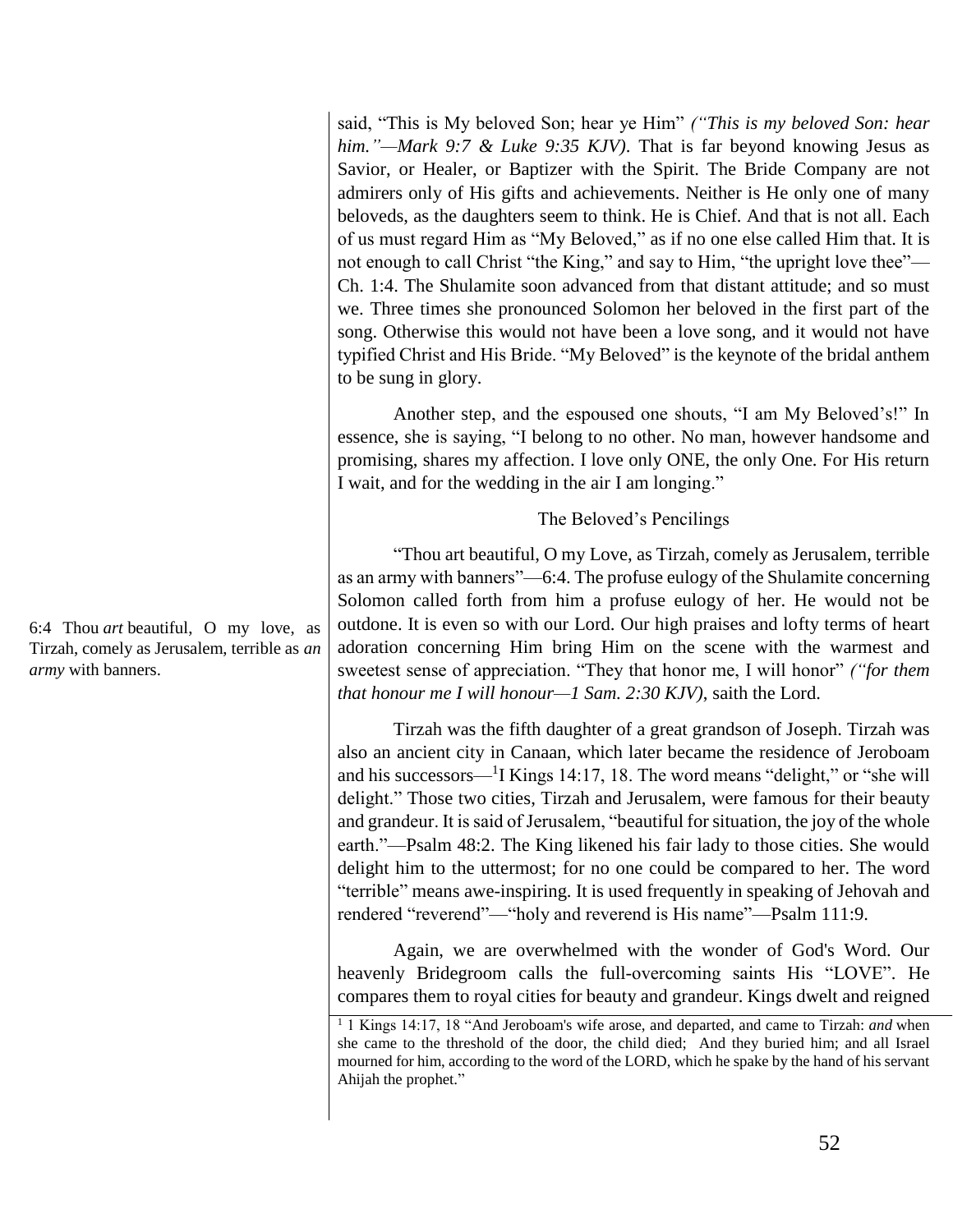in those renowned places. So Christ reigns in the lives of the overcomers. They are lovely and beautiful to Him, and He makes them to know it. They are also inspiring, because they partake of His Kingly spirit in view of their future queenhood. In Christ, such saints may truly be called "holy and reverend," because they possess His holy and sacred nature. They are indeed holy to God and "a terror to evil doers" *("destruction shall be to the workers of iniquity."— Proverbs 21:15 KJV)*. But the modern use of the word "reverend" as a ministerial title, is an abomination to God. Solomon's address to the Shulamite was personal and private. It was not an official title that He gave to her. It was his heart estimation of her as his dearest friend. Likewise, as we wholly love and trust the Lord, He too speaks many comforting, precious and deep things to our hearts, which we cannot make public. "The secret of the Lord is with them that fear Him"—Psalms 25:14.

# The Irony of Love

"Turn away thine eyes from me; for they have overcome me"—6:5. At a former visit, the King said to his Friend, "Thou hast ravished my heart with one of thine eyes, with one chain of thy neck" *("Thou hast ravished my heart, my sister, my spouse; thou hast ravished my heart with one of thine eyes, with one chain of thy neck." KJV)*—4:9. She took away his heart, as if to say, "What would happen to me if you fixed both eyes upon me?" Now his ironical question is answered. She no longer looked askance at him, but gazed upon him with both her "dove's eyes." Now her gaze rendered him powerless. But he did not really mean that, He was glad to be overcome with those lovely eyes. Yes, as the margin reads, "they puffed him up," not with Vanity, but with ecstasy. He would have been grieved deeply if she had turned her sweet face away, as he requested. Indeed, he was overjoyed with love's conquest. She delighted his heart exceedingly. A real lover desires to be overcome with the loving, sparkling look of the one he loves.

What a picture of Christ and His Bride! This figures the profound devotion which Jesus longs for from His people. "Mary sat at His feet and heard His word" *("And she had a sister called Mary, which also sat at Jesus' feet, and heard his word."—Luke 10:39 KJV)* and thus overcome Him with her attention. In turn, He appeared to her joy and in her defense against her critics. Paul fled into Arabia to be alone with the Lord, and was there for over three years. In that dry desert place, Paul, filled with the Spirit, gazed steadfastly into the face of the Son of God, until his own heart glowed with the fire of Divine grace. His face no doubt shone with the flame of Divine love and his anointed lips and pen boldly proclaimed the riches of grace and glory. The climax of this glory will be, Christ, "the Prize of the high calling"—Phil. 3:14. As a result, we have before us the complete unfolding of the truth of the new creation, of which Christ is the Head, the Center and the Circumference. This all came to Paul because he

6:5 Turn away thine eyes from me, for they have overcome me: thy hair *is* as a flock of goats that appear from Gilead.

6:6 Thy teeth *are* as a flock of sheep which go up from the washing, whereof every one beareth twins, and *there is* not one barren among them.

6:7 As a piece of a pomegranate *are* thy temples within thy locks.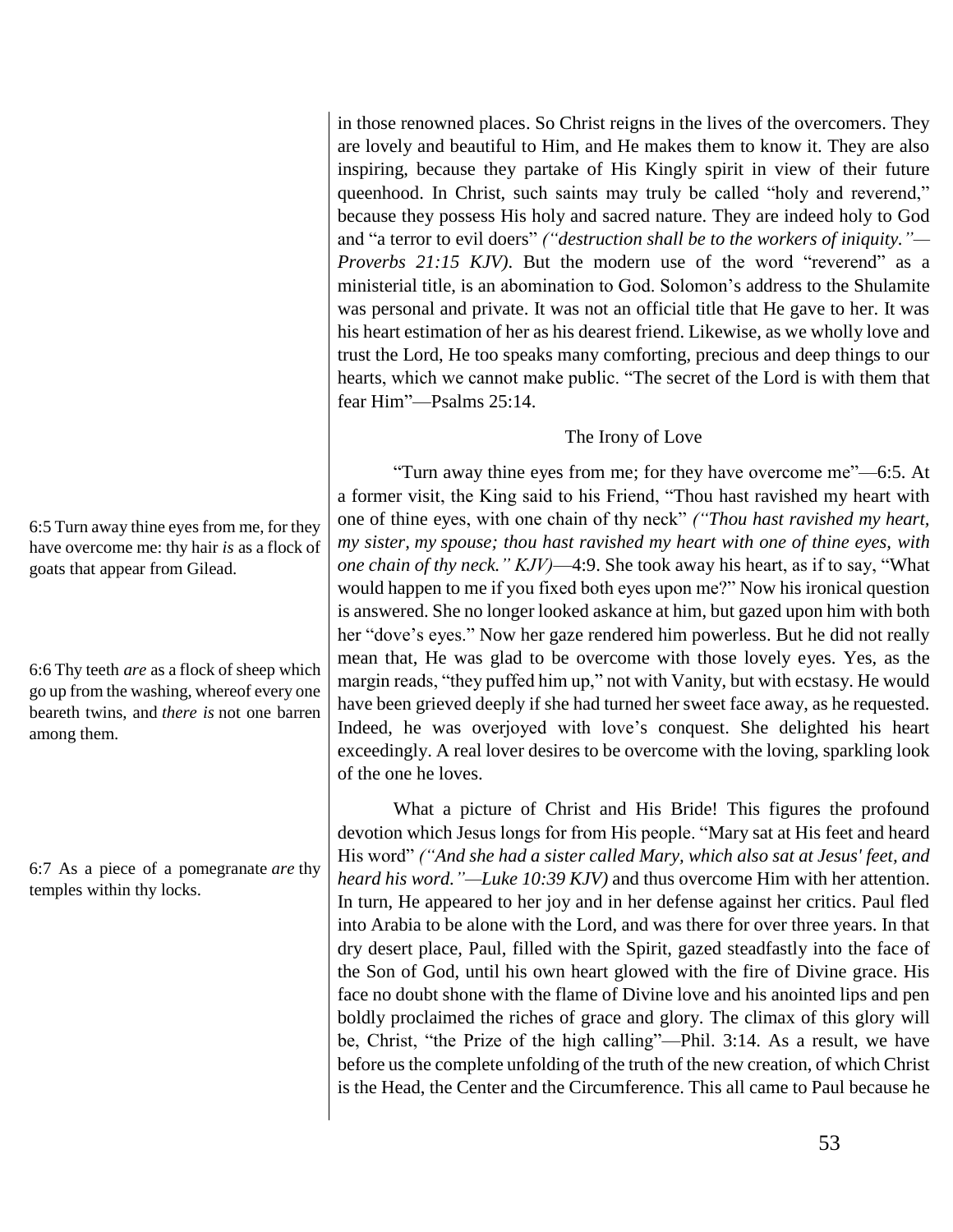held "a single eye to the glory of God." He fixed both his eyes on Him, and sought His love and fellowship. He "overcame" his Lord by his untiring devotion to Him everywhere. Of course Christ appeared to the apostle with the profoundest revelation of Himself and with the sweetest words of comfort. He gave to him the "full assurance of faith" (Heb. 10:22) as to his present standing and state, and the "full assurance of hope" (Heb. 6:11) as to his future place and reward. Hence, he declared at the last, "There is laid up for me a crown" (2 Tim. 4:8).

O, my Fellow Believer, shall we let Mary and Paul only lavish unmixed and unmeasured love upon the Lord? Shall they only overcome Him? Why not we too fix our dove-lit eyes steadfastly upon our heavenly Solomon and compel Him by our very flaming affection and extravagant adoration to warmly commend us and reveal hidden secrets to us? Are you willing for the consequent "thorn in the flesh" (2 Cor. 12:7)? We hear of many organizations of various kinds; but no one seems to be ambitious to head an organization to ravish the Son of God with personal love. There is nothing showy in this. It is internal, profoundly hidden, supernaturally real, intensely spiritual, wholly Divine. Love cannot be organized. Love is free. Devotion cannot be controlled. Worship and fellowship cannot be circumscribed. Praise sings and swings, rises, rolls, and swells like the mighty ocean whose bosom seems to be ambitious to rise and meet the sun from whence it came. Oh, how our hearts surge with fervent emotion, flutter with longings to see our Lord, and would break the cage-wires of this earthly house and fly away to be forever with Him. (For the commentary on the remainder of verses 5, 6, and 7, see the notes on chapter 4:1-3).

# The Bridegroom's Public Plaudit

"There are threescore queens and fourscore concubines and virgins without number"—6:8. The Singer suddenly turns from addressing his special Friend and speaks to the audience in the highest terms concerning her. This is the first time he sang about her to others. Heretofore, all his song had words of appreciation directly to her alone. He had to have, first of all, her undivided attention, love and devotion. He must be assured that she gave him the first and only place in her heart, before he could give her the highest place before others. She must say to the inquisitive daughters, "I am my beloved's," and must capture him with both her entrancing eyes, before he can begin to commend her to the public.

How wonderful this is! How rich and marvelous is the Word of God! "How unsearchable are His judgments and His ways past finding out" (Rom. 11:33). But for those who have eyes to see and ears to hear, and hearts to receive, the blessed Holy Spirit searches and traces, "even the deep things of God" *("yea, the deep things of God." KJV)*—I Cor. 2:10. Many children have been ruined by their parents' unwise and undue eulogies of them before strangers. Many

6:8 There are threescore queens, and fourscore concubines, and virgins without number.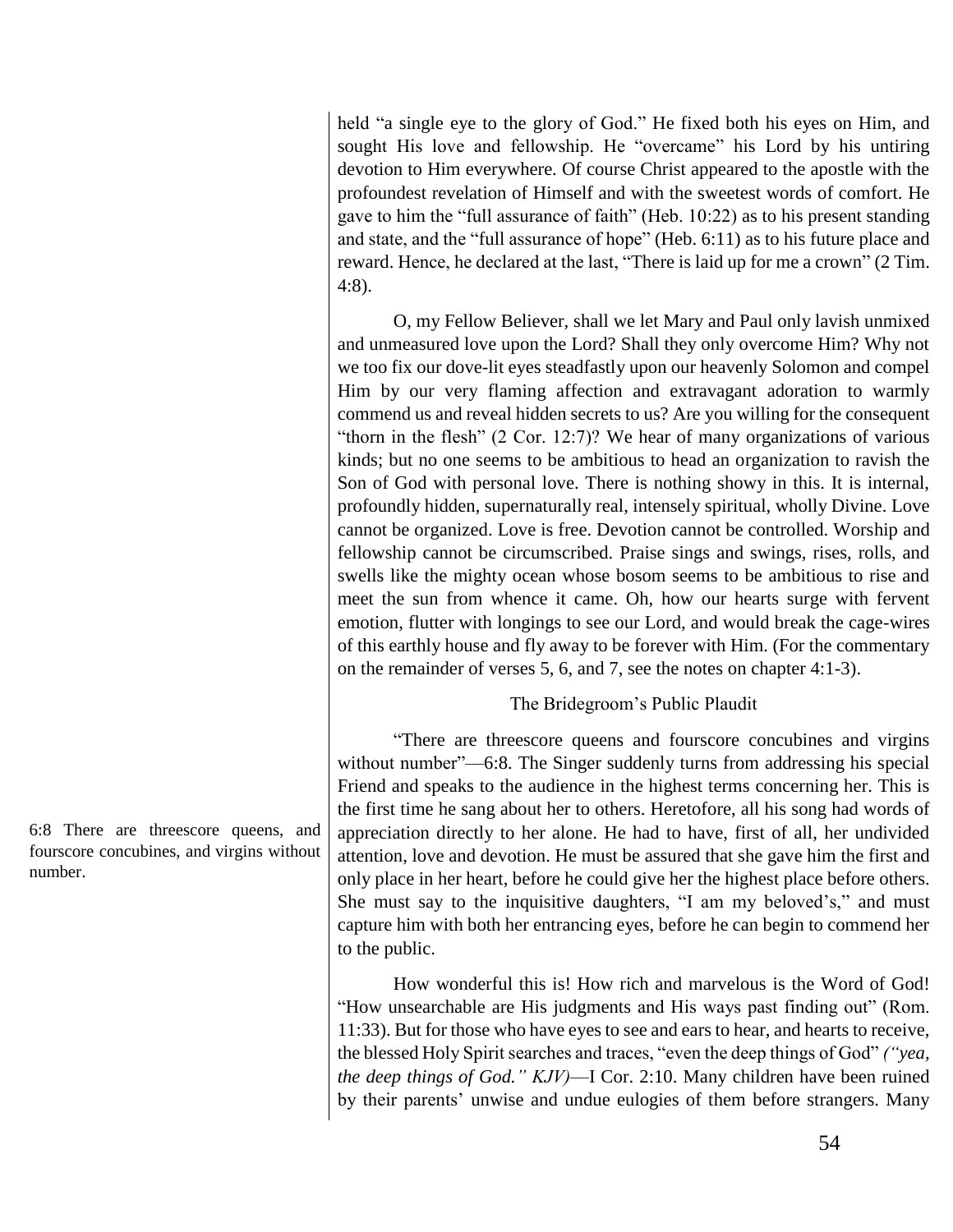beginners in grace have been Spoiled by other saints making too much of their gifts and service. They became lifted up with pride; then when God, by His providence, humbled them, they backslid and became bitter, or discouraged.

Beloved Reader, no doubt you have wondered why you have not been more appreciated, why you have not received more words of praise. If you receive genuine praise, then it is God's Public expression of His approbation and esteem. Ah, my bruised, rejected brother, your heavenly Bridegroom has something far better for you than human praise or acceptance. And you could not rightly appreciate the far better without His jealous, though severe training for it. The Lord wants you first of all, and He wants you altogether and all the time. He wants you apart from others. Do you see it? Do You believe it? Which do you prefer—the present mixed emoluments of men with the lesser future reward, or the present rejection of men with future's eternal best? Which? The Lord will give us the prestige with men when we really deserve it and can bear it for His glory. We are now sharing His rejection. Some day, we will share His renown. Observe too that Solomon's public praise of his friend was shortly before their marriage. Likewise, we need not expect any banquet receptions, or palace car excursions on earth.

The Apostle Paul espoused us to Christ and set the pace for running to gain the Prize—Christ as Bridegroom. But he walked on land, or rode on freight ships, always imperiled. He was imprisoned three times and went to glory from the executioner's block. When His Lord declared Paul's character and worth, men refused to hear. They trembled at his words, but said that he was beside himself, and mad. Our grand excursion will be unseen and land us in the banquet room in glory.

### The Bridal Attendants

Observe that there were sixty queens, which implies a vast dominion under Solomon. However, none of them sat on his throne. They were subject to his rulership, associated with him, but under him. Sixty is man's governmental number: six, man's number, multiplied by ten. The sixty queens figure a rank of believers who will have a sphere of rulership under Christ's dominion. They will not reign as sitting on His immediate throne. They will be associated with Him, ruling as servants of His on individual thrones. They will be fully qualified and be able to fill their respective offices. There were eighty concubines. Let no one wonder at this; for those things "happened unto them for figures, and they are written for our admonition," *("happened unto them for ensamples: and they are written for our admonition," KJV)*—I Cor. 10:11. It behooves us, then, to discover their figurative meaning. Eighty is the new creation number: eight, multiplied by ten, the number of ability. Now the concubines speak of fellowship. They suggest a rank of believers who have a certain measure of fellowship with Jesus Christ, but not the closest and deepest fellowship. They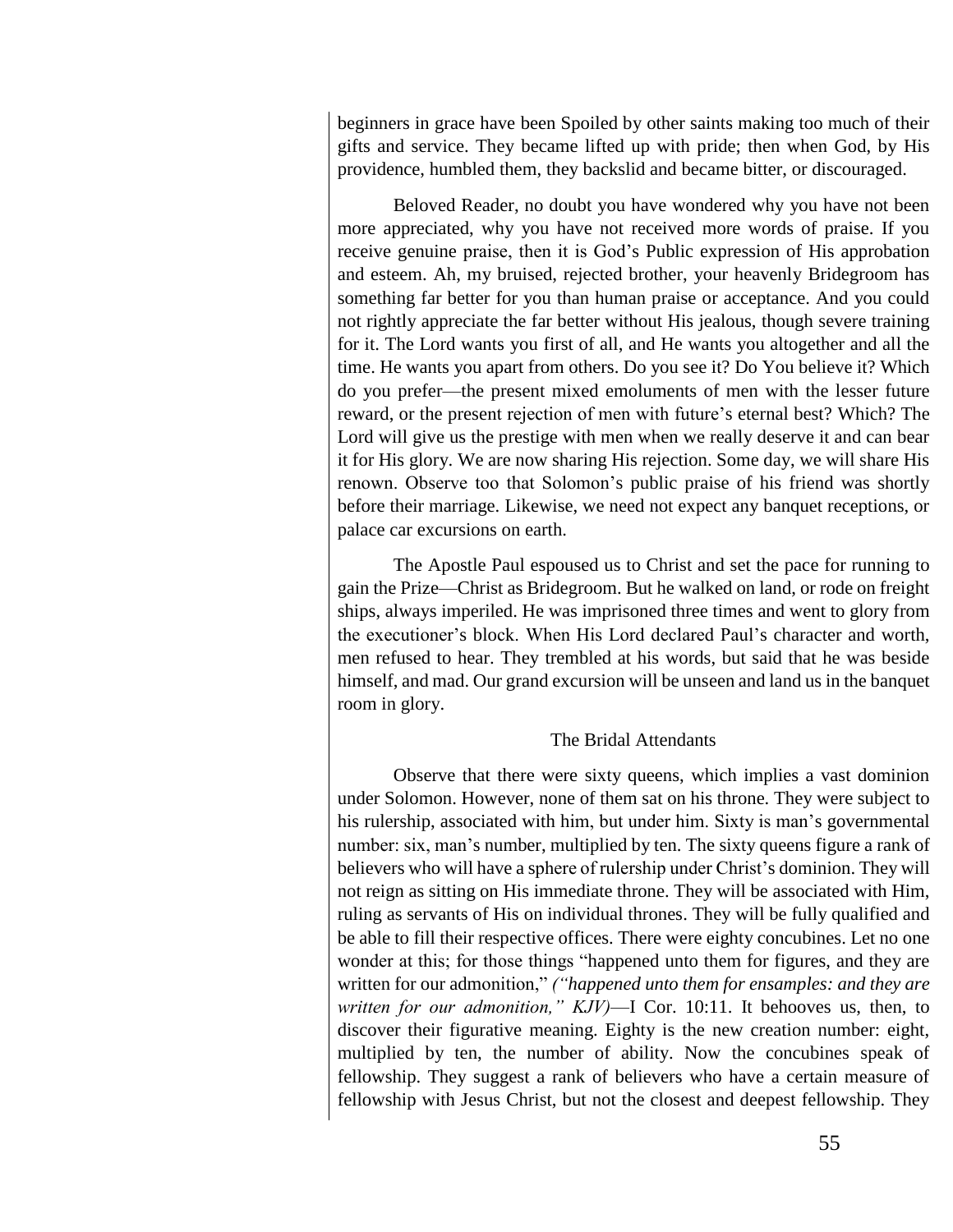are born again; they are new creatures; for such only can know the Lord and be followers of Him. The old creation can never understand Divine and spiritual things in any sense. They are not even in the Kingdom of God. The saints, represented by the concubines, will have Divine enabling to render to the Lord the fellowship due to Him in their particular sphere; but it will not be the most intimate. Some believers will enjoy the fellowship of Christ, as dutiful servants of a kind Master; others as fellow-rulers.

The number of virgins is not given. There were many more of them than of the queens and concubines. The virgins are the "companions" of the bride at an eastern wedding (Psalm 45:14) and they are said to follow the Bridegroom— Rev. 14:4. But, the virgins are not the bride, as some try to teach. The typical meaning here is indeed precious. Certain saints are very friendly to bridal saints and enjoy a measure of fellowship with them. No doubt John and Peter had much fellowship with Paul. Their writings are companions to the unspeakably unique writings of Paul. Such saints also follow Jesus whithersoever He may lead them. Jesus said to Peter, "Follow me." He never spoke that way to Mary, who sat at His feet. Believers, figured by the virgins, will not constitute the Bride of Christ. The five wise virgins of Matthew 25 are five virgins, not one. "The King's daughter is all glorious within. Her clothing is of wrought gold. She shall be brought unto thee. With gladness and rejoicing shall they be brought. They shall enter into the King's palace." *("The king's daughter is all glorious within: her clothing is of wrought gold. She shall be brought unto the king in raiment of needlework: the virgins her companions that follow her shall be brought unto thee. With gladness and rejoicing shall they be brought: they shall enter into the king's palace." KJV)*—Psalm 45:13-15.

#### The Choice One

"My dove, my undefiled is but one; she is the only one of her mother; she is the choice one of her that bare her. . . ."—6:9. The number of queens and concubines and virgins were mentioned as being many in the preceding verse; but the King's Friend is only one. His true Love could be but one. A bride cannot be divided in her love and attention. If this were so, she would not be a bride. In Solomon's eyes, the Shulamite was so pure and perfect, that her sisters did not compare at all with her. "She is the only one." She satisfied him beyond all utterance. He addressed her always as "My Dove, my Love, my Fair One, my Undefiled, my Spouse."

What a beautiful picture we have here of the Bride of Christ. And, do not verses eight and nine teach ranks of believers in the Church! Here are four distinct groups named. However, only one of them was destined to be the Bride of Solomon. He married only "the choice One." It is true, that "in one Spirit we all were baptized into one body, whether Jews, or Greeks, whether bond or free, and were all given to drink of the one Spirit." *("For by one Spirit are we all* 

6:9 My dove, my undefiled is *but* one; she *is* the *only* one of her mother, she *is* the choice *one* of her that bare her. The daughters saw her, and blessed her; *yea*, the queens and the concubines, and they praised her.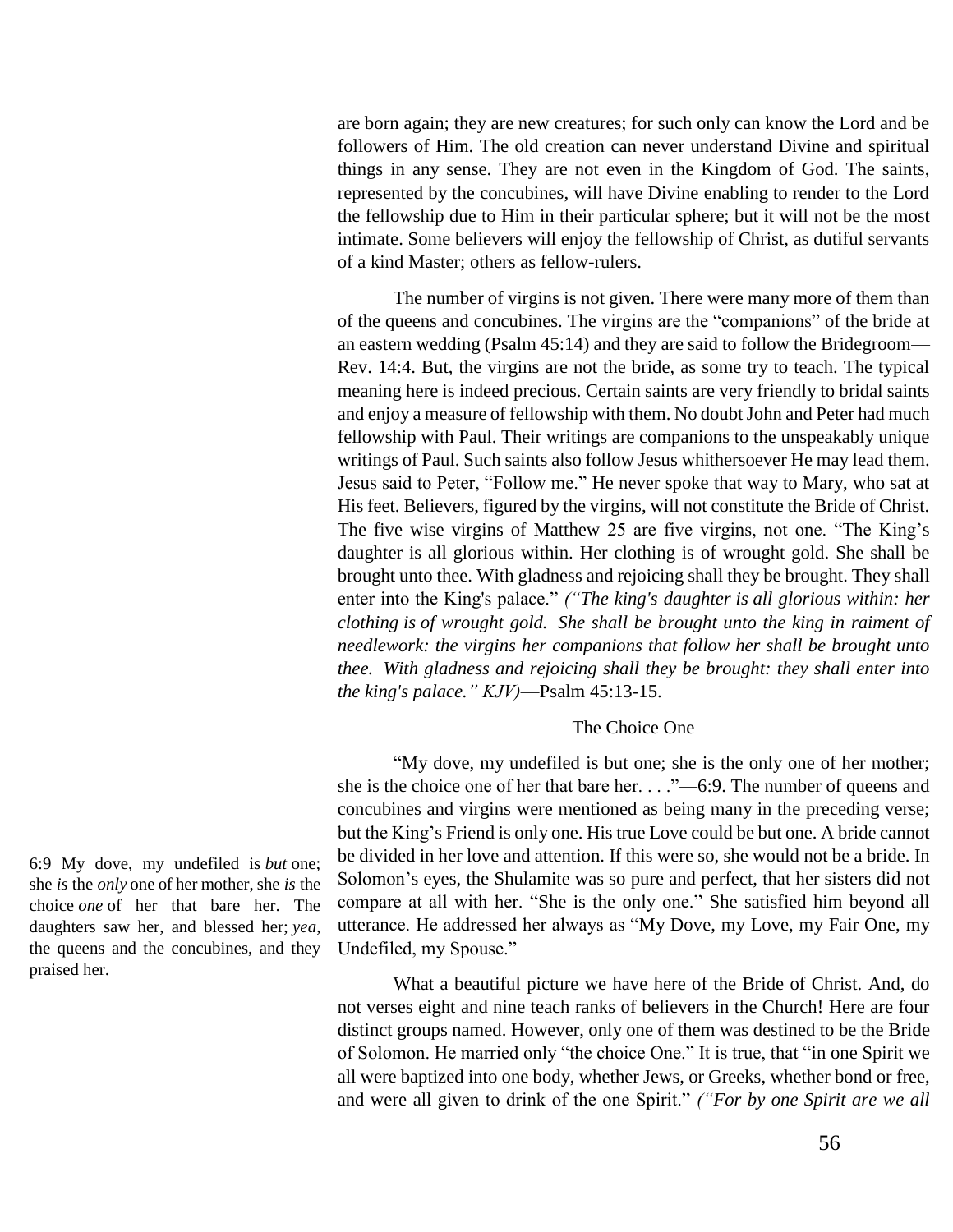*baptized into one body, whether we be Jews or Gentiles, whether we be bond or free; and have been all made to drink into one Spirit." KJV)*—I Cor. 12:13. But, in fact and experience, the Body, or Church of Christ is not one, in the sense of bridal oneness. Paul said, "I have espoused you to one Husband, that I might present a chaste virgin to Christ" *("for I have espoused you to one husband, that I may present you as a chaste virgin to Christ."—2 Cor. 11:2 KJV)*. The whole Church was thus espoused; but as the apostle feared, so it came to pass. The minds of the majority of believers are corrupted from the simplicity and purity that is towards Christ— $\rm{^1II}$  Cor. 11:2, 3. They turn away from Him as the one Head of the Body, and thus disqualify for the bridehood. They fail to lay hold of the Provision made for us.

"Christ loved the Church and gave Himself for (her) that He might sanctify (her), having cleansed (her) by the washing of water with the Word, that He might present (her) to Himself the assembly glorious, not having spot, or wrinkle, or any such thing; but that (she) should be holy and without blemish." *("Therefore as the church is subject unto Christ, so let the wives be to their own husbands in every thing. Husbands, love your wives, even as Christ also loved the church, and gave himself for it; That he might sanctify and cleanse it with the washing of water by the word, That he might present it to himself a glorious church, not having spot, or wrinkle, or any such thing; but that it should be holy and without blemish." KJV)*—Eph. 5:24-27. But most saints do not yield to the necessary sanctifying process. First, they do not drink of the fulness of the Spirit, which was given; hence, cannot come into the full joy and power and wealth made over to us in the "one baptism," accomplished at Pentecost. The thirsty believers drink, and experience the refreshing and anointing with the spirit. They become Christians, or anointed ones, in actual experience, and not in name only. Certainly, only Biblical Christians can ever hope to be in the number called the Bride of Christ. Likewise, only those who actually, practically, receive Christ as the one, all-sufficient Head can come into blessed oneness with Christ. They alone constitute "the assembly glorious, without spot or wrinkle" *("a glorious church, not having spot, or wrinkle,--Eph. 5:27 KJV)*. Of such, the Holy Spirit says, "The mystery, this one, is great; but I speak concerning Christ and concerning the assembly" *("This is a great mystery: but I speak concerning Christ and the church."—Eph. 5:32 KJV)*.

Therefore, this strong exhortation is given—"Husbands love your wives, even as Christ loved the assembly and gave Himself for it; and let the wives be subject to their own husbands, EVEN AS the assembly is unto Christ" *("Therefore as the church is subject unto Christ, so let the wives be to their own*

<sup>1</sup> 2 Corinthians 11:2, 3 "For I am jealous over you with godly jealousy: for I have espoused you to one husband, that I may present *you as* a chaste virgin to Christ. But I fear, lest by any means, as the serpent beguiled Eve through his subtilty, so your minds should be corrupted from the simplicity that is in Christ."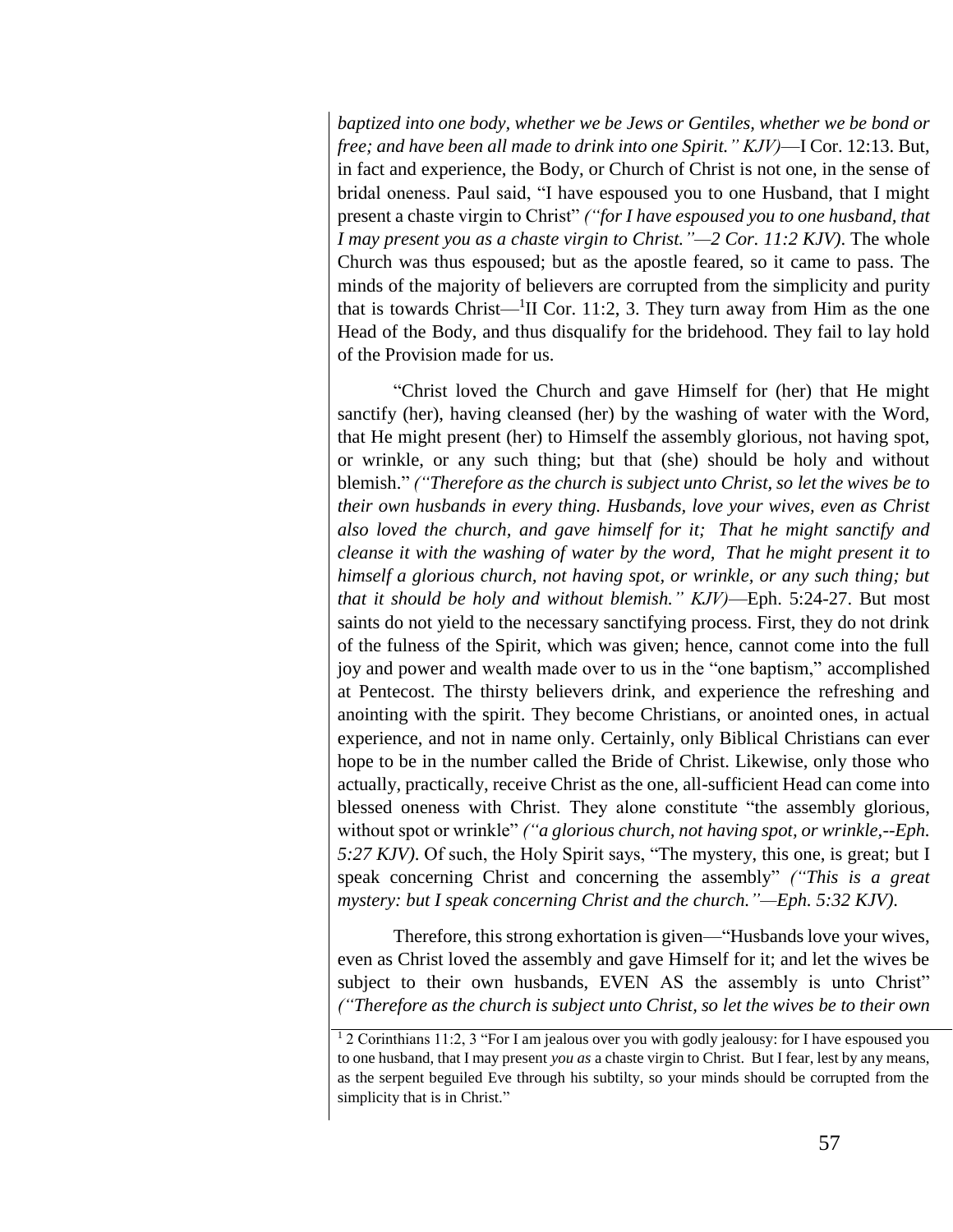*husbands in every thing. Husbands, love your wives, even as Christ also loved the church, and gave himself for it;"—Eph. 5:24-25 KJV)*. Then the apostle concludes this comprehensive study of the Church and her Head by saying, "Let everyone in particular so love his wife even as himself; and the wife see that she reverence her husband"—Eph. 5:33. Similar unselfish love for one another is also required of the unmarried. It is not supposable that saints of any less mutual devotion should be in the bridehood. Impossible! Only such can be considered ONE. Only such deep, mutual yieldedness and devotion can be termed "without spot or wrinkle." Only such Scriptural, unselfish attention can be pronounced "glorious."

Believers who only want what they want, who go only where they desire to go, seek their own ease and comfort, who are not yielding to others for Jesus' sake, or are not willing to be led by others; can such be in this wonderful company, the Bride of Christ? Can they be called "the choice One"? Those who are sectarian in spirit—"we are the people; wisdom will die with us" *("ye are the people, and wisdom shall die with you."—Job 12:2 KJV)*—those who hold to other names than the Name of Christ, surely cannot be called, "My Dove, my only One." Those who compromise with their own flesh; those who yield to human sympathy, or human operations; those who follow the spirit of this age; cannot be members of the Bride of Christ. Nay, nay! Impossible! Only a Divinely tried and approved company out of the Church will constitute the Bride. Solomon made it clear who should be his bride. There could be no mistake about it. Our Lord also declares who should be His choice one. As the wedding day draws near, we hear Him saying, even as Solomon, "My Dove, my Undefiled is but one" (V. 9).

# Love Complimented by Her Friends

"The daughters saw her and called her blessed. Yea, the queens and the concubines, and they praised her."—6:9. At first, the Shulamite's sisters were angry with her, possibly from envy that the king should have fallen in love with her—<sup>1</sup>Chap. 1:6. The watchmen, when meeting her in the city at night, upbraided her—<sup>2</sup>Chap. 3:3, 5:7. The daughters later on acknowledged her to be "the fairest" among women," but they questioned her concerning the object of her love, wondering what super-excellence she could see in him—<sup>3</sup>3:7. While the fair

<sup>2</sup> Song of Solomon 3:3 "The watchmen that go about the city found me: *to whom I said*, Saw ye him whom my soul loveth?"

Song of Solomon 5:7 "The watchmen that went about the city found me, they smote me, they wounded me; the keepers of the walls took away my veil from me."

<sup>3</sup> Song of Solomon 3:7 "Behold his bed, which *is* Solomon's; threescore valiant men *are* about it, of the valiant of Israel."

<sup>&</sup>lt;sup>1</sup> Song of Solomon 1:6 "Look not upon me, because I am black, because the sun hath looked upon me: my mother's children were angry with me; they made me the keeper of the vineyards; *but* mine own vineyard have I not kept."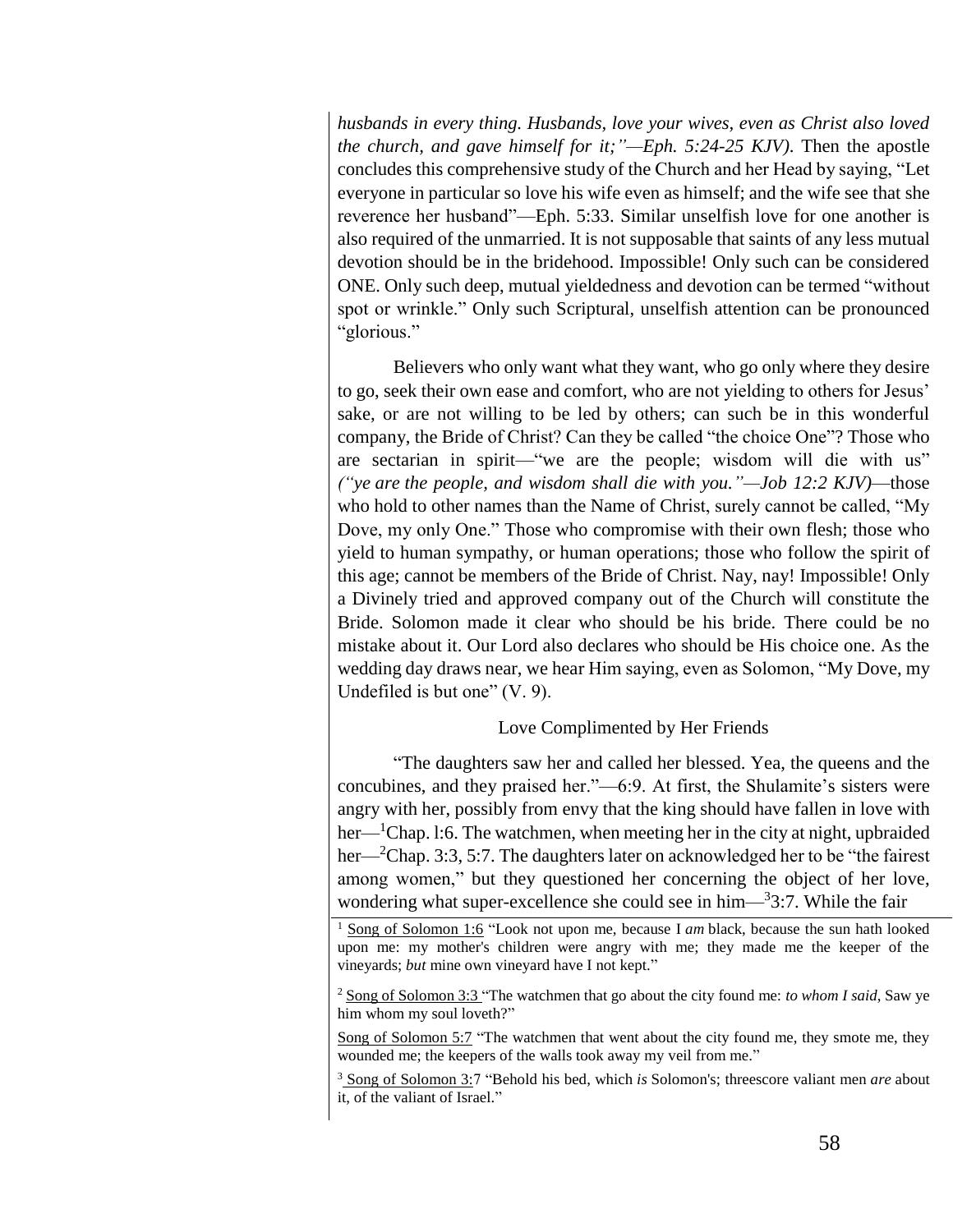One was coming up to the highest expectations of her lover, she was also rising in the esteem of her acquaintances. She proved herself worthy of being Solomon's wife. When he gave her such a full, bold, public compliment, her friends acclaimed it by similar notes of praise. That was a very interesting act of the drama. May we look for the antitype? May we expect that other saints will recognize and acknowledge a certain choice company of believers, who will have qualified to be the Bride of Christ? Why not? Of course, not all believers will do so. Some will insist up to the coming of Jesus, that all the Church will be in that select company. Others, however, figured by "the daughters and concubines," will doubtless have sufficient spirituality to discern the excellencies of the Bride company, while not being able, seemingly to prepare for it. They count themselves unworthy, because they do not fully grasp the meaning of Divine Grace.

Such, however, have a measure of fellowship with full overcomers, who are agencies of blessing to them. They receive spiritual instruction and food from those who are qualifying for the Bride company. Of course they rejoice in what God does for and through them, and for the faith and love which they manifest. A false humility hinders some saints from speaking commendably of other saints, lest the latter should become conceited. The Bridegroom sees to it that His choice One will not receive more eulogy than she can bear. They who entertain such thoughts, especially about those who have gone on with the Lord and have proved their devotion to Him, do not know what pain, anguish and grief they have borne. They would not believe it if one told them. They cannot conceive how anyone could come through such furnaces of affliction and persecution without the smell of fire upon them. Some times they blame the sufferers for their persecutions, not believing that they were suffering with Christ. All that most of us know is only what we know by actual experience.

It is a vital fact that during the courtship of Solomon and the Shulamite, she received very little encouragement and few compliments from others, until just before the marriage. The Beloved was profuse and unchanging in his expressions of deep appreciation of his Love. If it had not been for the many fervent expressions of love and devotion to his Friend, she would not have gone on with the courtship because of the criticisms and hindrances that beset her.

The same things are more emphatically true of the experiences of full overcomers. They receive little encouragement from other saints at the beginning of their running for the Prize. Everything and everybody are against them. Full surrender is laughed at. Wholeheartedness is mocked. The seekers after full victory are accused of being over-much righteous. "Ah, you take yourself too seriously. The world will continue without your zeal. You are not so important to the Lord. Are you one of His pets? There are no full overcomers." Such are some of the taunts of critics. Some believers are so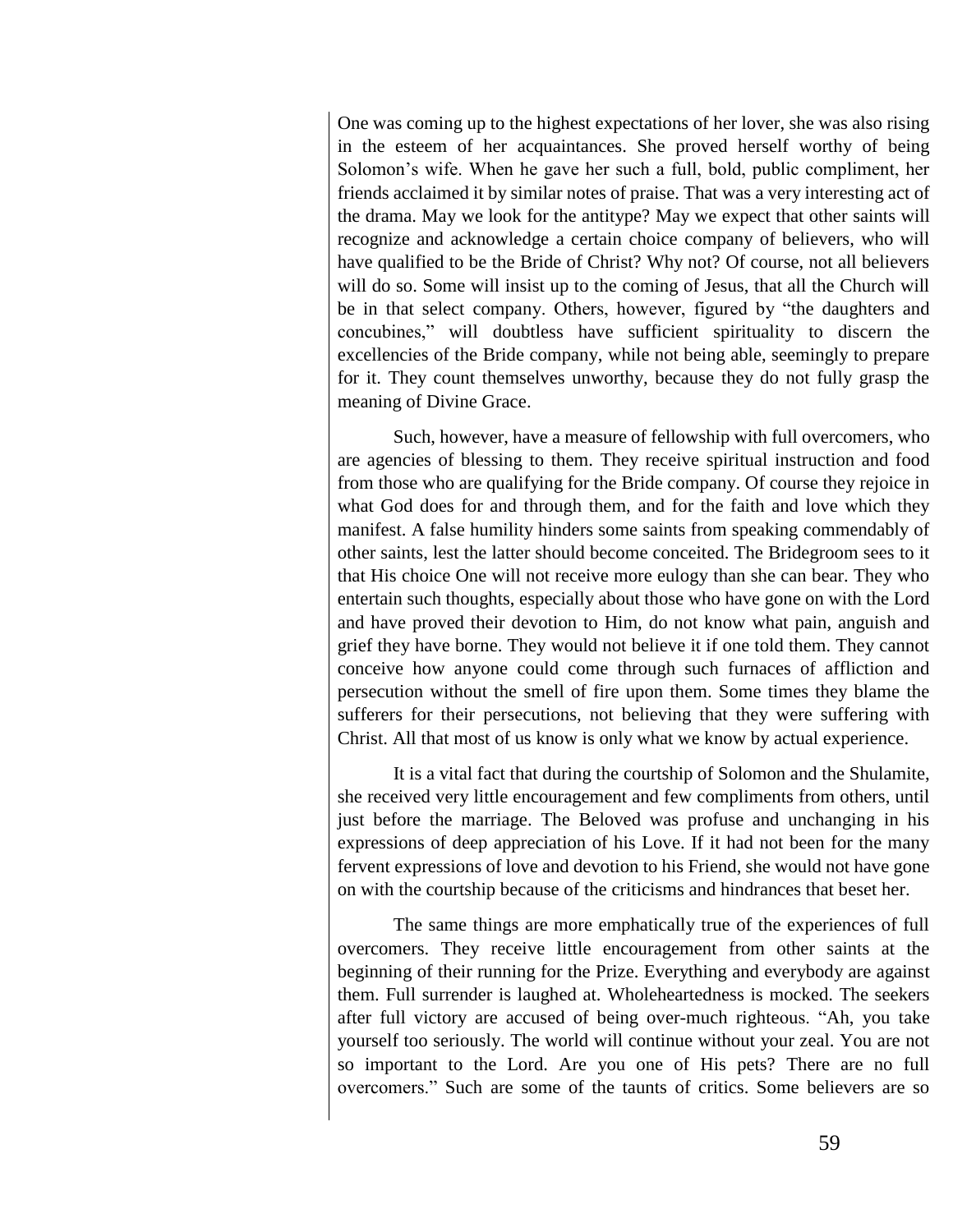impudently unbelieving as to dare to declare that Joshua and Paul were not victorious in their lives. They claim that Jesus was the only full overcomer.

Indeed, they who will constitute "the Lamb's wife", will suffer in their preparation to fill that place with Christ. They become "partakers of His sufferings, being made conformable unto His death". Oh, if it were not for the assurance of His Word, and of being in His will, these people could not stem the tide of opposition. If it were not for Christ's comforting voice, heard again and again, the runners in the race to win the Prize, would cease running. The Holy Spirit, as the brooding Dove, hovers over those who are tried beyond measure, soothes, quiets and rests their hearts. He binds up the unhealable wounds. He strengthens those who are ready to die with disappointments and grief.

Beloved, have you ever read Psalm 22:20 and 35:17? Read it now with me—"Deliver my soul from the sword; My Darling from the power of the dog. Lord, how long wilt thou look on? Rescue my soul from their destructions, My Darling from the lions." The word "darling" is translated "only one," which is the meaning of the Hebrew word "yachid." It is used in  ${}^{1}$ Gen. 22:2, 16, where Isaac is called Abraham's "only" son, or "darling." The enemies of Christ during His life and when He was on the cross, are termed "dogs" and "lions," because they bark, growl, roar, bite and devour. They are also enemies of the Bride of Christ. It is a very sad fact, that sometimes God's children yield to the flesh and Satan, and thus act the part of dogs and lions, as if to devour true saints of God. One more item. Is it not wonderful, that when Jesus prayed for His own deliverance, He prayed for His "darling" also? Why? Because He counted her as one with Himself, even a part of Himself. He was made to know by the Spirit, that she would suffer even as He suffered, which would be equivalent to suffering with Him. "If we suffer with Him, we shall also reign with Him" *("If we suffer, we shall also reign with him:"—2 Tim. 2:12 KJV)*. Seeing these and many other comforting truths in the Word, enables the overcoming ones to run without stopping. They press toward the mark, or goal, for the Prize of the high, or upward calling of God in Christ Jesus. Philippians 3. These saints so run that they may attain to this calling.

# Love's Promenade

"Who is she that looketh forth as the morning; fair as the moon, clear as the sun, terrible as an army with banners?"—6:10. The king likens his friend in the song to various imposing objects. First, he said, "I have compared thee, O my Love, to a company of horses in Pharaoh's chariots"—1:9.

6:10 Who *is* she *that* looketh forth as the morning, fair as the moon, clear as the sun, *and* terrible as *an army* with banners?

<sup>1</sup> Genesis 22:2 "And he said, Take now thy son, thine only *son* Isaac, whom thou lovest, and get thee into the land of Moriah; and offer him there for a burnt offering upon one of the mountains which I will tell thee of."

Genesis 22:16 "And said, By myself have I sworn, saith the LORD, for because thou hast done this thing, and hast not withheld thy son, thine only *son*:"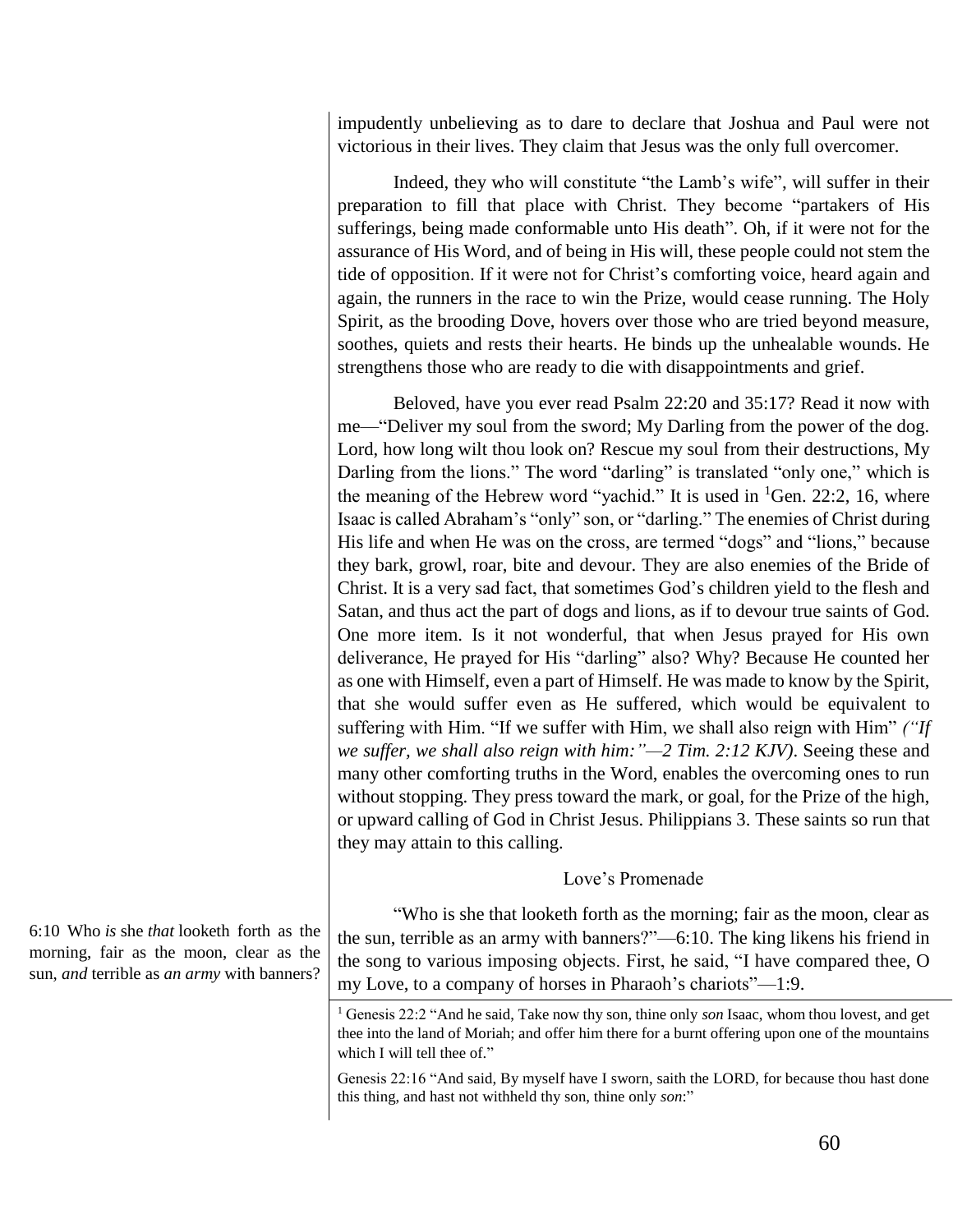She was no doubt cheerful in spirit, and he saw her as a mighty company. Then, because of her gentle tender disposition, he likens her to "the lily among thorns"—Chap. 2:2, 14. In Solomon's next picture of his fair one, she has grown into unspeakable greatness and splendor—Chap. 4:1-11. She has doves' eyes. Her hair resembles goats' hair. Her teeth look like sheep newly washed and shorn. He is carried away with her beauty and perfection, and exclaims, "Thou art all fair, my Love; there is no spot in thee…Thou hast ravished my heart with one of thine eyes, with one chain of thy neck" (Chap. 4:7, 9). Then suddenly, his musical description shows her to be "a garden inclosed, a spring shut up, a fountain sealed, an orchard, a fountain of gardens, a well of living waters, and streams from Lebanon" *("A garden inclosed is my sister, my spouse; a spring shut up, a fountain sealed… A fountain of gardens, a well of living waters, and streams from Lebanon." KJV)*—(Chap. 4:12, 15).

He compares her beauty to the city of Tirzah and her comeliness to Jerusalem and her awe-inspiring womanliness to a victorious army. Then he challenges all spectators, as it were, to produce her equal, loudly shouting: "My Dove, my Undefiled is but one; she is the only one, the choice one of her mother" (Chap. 6:9). Finally, and as if unexpectedly, Solomon beholds his bride, beaming with the glow of a radiant morning in an unclouded eastern sky. Note the following four facts:

1. "She looketh forth as the morning" (V. 10). She wears a youthful, hopeful countenance. She is brimming with bright expectations of her sooncoming wedded life with the greatest man on earth. Freshness and vigor stream from her face.

This is indeed a pen picture of the Bride of Christ. She wears the life and vigor of the resurrection morning. She has learned something of "the power of His resurrection" (Phil. 3:10), and exemplifies the youthfulness of it in her believing, unclouded countenance. "She looketh forth." Yes, this is the allabsorbing spirit of the Bride. At the Lord's Supper, she eats the bread and drinks the cup in memory of His death, "till He come." She yearns to "come behind in no gift waiting for the coming of our Lord Jesus Christ"—I Corinthians 1:7. She groans to be unburdened of this present mortal tenement and "clothed upon with our house from heaven," or with the "body of His glory" *("his glorious body" KJV)*—Phil. 3:21. The glorious hope of being with Christ and like Him is her great comfort and impetus to press on. Her constant gaze is into the heavens.

She "looketh forth as the morning." Her heart is light and her face is bright with the thrilling expectation of reigning with the greatest Man in the universe. She is filled with the spirit of the millennial morning. By faith she beholds a bright, glorious, victorious fruitful, unhampered day before her—a thousand years of unbounded, unparalleled, unrestrained love and fellowship with her King and Bridegroom. There is a boldness and intoxication in this gaze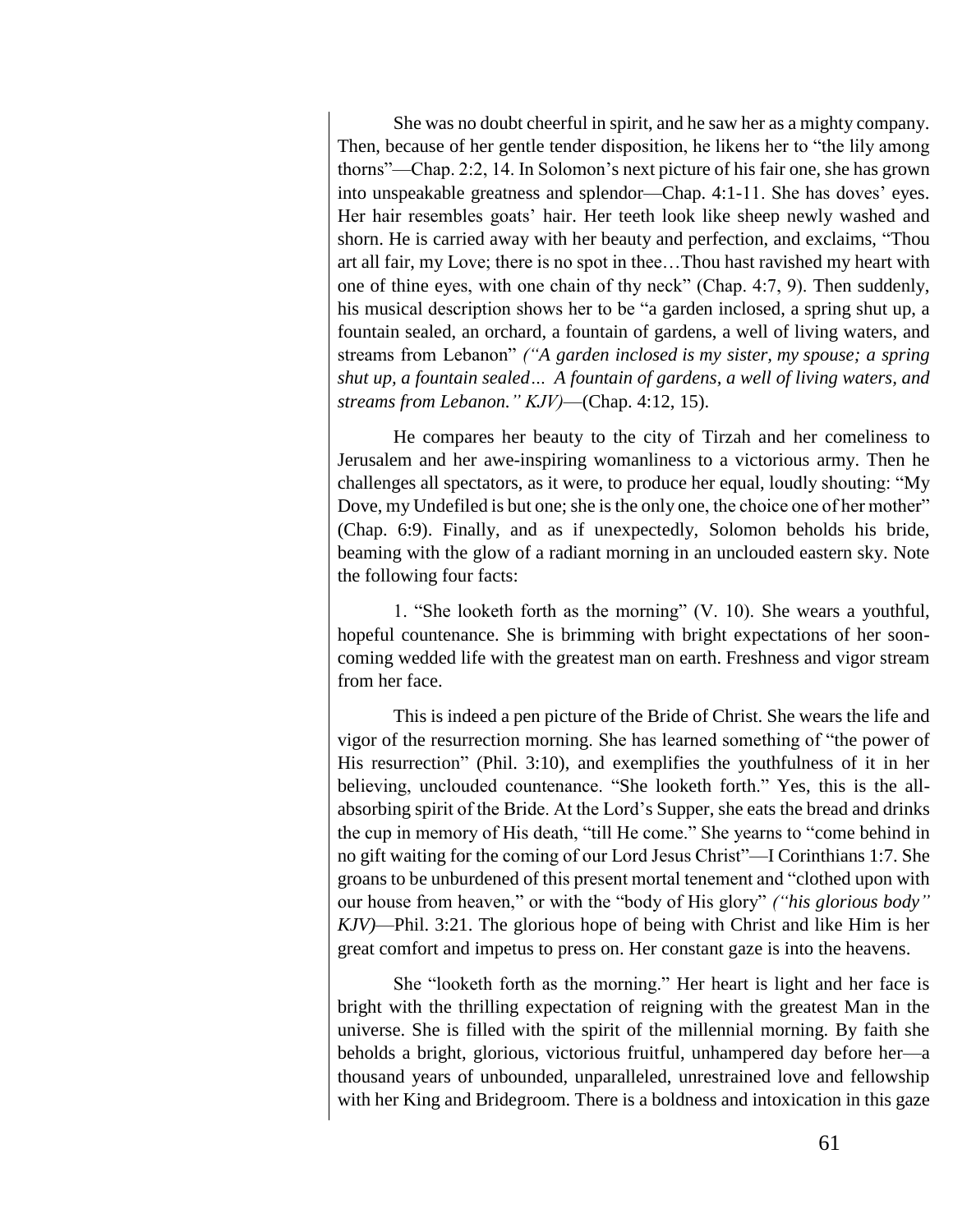upwards for Christ's coming that bewilders those who do not possess it. It is fixed, firm and flaming. Oh, how small the world grows! How its attractions fade away! How fleshly ambitions retire! How repulsive becomes their fellowship! "Every man that hath this hope in him purifieth himself, even as he is pure."—I John 3:3.

2. "Fair as the moon." Six times before, the king had pronounced his friend "fair," or "all fair." Now he compares her beauty with that of the moon. If she was Abishag  $($ <sup>1</sup>I Kings 1:3), we are not surprised at this description; for she was "a very fair damsel" *("the damsel was very fair"—1 Kings 1:4 KJV)*. Have you noticed what a beautiful, healthy, happy face the moon always wears? She is always smiling. And when she appears full orbed, her neighbors, the stars recede and hide their faces. Such was the wise man's impression of the beauty of the one he loved.

But this portrait of beauty must have been intended to convey deep spiritual meaning, even as all these descriptions and comparisons. How could these elaborately picturesque descriptions be given of a woman, except she was to be a figure of a company of saints, perfected and beautified by their Lord? Indeed, the Bride company is as fair, or beautiful, as the moon. The Bride is fair because she beholds the face of the Fair One in glory. She becomes changed from beauty to beauty by gazing upon Him. Some people claim to see a man in the moon. Watch real spiritual saints, and you will see "The Man of glory" mirrored there. "Christ lives in me," we can truly say. It is most logical then, that those who are in Christ, and acknowledge Christ in them, and are being transformed into His image, should be named "fair as the moon" (V. 10). The Lord Himself pronounces them so, because He sees that they have absorbed His own beauty and loveliness; they are "partakers of Christ" (V. 14). He will cause other saints to behold the real character of full overcomers, and they will be amazed at the perfect product of redemption.

3. "Clear as the sun" (V. 10). In Solomon's eyes, the Shulamite was "pure" as the sun; that is, he could detect no spot, or taint of impurity in her character. Indeed, he had said to her, "There is no spot in thee" (Chap. 4:7). Her face shone with undimmed splendor.

How marvelous are the Holy Spirit's descriptions of God's people. Here is a beautiful and wonderful unfolding of her beauty intensifying—from astonishment to grandeur and from grandeur to awe. Who dare look into the face of the sun? His brilliant beams are blinding to the extreme. It is his pure, clear light which makes it so. He is himself a ball of fire. There is no purer, brighter, more needed planet than the sun.

<sup>&</sup>lt;sup>1</sup> 1 Kings 1:3 "So they sought for a fair damsel throughout all the coasts of Israel, and found Abishag a Shunammite, and brought her to the king."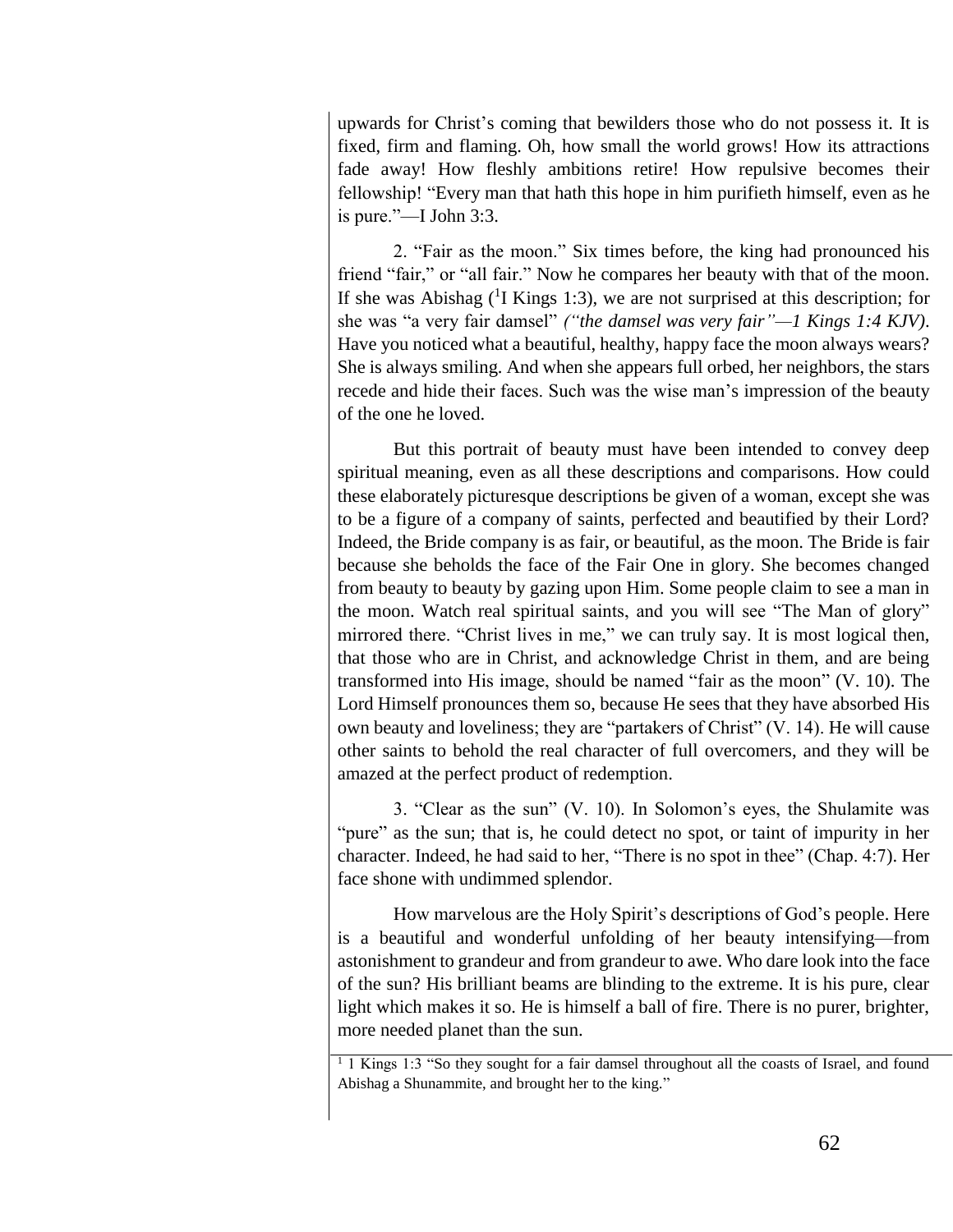Aye! what a symbol of the Bride of Christ. As it is written in Judges 5:31: "They that love Him are as the sun when he goeth forth in his might" *("but let them that love him be as the sun when he goeth forth in his might." KJV)*. She is the purest, holiest object in the universe next to Jehovah Himself. She is like "the Sun of righteousness" (Judges 4:2). She possesses His fire. She is glad with His brilliancy. While beholding the face of the transcendently glorious "Sun of righteousness" she is "changed from glory to glory" *"changed into the same image from glory to glory"—2 Cor. 3:18 KJV)*—from the calm, brightness of the morning to the smiling beauty of the moon and then into the glory of the sun.

Indeed, Jehovah covers His saints, as well as Himself, with light as with a garment—<sup>1</sup>Psa. 104:2. Oh, who would not covet to be among the princes, the coming Shulamite of the heavenly Solomon of millennial power and glory? Who can help aspiring to "stand perfect and complete in all the will of God" (Col. 4:12)? Who can help longing to "be presented faultless before the throne of His glory with exceeding great joy" *("to present you faultless before the presence of his glory with exceeding joy—Jude 1:24 KJV)*? Yea, even on the throne with Him? "They that be wise, or teachers, shall shine as the stars forever and ever" *("And they that be wise shall shine as the brightness of the firmament; and they that turn many to righteousness as the stars for ever and ever." KJV)*—Daniel 12:3; and "the righteous shall shine forth as the sun in the kingdom of their Father" *("Then shall the righteous shine forth as the sun in the kingdom of their Father." KJV)*—Matt. 13:43.

4. "Terrible as an army with banners." The Hebrew word "ayom" means "awe-inspiring," and is translated terrible here and in verse 4, and also in <sup>2</sup>Hab. 1:7. Other Hebrew words also are translated "terrible," or fear producing; for example, "yare,"  $(^{3}Psa. 45:4)$ , but rendered "reverend" in  $^{4}Psa. 111: 9$ . The Shulamite appeared awe-inspiring, majestic. She was fully developed and strong. She was a woman in every sense of the word. She reminded her lover of an "army with banners," parading with colors flying. She proved herself prepared to be the king's bride.

Again, the choice one of her mother stands forth as an interesting type

<sup>1</sup> Psalms 104:2 "Who coverest *thyself* with light as *with* a garment: who stretchest out the heavens like a curtain:"

<sup>2</sup> Habakkuk 1:7 "They *are* terrible and dreadful: their judgment and their dignity shall proceed of themselves."

<sup>3</sup> Psalms 45:4 "And in thy majesty ride prosperously because of truth and meekness *and* righteousness; and thy right hand shall teach thee terrible things."

<sup>4</sup> Psalms 111:9 "He sent redemption unto his people: he hath commanded his covenant for ever: holy and reverend *is* his name."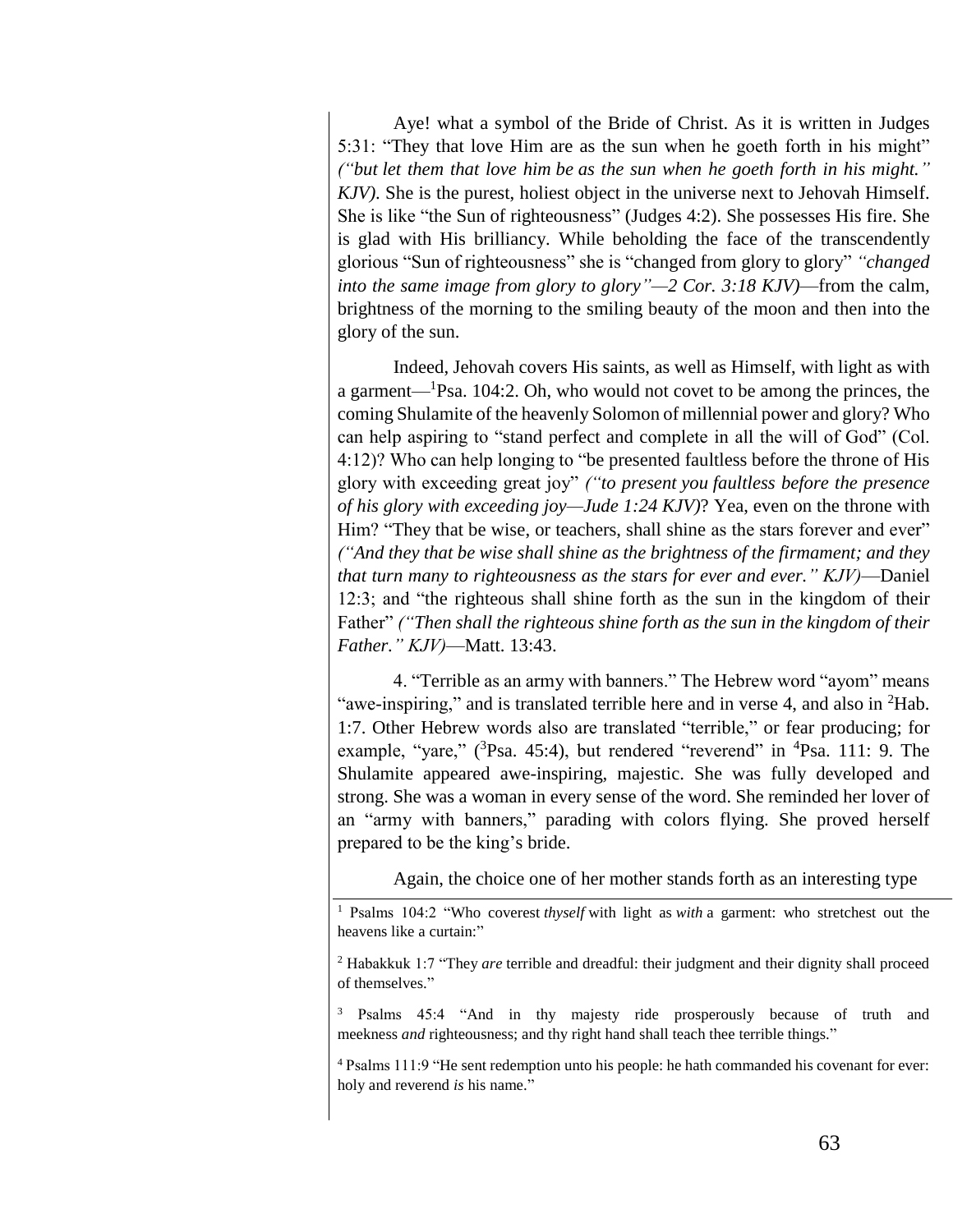of an overcoming band of believers. As to our attitude to God, we are lamb-like, yielding, ready to serve or be slaughtered. We are always absolutely and gladly in entire subjection to Him. But as to our attitude to Satan, the flesh, and the world, we are lion-like, unyielding, ready to reign and slaughter. We inspire awe and command the respect of men. Being in subjection to "The Lamb of God," we bring everything of the world, the flesh, and the devil under subjection through the power of "the Lion of Judah." God would teach us, that by faith we may reign over the world in every phase of its character during the present time. As we are overcome by the love of Christ and walk in the Spirit, so we altogether overcome all the world in us and about us. We actually make everything serve us for Jesus' sake. We are truly too terrible. As we are lost in God by faith, occupied with the sweetness of the Lamb of God, we appear terrible to onlookers. We possess an invisible, inexplainable, invincible power which unconsciously to its possessor, overcomes everybody around us.

And they, who thus overcome now, will be most closely associated with the Lion of Judah when He roars against the nations in fierce judgment in opening the next age. He and His co-workers shall pour out the bowls of Divine wrath upon this Christ-rejecting, Truth-crushing, infidel world. "The terror of the Lord" will climax in the juggernauts of Divine indignation, even in "flaming fire" upon the wicked during the tribulation days. Those, who flame and flow together with the Lord here in deep heart-union and fellowship, will share in dispensing the judgments. "Do ye not know that the saints shall judge the world?"—I Cor.  $6:2$ .

# The King's Final Examination

"I went down into the garden of nuts to see the fruits of the valley, and to see whether the vine flourished, and the pomegranates budded"—6:11. Solomon is now fully satisfied with his friend. He is persuaded that she is qualified to be His bride. His last visit with her beheld the foregoing imposing picture of her beauty, stateliness and perfection. She is all that he can desire. The "garden enclosed," the "fountains of gardens" (4:12-15), delights him to the uttermost. She is blossoming and budding with brightest promise of unspeakable fruitfulness. There is no garden like his spouse. She is prepared, and he is ready for the wedding.

But how about the other gardens (6:2), even the "garden of nuts," mentioned here, which figure all the King's subjects. The "vine" speaks of his entire realm, and the "pomegranates" suggest the most devout and useful individuals in the realm. Therefore, this visit. Is the kingdom flourishing and hopeful, and are its representative characters budding with the promise of increasing usefulness? Are they prepared for this, the most important union in the kingdom? Are the queens and concubines in full accord with this coming

6:11 I went down into the garden of nuts to see the fruits of the valley, *and* to see whether the vine flourished, *and* the pomegranates budded.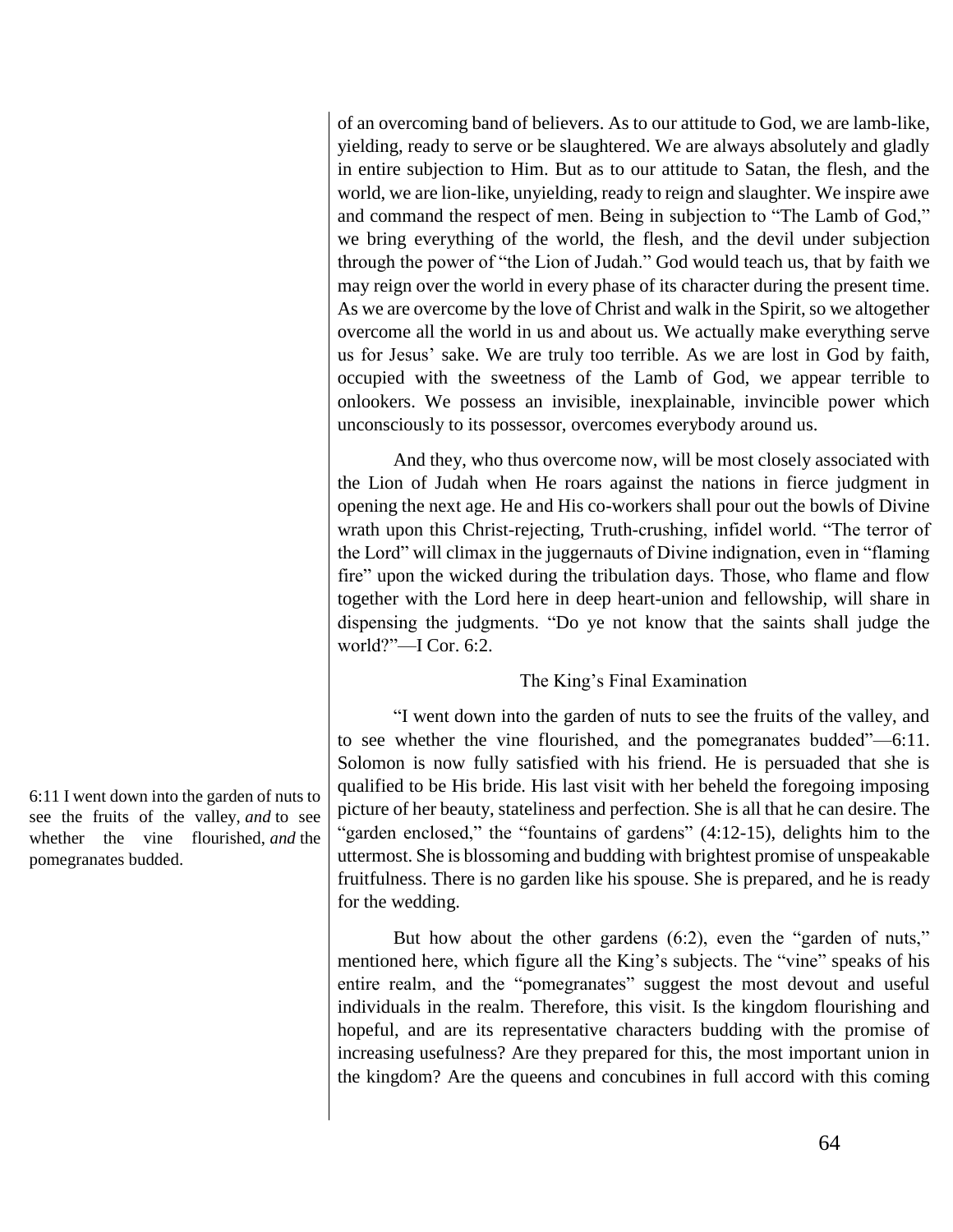event? These questions occasioned his final walk of investigation through the garden of nuts.

Stop! Listen! Hear Solomon's abrupt thrilling chorus to His base solo of examination. "Or ever I was aware, my soul made me like the chariots of Amminadib"—6:12. The Revised Version reads: "Before I was aware, my soul set me among the chariots of my princely people." The explanation is simple. The meaning is wonderful. The word "Amminadib" means, "my willing, or princely people." The word "nadib" means "willing, noble." The word for "prince" in the exclamation, "O prince's daughter" (ch. 7:1), is "nadib". Ah! wonderful! I say. Before Solomon scarcely realized what he was doing, the arrangements for the wedding were made; their mutual friends were notified; and they were speeding away to the place of marriage. His soul, flaming with true love for the choice one, landed him on his "palanquin" (car of state), or chariot of Lebanon, with his "princely" spouse by his side. Her sparkling eyes, her pleasing, pleading voice and firm purpose of heart not to suffer longer delay, overcame him. Had the Shulamite's father just then given her to the King, as was the custom?— ${}^{1}$ Gen. 24:51.

# Behold, I Come Quickly

What a perfect picture of the long-looked-for time, now at hand. The heavenly Bridegroom has been making warm overtures to the saints, especially in the closing days of this age. He has been wooing them to Himself for bridal fellowship. Some have accepted the invitation and are reciprocating His love. They understand and appreciate His endearing words of comfort and hope. Their cry is, "Come, Lord Jesus; come quickly." They long for the glorious wedding in the air. On the other hand, the Lord has been making repeated visits, as it were, to discover the exact status of the Church and Israel. Is the Bride company making herself ready for the wedding? Has she put off all that pertains to the old creation, the flesh? Is she having her wedding garments made? Has Christ, as Bridegroom (not as King only), the chief place in her heart? Is she saying with all the heart, "I am my Beloved's"? Who of His people are really refreshing Him with "the fruit of the Spirit—love, joy, peace, longsuffering, gentleness, goodness, faith, meekness, and temperance" (Gal. 5:22, 23)? Who are greatly rejoicing and satisfying His heart with constant worship and adoration?

One of these days, He will make a last visit to the "garden of nuts," and close this age. He will come to ascertain whether "the vine is flourishing," and will find Israel (the vine, Isaiah 5), ripening with prospects of accepting His Messiahship. He will know if "the pomegranates are budding," and will see the valiant of Israel, the 144,000, preparing to be present at the wedding in the air. He will behold all companies of saints—"daughters, queens, and concubines"—

6:12 Or ever I was aware, my soul made me *like* the chariots of Amminadib.

<sup>1</sup> Genesis 24:51 "Behold, Rebekah *is* before thee, take *her*, and go, and let her be thy master's son's wife, as the LORD hath spoken."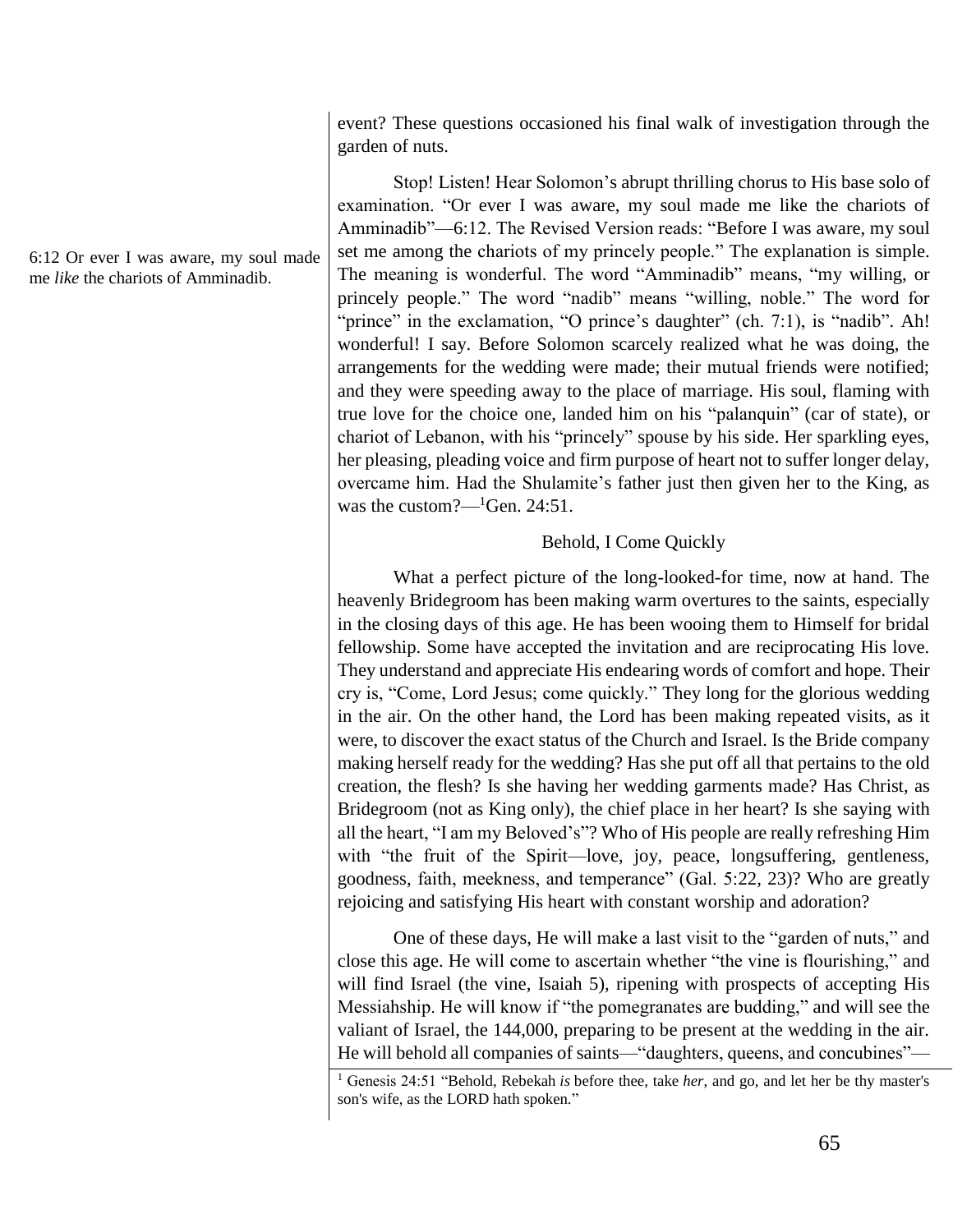all who are concerned in the coming of Jesus, qualifying for their respective spheres for that glorious day. Is that too much to hope for? Prevailing conditions seem to answer, "Too much! Impossible! Strife and division on every hand forbid such a prospect."

But Jehovah is on the scene. He controls the actors on the world's stage. What He has purposed, He will do. He says, "I will watch over my Word to perform it!" The operations of the Holy Spirit in believers are so rapid, perfect and hidden, that all things are being made ready. It is "the day of the Lord's preparation." While Satan is fitting his dupes for anti-Christ, God is preparing His people for His Son, who shall reign. The Jews are looking with brightest hope for their Messiah; but our Lord Jesus Christ will be that Messiah.

"Or ever I was aware, my soul made me like the chariots of Amminadib" —6:12. One of these days, our heavenly Lover will call on us here for the last time. Our Solomon will find His longing Shulamite fully prepared, fullgrown, fully developed, happy, strong in the Lord, "called and chosen and faithful."— Rev. 17:14. He will find in her His own bursting, blooming, vigorous resurrection life. As to her beauty, she will adorn the holy city. Her colossal strength, "pillars in the temple of God" *("a pillar in the temple of my God"— Rev. 3:12 KJV)*, will overwhelm the angels and saints with sublime awe. By her sweet, deep, warm fellowship with her heavenly Lover and her inexpressible adoration of His worthy majesty, she will be "to the praise of the glory of His grace" (Eph. 1:6) to the uttermost. The fragrant fruit of her fervent love will prove her right to queenship with Him throughout the ages. Hallelujah! It will be seen that she is indeed His "willing, noble, princely people" (V. 12), even "willing in the day of His power, in the beauties of holiness from the womb of the morning" *("Thy people shall be willing in the day of thy power, in the beauties of holiness from the womb of the morning:" KJV)*—Psa. 110:3. The heavenly Shulamite will conquer the heavenly Bridegroom with her ardent love and over-mastering desire for the nuptials in the sky. The Father will give her in marriage to His most deserving Son, our Lord. In turn, His longing for His "Darling" (<sup>1</sup>Psa. 22:20), and for His millennial reign and glory, will impel Him to snatch her away and take her back with Him.

One of these days, our Lord will come too near to the earth. The graves will suddenly open. "In a moment, in the twinkling of an eye…we shall be changed" (1 Cor. 15:52). The full overcomers, from among the dead, and the living, will speed away to glory; "and so shall we ever be with the Lord" (1 Thess. 4:17). Oh, what a bright prospect! Oh, what a glorious day! Oh, how real and fascinating it grows as we ponder the blessed Word, and "comfort one another with these words"—I Thess. 4:13-18.

<sup>1</sup> Psalms 22:20 "Deliver my soul from the sword; my darling from the power of the dog."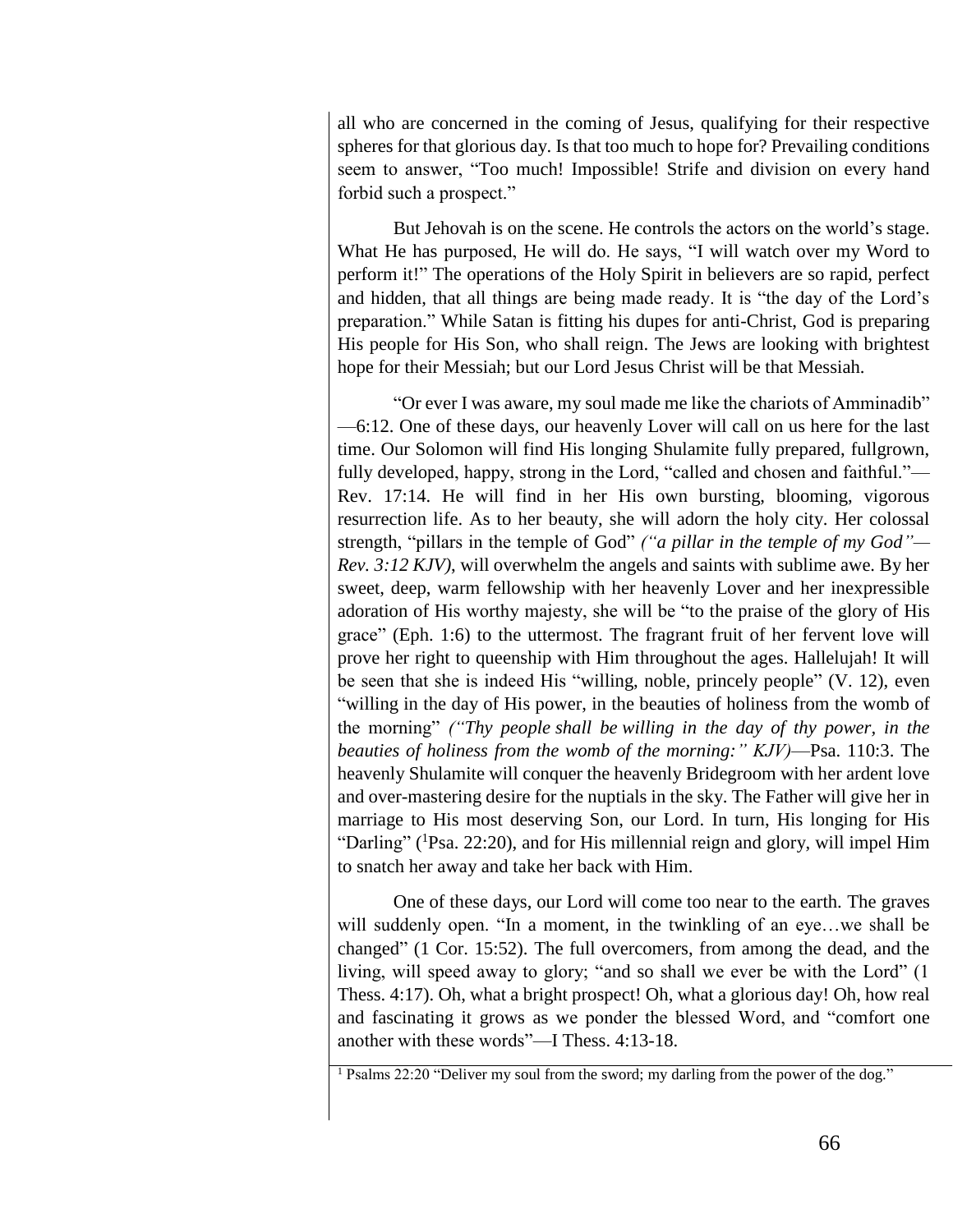### Love's Departure Deplored

"Return, return, O Shulamite; return, return, that we may look upon thee"—6:13. This cry implies that Solomon took his love away soon after beholding her so beautiful and majestic, as seen in verse 10. This is the first time that the daughters acknowledged her name, which means "peaceful, perfect, complete." They acted in her presence as though they did not care much for her, and did not believe her to be true to her name. But now, that she has disappeared, they call for her. But they were never granted the privilege of seeing her again until after her marriage, until the "Peaceful" one was joined to the "Peaceable" one.

And can it be thought strange that we should expect such disappointed ones to exclaim, "Come back, come back, O Shulamite?" (V. 13). Will they not cry, "Come back, O ye spiritual ones. We miss your fellowship. We miss your burning zeal. We miss your triumphant faith, your shouts of praise. We miss your melting tenderness. We miss your untiring concern for us; your counsel and your prayers." I tell you there will be sobbing children and companions who will be heartbroken. There will be sad lamentations and regrets, There will be shame-covered believers groaning because they did not believe the true report; but made light of the faith and victories and experiences of their brethren, calling them "fanatic." Therefore, we should not wonder that John exhorts thus—I John 2:28—"And now, little children, abide in Him; that when He shall appear, we may have confidence, and not be ashamed before Him at His coming." I tell you that then groans will grow and tears will flow. The troubled, anguished, sorrowing, saint will weep, lament, and well nigh faint, not finding where to go.

# "Round About the Throne"

"What will ye see in the Shulamite? As it were the company of two armies"—6:13. "Why will ye took upon the Shulamite as upon the dance of Mahanaim?" R.V. Here we are reminded of Jacob's experience on his way to meet his brother, Esau. Gen. 32:2. "And Jacob went on his way, and the angels of God met him. And when Jacob saw them, he said, This is God's host; and he called the name of that place, Mahanaim," which means two hosts, or camps. The onlookers beheld the Shulamite before she fled away as one, "terrible as an army with banners" (V. 10); but after she was gone, they thought of her as "two hosts, or camps." Those angels came to Jacob from heaven as Mahanaim, or two hosts.

There will also be two messengers from earth seen in heaven as Mahanaim, or two hosts, even Christ's "princely people," the heavenly Shulamite. And are you surprised to find that John tells us of these very companies? "I looked and behold a door was opened in heaven ... And behold a throne was set in heaven, and One sat on the throne . . . And round about the throne were four and twenty thrones, and upon the seats I saw four and twenty elders sitting…and they had on their heads crowns of gold ... And in the midst

6:13 Return, return, O Shulamite; return, return, that we may look upon thee. What will ye see in the Shulamite? As it were the company of two armies.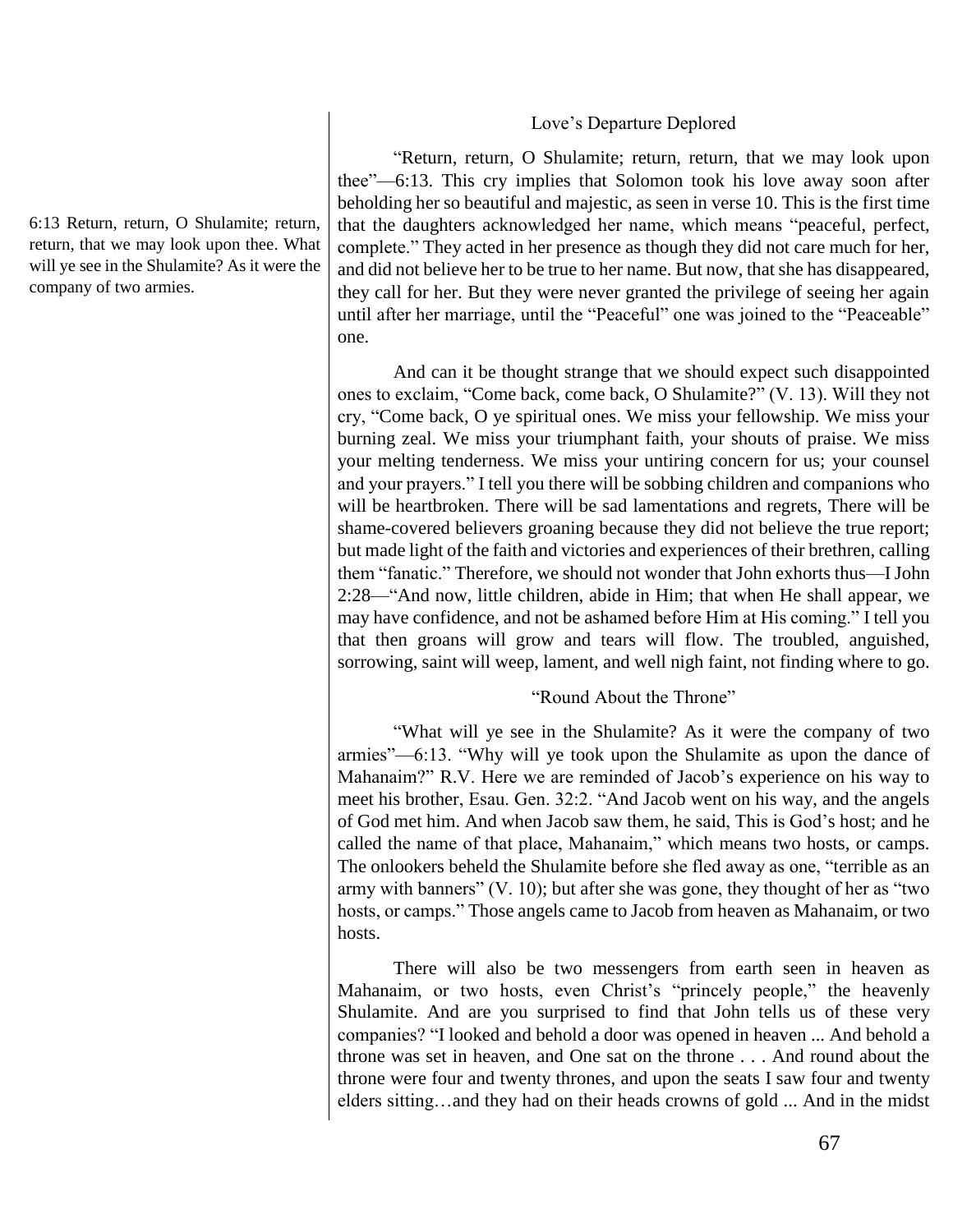of the throne and round about the throne were four beasts full of eyes before and behind"—Rev. 4:1-6.

Most marvelous is the blessed Word of God. The four living creatures and the twenty-four elders are almost constantly associated together; but they are distinctly two companies. They speak of two phases of experience, or two offices, but one in faith and purpose. They are rulers and worshippers. They are most likely the Bride, for John sees them first in heaven immediately after the thrones are set in heaven. He sees two hosts, for these numbers, twenty-four and four are representative numbers. They are "redeemed out of every kindred and tongue and people and nation, made unto God, kings and priests, and shall reign over the earth" *("hast redeemed us to God by thy blood out of every kindred, and tongue, and people, and nation; And hast made us unto our God kings and priests: and we shall reign on the earth." KJV)*—Rev. 5:9, 10. This is marvelous that these should be typified and symbolized by the Shulamite, who is viewed as two hosts.

This foreshadows a truth that few care to hear. Some believers will be translated to glory, while others will remain behind. Some will be raised from among the dead; but others will remain for a later resurrection. Paul ran for this out-resurrection, and taught it to us, saying, "If possibly I may attain to the resurrection from among the dead ones" *("If by any means I might attain unto the resurrection of the dead." KJV)*—Phil. 3:11, Diaglott. Moses enjoyed an out-resurrection—Jude 9 with <sup>1</sup>Matt. 17:1. Likewise, did other saints of the Old Testament—<sup>2</sup>Matt. 27:52, 53. And an advanced translation is certainly offered to Philadelphia overcomers— ${}^{3}$ Rev. 3:10. Enoch and Elijah enjoyed an outtranslation under the old covenant. Why may not some under the new covenant? As Mary was first at the tomb and first to see her risen Lord, so will some be first at the tomb again to join Paul in the out-resurrection from among the sleeping saints. They learn all about Christ now, and will know His resurrection then.

It is as true as it is solemn, that some believers will miss the first-rank rapture. In the type, they are figured by the daughters, queens and concubines. They are less yielding to God. They walk in the flesh, though they may have received the Spirit. They are more occupied with service than with worship. They know the Lord Himself less than they know His work. Their fellowship with Him is not of a bridal character, but rather that of a slave. They are of the Jonathan and Martha class.

Revelation 3:10 "Because thou hast kept the word of my patience, I also will keep thee from the hour of temptation, which shall come upon all the world, to try them that dwell upon the earth"

<sup>&</sup>lt;sup>1</sup> Matthew 17:1 "And after six days Jesus taketh Peter, James, and John his brother, and bringeth them up into an high mountain apart,"

<sup>2</sup> Matthew 27:52, 53 "And the graves were opened; and many bodies of the saints which slept arose, And came out of the graves after his resurrection, and went into the holy city, and appeared unto many."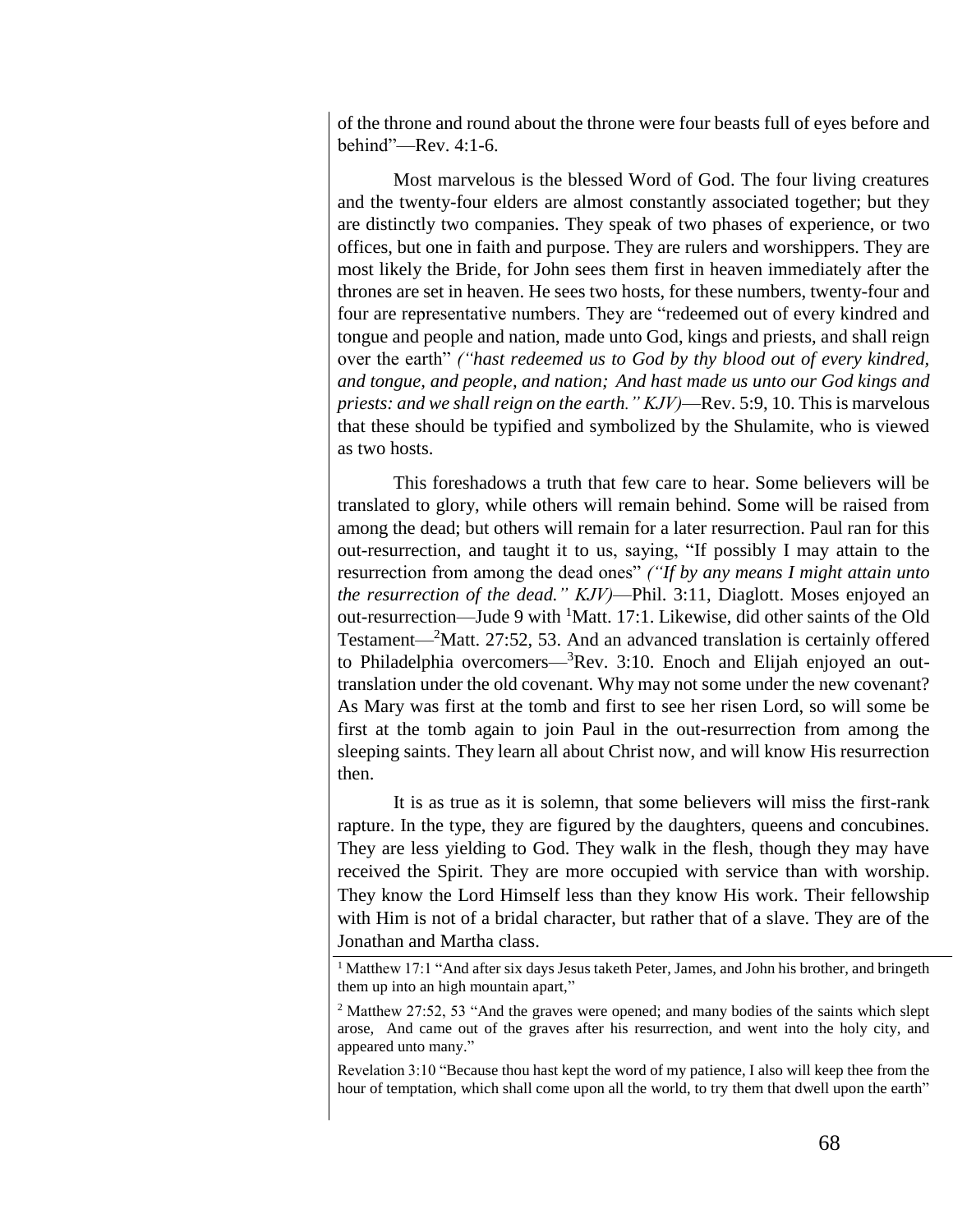### LOVE'S LAST CONQUEST

#### Chapter Seven

#### The Beloved's Panegyric

This chapter falls into two parts. It relates happenings immediately before and after the wedding. The first nine verses are the first part—a tender melody of climaxing panegyric from the Bridegroom to the Bride. The first seven verses are sung before the marriage, and the next two afterwards. Then the last verses give the Bride's warm response. The primary portion of the King's song contains a ten-fold graphic picture of the beauty and majestic grandeur of his Friend. It begins with the feet and culminates with her magnificent stature.

"How beautiful are they feet with shoes, O prince's daughter! the joints of thy thighs are like jewels, the work of the hands of a cunning workman"— 7:1. The Hebrew word for prince is "nadib," meaning "noble, princely, willing." It is the latter part of that significant word "Aminadib." The Shulamite's father was probably a "prince in Israel," or in the princely line. At least there is this lesson here. To be willing to yield to the King was considered noble and princely. This title being given to her is further evidence that she is the "Amminadib" or "princely people" of chapter 6:12.

Two fundamental facts are named in this first verse. The Shulamite's "feet in sandals" (R.V.) *("feet with shoes"—V. 1 KJV)*, are regarded as beautiful. This is unusual; for the feet are among the "uncomely members" of the body. But this woman's feet are fair to behold in homely sandals. "The joints" of the thighs are like jewels. Consider the delicately fitting jewels in a watch, and you will understand the perfect union of hip and thigh. God Himself is the "cunning Workman." That is the way He builded a woman for Adam—<sup>1</sup>Genesis 2:22. These two members, the thigh and feet, speak of the firm, stately and beautiful carriage of the Shulamite.

With ever increasing wonder and delight this holy drama proceeds. Here we are reminded of the "feet shod with the preparation of the Gospel of peace" (Eph. 6:15), and of the "whole body fitly joined together"—Eph. 4:16; 6:15. But this must refer in a deeper sense to "the assembly glorious, not having spot, or wrinkle" *("a glorious church, not having spot, or wrinkle," KJV)*—Eph. 5:27, R.V. The Holy Spirit, the cunning Workman today, works in yielding saints and beautifies their every step. The walk of the natural man is horrible to the Lord; but "how beautiful are the feet of him that publisheth peace" *("How beautiful upon the mountains are the feet of him that bringeth good tidings, that* 

Chapter 7

7:1 How beautiful are thy feet with shoes, O prince's daughter! the joints of thy thighs *are* like jewels, the work of the hands of a cunning workman.

<sup>&</sup>lt;sup>1</sup> Genesis 2:22 "And the rib, which the LORD God had taken from man, made he a woman, and brought her unto the man."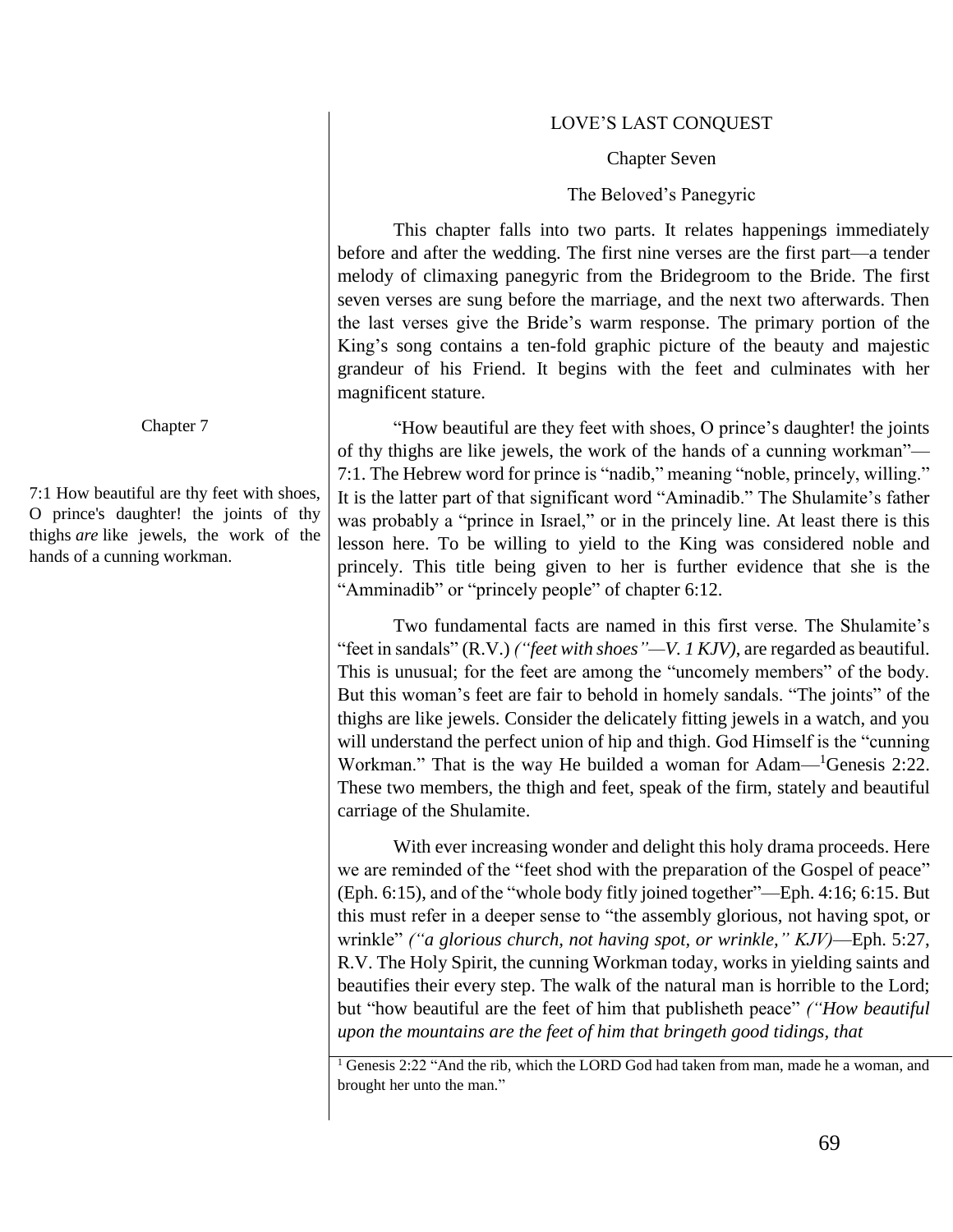*publisheth peace" KJV)*—Isa. 52:7. And who does this like overcoming believers? The thigh is a strong member of the body. It speaks of "the loins girt about with truth" *("your loins girt about with truth,"—Eph. 6:14 KJV)*. When we eat the Word of God, we become strong in the Lord, strong to stand and endure hardships and bear burdens. Samson smote the Philistines "hip and thigh;" that is, he broke their strong places. The joints of the thigh, being jewellike, therefore, teach the perfect, firm, easy, calm, steady, practical walk in the light. Coupled with the feet, the walk is beautiful. Bezaleel in Moses' day, was chosen and anointed of God to devise cunning works in gold, in silver, and brass. He was filled with the Spirit in all manner of workmanship for erecting the tabernacle in the wilderness. He represents the Holy Spirit. His name means, "God's shade, or protection." The Holy Spirit was the Shade and Protection of Jehovah over Israel, as seen in the pillar of cloud by day and of fire by night. And He today is the never failing Shade over His people from the heat of trial and their Protection from all their foes. He is indeed the cunning Workman. He sets the members in the Body of Christ as it pleaseth Him—I Corinthians 12. He also makes the Word of God effectual in them that believe it.

Aholiab was appointed to work with Bezaleel. He was a cunning workman and an embroiderer in blue, in purple, in scarlet and in fine linen. See  ${}^{1}$ Ex. 31:2, 6 and 38:29. His name means, "tent of a father." He represents the Apostle Paul. It pleased the Lord to make Paul "a wise masterbuilder." He laid the foundation of the Church, which is a "habitation of God"—Eph. 2:22. Thus he is the chief agency on earth in erecting "a tent" for our heavenly Father. Few people realize the important place that he has in the counsels of God. He espoused the Church to one Husband, that he might present a chaste virgin to Christ— $2$  Cor. 11:2. He is warning and teaching every man (every saved one) in all wisdom, that he may, if possible, present every man perfect in Jesus  $Christ—<sup>3</sup>Col. 1:28. Paul said, "God shall judge the secrets of men by Jesus"$ Christ according to my Gospel"—Rom. 2:16.

"And every wise hearted among you shall come and make all that the Lord hath commanded"—Ex.  $35:10$ . See also  ${}^{4}Ex.$   $36:1$ . The spiritual successors

Exodus 38:29 "And the brass of the offering *was* seventy talents, and two thousand and four hundred shekels."

 $2 \cdot 2$  Corinthians 11:2 "For I am jealous over you with godly jealousy: for I have espoused you to one husband, that I may present *you as* a chaste virgin to Christ."

<sup>3</sup> Colossians 1:28 "Whom we preach, warning every man, and teaching every man in all wisdom; that we may present every man perfect in Christ Jesus:"

<sup>4</sup> Exodus 36:1 "Then wrought Bezaleel and Aholiab, and every wise hearted man, in whom the LORD put wisdom and understanding to know how to work all manner of work for the service of the sanctuary, according to all that the LORD had commanded."

<sup>1</sup> Exodus 31:2, 6 "See, I have called by name Bezaleel the son of Uri, the son of Hur, of the tribe of Judah…And I, behold, I have given with him Aholiab, the son of Ahisamach, of the tribe of Dan: and in the hearts of all that are wise hearted I have put wisdom, that they may make all that I have commanded thee;"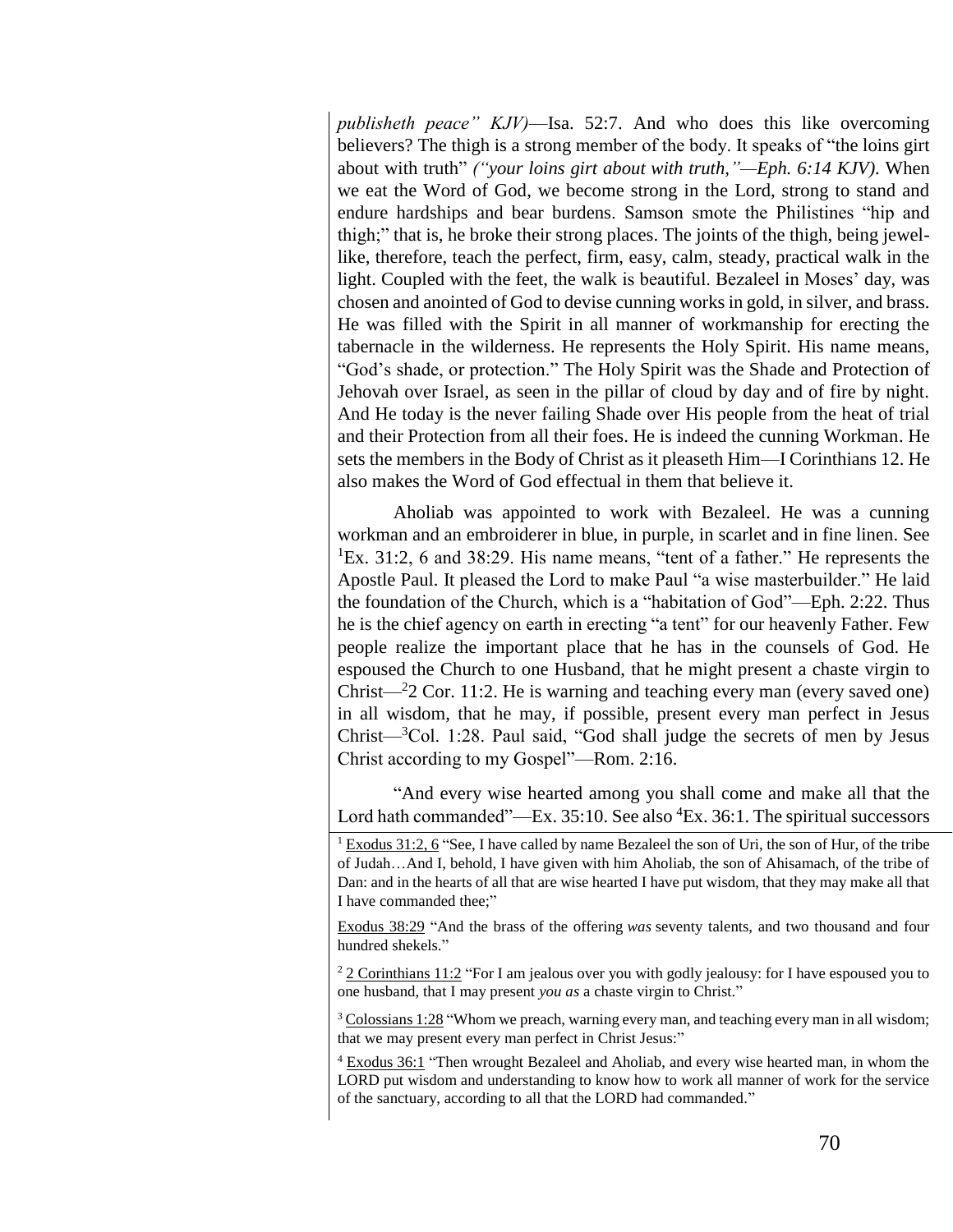of Paul, beginning with Timothy, Titus, etc., have continued this cunning work in the Church, by proclaiming his Gospel. This results in "the perfecting of the saints unto the work of ministering unto the edifying of the Body of Christ" *("For the perfecting of the saints, for the work of the ministry, for the edifying of the body of Christ:"KJV)*— Eph. 4:11-16. Out of this mystical Body, the Church, Paul's Gospel is building a Bride for the heavenly Bridegroom. The joints of her thighs are jewel-like. The effective results of the painstaking toil of the cunning Workman, the Holy Spirit through the agency of Divinely-guided workmen. We have a right to expect to walk beautifully and with stately unblamable mien.

"Thy body is like a round goblet, wherein no mingled wine is wanting"—7:2. Wine stimulates and invigorates the body. The Shulamite had frequented Solomon's banqueting house, or house of wines—2:4. Her body showed the good effects of drinking good wine, such as was entirely free from mixture, or adulteration. Her form was perfectly proportioned and most comely.

This speaks to us of the indwelling and operations of the Holy Spirit. It is more than Pentecost begun. It indicates a company of saints who have drunk deeply of the fulness of the Spirit, and keep on drinking. Some believers yield sufficiently to be filled initially with the Spirit; but bridal saints yield to the Spirit so as to go on with Christ, grow up into Him in all things and increase with the increase of God. They become well-rounded in experience and show aptitudes of usefulness. They keep filled with the Spirit by walking in the Spirit, and not in the flesh. They show that no "mingled wine" has any place in them. They are delivered from formalism, or a dry spirit. They are not fanatical; have no wild spirit. They are not anointed with an unguent made by man. They are anointed with "the holy anointing oil, compounded according to the heavenly Apothecary" *("And thou shalt make it an oil of holy ointment, an ointment compound after the art of the apothecary"—Ex. 30:25 KJV)*—Ex. 30. It is unmixed and unmixable. "But ye have an unction from the Holy One and ye know all things"—I John 2:20, 27.

"Thy belly is like an heap of wheat set about with lilies"—7:2. The king had before found his friend "all fair, undefiled," lovely in disposition and undivided in her devotion. Now, he beholds her fully developed and capable of being useful, fruitful, productive. He was not going to wed a doll, or an ornament, but a woman.

Oh, what an impressive picture of real, practical sainthood. When Jesus comes, He will not select babies for His Bride. He does not want simply a spiritual ornament to gaze upon. The Bride company will be useful and powerful, as well as beautiful. They demonstrate the probability of their future place by what they are now—"a heap of wheat set about with lilies." They are productive now. They have the appearance of a stack of grain in the open field

7:2 Thy navel *is like* a round goblet, *which* wanteth not liquor: thy belly *is like* an heap of wheat set about with lilies.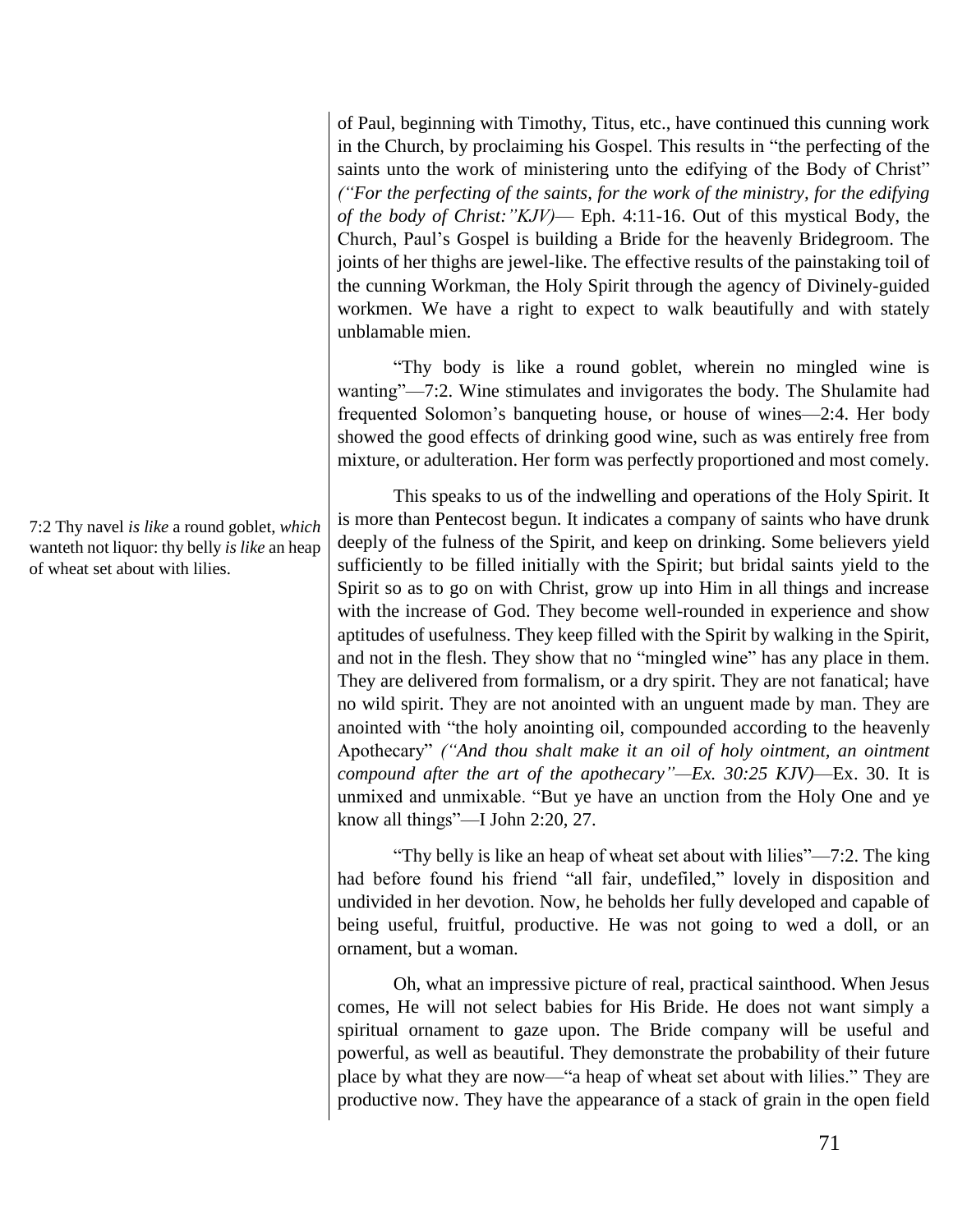studded with shining lilies. They demonstrate spiritual motherhood, the proof of which is the lily-like younger and growing believers who worship with them. Thus they are qualifying for their higher and fuller fruitfulness in the glory. Through their union with Christ up yonder, "a nation will be born at once" *("shall a nation be born at once" KJV)*—Isa. 66:8. "The residue of men (all Israel) will seek after the Lord, and all the Gentiles upon whom my name is called, saith the Lord, who doeth all these things" *("That the residue of men might seek after the Lord, and all the Gentiles, upon whom my name is called, saith the Lord, who doeth all these things." KJV)*—Acts 15:17. After the wedding in the air, the great world-wide revival will come. We need not look for it before then.

"Thy two breasts are like two young roes that are twins"—7:3. In ch. 4:5, this same delicate statement is made with these words added: "which feed among the lilies." The Shulamite is not feeding among the lilies now. She is ready and waiting for the marriage ceremony. She is qualified to be a bride, fully satisfying her lover.

For the spiritual interpretation of this verse, see notes on chap. 4:5. However, it is proper to add here, that as in the type, so in the anti-type. When the time figured here comes, the bridal saints will be in heaven, waiting for the wedding there. There will be worshipping and adoring the Lord, and assisting Him in putting down His enemies. He will have to judge Christendom as false to Him. Laodicean Protestantism will be spued out of His mouth and the great harlot will be destroyed before He can take to Himself in wedlock His true Bride. During those days of warring and waiting, the heavenly Bridegroom will admire His overcoming, or "princely people," and enjoy their fellowship. His heart will be overwhelmed with utter delight. He will not feel disappointed with them. They will be just what He longed for and sought to have them be. They will intoxicate, or abundantly moisten Him with their sacrifice of praise  $(^1$  Isa. 43:24), and will show their entire fitness to be His Bride.

Let not false modesty, the result of sin in the flesh, hinder us from understanding the will of God, either in the natural or supernatural. "Unto the pure all things are pure; but unto them that are defiled and unbelieving is nothing pure; but even their mind and conscience is defiled"—Titus 1:15. This entire description is no doubt a pen-picture, by the Holy Spirit, of Eve fully formed in all her beauty and perfection. Why is it not also a portrait of a typical bride today, filled with the Spirit and walking in the Spirit, in order to foreshadow the Bride of Christ? The Holy Spirit never employs imaginary things to illustrate, or symbolize truth. He uses actual facts, persons and scenes. In Bible times,

7:3 Thy two breasts *are* like two young roes *that are* twins.

<sup>1</sup> Isaiah 43:24 "Thou hast bought me no sweet cane with money, neither hast thou filled me with the fat of thy sacrifices: but thou hast made me to serve with thy sins, thou hast wearied me with thine iniquities."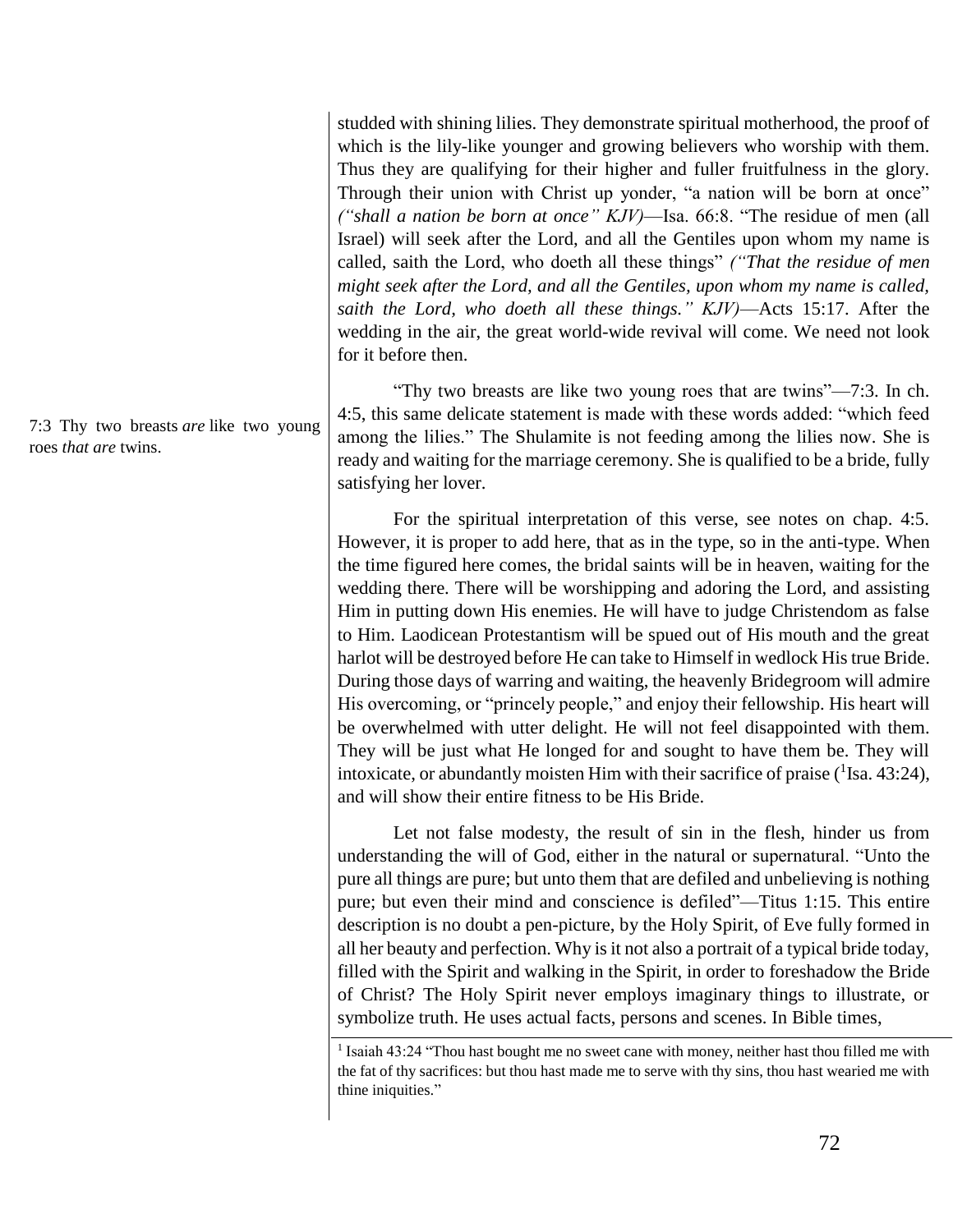marriage was expectant with loving reproduction, but not for carnal gratification alone. Hence, it was the gravest reproach for a woman to be barren. All that foreshadowed the impossibility of the Bride of Christ being barren. The third verse, therefore, most beautifully typifies her healthy, reproductive state after the translation and before the wedding in the air.

"Thy neck is a tower of ivory"—7:4. Ivory is white, hard, and bony. Hence, it suggests beauty, purity and strength. A neck like a tower of ivory figures majestic beauty and womanly purity, with refined and polished strength. The neck is also an important support. It holds up the head, which is likened to Carmel in the next verse. It also connects the head with the body. (See notes on chapter 4:4).

We are still studying about that wonderful company of people, called the Bride of Christ. The neck speaks of that principle in overcomers, which directly connects those who possess the necessary senses of usefulness with the body. Some saints especially exemplify firmness with beauty of character, and strength with refinement and purity. They may be quiet; for the neck does not speak. It has no mouth. These saints stand by immovably and hold up Christ as Head of the Body. Indeed they are as a tower of ivory—hard against evil, firm for the truth, shining with glory. They seldom miss a meeting. They do not gossip, nor criticize. They pray and pay. They prove to be a vital connection between the Head and the Body, the Church, and acknowledge Christ as "Head over all things in behalf of the Church" *("head over all things to the church— Eph. 1:22 KJV)*.

"Thine eyes are like the fishpools in Heshbon, by the gate of Bathrabbim"—7:4. Heshbon was a town in Moah, east of the Jordan, and captured from the Amorites by Reuben and Gad. It means, "reason, or stronghold." In its wall, was a gate, named "Bathrabbim, or daughter of many." Near the gate, were two renowned fishpools, whose clear waters sparkled perpetually. The eyes of the Shulamite were evidently big and bright, sparkling and clear, especially when gazing upon her beloved. At least, so they were to him. Twice before, he said to her, "Thou hast doves' eyes" (Chap. 1:15). Again we marvel at God's Word. We saw previously, that "doves' eyes" figure enlightenment by the Holy Spirit. Now, eyes like the Bathrabbim fishpools indicate the vast usefulness of doves' eyes. The vision of bridal saints is not only to be admired, as being clear and wonderful, but it is to be prized for enabling others also to see. Fishpools abound in fish, figuring life and fruitfulness. As the two fishpools were at the entrance into Heshbon; so the eyes are in the head, the seat of reason, the stronghold of the old creation. But fishpool-like eyes, suggesting a spiritual grasp of Divine things, make even Heshbon, or reason, productive. They "cast down imaginations and every high thing that exalteth itself against the knowledge of God, and bring into captivity every thought to

7:4 Thy neck *is* as a tower of ivory; thine eyes *like* the fishpools in Heshbon, by the gate of Bathrabbim: thy nose *is* as the tower of Lebanon which looketh toward Damascus.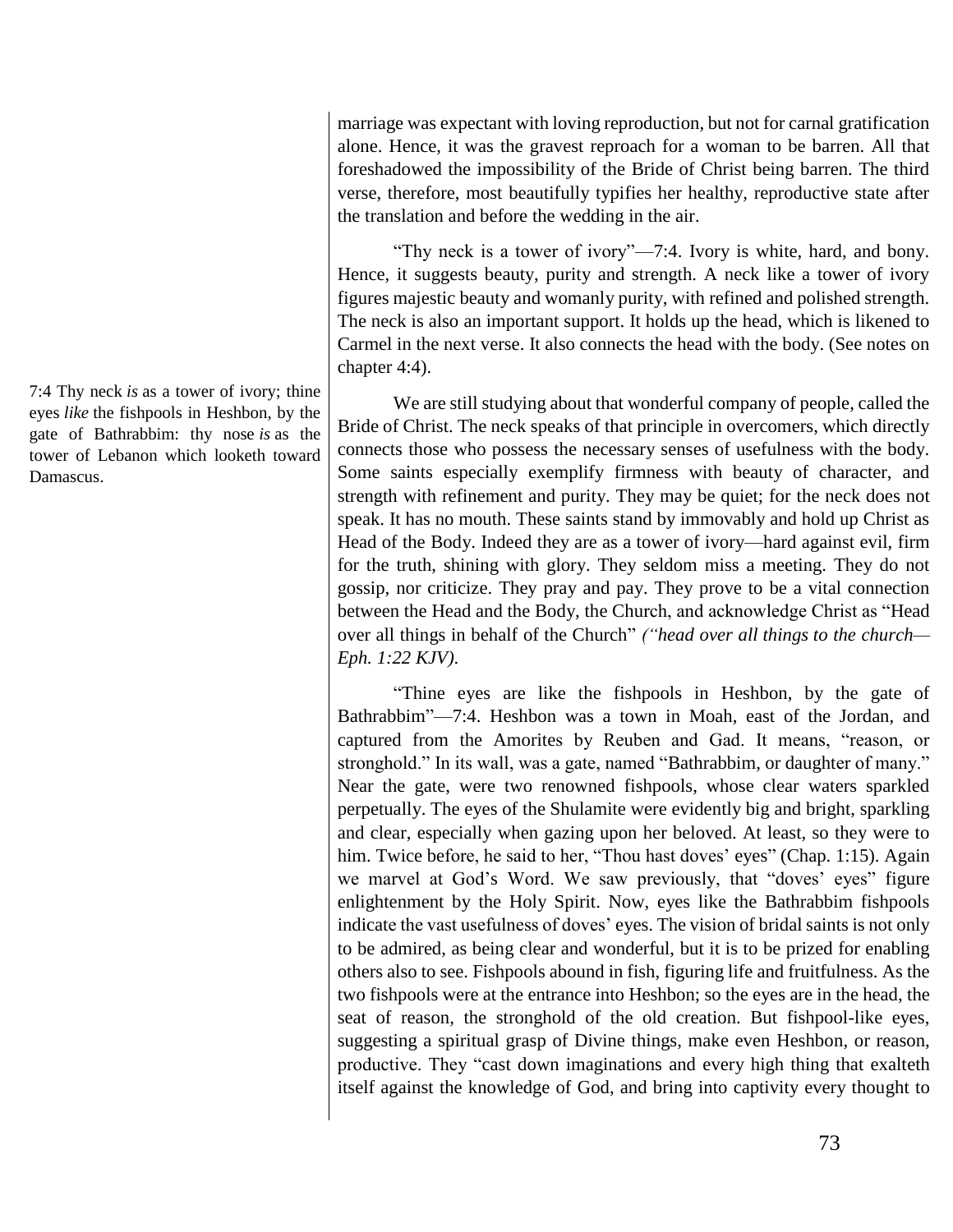the obedience of Christ" *("Casting down imaginations, and every high thing that exalteth itself against the knowledge of God, and bringing into captivity every thought to the obedience of Christ;" KJV)*—II Cor. 10:5. And that makes such believers bridal saints.

"Thy nose is as the tower of Lebanon, which looketh toward Damascus"—7:4. Lebanon is the snowy white mountain range lying west of Damascus. The tower was on the sunny side of the mountains. It was a military tower, whence a watchman sighted danger, or saw an enemy coming, and gave warning. Thus the watchman was, in some sense, a guide also. Did Solomon admire a large nose? Rather, his bride's nose was prophetic of a future function which she would fill. She would differentiate and separate the precious from the vile. Many a wife has saved her husband from numbers of troubles by sensing the future and giving him caution. The tower of Lebanon faced Damascus, which means, "silent is the sackcloth weaver." It is said that Uz, Shem's grandson, founded Damascus. The new world which emerged from the flood may have been so green and growing, and life so redolent and prolonged, that Uz may have supposed that there would not be any more deaths, or not many at least. Hence, the sackcloth weaver went out of business. The Shulamite's nose did not forebode gloom and death. It was a token of perpetual life, of which Damascus is a figure, being the oldest city in the world and still is in existence.

Spiritually, the nose speaks of discernment and inquiry. Discernment of spirits is the seventh of the nine spiritual gifts named in I Corinthians 12. It is profitable to have the nose in the Bible frequently, although some people say that it is not necessary. "He that is spiritual judgeth, (or discerneth) all things; yet he himself is judged, (or discerned) of no man."—I Cor. 2:15. He knows his rank. He knows God's will as far as he needs to know, and he understands those who do not understand him, but misjudge him. The spiritual man pries into the secrets of the Lord, by searching the Scriptures in dependence upon the Holy Spirit. "The name of the Lord is his strong tower; he runs into it and is safe." *("The name of the LORD is a strong tower: the righteous runneth into it, and is safe" KJV)*—Prov. 18:10. The scent of bridal saints is from the viewpoint of heavenly whiteness and purity. They are looking down from their magnificent tower. They are in Christ, and through the Spirit, discern approaching dangers. They smell the footsteps of the foe afar off.

Their cautions and warnings may not be heeded now, but after the resurrection of Paul's Smyrna cohorts and the translation of their Philadelphia associates in the faith, the imposing function of their spiritual nostrils will be manifest. Study the career of the four living ones and the twenty-four elders in the book of Revelation. For nearly seven years before the wedding in the air, they will be there. They will discern the throne and Him that sits thereon. They will discern their place there and assume that authority. They will discern the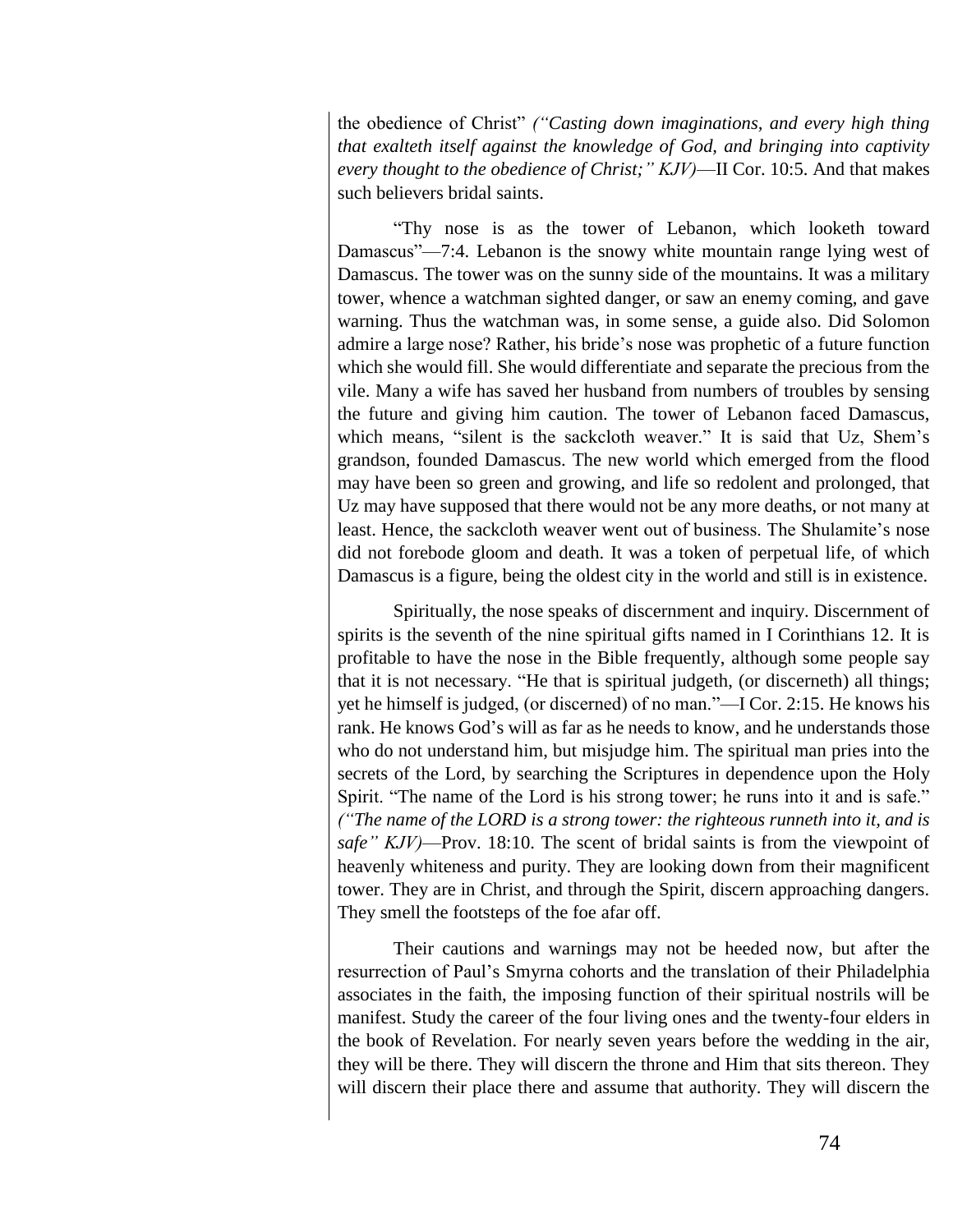voice of the great, sublime Stage Manager as He shall call the holy actors forth to their various performances. First, they will engage in unspeakable adoration of Christ who will be on His throne. Then they will lead the redeemed in song and praise. Also, they will call the four international horses of the seven years of trial on the stage—Revelation 6. Throughout those troublous times, they will show themselves worthy to be the Wife of the Lamb.

"Thy head upon thee is like Carmel"—7:5. Carmel is an elevated tableland by the sea. Every Scripture citation of it indicates its fruitfulness and excellence. Carmel means a park, a place of order and beauty, a fruitful field. "The excellency of Carmel" is emphasized in  $\frac{1}{1}$ Isaiah 35:2. The Shulamite possessed a prolific mind. Hers was not an empty think box. She was quick to perceive and understand. She saw things in their right relations. Order and symmetry enabled her to have a rich store of thoughts and facts. Her head was indeed an "intellectual park." Bridal saints in particular "have the mind of Christ"—I Cor. 2:16. They refuse the reasonings of the natural man. They accept God's reasonings—<sup>2</sup>Isa. 1:18. They think Divine thoughts, because their minds are stored with His precious Word. They hold a "straight course in the truth" *("rightly dividing the word of truth." KJV)*— II Tim. 2:15. The mind of one really spiritual is truly an intellectual garden of Divine symmetry and beauty. It is prolific with the profoundest thoughts about Christ and His salvation. They stagger and silence the wisdom of men. Only the mind of spiritual believers can grasp the deep and rich and beautiful truths outlined in this "Song of Songs."

"And the hair of thine head is like purple"—7:4. What is more charming than a wealth of flowing hair on a woman's head? It is her beauty, her glory. The purple color suggests her queenly fitness to be Solomon's bride. "The king is held in the galleries, or tresses"  $(7:5)$  (R.V.), thereof, indicates how fascinating they were to him. He was caught and entangled in the charming ringlets, and curls. We have the spiritual application of the hair in I Cor. 11. The Church is subject to Christ her Head. Women, praying or prophesying with their heads covered, show the dependence of the Church upon Christ. He is the glory of the Church, because He is her Head. Some saints take the place of absolute weakness, and then glory in it. They are wholly and continually dependent upon Jesus for everything. They refuse to trust themselves, or any other arm of flesh. To trust Christ is their glory, their charm, their "purple" hair. This is the chief qualification for bridehood. And this simple, confident attitude of saints toward Christ charms Him and captures His heart. He allows Himself to become caught

<sup>1</sup> Isaiah 35:2 "It shall blossom abundantly, and rejoice even with joy and singing: the glory of Lebanon shall be given unto it, the excellency of Carmel and Sharon, they shall see the glory of the LORD, *and* the excellency of our God."

2 Isaiah 1:18 "Come now, and let us reason together, saith the LORD: though your sins be as scarlet, they shall be as white as snow; though they be red like crimson, they shall be as wool."

7:5 Thine head upon thee *is* like Carmel, and the hair of thine head like purple; the king *is* held in the galleries.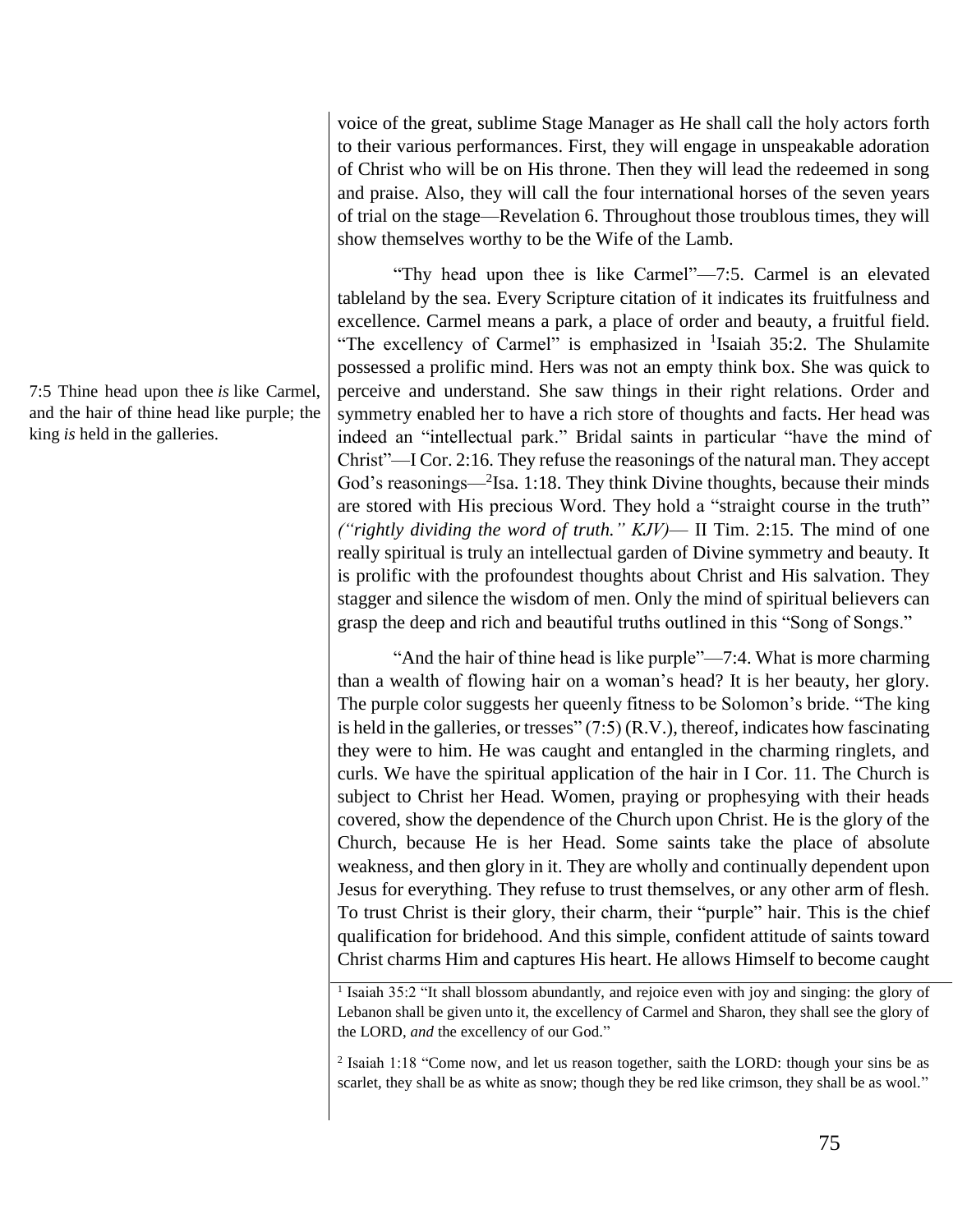7:6 How fair and how pleasant art thou, O love, for delights!

7:7 This thy stature is like to a palm tree, and thy breasts to clusters *of grapes*.

and entangled in the flowing tresses of our weakness. We hang on His strength, and He is enmeshed in our confidence. Glorious union indeed!

"How fair and how pleasant art thou, O Love, for delights"—7:6. Here the King sums up all the sweet titles in one word—"O Love." He does not even say, "My Love," as formerly. He is overwhelmed with her beauty and perfection. He has found in her what He longed for. She is far more to him now than a lady friend ("rayah," Heb.). She is a charming stature of LOVE ("ahabah", Heb.). Solomon gazed upon his spouse, beholding the ten entrancing features here described, beginning with the feet and climaxing with her royal hair, and he was moved to exclaim aloud, "O Love, how fair and how pleasant art thou for delights," (Chap. 7:6) or delicacies—<sup>1</sup>Micah 1:6. He is carried away with the object of his affection, seeing her in her entirety. Every member and function of her body is perfect. He saw no blemish, no lack in any of them. As a culminating eulogy, he shouts, "This, thy stature is like to a palm tree, and thy breasts to its clusters."—7:7, R.V.

The date palm is here meant, as suggested by the clusters. It has always been a very useful palm in Arabia, Syria, and adjoining lands, because of its leaves, bark, juice and fruit. It grows under adverse conditions. Hence, we read that "the righteous shall fourish like the palm tree"—Psa. 92:12. It is erect and stately. Solomon saw in the Shulamite a beautiful stateliness, life and vigor, in spite of trials, and he saw the promise of fruit. Their union was to be a waving triumph over his foes and a typically productive home. She satisfied him to the uttermost. He was ready to be joined to her in holy wedlock.

Will our heavenly Solomon find such a company of saints? After scrutinizing His own people, both within and without, through and through, will He be satisfied perfectly with any of them? For He "walketh in the midst of the seven golden candlesticks"—Rev. 2:1. He is weighing the people in the scales of Divine Truth. He is searching and separating His own into different grades, as the seven letters to the seven churches of Revelation 2 and 3 indicate. Some saints are overcoming some things, like those of Pergamos and Thyatira. Others are overcoming all things, like those of Smyrna and Philadelphia. Yes, Christ will have a band of believers who will be as perfect and beautiful in His eyes as was the Shulamite in the eyes of Solomon. The chief purpose of redemption would not otherwise be realized.

Study Paul's commendatory words to the Philippians. He enjoyed their fellowship. They were partaking of grace with him. They always obeyed his instruction, in his absence as well as in his presence. Hence, he called them his

<sup>1</sup> Micah 1:6 "Therefore I will make Samaria as an heap of the field, *and* as plantings of a vineyard: and I will pour down the stones thereof into the valley, and I will discover the foundations thereof."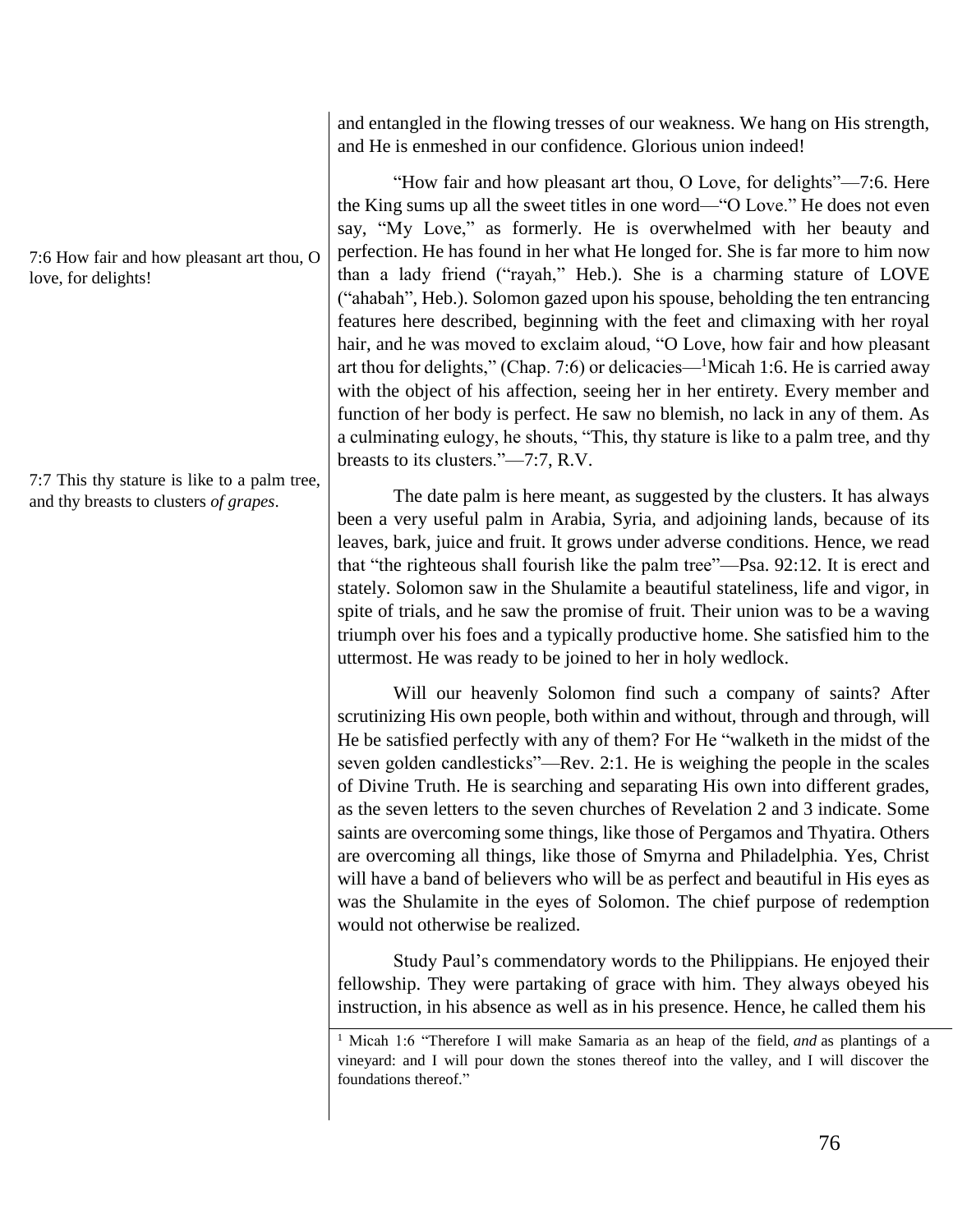"joy and crown" (Phil. 4:1). Paul records no complaint against that assembly, even as John records no fault in the Smymians and Philadelphians. He espoused the entire Church to Christ  $(^1\Pi$  Cor. 11:2), and sought by his teaching and prayers to "present every man perfect in Christ Jesus"—Col. 1:28, 29. Some saints have accepted their espousal and are yielding to the corrections and instructions, the siftings and cuttings, the polishings and refinings, which make for perfection and prepare for the bridehood of Christ. Solomon could not prepare his bride; that was left for her to do.

Our heavenly Solomon prepares His Bride for Himself, by working in her all of His holy and sweet will through the rugged and delicate workings of the Holy Spirit and the Word of God. The Apostle Paul said, "The Word of God effectually worketh in you that believe" *("the word of God, which effectually worketh also in you that believe." KJV)*—I Thess. 2:13. What can be more comforting than that? Only believe what is written. God does the rest. Hallelujah! Jesus Christ will have a people that please Him and satisfy Him perfectly. They are flourishing now like the palm tree. Behold their waving branches of triumph. See the clusters of fruition. Who bears the fruit of the Spirit and is useful perpetually like the bridal saints? Surely, it will not be long until the heavenly Bridegroom will summons His fully prepared ones to glory.

The time will come after this overcoming company will have been in glory less than six years, that both they and Christ will be fully ready for the wedding ceremony. He will be filled with deep admiration and over-mastering love for His Bride; for she will stand before Him fully matured in her faith toward God and in her love for Jesus. She too will be absolutely satisfied with Christ alone—not simply as her Savior, nor as the Lord of battles, nor even as King of kings—but she will love and adore Him as her Bridegroom. Wondrous prospect His! Wondrous hope ours! Wondrous the mutual union! Oh, Jesus, haste the day!

# The Marriage Has Come

"I said, I will climb up into the palm tree. I will take hold of the branches thereof"—7:8. How beautiful and picturesque are the figures of speech employed by the Holy Spirit. Elsewhere He speaks in unveiled terms, declaring that "marriage is honorable in all, and the bed undefiled," because it was ordained of God—Heb. 13:4. It is the climax of the earthly relationship, and it figures the culminating purpose of the new creation—the marriage of the Lamb.

Satan, through sin, has painted over the beautiful Divinely-ordained marriage relationship with conduct that would cause blush and shame. It is written therefore, "But whoremongers and adulterers, God will judge"—Heb.

7:8 I said, I will go up to the palm tree, I will take hold of the boughs thereof: now also thy breasts shall be as clusters of the vine, and the smell of thy nose like apples;

<sup>&</sup>lt;sup>1</sup> 2 Cor. 11:2 "For I am jealous over you with godly jealousy: for I have espoused you to one husband, that I may present *you as* a chaste virgin to Christ."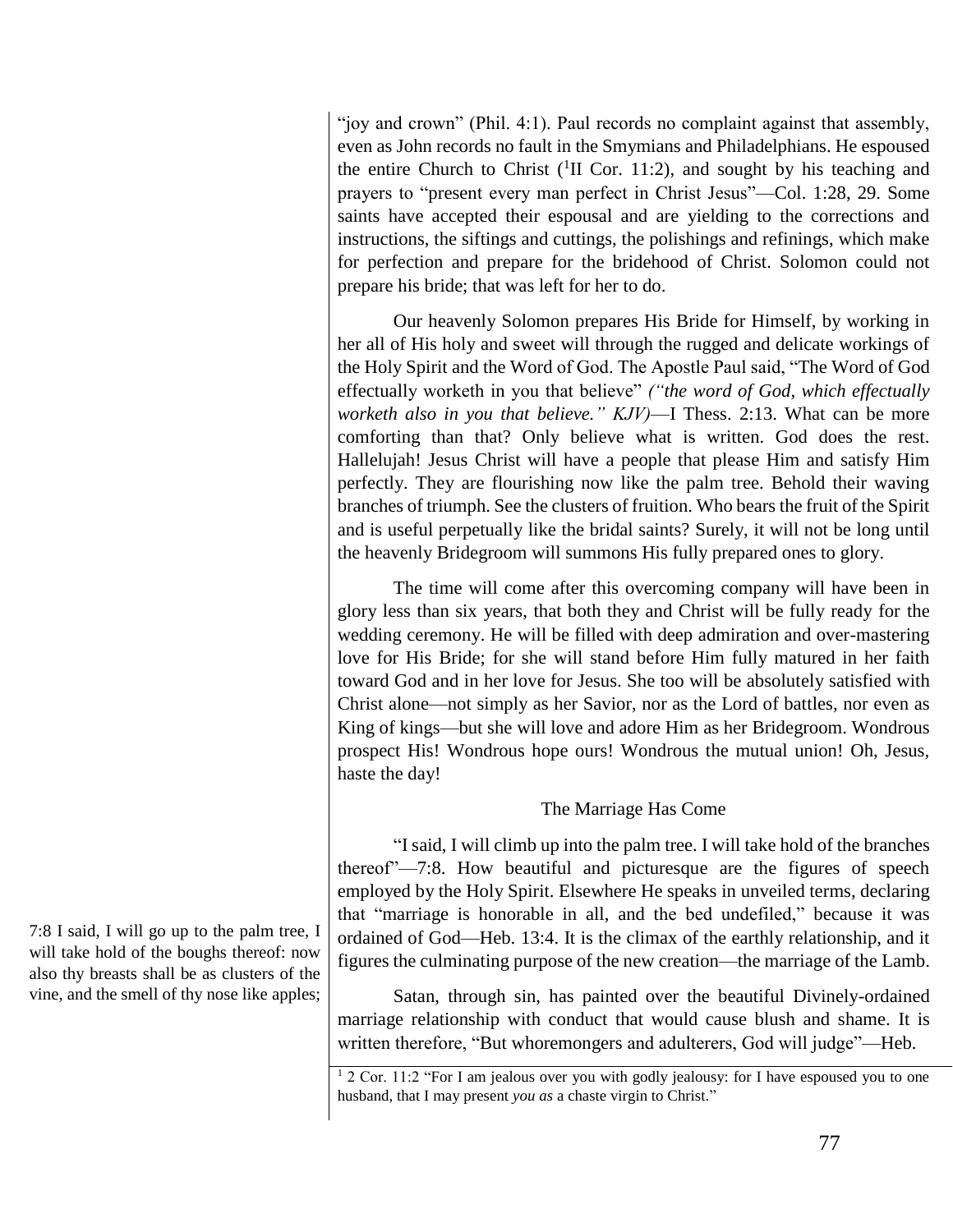13:4. The King appropriated the affection which captivated His heart. What was the result? There was to be fruitage, as expressed by the "clusters of the vine"— Rev. 14:18. The glory of the marriage relation among the Hebrews was multiplied births. Rebekah's home folks blessed her, and said to her, "Be thou the mother of thousands of millions"—Gen. 24:60.

One of these days, the proclamation will be heard in heaven, "Let us be glad and rejoice and give honor to Him; for the marriage of the Lamb is come, and His wife hath made herself ready"— Rev. 19:7. Oh, what a day that will be! That will be the day of all days for Jesus and His people. It will be a day of supreme triumph. A great multitude will shout, "Allelujah; for the Lord God Omnipotent reigneth"—Rev. 19:6. The Man Christ Jesus, the Queen sitting by Him, will occupy the throne of universal empire. It will be a day of the unparalleled display of a bride's queenly attire—the most costly and splendid, the sublimest expression of love and worth that any king could bestow.

"And to her was granted that she should be arrayed (mark the language, "arrayed") in fine linen, clean (pure) and bright; for the fine linen is the righteous acts of saints" *("And to her was granted that she should be arrayed in fine linen, clean and white: for the fine linen is the righteousness of saints."—Rev. 19:8 KJV)*. That will be a day of unspeakable and intoxicating festivities, the beginning of the fulness of "the general assembly," or the heavenly panegyric (Heb. 12:23), where myriads of angels will stand and gaze, and representatives of all ages will be gathered. Therefore, John was bidden to write, "Blessed are they which are called (invited) unto the marriage supper of the Lamb"—Rev. 19:9. Not the Bride only, but all who shall be there, will be blessed beyond telling. No such banquet, for no such a wedding was ever known before, and there will never be anything like it again. Can you conceive of a honeymoon lasting a thousand years?

The wedding feast will no doubt continue one year after the custom of Jewish marriages. "When a man hath taken a new wife, he shall not go out to war; neither shall he be charged with any business; but he shall be free at home one year and shall cheer up his wife which he has taken"—Deut. 24:5. This certainly is full of meaning for us. The great marriage banquet in the skies will last for twelve glorious months. How can the reunion of the saints over six thousand years break up in less time than that? Impossible!

While Satan is fiendishly manipulating his dupes on earth, and the anti-Christ is having his fling, our Bridegroom will be exulting over the results of His redeeming work and profoundly enjoying the worship and adoration of His people. For one year He will lose sight, as it were, of earth conditions, and will not be charged with business, nor go to war. Oh, how our Jesus will revel in the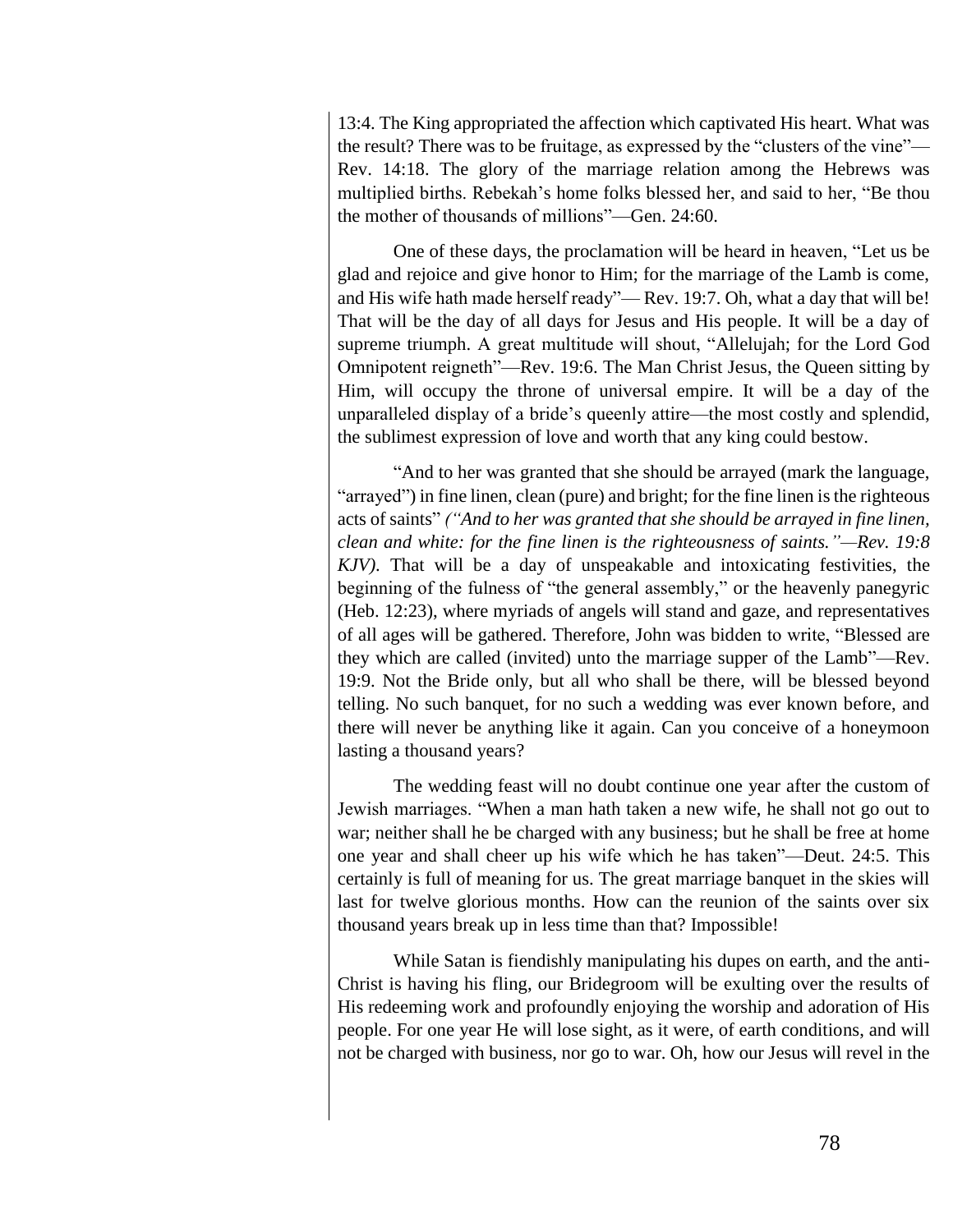midst of His people who have believed on His name. Tongue and pen are inadequate to attempt describing that scene. We must wait until we are there.

Then, after the heavenly banquet is over, our Bridegroom, as the King of kings and the Lord of lords, will come out from heaven to assert His bloodbought rights. John saw Him and the armies of heaven descend on white horses, symbols of Divine power, to wage war against the armies of the world. He will subdue all His foes, and cast the beast (the anti-Christ) and the false prophet into the lake of fire, and the devil into hell for one thousand years. Then the fruitage of the heavenly union will begin to be fully manifest. The fruit bearing of bridal saints now is rather like the service of a friend, or like that of children growing up into manhood. But then, it will be preeminently as the fruitage of husband and wife.

After the wedding feast in the air is over and Christ descends with His Bride to possess His rightful possessions on earth, the Jews will accept Him as their Messiah. Then the prophet's questions will be answered—"Shall the earth be made to bring forth in one day? Shall a nation be born at once?"—Isaiah 66:8. Yes, so it shall be. After that, "the elect will be gathered from the four winds" *("and they shall gather together his elect from the four winds" KJV)*— Matt. 24:31. "And so all Israel shall be saved"—Rom. 11:26. "All Israel" means the natural line of Jacob who will accept Christ, for all the devotees of anti-Christ will be slain through the vengeance of the Lamb—II Thess. 2. Then, the Gentiles will also be saved, as we read in Acts 15:17—"all the Gentiles upon whom my name is called, saith the Lord, who doeth all these things." Thank God, the millennial period will record the great revivals. Men talk glibly today about taking a whole city for Christ, though none has ever done it, for it is not Scriptural. But after the wedding in the air, salvation will flow, not only citywide, but nation-wide. Hence, John concludes the great, world-wide revival by saying, "And the nations of them which are saved shall walk in the light of it (the holy city); and the kings of the earth do bring their glory and honor into it"—Rev. 21:24.

But, beloved Reader, let us not forget this fact, that we are called to be a vital portion of that same holy city. It is our privilege to be members of the Bride company, the most essential feature of that city. God forbid that we should slight our privileges and miss the acme of our high calling in Christ.

"And the roof of thy mouth like the best wine for my beloved, that goeth down sweetly, causing the lips of those that are asleep to speak"—7:9. This is Solomon's last lavishing eulogy of his bride. It is a diversion from his usual utterances, which expressed what she was to himself. In this case, it is what she is to others. The phrase, "my beloved," causes the difference. What does he mean by "my beloved"? We find the answer in chapter 5:1, where he said, "Eat, O friends, drink, yea, drink abundantly, O beloved." My notes on the latter

7:9 And the roof of thy mouth like the best wine for my beloved, that goeth *down* sweetly, causing the lips of those that are asleep to speak.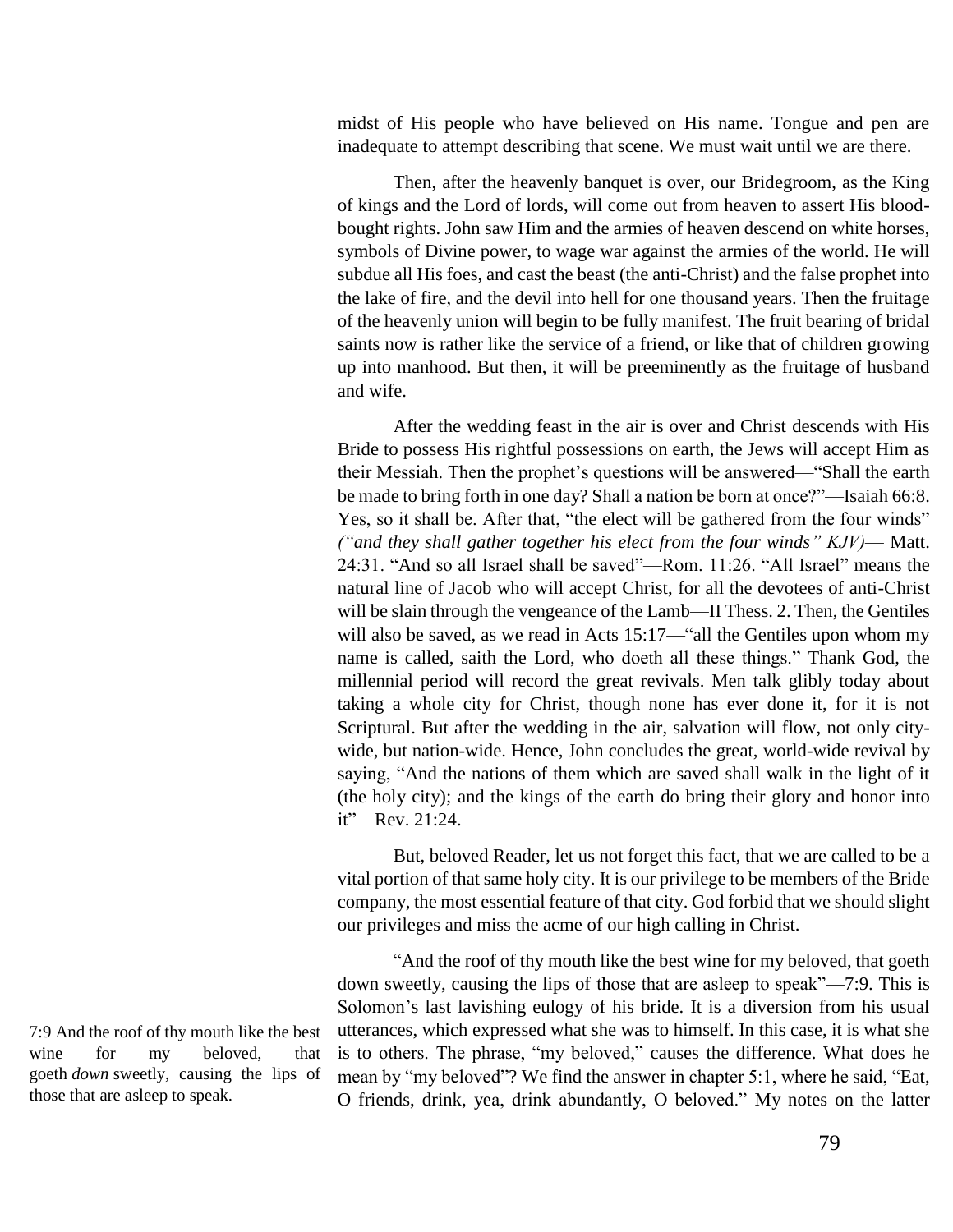entreaty there are evidently incorrect. Solomon spoke those words, and not the Shulamite. No doubt, his "beloved" in chapters 5:1 and 7:9, signifies his mother and brethren. Though he loved the "fair one" above all others; yet he enjoyed the fellowship of his friends and relatives also.

After their marriage, he finds that his bride is not snobbish toward his friends and relatives; but she appreciates them for his sake and treats them with the kindest courtesy. Her warm words of tender praise of "his beloved," his mother and sisters and brothers, are like the most costly wine. Her remarks about them are so soft, sweet, smooth, and gracious, that they "glide through the lips." Here again is precious instruction for us. The above verse suggests that buoyant blessing that shall flow to Israel from Christ through the Bride of the Lamb after the wedding feast in the sky. The phrase, "my beloved," finds an explanation in citations such as the following: "Of Benjamin, He said, The beloved of the Lord shall dwell in safety by  $\text{Him}$ "—Deut. 33:12. Also <sup>1</sup>Psalm 60:5. The oft-repeated references to the coming of the Lord in power and glory, always include His Bride, though it is not so expressed. "Those that are asleep" speaks of those of Israel in their graves. In the margin, they are mentioned as "the ancient." The resurrection of the Old Testament saints cannot come until after the wedding in the air, as if the voice of the Bride, filled to the uttermost with the Spirit, should awaken them. Ezekiel saw four living creatures come out of the midst of a great whirlwind of cloud and fire, from the north. They "ran and returned as the appearance of a flash of lightning"—Ezekiel 1:4-14. No doubt they figure the full overcomers with Christ, bringing blessing to Israel after the nuptials in glory. Oh, what a vast, honored and glorious ministry they will have in fellowship with their Lord. They may have the most hidden place with Christ now; but she will be the most spectacular and important figure by and by. Hallelujah!

## The Final Response of Love

"I am my beloved's, and his desire is toward me"—7:10. We have already seen the gradation of the Shulamite's devotion to the King; but a review of it will be profitable. First, she said, "My Beloved is mine, and I am his; he feedeth among the lilies"—2:16. Her interests were preponderant; her possession was chief. She loved him then, but not unselfishly. Nevertheless, he was patient. He kept pouring upon her his heart-melting affection. Hence, later on, she was compelled to exclaim, "I am my Beloved"s and my Beloved is mine"—6:3. This time she puts his right to her first, but still reserved a claim upon him. She was not yet wholly taken up with her lover himself; therefore, she added as before, "He feedeth among the lilies." She admired his choice of associations. Nevertheless, His patience was never ceasing, his love never

<sup>1</sup> Psalm 60:5 "That thy beloved may be delivered; save *with* thy right hand, and hear me."

7:10 I *am* my beloved's, and his desire *is* toward me.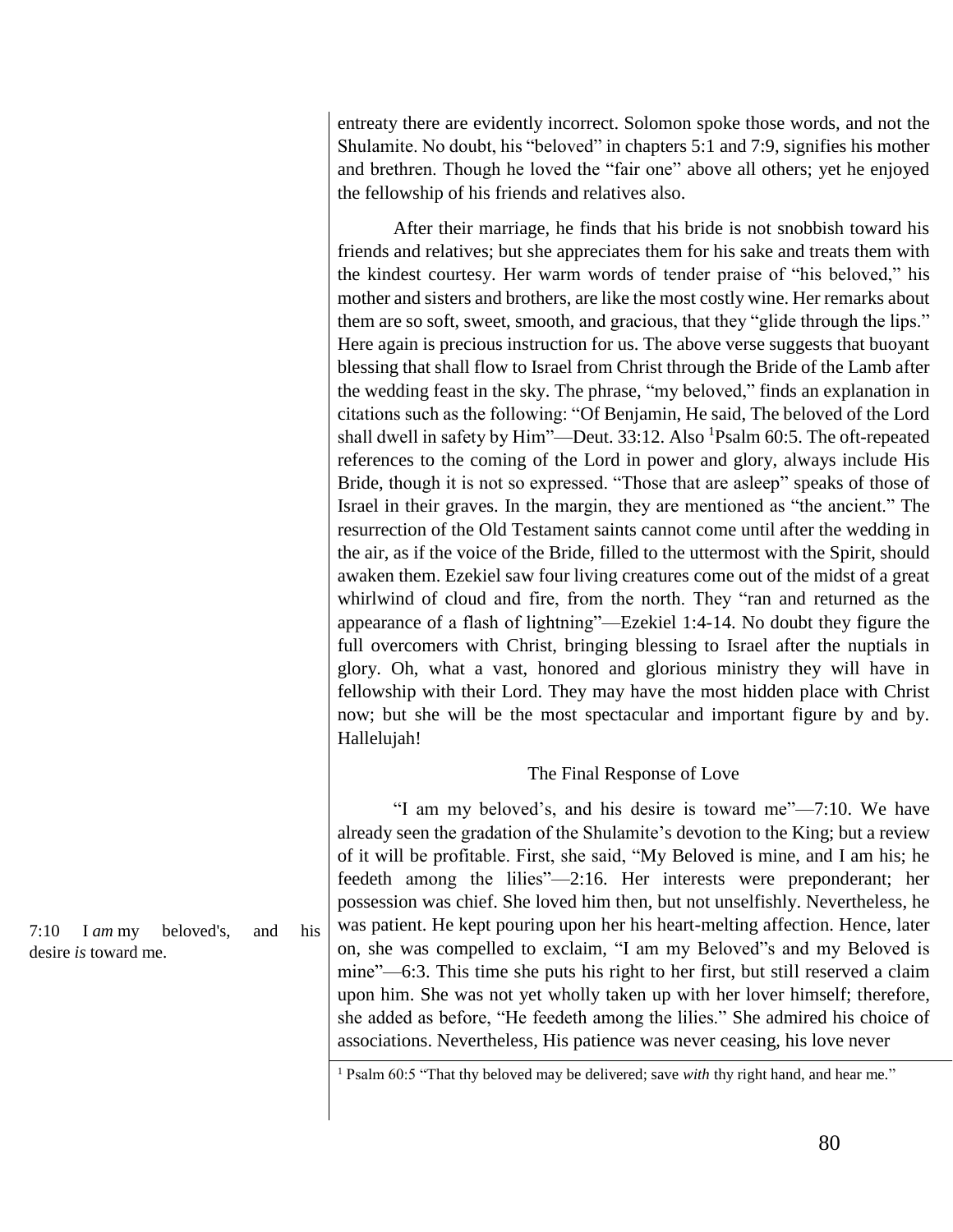waning, his devotion augmenting. He triumphed at last. The wedding was arranged. The marriage came. The wedding bells chimed out their mutual joy. The honeymoon was wonderful. The fair one found in her beloved more than she could have hoped for. His devotion to her was exquisite. His love was sweet and deep and real. Therefore, she lost sight of everything else. She could speak only of her Bridegroom himself. She gave him, not simply priority, but the entire ownership of love. "I am my Beloved's," she cried, without any thought as to whether he belonged to her or not. She knew that she, and no other, was her Beloved's. The evidence was there—"His desire is toward me." Every Divinely ordained marriage is like that.

So it will be with the Bride of Christ. She has been acknowledging Him as her only Head while she was on earth, and the only One to trust. In the glory, she will announce His entire ownership of love. "I am my Beloved's!" She will exclaim, "He has redeemed us and washed us in His own blood and made us kings and priests unto God, and we shall reign over the earth" *("Unto him that loved us, and washed us from our sins in his own blood, And hath made us kings and priests unto God and his Father; to him be glory and dominion for ever and ever. Amen."—Rev. 1:5, 6).* Others will be His servants, but she will be His choice One. Others will praise the Lord, but the Bride company will love and adore Him as the Bridegroom. She will have a place near His heart and will be in and around the throne, which others will not possess. Our heavenly Solomon will show that His "desire is toward" those who will be His "Darling" (Psa. 22:50), in a preeminent sense. How He will enjoy His people. "The joy set before Him" (Heb. 12:2) will then begin to be fully and gloriously realized. I repeat it, He will ENJOY His own! Three years of rejected, maligned ministry; three hours of suffering in the garden, such as no tongue can describe; six hours on Calvary of which three were separation from God when "He tasted death for every man" *("that he by the grace of God should taste death for every man."— Heb. 2:9 KJV)*—this was His time of suffering. Who but He can know the depth of that most painful separation and the days in the dark tomb? Those last seventy-two hours must have seemed like an eon to Him. "The earth with her bars was about me forever"—Jonah 2:6. Now, two thousand years He has been waiting for the calling out and preparation of His Bride. Do you suppose that Jesus will truly, deeply, really revel affectionately in fellowship with His princely people? He shall indeed "see the travail of His soul and be SATISFIED" *("He shall see of the travail of his soul, and shall be satisfied"— Isa. 53:11 KJV)*. Then, it shall be said, "Thou hast kept the good wine until now" (John 2:10), and also, "I will rejoice in Jerusalem, and joy in my people"—Isaiah 65:19.

## The Wedding Trip

"Come, my Beloved, let us go forth into the field; let us lodge in the villages"—7:11. A Scriptural honeymoon followed that wedding. This tour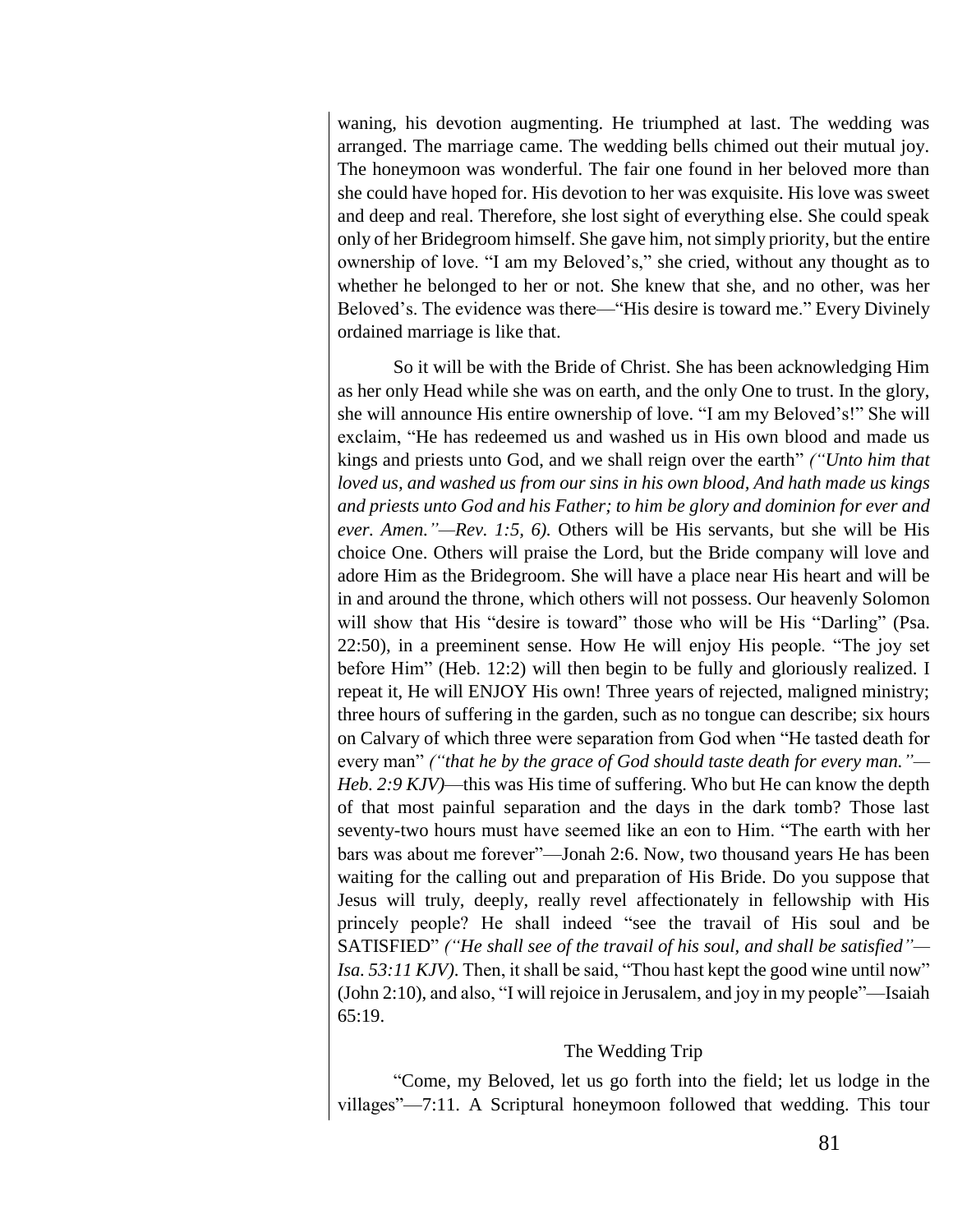7:11 Come, my beloved, let us go forth into the field; let us lodge in the villages.

7:12 Let us get up early to the vineyards; let us see if the vine flourish, *whether* the tender grape appear, *and* the pomegranates bud forth: there will I give thee my loves.

suggested by Solomon's bride was far different from those of modern times. She did not care to make a long, expensive trip to see sights and to visit places of the arts and amusements. She had ceased to live for herself, and is interested in Him alone. She is delighted with the privilege of accompanying him to the plains and fertile fields of his vast domain for the good of his subjects and for the honor of her Lover. His domain was her domain. Was she not the queen? Of course, her queenly instincts caused her to yearn over the people for her bridegoom's sake. His subjects were her subjects now, as in fellowship with him. Should she not look after them? "There will I give thee my love" (V. 12). There, in the midst of profitable and praise-worthy activities, will I bestow upon thee my fervent affection. She is saying, I am no doll; neither do I need to be handled in ease and luxury.

Just so it will be with the Bride of the Lamb. While on earth, she ceased to live for herself. She learned the unchanging delight of living for the welfare of other people. She appropriated her Lord's strength daily to do this. Finally, she won Him as her Bridegroom. The wedding feast of a year's duration and their glorious honeymoon being over, she is eager to return with her victorious Husband as He goes to the same fields of action in great power and glory. The Bride will have an immortal body, "fashioned like unto the body of His glory" *("that it may be fashioned like unto his glorious body" KJV)*—Phil. 3:21.

Leaning upon the almighty arm of her Beloved, she will share personally and richly with Him in all His world-wide interests and conquests. Therefore, John says, "I saw heaven opened, and behold a white horse; and He that sat upon him was called Faithful and True, and in righteousness He doth judge and make war...His name is called the WORD OF GOD. And the armies which were in heaven followed Him upon white horses, clothed in fine linen, white and clean"—Rev. 19:11-14. The principle group in those armies will be the Bride of the Lamb, arrayed in fine linen, pure and bright. John saw the same company earlier, but not yet as the Bride.

He saw them as the four living ones and twenty-four elders worshipping (chapters 4, 5); several of them giving orders (chapter 6), and then as the trumpet angels of chapter 8. By their activities in heaven, so intimately associated with the King in programming the events of the few years preceding the wedding, they will manifest their worthiness for the Bridehood. What a highly honored place some saints will have together with Jesus in heaven during those years of darkness and gloom on earth, in which He will begin to "put down all rule and all authority and power" (1 Cor. 15:24). He will reign in peace and righteousness during the Millennium. The saints will be joined with Christ in judging the world. To Him be high and eternal praise!

The vineyard and vine in the song, refer especially to Israel. "For the vineyard of the Lord of hosts is the house of Israel, and the men of Judah His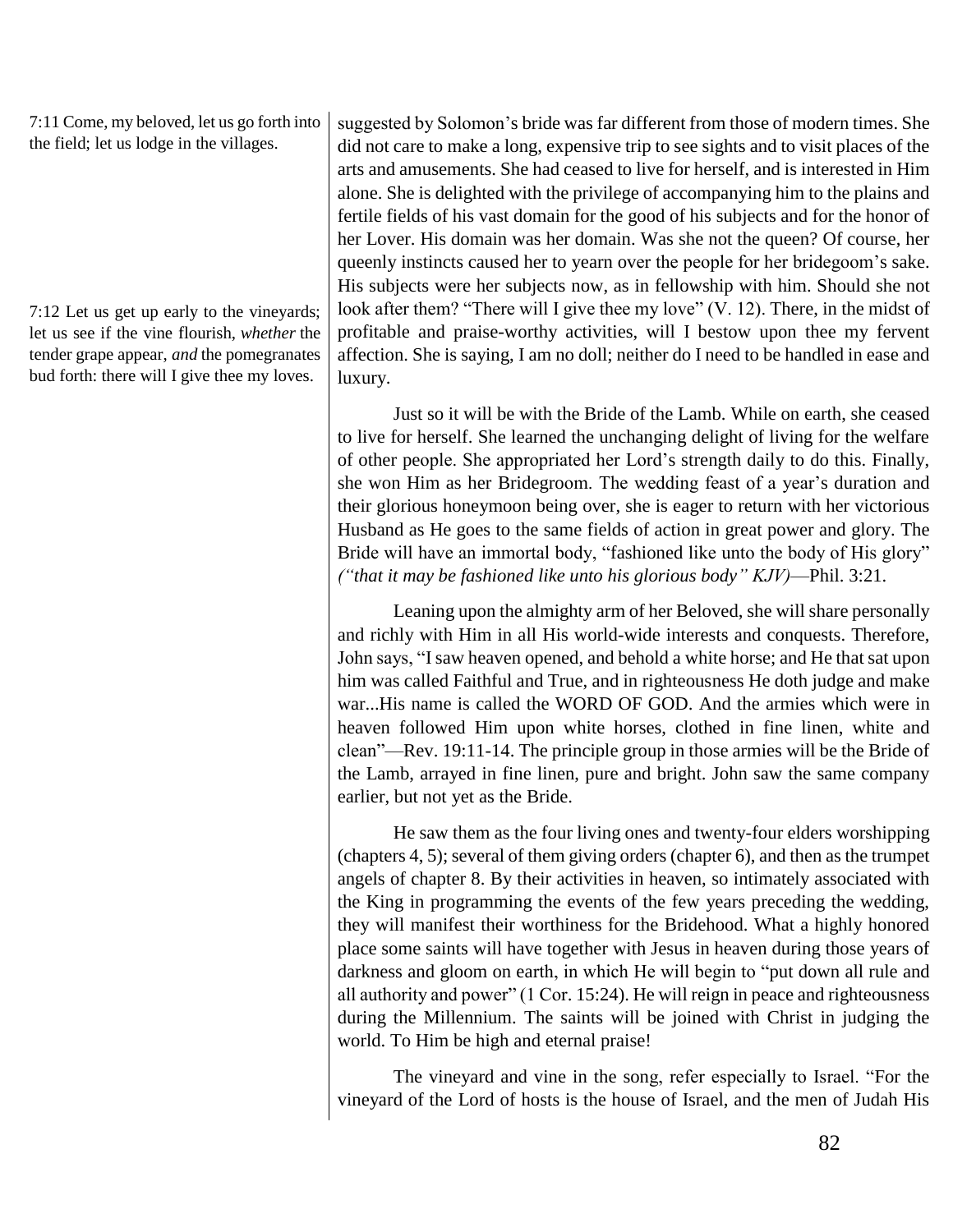pleasant plant"—Isa. 5:7. Paul, who doubtless will be in the Bridehood, being indeed a pattern saint, maintained the deepest yearning for them. He exclaimed, "I have great heaviness and continual sorrow in my heart for my kinsmen according to the flesh" *("That I have great heaviness and continual sorrow in my heart. For I could wish that myself were accursed from Christ for my brethren, my kinsmen according to the flesh:"—Rom. 9:2, 3 KJV)*—Rom. 9:1- 3. That desire he never lost. And that same love, unhindered by a perishable frame, will fill the heavenly Bride as well as her Bridegroom. Hence, "He shall assemble the outcasts of Israel and gather the dispersed of Judah from the four comers of the earth" *("And he shall set up an ensign for the nations, and shall assemble the outcasts of Israel, and gather together the dispersed of Judah from the four corners of the earth." KJV)*—Isa. 11:12. Christ will be glorified in His holy ones and admired in all them that believe on Him in that  $day$ — $12$  Thess. 1:10.

"There will I give thee my love" (V. 12), will have its wonderful fulfillment also in the ante-type. The Bride will love their glorious Lord in glorified bodies. The "groaning to be delivered" will have passed forever. Their love for the heavenly Bridegroom will flow forth like a warm ocean current, unceasing, unhindered and unchanging. Love wanes with most people after they are married a while. Matrimony in the Lord is sure to grow deeper and sweeter with time. How much more the hallelujah union of Christ and His choice One. Even now we have sweet, tender, deep, melting communion with Jesus. Our heart is enraptured with His love. Tongue cannot express the throbbings of joy and ecstatic bliss. Sometimes it finds an outlet in cries bathed in glad tears, and other times we are silent with unutterable delight. If it is so wonderful now, what will it be when we are with Him and like Him over yonder? How much more will we pour out our heart and soul in unending devotion then?

If we enjoy the Lord so deeply here amidst trials and tempests, in bodies of humiliation, tantalized by Satan and mocked by men; if the full overcomers before the wedding will "cease not day and night, saying, holy, holy, holy, Lord God Almighty, which was and is and is to come" *("and they were full of eyes within: and they rest not day and night, saying, Holy, holy, holy, Lord God Almighty, which was, and is, and is to come."—Rev. 4:8 KJV)*, how gloriously and vehemently and effusively will we behave ourselves after being joined to the Lord in glory. I think Ezekiel paints our decorum, like burning coals of fire and lamps going up and down, running and returning like flashes of lightning, and the noise of the wings as great waters, as the voice of the Almighty, the voice of speech (the winds will shout), as the noise of an host—Ezekiel 1. Surely the saints will extol the Bridegroom then.

 $12$  Thessalonians 1:10 "When he shall come to be glorified in his saints, and to be admired in all them that believe (because our testimony among you was believed) in that day."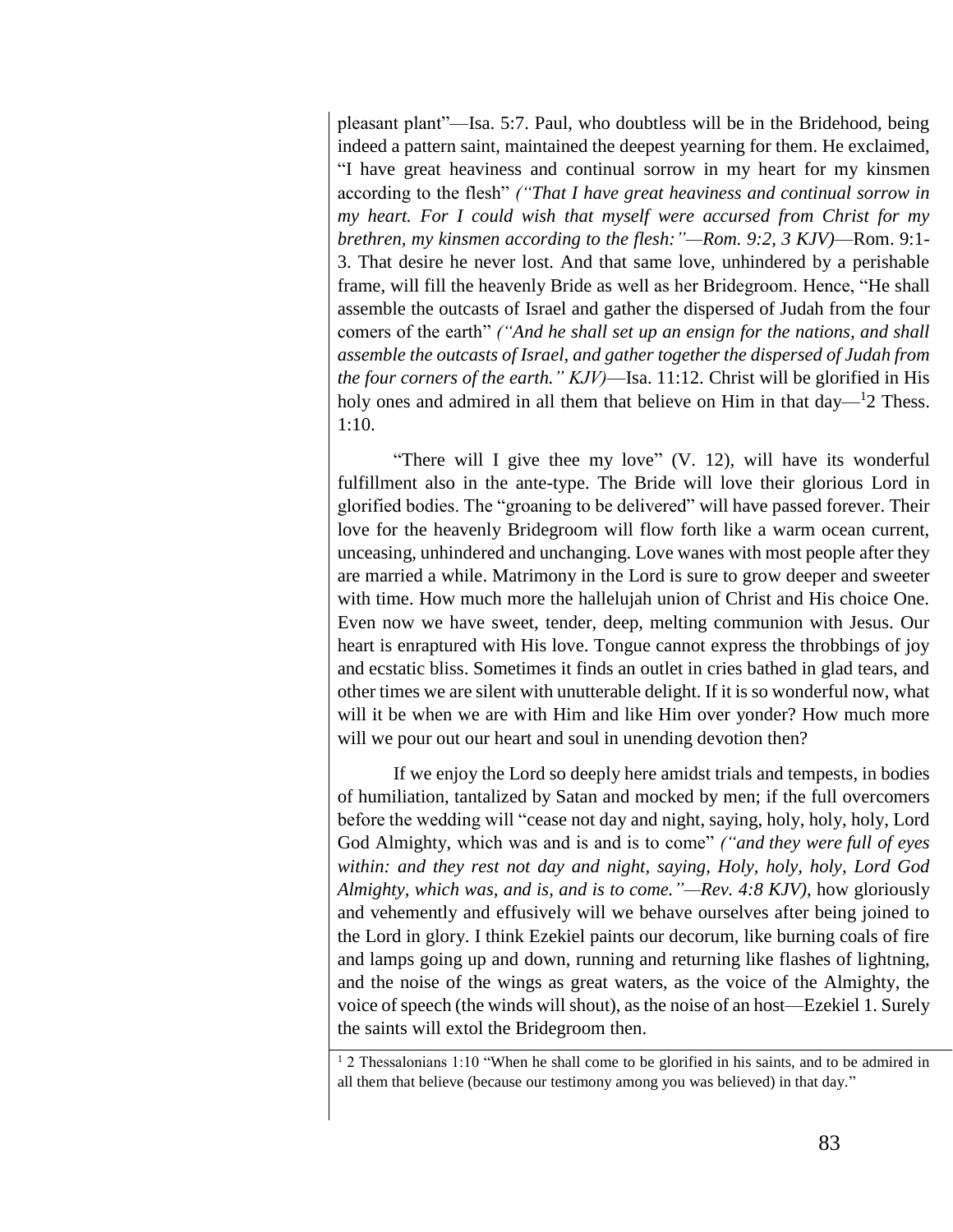7:13 The mandrakes give a smell, and at our gates *are* all manner of pleasant *fruits*, new and old, *which* I have laid up for thee, O my beloved.

"The mandrakes give forth fragrance, and at our doors are all manner of precious fruits, new and old, which I have laid up for thee, O my Beloved"— 7:13, R.V. The mandrakes, or love apples, reminds us of Rachel's deep desire to glorify her husband, Jacob, by bearing him a son. The mutual love and fellowship between Jesus Christ and His redeemed "Darling" will never wane. The fragrance of the Bride's love apples for her Lord will pervade the heavens with their pure sweetness. At the supper prepared for Jesus in Bethany (John 12), Mary anointed His feet with a pound of very costly ointment, and the house was filled with odor of the ointment. That is a faint picture of the profuse and capturing aroma of the Bride's mandrakes in the glory.

When on earth, Jesus seemed to be surprised at the faith of some. He said of one, "I have not seen so great faith, no not in Israel" *("I have not found so great faith, no, not in Israel."—Luke 7:9 KJV)*. He appeared to be amazed at the liberality of the poor widow who gave into the treasury "all that she had, even all her living"—Mark 12:44. He sat over against the treasury and gazed upon her, though she possessed only "two notes." Will He be happily surprised in that coming day of glory at the love laid up in the upper shelves of some hearts? Will He then find some results of the toil and tears of the Bride, of which she is now silent? Will she be able to point with loving pride to some "old fruit," some of Israel saved at the beginning of this age, because she prayed for the peace of Jerusalem? Will she have some "new fruit," some Jews, or Gentiles, saved near the end of this age with which to rejoice her Bridegroom? Such a prospect should not seem strange to us. Be it remembered that Christ, as a Man, does not know every detail of the future. It is written  $(^1$ Mark 13:32), that the Son, as a servant, does not know the day, nor the hour of the darkening of the sun and moon, etc. Let us then, press on, gather largely and lay up abundantly for the eternal comfort and nourishment of our heavenly Bridegroom. Jesus saw the fig tree leafing, and was surprised that it had no fruit on its branches; for fig trees bear fruit before they produce leaves. The Jews were covered with religious leaves. They had the profession and outward forms of piety, but they bore no fruit of faith in obedience toward God.

Jesus therefore, marveled at them. Some saints seem slow to see and speak. Outwardly they do not bear much promise. Apparently they may not be laying up much for the Lord. They may be very poor financially, or in natural gifts, but wait. The Holy Spirit knows their hearts, their purpose, their inward loyalty, their loving surrender, their blooming hope. If they do not surprise the Bridegroom with their "fruits, new and old," they will astonish some of their fellows in that day. Who would have supposed that Jael had the wisdom and courage to give the final blow to Sisera? Judges 4.

<sup>&</sup>lt;sup>1</sup> Mark 13:32 "But of that day and *that* hour knoweth no man, no, not the angels which are in heaven, neither the Son, but the Father."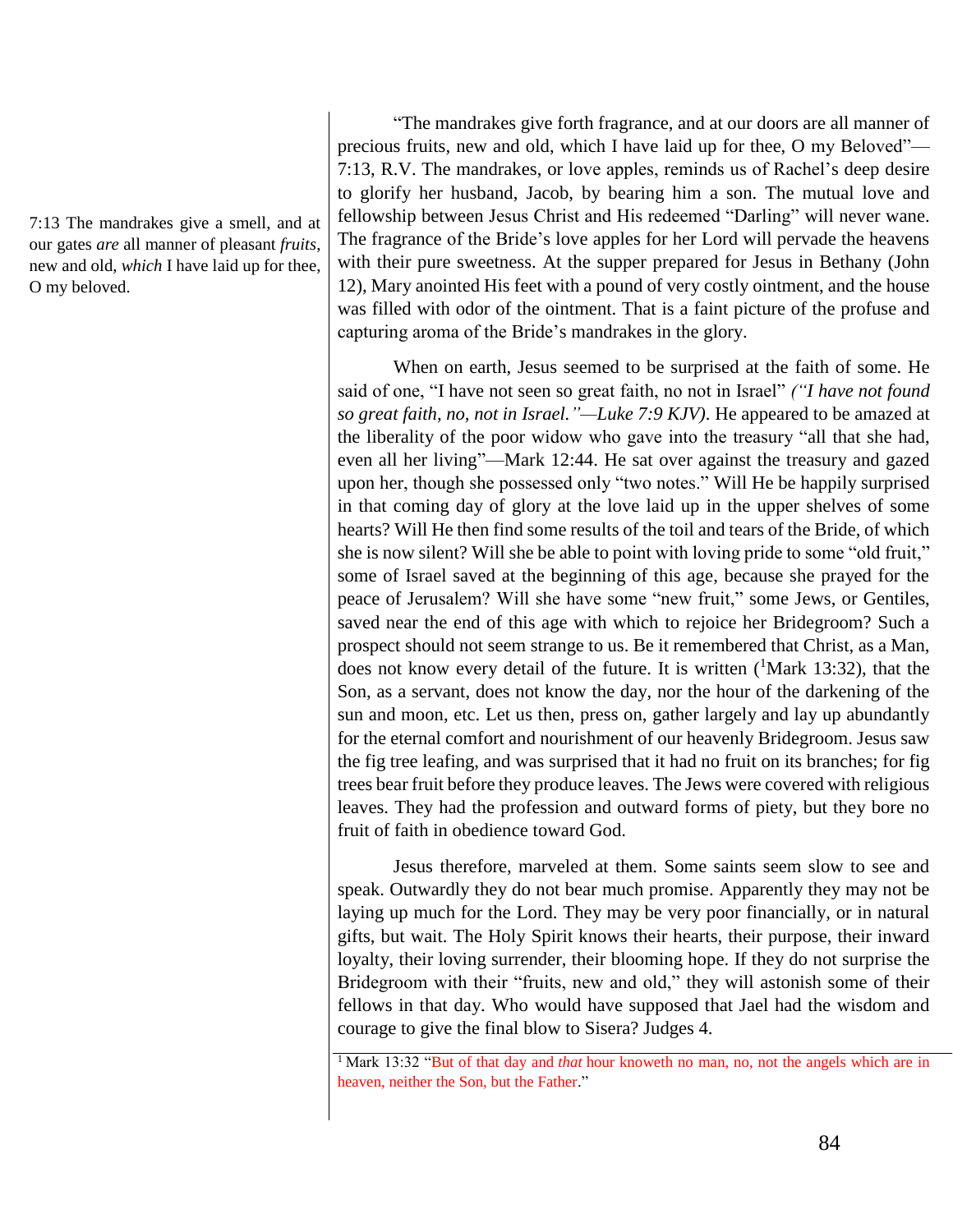The Emulation of Love

Chapter Eight

"Oh, that thou wert as my brother, that sucked the breasts of my mother! when I should find thee without, I would kiss thee; yea, I should not be despised"—8:1.

Who is the woman that speaks in this eighth chapter? Who can it be that expresses such deep desire for the fellowship of the king? It cannot be the Shulamite. This chapter is not a repetition of the preceding portion. That would contradict the finale reached in chapter seven. And the Holy Spirit never contradicts Himself, nor does He make useless repetitions. What one misguided writer called "the mistakes of Moses," are really blunders of "the wisdom of men." There are no writings anywhere so marvelously in harmony and consistent as the sixty-six books of the Bible.

Another woman was gazing upon Solomon and desiring His attentions. There was another actress in that sacred drama. She, too, would win the King's heart if possible. Hence, her language was similar to that of the Shulamite. Therefore, we have another scene from a different viewpoint. She saw that it was too late to have the first place with Solomon. The Shulamite already filled that place in his heart. Nevertheless, she coveted his love anyway. She tactfully appealed to him. She cried for his friendship as a brother. As king, he seemed too far away, too unapproachable; but if he were a brother, she could reach him. And no one, not even the Shulamite, could despise her for loving him as a brother. Furthermore, she assured Solomon that her mother would teach her how to treat him, if he were her brother. She attempted to entice him by suggesting a feast. She said, "I would cause thee to drink of my spiced wine of the juice of my pomegranate"—V. 2. The woman was neither poor, nor indolent. She grew her own pomegranates and made her own wine. So she reasoned if he could be induced to drink of her best mingled wine, he certainly would show her his ardent attention and grant her, not only the protection of his royal arm, but would also reciprocate her love. Such is the import of verse three.

Of whom is this second lady a figure? Of course, she cannot figure the heavenly Bride of Christ, "the Lamb's wife"—Rev. 19. Who then? The question of verse 5 suggests the answer. This woman typifies the Bride of Jehovah on earth. She is "Hephzibah," which means "My delight is in thee"—Isa. 62:4. She represents the full overcomers from Israel, even as the heavenly Bride is made up of the full overcomers out of the Church. David expressed the spirit of this company in saying, "My soul followeth hard after thee; thy right hand upholdeth me"—Psa. 63:8. Ruth and Esther are types of the noted of Israel, who will be ready to be joined to Jehovah as His Queen on earth, after the wedding in the air. Some of the worthies of Hebrews 11 will no doubt be in that company.

#### Chapter 8

8:1 O that thou *wert* as my brother, that sucked the breasts of my mother! *when* I should find thee without, I would kiss thee; yea, I should not be despised.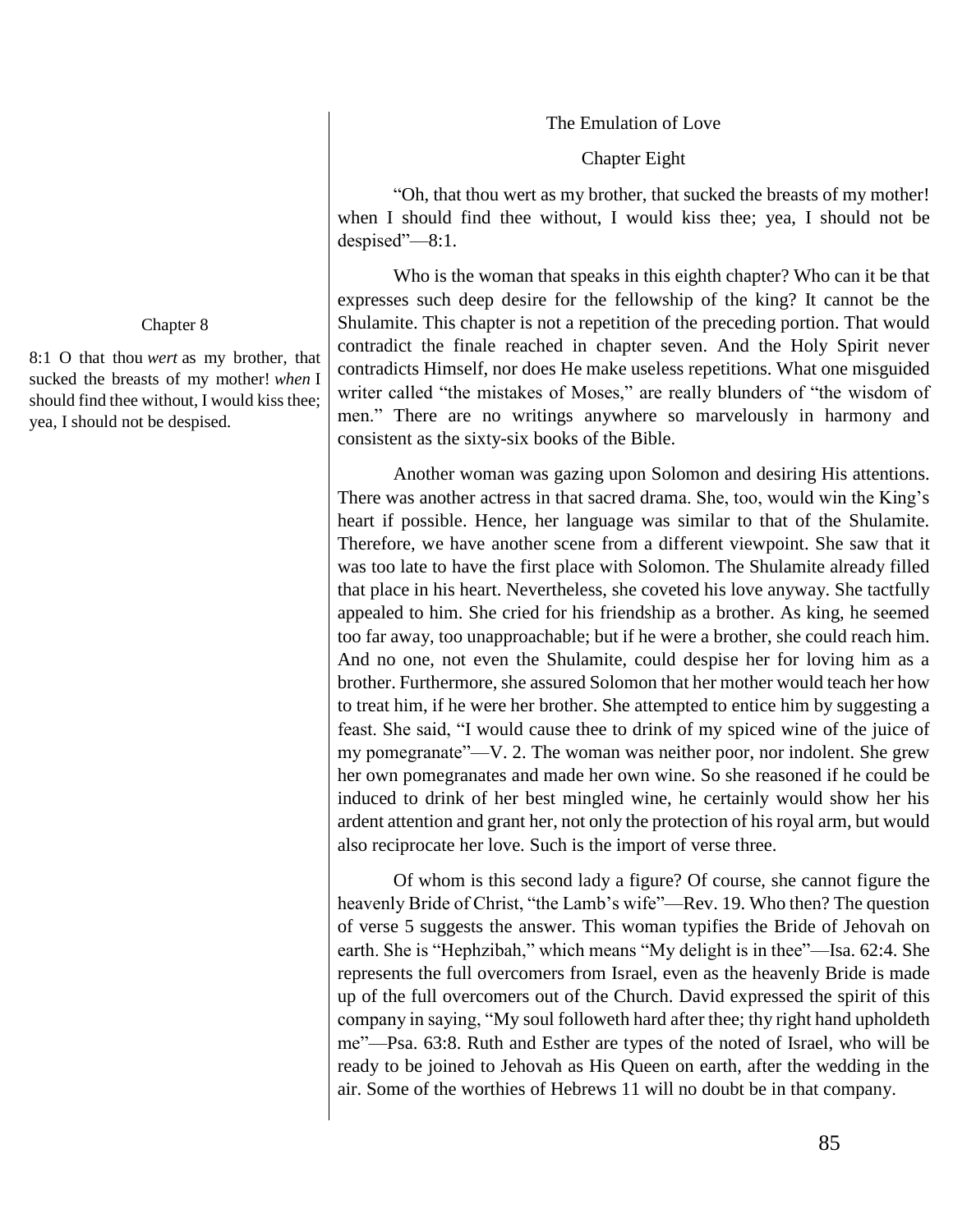What is the meaning of the plaintive cry, "O that thou wert as my brother" (V. 1)? We answer. Under the law, Israel could not approach unto God's presence. They needed a go-between. If they could come to Him as a man, no one dared to object, nor despise them. And He certainly would receive them. Jehovah was God to Israel, and they saw that He was to be their husband; but He was far away. He was not human. As it were, they cried, saying, O that thou wert human! O that the Lord would come down to earth and be born of a woman. Then we could understand and reciprocate His love. If thou wert born as I was born, then I would know that thou dost understand my feelings. And is it not written, He was "touched with the feeling of our infirmities, tempted in all points like as we are, yet without sin" *("For we have not an high priest which cannot be touched with the feeling of our infirmities; but was in all points tempted like as we are, yet without sin.")*?—Heb. 4:15. But that was the Man, Christ Jesus, God manifest in the flesh, the God-Man.

Hence, when Israel sees Jehovah as the Man, it will be wonderful. When they behold Him coming from glory as the God-Man, it will be easy for them to receive and embrace Him. That is the kind of Lover that Israel will have. That is the kind of Lover that we, who hope to be the Bride of Christ, now have. He came to earth and identified Himself with us in our sin and shame, that we might be identified with Him in His righteousness and honor; and so that He might love us and we might love Him. Knowing Him thus, we can enter into His feelings and He into ours. Many believers live at a painful distance from the Lord because they have not learned Christ as human, and as their elder Brother. He is to them only a great and mighty God.

"I would kiss thee," the woman said. As God, Israel felt that He would despise her, being little and ordinary, and remembering too, how she had failed Him. But as Man, He could understand her and she could kiss Him, that is, bestow her love upon Him and expect it to be reciprocated. Praise God! That is just what will happen. Read and marvel at Isaiah 54:4-7: "Fear not; for thou shalt not be ashamed, neither be thou confounded; for thou shalt not be put to shame; for thou shalt forget the shame of thy youth and shall not remember the reproach of thy widowhood any more. For thy Maker is thine Husband. The Lord of hosts is His Name, and thy Redeemer, the Holy one of Israel. The God of the whole earth shall He be called; for the Lord hath called thee as a woman forsaken and grieved in spirit, and a wife of youth, when thou wast refused, saith thy God. For a small moment have I forsaken thee; but with great mercies will I gather thee."

Ruth and Boaz wonderfully enlighten us at this point. Naomi represents ancient Israel and answers to "my mother" in our Song. Ruth represents the Bride of Jehovah, the coming "Hepzibah," and answers to the yearning woman in our lesson. Boaz, who became Ruth's kinsman-redeemer answers to Solomon,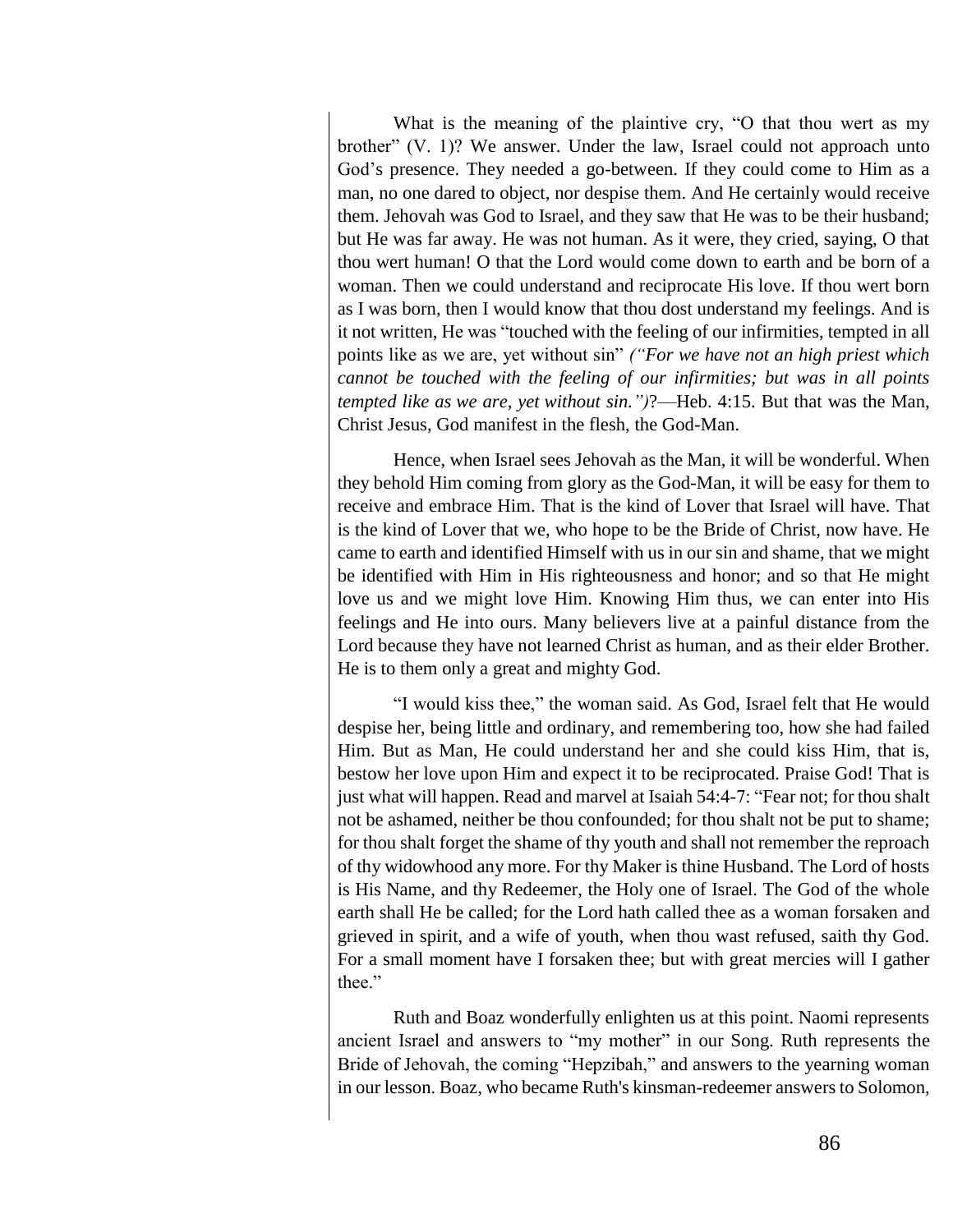8:2 I would lead thee, *and* bring thee into my mother's house, *who* would instruct me: I would cause thee to drink of spiced wine of the juice of my pomegranate.

8:3 His left hand *should be* under my head, and his right hand should embrace me.

8:4 I charge you, O daughters of Jerusalem, that ye stir not up, nor awake *my* love, until he please.

and represents the Son of God, taking on Himself a human body. "When the fulness of the time was come, God sent forth His Son, made of a woman, made under the law, to redeem them (Israel) that were under the law, that we (Israel) might receive the adoption of sons"—Gal. 4:4, 5. Thus, Christ, God's Son, through His work of redemption, became Israel's elder Brother. "For which cause He is not ashamed to call them brethren"—Heb. 2:11. Now they can come boldly unto a throne of grace and obtain mercy and find grace to help in time of need. The heavenly Solomon must hear the cry of the second lady.

"I would lead thee and bring thee into my mother's house, who would instruct me"—8:2. Our songstress was an Israelite, and so was Solomon. But who does her mother figure? The mother represents the whole house of Israel. Not all of Israel will constitute the Bride of Jehovah, but only a special, chosen portion of them, even the full overcomers among them, such as Abraham, Daniel, Jeremiah, etc. And as Solomon was of Israel, so was Jesus Christ. Israel was His mother, nationally, even as Mary was His mother, personally. One day He asked, "Who is my mother and my sister and my brother?" *("Who is my mother? and who are my brethren?"—Matt. 12:48 KJV)*. Knowing that the audience could not answer, He gave the answer Himself, saying, "He that doeth the will of my Father which is in heaven; the same is my mother and my sister and my brother." *("For whosoever shall do the will of my Father which is in heaven, the same is my brother, and sister, and mother."—Matt. 12:50 KJV)*. All who believed God were the means of bringing Jesus on the scene. If Abraham had not believed God, the promised Seed would not have come. God uses men and women to bring His purposes to pass; hence, His Son could never have been born of a woman; He could never have taken on humanity if some people had not believed. Thank God, He saw to it that some did believe. He knows the hearts of men. Abraham's faith gave to the Father that wonderful Son, of whom Isaac was only a type.

"My mother would instruct me"  $(V, 2)$ , said the woman. A wise mother always teaches her daughter how to act toward a young suitor. She can speak from experience, as well as from observation. And is it not wonderful? The whole house of Israel has taught certain saints among them how to qualify to be among the Bride of Jehovah. They have been teaching me also how to prepare for the Bridehood of Christ. Jehovah uses the lethargy and disobedience of some believers to stir up others to zeal and loyalty. The dire results of their conduct is a standing warning to those who will heed it. Then, the Lord's kindness and special favors upon those who believe Him and seek Him with all the heart, are great encouragements to be full overcomers. They stimulate faith and obedience in others. Each faithful man and woman in Israel became a powerful example to all those who came after him. Huldah was stimulated by Deborah and Jael. The prophets were provoked by the lives of the patriarchs to greater faith. They will win their "Prize", even Jehovah as their Husband. And all of them are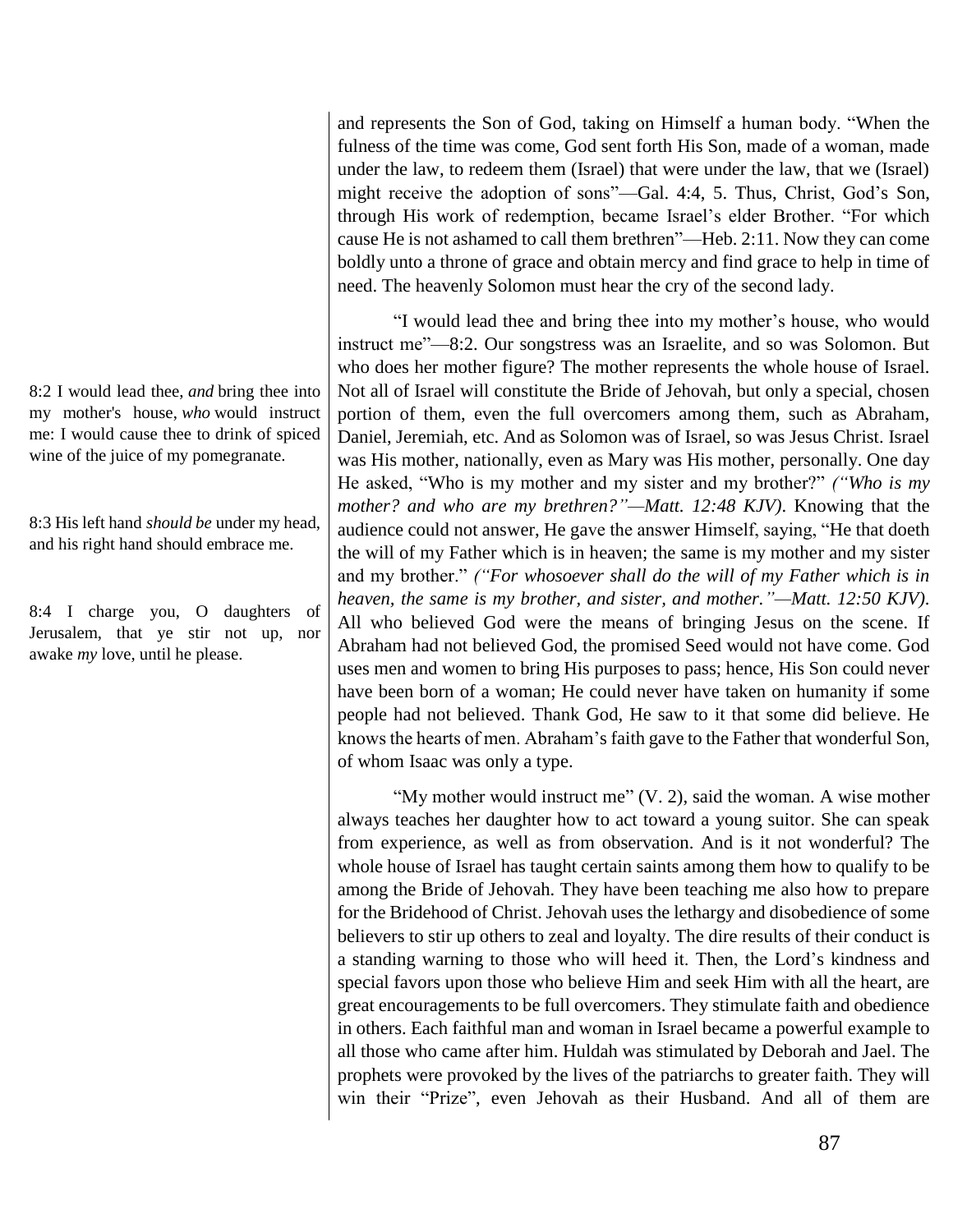encouraging us to forge ahead for our Prize, Christ, as our Bridegroom in heaven.

The "spiced wine of the pomegranate" (V. 2) finds its application by referring to Isaiah 24 and 43. The time will come when the remnant of Israel will "lift up their voice; they shall sing for the majesty of the Lord, they shall cry aloud from the sea" (Isaiah 24:14). All joy and mirth will be restored in the land. They will drink wine with a song. The merry-hearted will return. The mirth of tabrets, the noise of the singers and the joy of the harp will resound. Israel will again "buy sweet cane" for the Lord, and intoxicate, or abundantly moisten Him with the fat of their sacrifices of praise. Indeed, they will accept God's Son as the all-sufficient Sacrifice. "Then will the Lord be jealous for His land and pity His people. Yea, the Lord will answer and say unto His people, Behold, I will send you corn and wine, and oil, and ye shall be satisfied therewith: and I will no more make you a reproach among the heathen"—Joel 2:18, 19.

#### Love's Longing Answered

"Who is this that cometh up from the wilderness, leaning upon her Beloved?"—8:5. The unnamed lady of our song first entreated King Solomon for a place in his heart. Then, as by the authority of hope, she exhorted the daughters not to interfere with her love affairs. And then, there seems to be a pause in the drama, followed by a sudden surprise. A charming lady is beheld in the distance, awakening in the audience an enquiry, as to who she is. The answer is not stated; but the remainder of the verse and the two following verses imply that it is the lady, who had just sung out of her yeaning heart. Her plaintive solo was heard. Her desire was granted. She won the king's attention; they are seen together coming up from the wilderness. She is leaning on his arm.

We have already showed that the second lady in this interesting drama figures a choice company of overcoming saints in Israel. Malachi, no doubt, describes them in saying, "Then they that feared the Lord, spake often one to another, and the Lord hearkened and heard it, and a book of remembrance was written before Him for them that feared the Lord and that thought upon His name. And they shall be mine, saith the Lord of hosts, in that day when I make up my jewels; and I will spare them, as a man spareth his own son that serveth him"—Mal. 3:16, 17. Jehovah will have a great box of jewels. Among them will be one "pearl of great price" in the heavens, the "Bride of the Lamb," and another Jewel, or "special treasure" in the earth, even the "Hephzibah" of Jehovah. Hear what God says to her.

"Thou shalt also be a crown of glory in the hand of the Lord, and a royal diadem in the hand of thy God. Thou shalt no more be termed Forsaken; neither shall thy land any more be termed Desolate; but thou shalt be called Hephzibah (My delight is in her), and thy land Beulah (married); for the Lord delighteth in

8:5 Who *is* this that cometh up from the wilderness, leaning upon her beloved? I raised thee up under the apple tree: there thy mother brought thee forth: there she brought thee forth *that* bare thee.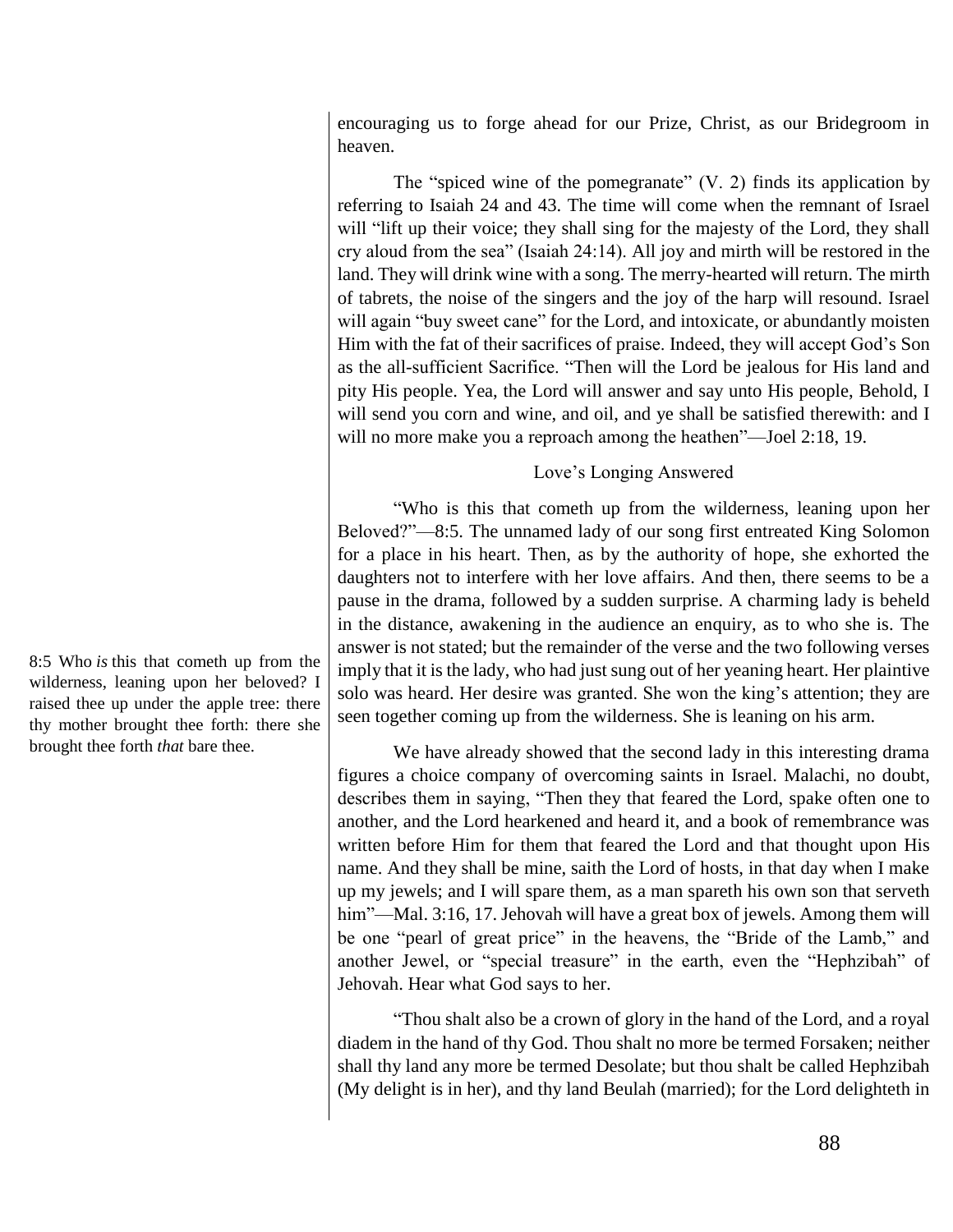thee and thy land shall be married" (Isa.  $62:3, 4$ ). Nor is that all the sweet things that He whispers to His earthly "Jewel." Here is more. "As the bridegroom (Christ) rejoiceth over the bride (the Lamb's wife), so shall thy God rejoice over thee"— Isaiah 62:3-5.

## Not All Israel is the Bride

Surely the half-hearted and unspiritual of the house of Jacob will not be in the Hephzibah class. Lot was righteous as to his standing, but not in his state. Some of the kings of Israel were self-willed and unfaithful. They sinned and repented. They were not steadfast. How can such be counted in the queenhood of the holy God? No doubt there are others also of the Old Testament who will not be in that company. For example, Enoch and Elijah both had an outtranslation, and Moses, had an out-resurrection. Also those who were raised from the dead when Jesus was raised  $(^1$ Matt. 27:52, 53), will not be in that company. They "obtained a better resurrection" *("that they might obtain a better resurrection" KJV)*—Heb. 11:35, even as Enoch and Elijah obtained a better translation, as compared with the rest of Israel. No doubt they will have a better, or higher place than the others. Are they not already in heaven, as the "spirits of just men made perfect," or as having their glorified bodies?—Heb. 12:23. Will they not be present at the wedding in the air? No doubt the Bride of Jehovah on earth will be constituted of full overcomers of Israel, whose bodies are still in the tomb, and of those of Israel who will "endure to the end" of the tribulation and experience a physical deliverance from the judgments—Matt. 24:13. The woman in the wilderness (Rev. 12) suggests who will make up that company.

"I raised thee up under the apple tree. There thy mother brought thee forth; there she brought thee forth that bare thee"—8:5. Solomon here is the apple tree to which the Shulamite had likened him early in their acquaintance. He was useful and practical in his life. Now that this second woman sought his love, he reminded her of the kingly care heretofore. She was born and reared in his royal domain. He, the apple tree, had overshadowed her. Thus he assured her that long before he had given her a place in his heart. The following verse conveys the same thought, and indicates what sort of response he expects from her.

## The Test of Bridehood

"Set me as a seal upon thine heart, as a seal upon thine arm; for love is strong as death; jealousy is cruel as the grave. The coals thereof are coals of fire, which hath a most vehement flame"—8:6. This is the voice of Solomon to the second lady friend. He intimates what devotion he expects from her if she

<sup>&</sup>lt;sup>1</sup> Matthew 27:52, 53 "And the graves were opened; and many bodies of the saints which slept arose, And came out of the graves after his resurrection, and went into the holy city, and appeared unto many."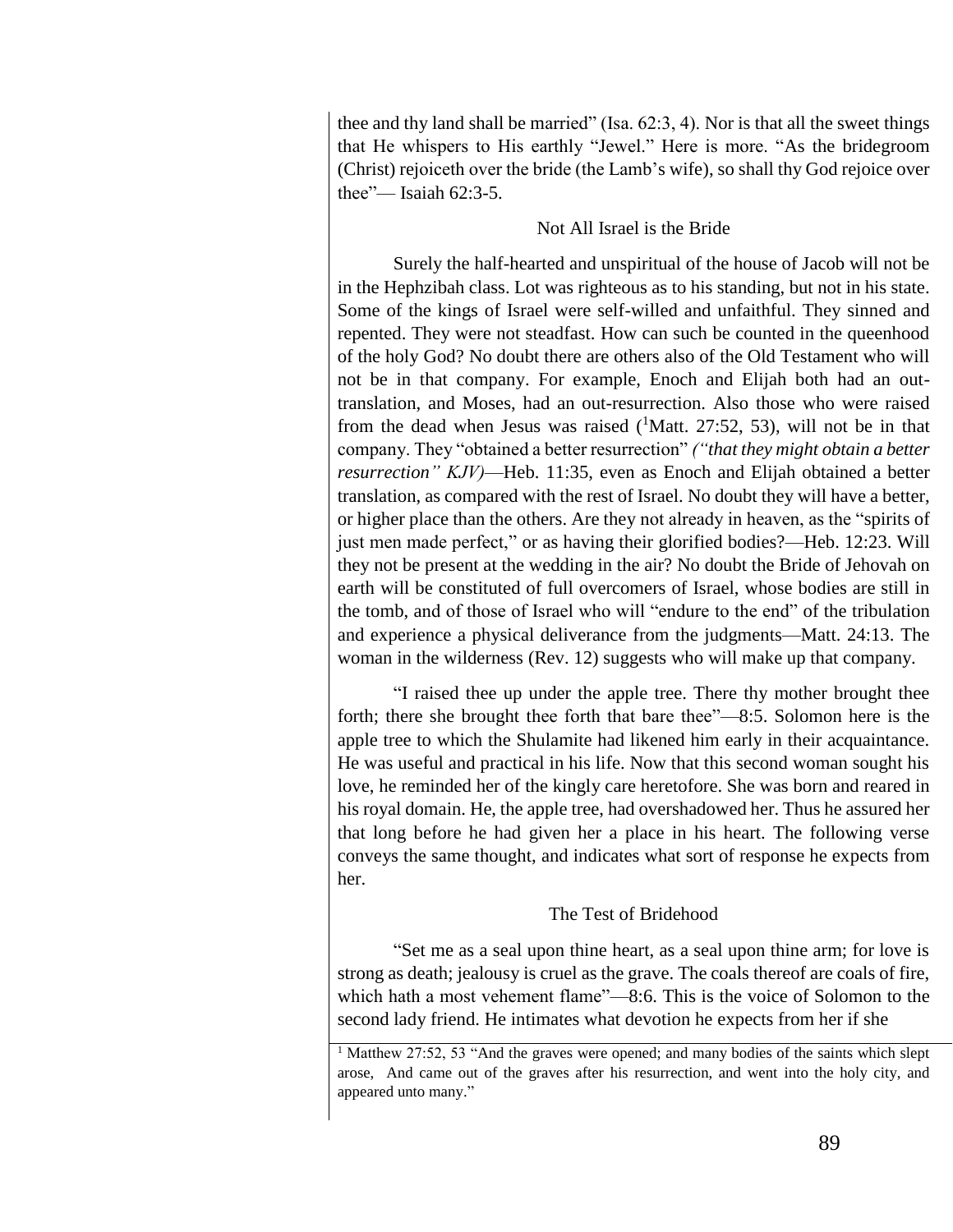8:6 Set me as a seal upon thine heart, as a seal upon thine arm: for love *is* strong as death; jealousy *is* cruel as the grave: the coals thereof *are* coals of fire, *which hath a* most vehement flame

8:7 Many waters cannot quench love, neither can the floods drown it: if *a* man would give all the substance of his house for love, it would utterly be contemned.

8:8 We have a little sister, and she hath no breasts: what shall we do for our sister in the day when she shall be spoken for?

becomes his wife. Her love to him must be undivided and constant. Her whole heart must be given over to him, and her arm continually entwined in his. He will love her unto death, and he expects her to love him in the same degree. He is jealous over her, and expects a jealous love from her, even a vehement flame.

Jehovah loves His people with an everlasting love. He says, "I am jealous for Jerusalem and for Zion with a great jealousy"—Zech. 1:14. And the people of Israel who shall constitute His bride will reciprocate that kind of love. Loyal hearts and true, will fill up that company. The indifferent and slothful need not hope to be in it. Israel in the past ran after other lovers. She flirted with the nations and leaned upon their worldly arms. But His future Queen cannot be of that sort. She must have a single eye to Him alone. Her whole heart will be given over to the Lord, and she will depend entirely and only on Him. "The flashes of jealousy are as the flashes of fire, a very flame of Jehovah" (8:6) R.V, is the declaration here, because of Israel's former departure from the Lord. Paul, speaking for Christ to the Church, said, "I am jealous over you with Godly jealousy"—II Cor. 11:2.

"Love is as strong as death" (8:6). Such was the love of some saints in the past. They died for the truth. They were martyred for their faith in God. The vehement flame of their love for Jehovah burned in their souls. Yea, it consumed them. Such saints will be in the Bride of Jehovah. Before the Lord will be revealed from heaven, there will be some of Israel of that same fiery, selfdenying type living on earth. They will suffer for the truth, and be jealous for God. And they will be among the Bride of Jehovah, as well as those of Israel who will be raised from the dead.

## Bridal Deficiency

"We have a little sister, and she has no breasts. What shall we do for our sister when she shall be spoken for?"—8:8. We have no clear clue to the exact identity of this immature member of a household in Solomon's time. She desired the special attention of King Solomon. She was of marriageable age, no doubt, but not ready for marriage, because she was not mature.

Whom does the little sister typify? Evidently she typifies Judah. The full overcomers of Israel will be ready to be joined to the Lord, when He shall be revealed from heaven; but Judah will not be ready. Judah will be unconcerned about the Lord, giving glory to the nations, when He begins to deal with her. She will miss the bridehood of Jehovah. Her undeveloped condition and the cause of it are indicated in Ezekiel 23. She was flirting with the world. In fact, the bride of Jehovah must come from the whole house of Israel as her mother. Nevertheless, Judah shall be spoken for, and she shall have a place.

(Editor's note: Further study on this type by Mary M. Bodie and also Alice S. Mooneyhan, among others, feel that this little sister could represent the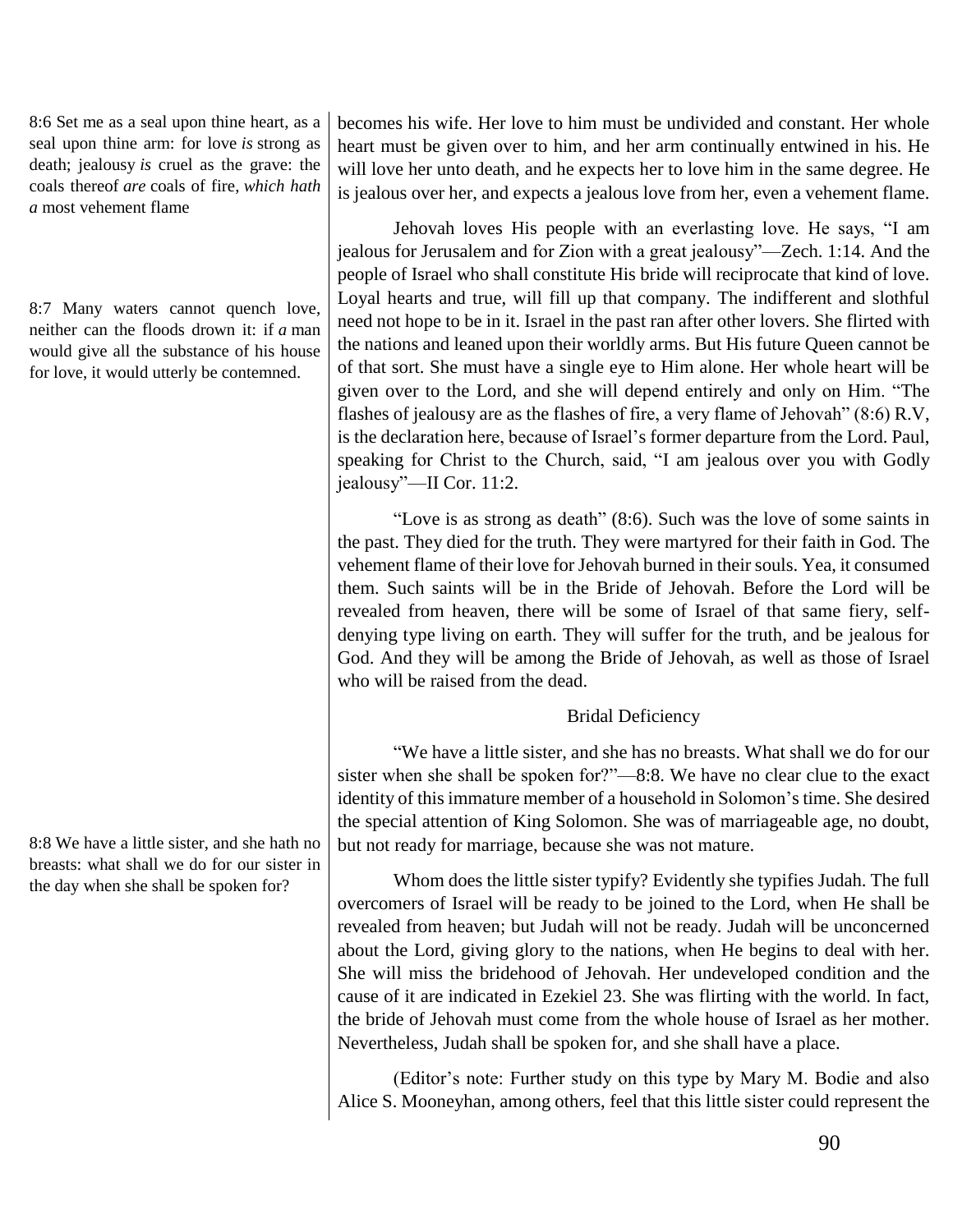non-overcomers out of the Church who miss the bridehood of the Lamb. She could represent the innumerable company of Revelation 7, who are not mature Christians, and therefore are not qualified to be the Bride of the Lamb. We will let the reader decide for himself)

"If she be a wall, we will build upon her a palace of silver; and if she be a door, we will inclose her with boards of cedar"—8:9. Silver always speaks of redemption. Joseph's brethren sold him to the Ishmaelites for twenty pieces of silver  $(^1$ Gen. 37:28); but he became, as it were, their redemption afterwards. Judas sold Jesus, his Redeemer, for thirty pieces of silver, the price at which men valued Him. See <sup>2</sup>Zechariah 11:10-14.

Jesus was crucified just outside of Jerusalem, on Judean soil. The palace, or tower, on Judah as a "wall," will be an eternal reminder of where redemption was wrought. Thus Judah will be a wall for all the world, a wall of separation from everything sinful and unclean. Judah as the "door" is the channel of salvation to all men, based upon the redemption expressed by the "Palace of silver." Salvation is of (lit. "out from") the Jews—<sup>3</sup>John 4:22, because Jesus our Redeemer and Savior, sprang out of Judah. Therefore, Judah brings Christ to all people. The "boards of cedar" speak of the humanity of Christ. The boards were from a tree, which was cut down and sawn in pieces. Christ was that Tree. He, as a Man, was cut down for us. Redemption and salvation have come by "the Man, Christ Jesus" (1 Tim. 2:5), to the Jews first, and then through them to all men.

"I was a wall, and my breasts like towers; then was I in his eyes as one that found favour"—8:10. The lady who sang first at the beginning of the chapter, sings here. She was as a great wall. She was fully grown, fully developed, and ready to be shown special attention. This speaks again of the Bride of Jehovah. The full overcomers from the whole house of Israel will be fully ready for their glorious union with the Lord when He shall be revealed from heaven. "And it shall be said in that day, Lo, this is our God. We have

<sup>1</sup> Genesis 37:28 "Then there passed by Midianites merchantmen; and they drew and lifted up Joseph out of the pit, and sold Joseph to the Ishmeelites for twenty *pieces*of silver: and they brought Joseph into Egypt."

<sup>2</sup> Zechariah 11:10-14 "And I took my staff, *even* Beauty, and cut it asunder, that I might break my covenant which I had made with all the people. And it was broken in that day: and so the poor of the flock that waited upon me knew that it *was* the word of the LORD. And I said unto them, If ye think good, give *me* my price; and if not, forbear. So they weighed for my price thirty *pieces* of silver. And the LORD said unto me, Cast it unto the potter: a goodly price that I was prised at of them. And I took the thirty *pieces* of silver, and cast them to the potter in the house of the LORD. Then I cut asunder mine other staff, *even* Bands, that I might break the brotherhood between Judah and Israel."

3 John 4:22 "Ye worship ye know not what: we know what we worship: for salvation is of the Jews."

8:9 If she *be* a wall, we will build upon her a palace of silver: and if she *be* a door, we will inclose her with boards of cedar.

8:10 I *am* a wall, and my breasts like towers: then was I in his eyes as one that found favour.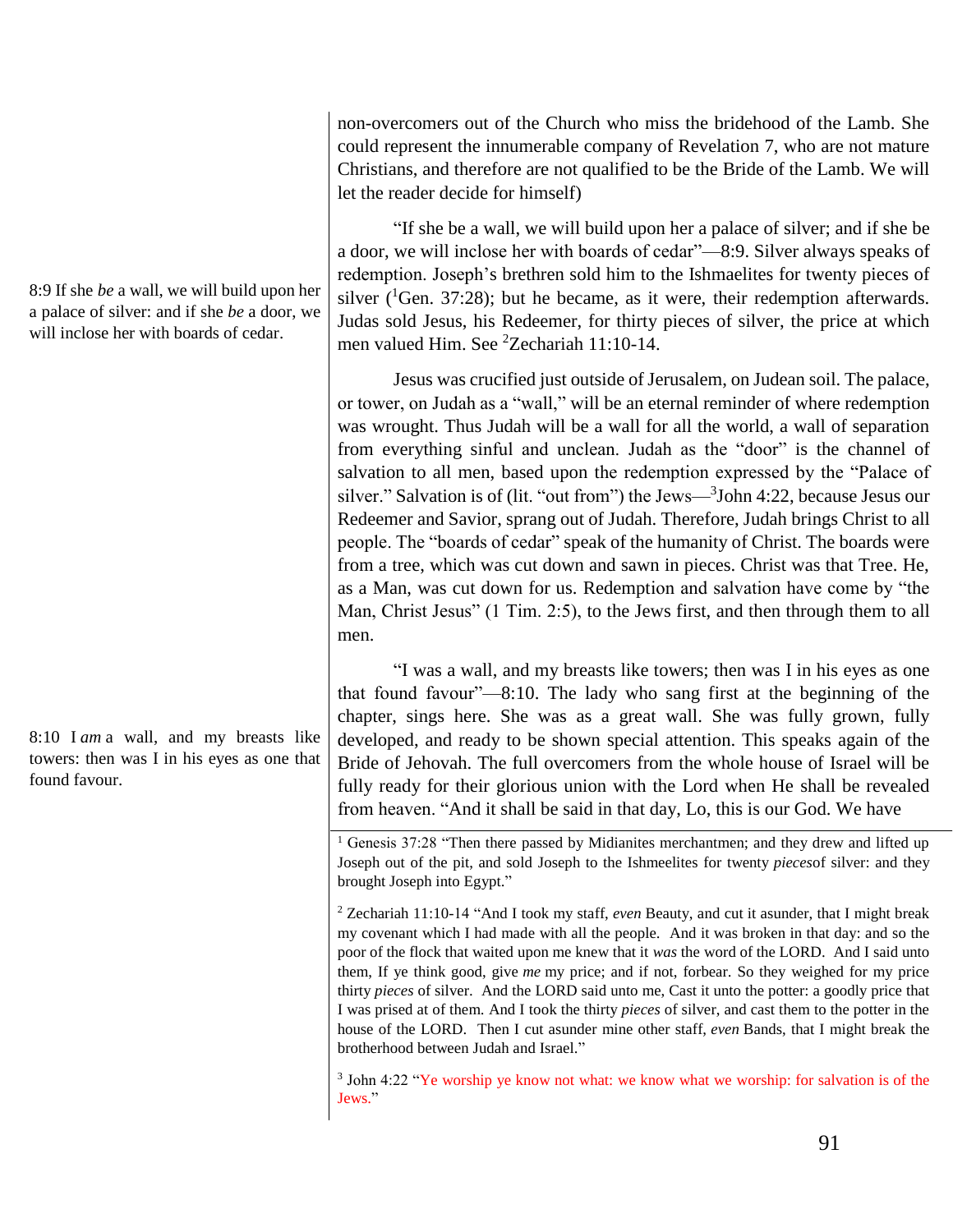waited for Him. We will be glad and rejoice in His salvation" *("And it shall be said in that day, Lo, this is our God; we have waited for him, and he will save us: this isthe LORD; we have waited for him, we will be glad and rejoice in his salvation." KJV)*—Isaiah 25:9.

#### World Wide Wealth

"Solomon had a vineyard at Baalhamon. He let out the vineyard unto keepers. Every one for the fruit thereof was to bring a thousand pieces of silver"—8:11. Baalhamon means, "lord of a multitude, or one who rules over a populous place." Solomon's dominion was vast and his subjects, many. We read that "his kingdom was established greatly" (1 Kgs. 2:12). We read of his greatness in I Kings 2:12 and 4:20-34: "Judah and Israel were many, as the sand which is by the sea in multitude, eating and drinking and making merry. And Solomon reigned over all kingdoms from the river (Euphrates) unto the land of the Philistines, and unto the border of Egypt. They also brought presents and served Solomon all the days of his life…He had peace on all sides round about him, and Judah and Israel dwelt safely, every man under his vine and under his fig tree, from Dan even to Beersheba, all the days of Solomon…They lacked nothing...And God gave Solomon wisdom and understanding exceeding much, and largeness of heart, even as the sand that is on the sea shore. And Solomon's wisdom excelled the wisdom of all the children of the east country and all the wisdom of Egypt; for he was wiser than all men."

Solomon's far-reaching dominion speaks of the reign of the Lord Jesus Christ over the world. "His kingdom shall be an everlasting kingdom, and His dominion from sea to sea. He shall reign over the kingdom of His father David, and of His kingdom there shall be no end." Jesus will be "Lord of a multitude, and over a populous area," even "King of kings and Lord of lords" (Rev. 19:16). There will be plenty of keepers throughout His domain. His loyal servants will abound. All the nations will serve and acknowledge His lordship. The "thousand pieces of silver" figure the fruits of redemption, which God's people shall bring to Him. At the beginning of this age, Israel, as a nation, failed to bring in the required results of Christ's redeeming work. But they will fill up that lack when He returns to their deliverance.

"My vineyard, which is mine, is before me. Thou, O Solomon, shalt have the thousand, and those that keep the fruit thereof two hundred"—8:12, R.V. The phrase, "a thousand vines at a thousand silverlings" (Isa. 7:23), throws light on these verses. Solomon's vineyard, mentioned before, had a thousand vines for each keeper. Therefore, he expected each keeper to turn in to him a thousand silverlings, or pieces of silver. The songstress of this chapter had her own vineyard in distinction from others. No doubt she meant to reassure the King that she would not come behind with her vineyard; but that he "shall have the thousand" from it as well as from his own. And those who kept her vineyard for

8:11 Solomon had a vineyard at Baalhamon; he let out the vineyard unto keepers; every one for the fruit thereof was to bring a thousand *pieces* of silver.

8:12 My vineyard, which *is* mine, *is* before me: thou, O Solomon, *must have* a thousand, and those that keep the fruit thereof two hundred.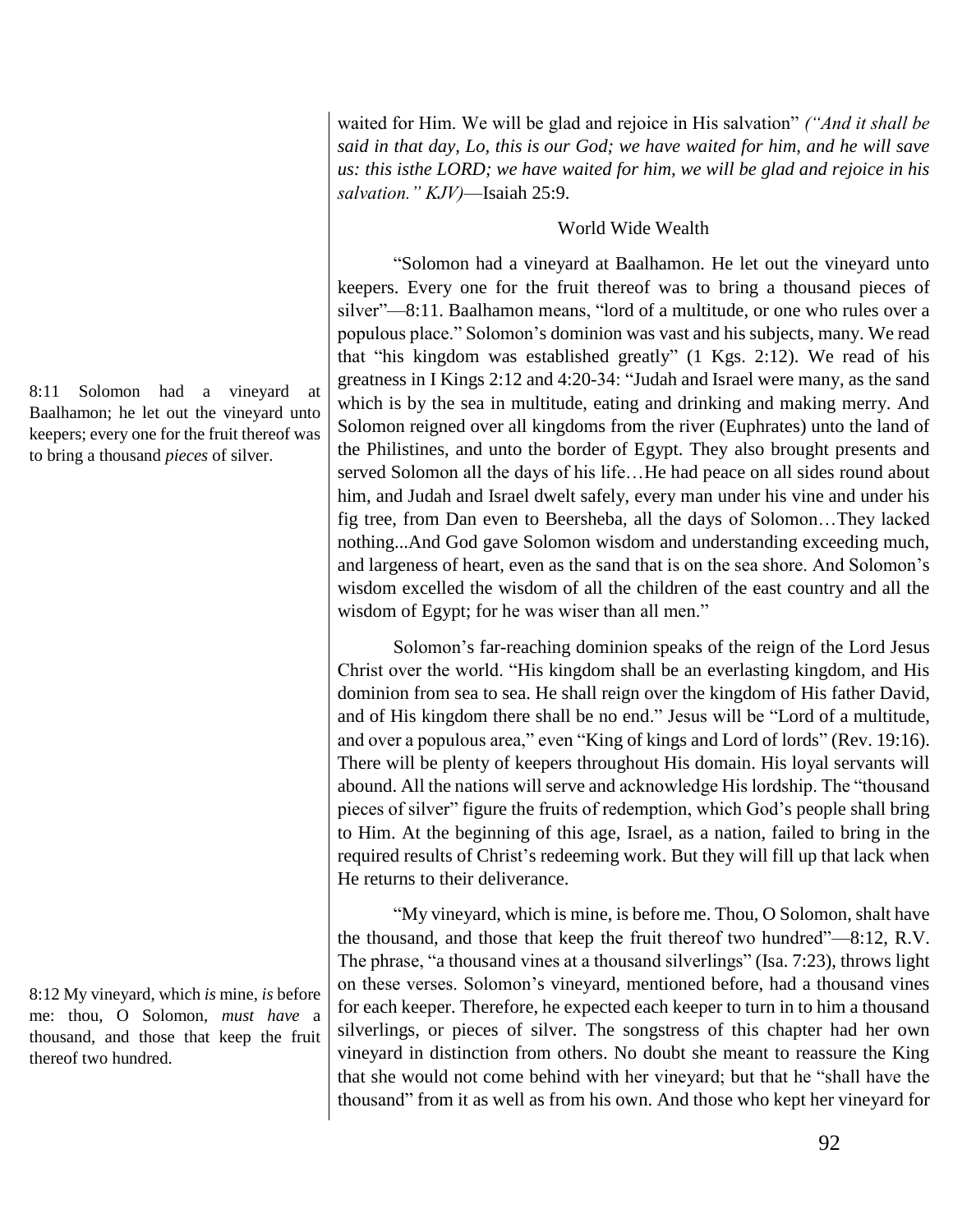her, should have "two hundred" for themselves. "My vineyard is before me. I am looking after it myself. It cannot fail to be productive," she declared.

The Wife of Jehovah will have an inheritance of her own. It will be an earthly one. Jehovah's dominion and interests will be heaven-wide and worldwide. They will include the interests of the heavenly Bride and the earthly Bride. The Bride of the Lamb will have an inheritance distinct from the earth-dwelling Bride, and from other companies of believers. She will have her own vineyard, and yet share in all the interests and honors of her Bridegroom, the King universal, whose name shall be called "Wonderful, Counsellor, the mighty God, the everlasting Father, the Prince of peace," for a thousand years—Isaiah 9:6.

As it were, the earth-dwelling Bride will vie with the heavenly Queen, in turning in "the thousand silverlings," the results of redemption. God has said to her, "I will set a sign among them, and I will send those that escape of them unto the nations . . . and they shall declare my glory among the Gentiles; and they shall bring all your brethren for an offering unto the Lord, out of all nations" (Isa. 66:19, 20). "Israel shall blossom and bud and fill the fade of the world with fruit." "And the Gentiles shall come to thy light, and kings to the brightness of thy rising. The abundance of the sea shall be converted unto thee; the forces of the Gentiles shall come unto thee"—Isaiah 27:5; 60:3, 5; and 66:19, 20.

"Thou that dwellest in the gardens, the companions hearken to thy voice. Cause me to hear it"—8:13. Other people gave attention to the king's voice, as the king. They showed him courtesy as friends, but this loyal lady desired to hear (Heb. "shamea") his voice, as her bridegroom. She longed to enjoy his personal love, as the last verse suggests. Similarly, Solomon had said long before to the first fair lady, "Let me hear thy voice; for sweet is thy voice"— 2:14. Likewise, Solomon's voice was sweet to the second lady. And she added:

"Make haste, my beloved, and be thou like to a roe, or to a young hart on the mountains of spices"—8:14. At last, she dared to call the King, "My Beloved." Before the drama ends and the curtain drops, the unnamed woman ventures to speak to him as indeed her husband. Why this final request of him? Did she want him to depart from her? No. She wished him to regard her as "a mountain of spices," and "flourish himself" in token of his love for her. From chapter 4:10, 16, we learn that the odor of the spices which grew on the mountains, was charmingly sweet and intoxicating. She had before promised to give him of her "spiced wine." Evidently, she offered him a glass of it at this time, as if she were the last one to show him love, and to make his heart merry with "the spiced wine of her pomegranate," which she had gathered from "the mountains of spices."

All people will acknowledge Jesus Christ as the Almighty God and as King of kings and Lord of lords. They will give attention to His commands. The

8:13 Thou that dwellest in the gardens, the companions hearken to thy voice: cause me to hear *it*.

8:14 Make haste, my beloved, and be thou like to a roe or to a young hart upon the mountains of spices.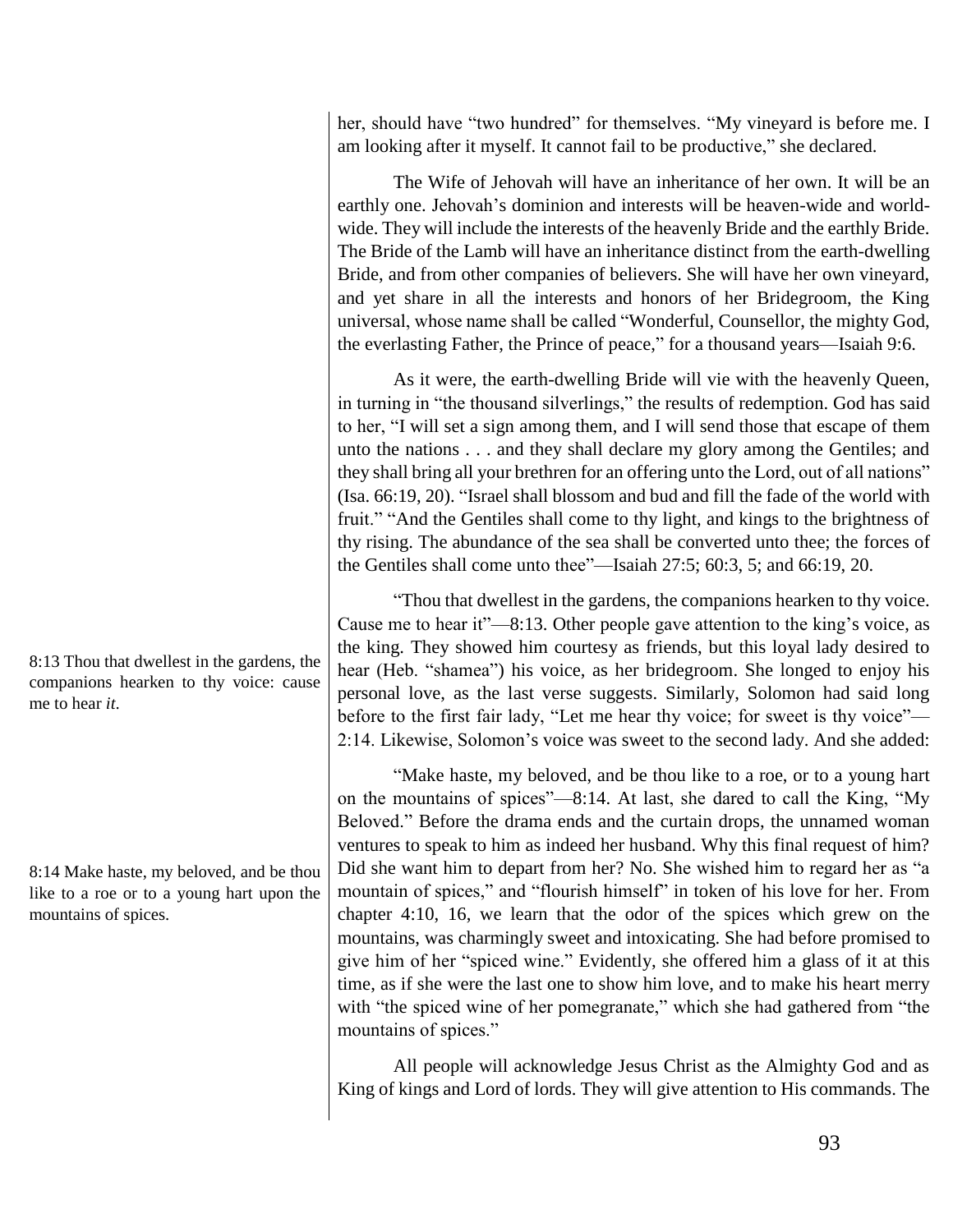companions of the heavenly and earthly Brides will give Him due honor as supreme Ruler. But the Bride of Jehovah will want to hear His voice as her Bridegroom. She never would be satisfied with the distant feeling of being only His friend. She must hear His sweet, tender, loving voice. As David cried, "Cause me to hear thy lovingkindness in the morning; for in thee do I trust"— Psalm 143:8. She will venture to call Him her Beloved, and expect Him to rejoice over her, even as He will rejoice over the Wife of the Lamb—<sup>1</sup>Isaiah 62:5. The Bride of Jehovah will intoxicate her Beloved with spiced wine of her high praises. She will give Him glory, not only for saving her from the power and oppression of the enemy, but much more, for His Bridegroom's devotion to her. No music will sound so sweet to her as the chorus, "Thy Maker is thine Husband" (Isa. 54:5). She will "sing, and break forth into singing" *("shall break forth before you into singing"—Isa. 55:12 KJV)*, because of His love to her. And her deep appreciation of Jehovah's love for her will provoke Him to "flourish Himself" with the vigor of eternal youth, like a roe, or a young hart, that is intoxicated and overcome with the sweet, fragrant odors of the spices of the mountains.

#### The Brides Contrasted

The Bride of the Lamb will be full overcomers out of the Church, the Body of Christ. The Bride of Jehovah will be out of Israel. In what respects will the former differ from the latter? The outstanding characteristic of the Wife of the Lamb will be that she will be Lamb-like; but the Wife of Jehovah will be more Lion-like. With the former, it will be more inward. Therefore, God is working in the heavenly company an inward yieldedness, a giving up, a deep sweetness and gentleness. With the latter, it will be outward. She will be more mighty, manifestly a greater fighter in every way. In the past, saints stood firm in the face of armies. They were true to God when the axe came down upon their necks, or when they were tortured. So it will be again with the overcomers of Israel. The power of God will overshadow them and make them courageous and strong. They will conquer by resisting and overcoming their foes.

The Bride of the Lamb conquers by giving up. "Resist not evil" *("That ye resist not evil"—Matt. 5:39 KJV)* saith the Lord. We conquer by believing. We win by watching and waiting. The weapons of our warfare are not carnal, or material, but mighty through God. "The Sword of the Spirit, the Word of God" *("the sword of the Spirit, which is the word of God"—Eph. 6:17 KJV)*, is our great weapon, both of offense and defense. Bride saints in the Church do not fight for their own rights. When Shimei cursed David, he did not let his friends interfere; but he said that Shimei could not curse him except the Lord allowed it. That is the spirit which the heavenly Bride has. Paul describes our bridal robe

<sup>1</sup> Isaiah 62:5 "For *as* a young man marrieth a virgin, *so* shall thy sons marry thee: and *as* the bridegroom rejoiceth over the bride, *so* shall thy God rejoice over thee."